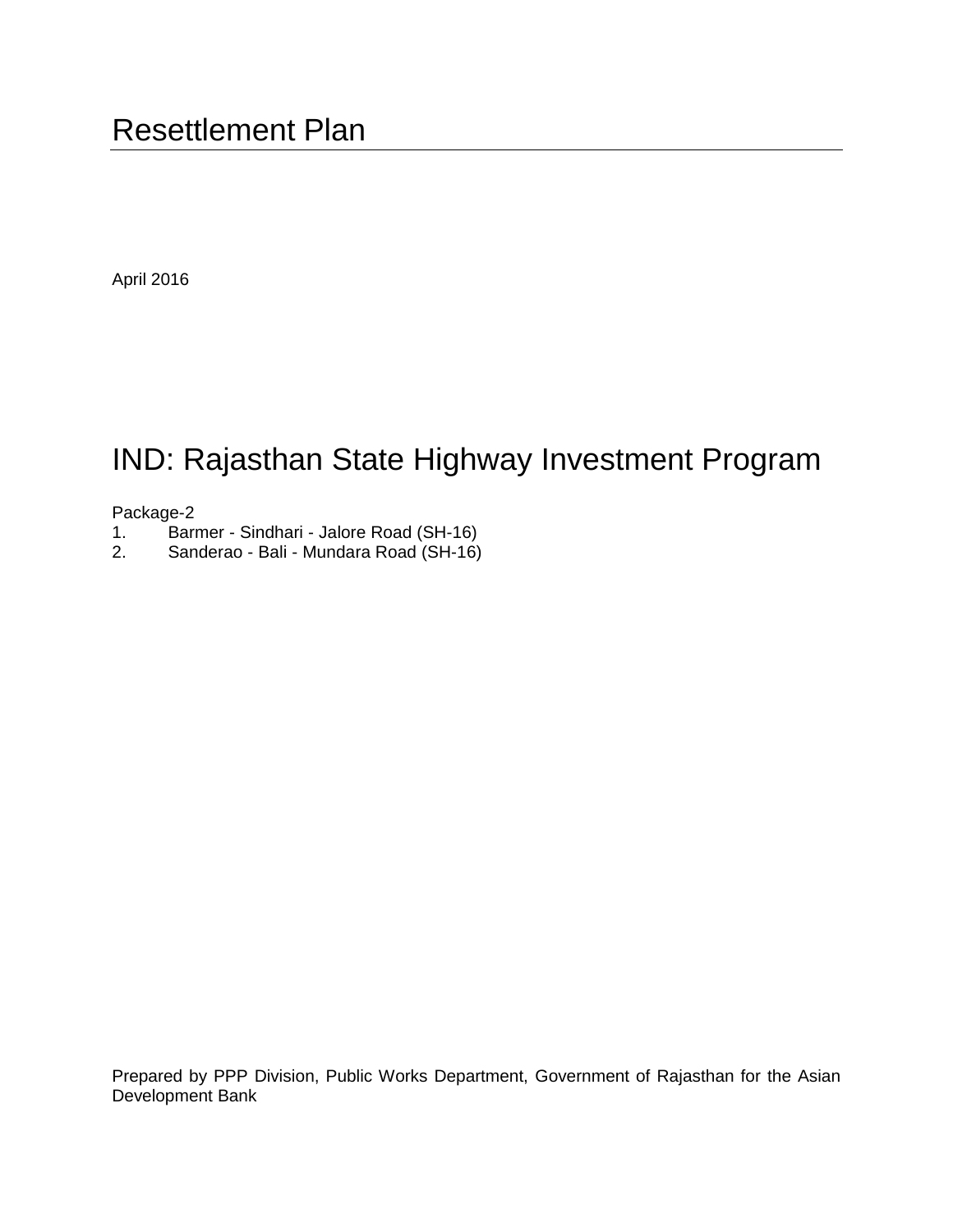# **CURRENCY EQUIVALENTS**

(as of 19 March 2016)

| Currency unit | $\overline{\phantom{m}}$ | Indian rupees (INR/Rs) |
|---------------|--------------------------|------------------------|
| INR1.00       | $=$                      | \$.01502               |
| \$1.00        | $=$                      | <b>INR 66,401</b>      |

#### **ABBREVIATIONS**

| ADB             | Asian Development Bank                                  |
|-----------------|---------------------------------------------------------|
| DC              | <b>District Collector</b>                               |
| DH              | <b>Displaced Household</b>                              |
| DP              | <b>Displaced Person</b>                                 |
| EA              | <b>Executing Agency</b>                                 |
| GOI             | Government of India                                     |
| GRC             | <b>Grievance Redressal Committee</b>                    |
| ΙA              | <b>Implementing Agency</b>                              |
| IAY             | Indira Awaas Yojana                                     |
| LA              | <b>Land Acquisition</b>                                 |
| <b>RFCTLARR</b> | The Right to Fair Compensation and Transparency in Land |
|                 | Acquisition, Rehabilitation and Resettlement Act, 2013  |
| <b>RLAB</b>     | Draft Rajasthan Land Acquisition Bill                   |
| <b>NGO</b>      | Nongovernment organization                              |
| PD              | <b>Project Director</b>                                 |
| PIU             | Project implementation Unit                             |
| <b>PRoW</b>     | Proposed Right-of-Way                                   |
| R&R             | <b>Rehabilitation and Resettlement</b>                  |
| RF              | <b>Resettlement Framework</b>                           |
| RO              | <b>Resettlement Officer</b>                             |
| RoW             | Right-of-Way                                            |
| RP.             | <b>Resettlement Plan</b>                                |
| SC              | <b>Scheduled Caste</b>                                  |
| SO              | Safeguards Officer                                      |
| SH              | State Highway                                           |
| <b>SPS</b>      | <b>Safeguard Policy Statement</b>                       |
| SoR             | <b>PWD Schedule of Rate</b>                             |
| ST              | <b>Scheduled Tribe</b>                                  |

This resettlement plan is a document of the borrower. The views expressed herein do not necessarily represent those of ADB's Board of Directors, Management, or staff, and may be preliminary in nature.

In preparing any country program or strategy, financing any project, or by making any designation of or reference to a particular territory or geographic area in this document, the Asian Development Bank does not intend to make any judgments as to the legal or other status of any territory or area.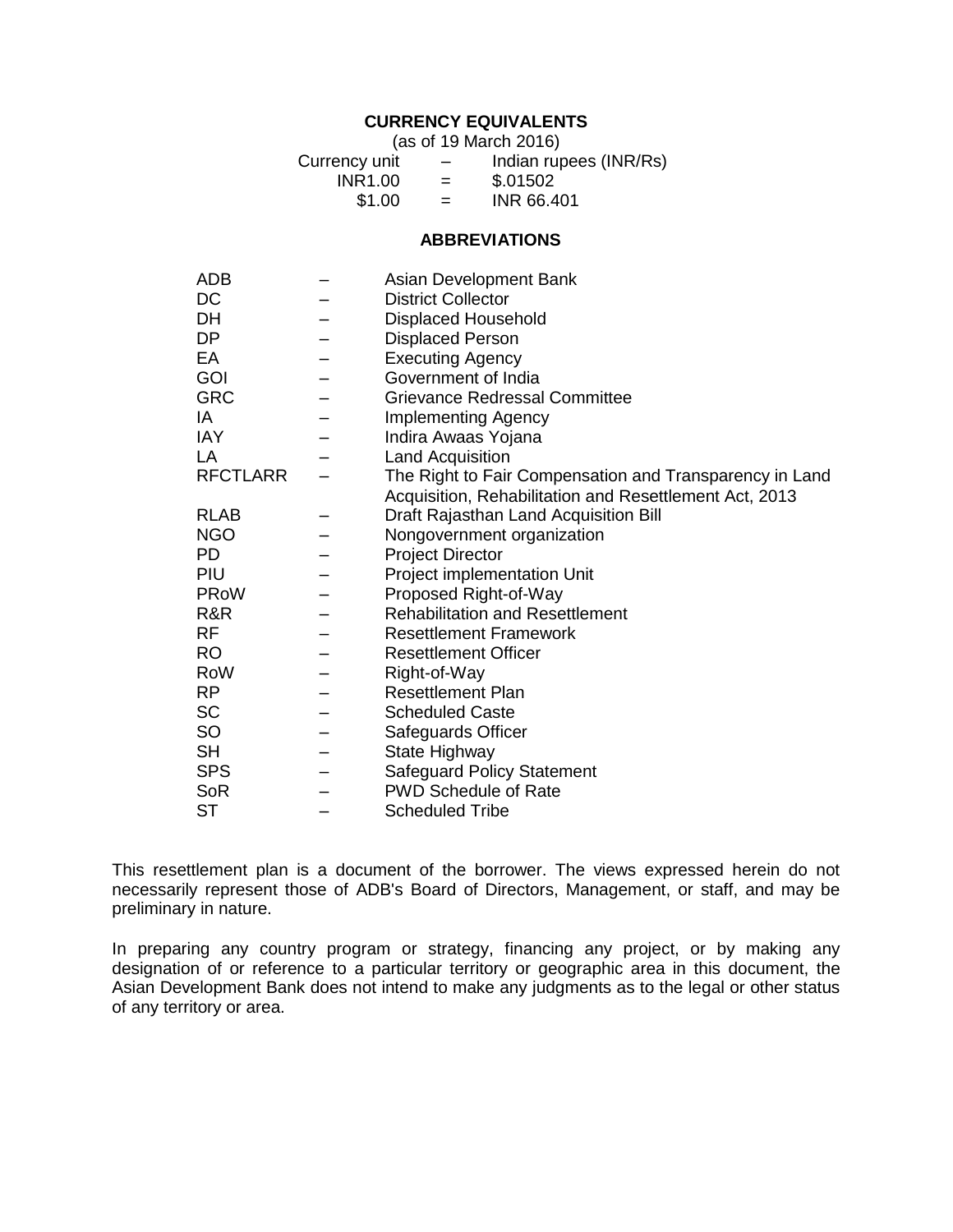# **TABLE OF CONTENTS**

| Α.        |                                                                  |  |
|-----------|------------------------------------------------------------------|--|
| В.        |                                                                  |  |
| C.        |                                                                  |  |
| D.        |                                                                  |  |
| Е.        |                                                                  |  |
| F.        |                                                                  |  |
| G.        |                                                                  |  |
|           |                                                                  |  |
| А.        |                                                                  |  |
| Β.        |                                                                  |  |
| C.        |                                                                  |  |
| D.        |                                                                  |  |
| Е.        |                                                                  |  |
| F.        |                                                                  |  |
| G.        |                                                                  |  |
| Η.        |                                                                  |  |
|           |                                                                  |  |
| А.        |                                                                  |  |
| В.        |                                                                  |  |
| C.        | Demographic Profile of Project Displaced Households  12          |  |
| D.        |                                                                  |  |
| Е.        |                                                                  |  |
| F.        |                                                                  |  |
|           |                                                                  |  |
| А.        |                                                                  |  |
| <b>B.</b> |                                                                  |  |
| C.        |                                                                  |  |
| D.        |                                                                  |  |
| Е.        |                                                                  |  |
|           |                                                                  |  |
| Α.        |                                                                  |  |
| В.        |                                                                  |  |
| C.        |                                                                  |  |
| D         |                                                                  |  |
| Е.        |                                                                  |  |
| F.        | Involuntary Resettlement Safeguard Principles for the Project 24 |  |
| G.        |                                                                  |  |
| А.        |                                                                  |  |
| Β.        |                                                                  |  |
| C.        |                                                                  |  |
|           |                                                                  |  |
| Α.        |                                                                  |  |
| Β.        |                                                                  |  |
| C.        |                                                                  |  |
|           |                                                                  |  |
| Α.        |                                                                  |  |
| Β.        |                                                                  |  |
|           |                                                                  |  |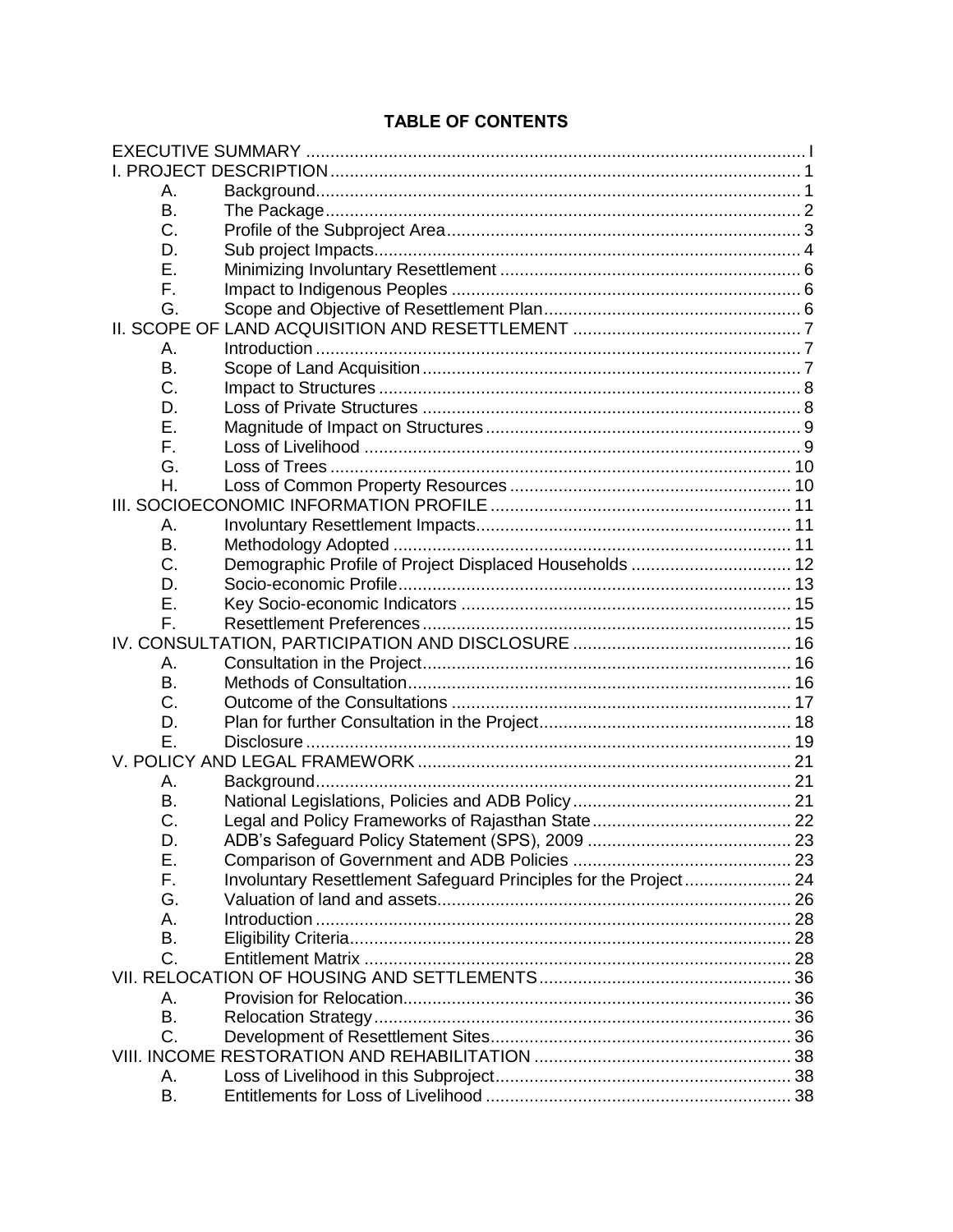| C.                     |                                                                                        |  |
|------------------------|----------------------------------------------------------------------------------------|--|
|                        |                                                                                        |  |
| Α.                     |                                                                                        |  |
| B.                     |                                                                                        |  |
| C.                     |                                                                                        |  |
| D.                     | Compensation for Community Assets and Government Structures 40                         |  |
| Е.                     |                                                                                        |  |
| F.                     |                                                                                        |  |
| G.                     |                                                                                        |  |
| Η.                     |                                                                                        |  |
|                        |                                                                                        |  |
| А.                     |                                                                                        |  |
| <b>B.</b>              |                                                                                        |  |
|                        |                                                                                        |  |
| А.                     |                                                                                        |  |
| Β.                     |                                                                                        |  |
| C.                     |                                                                                        |  |
| D.                     |                                                                                        |  |
| Е.                     |                                                                                        |  |
| 1.                     |                                                                                        |  |
| 2.                     |                                                                                        |  |
| F.                     |                                                                                        |  |
| G.                     |                                                                                        |  |
|                        |                                                                                        |  |
| Α.                     |                                                                                        |  |
| B.                     |                                                                                        |  |
| C.                     |                                                                                        |  |
|                        |                                                                                        |  |
| А.                     |                                                                                        |  |
| В.                     |                                                                                        |  |
| C.                     |                                                                                        |  |
|                        |                                                                                        |  |
| <b>APPENDICES</b>      |                                                                                        |  |
|                        |                                                                                        |  |
|                        |                                                                                        |  |
|                        |                                                                                        |  |
|                        | Appendix 4: Comparison between ADB IR Policy Requirements and RFCTLARR Act 2013        |  |
|                        |                                                                                        |  |
|                        | Appendix 5: Terms of Reference (TOR) for the NGO/agency to assist PIUs in Resettlement |  |
|                        |                                                                                        |  |
|                        | Appendix 6: Terms of Reference for engaging an External Monitoring Agency/Expert  74   |  |
|                        |                                                                                        |  |
| <b>LIST OF FIGURES</b> |                                                                                        |  |
|                        |                                                                                        |  |
|                        |                                                                                        |  |
|                        |                                                                                        |  |
|                        |                                                                                        |  |
| <b>LIST OF TABLES</b>  |                                                                                        |  |
|                        |                                                                                        |  |
|                        |                                                                                        |  |
|                        |                                                                                        |  |
|                        |                                                                                        |  |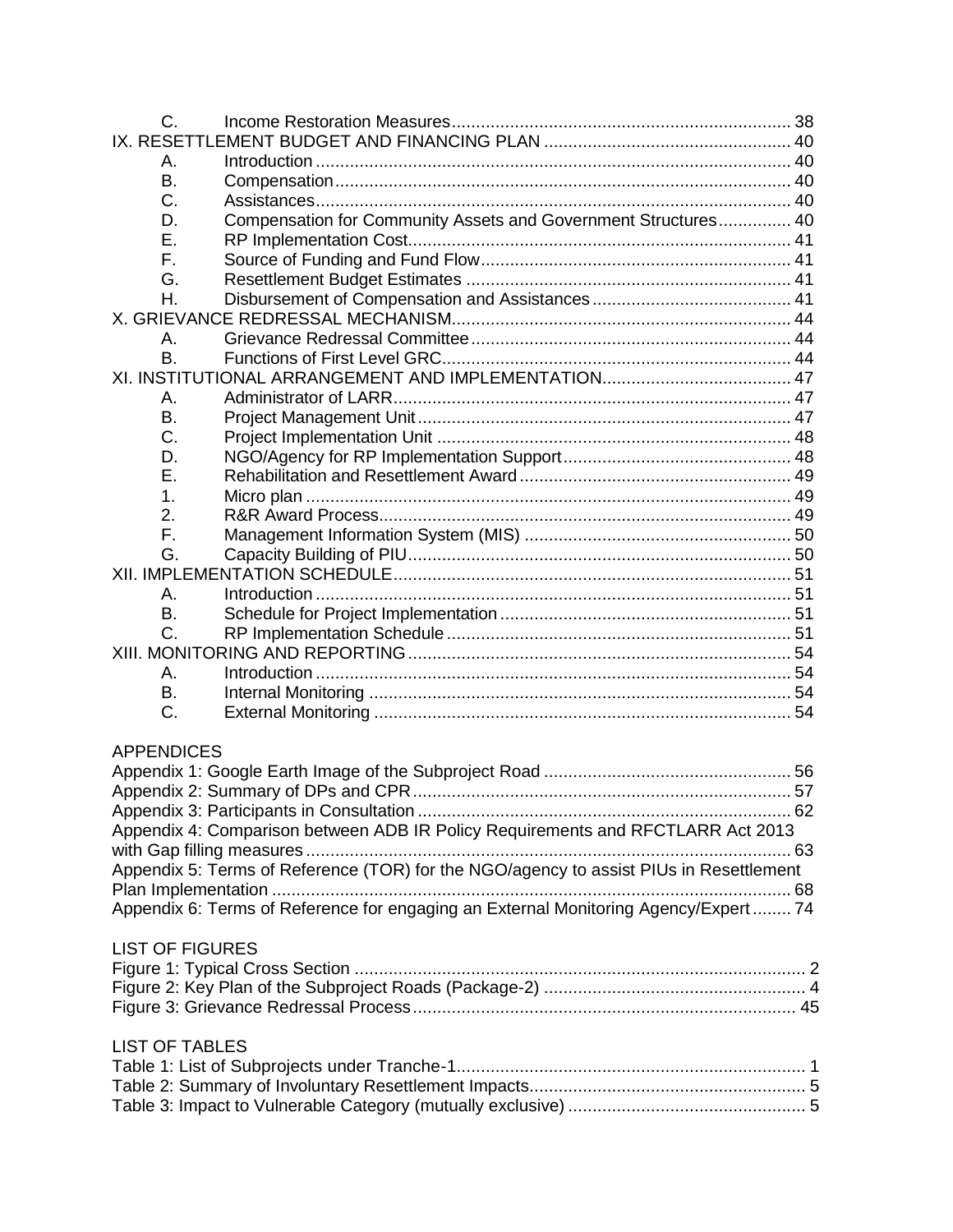| 43 |
|----|
|    |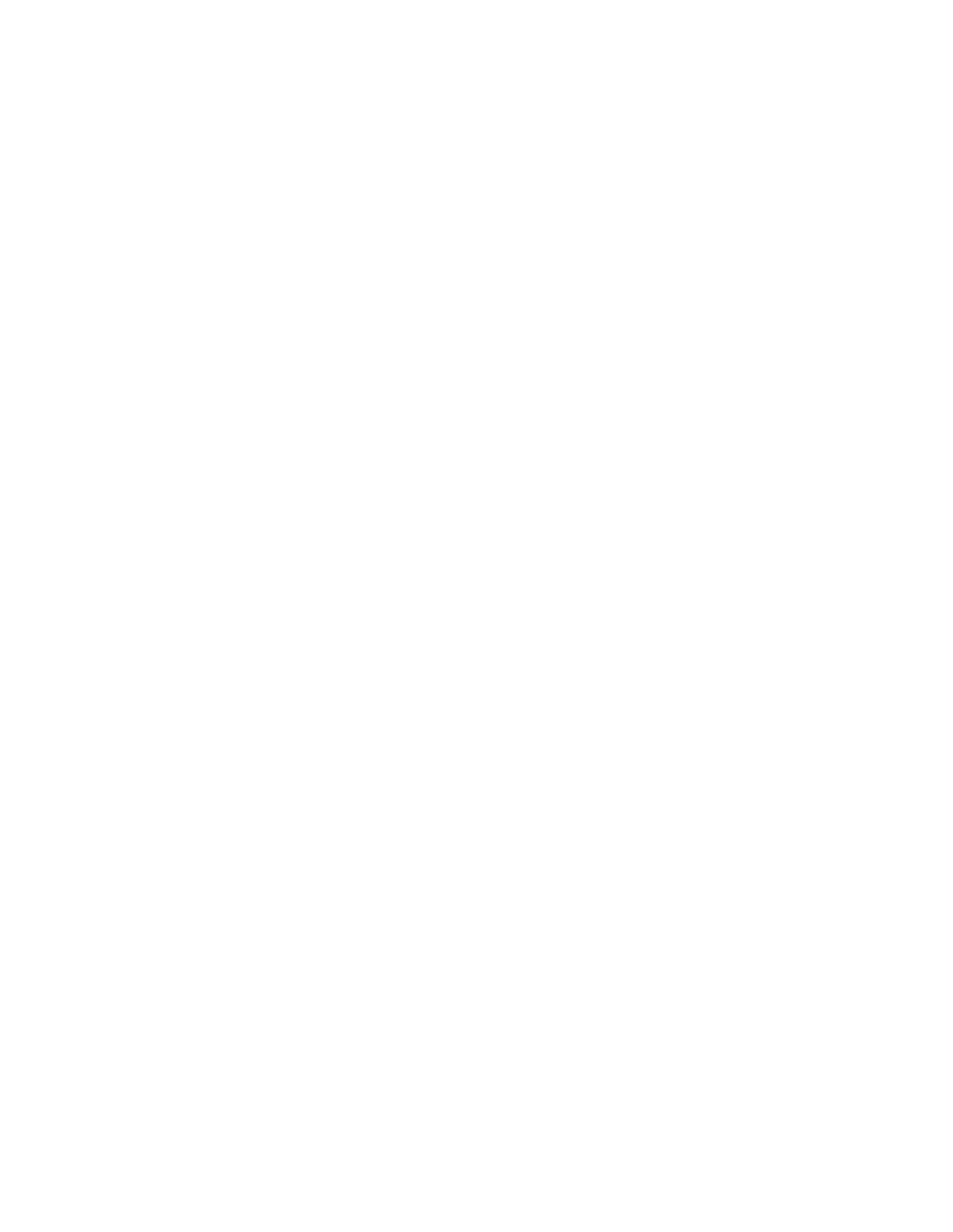## **EXECUTIVE SUMMARY**

<span id="page-6-0"></span>1. Government of Rajasthan has proposed to upgrade its road network under Rajasthan State Highway Investment Program (RSHIP) and as part of this endeavour, Public Works Department (PWD) of Rajasthan has been mandated to undertake improvement and upgradation of various State Highways and Major District Roads at different locations in Rajasthan. As part of this mandate, the PPP Division of Rajasthan Public Works Department has identified the roads requiring improvement that would improve the connectivity to national highways, major towns and industrial belts. The proposed investment program under Tranche-1 will support up gradation and improvement of the identified 16 road-projects totalling of about 1009km spread across the State of Rajasthan.

2. The Public Private Partnership (PPP) Cell of the Public works Department has prepared this Resettlement Plan (RP) for Package-2 comprising of 2-road subprojects viz. *Barmer - Sindhari - Jalore* section of SH-16 up to *Bishangarh* and *Sanderao - Bali - Mundara* section of SH-16, being one of the four packages being proposed under Tranche-1 for improvements under RSHIP. This RP addresses social issues arising out of acquisition of land and other assets, eviction of squatters and removal of encroachments resulting in social and / or economic displacement to households / individuals / community, either direct or indirect and is in compliance with ADB's Safeguard Policy Statement, 2009 and Right to Fair Compensation and Transparency in Land Acquisition, Rehabilitation and Resettlement Act, 2013.

3. The subprojects proposed under Package-2 involves improvements to the (i) *Barmer - Sindhari - Jalore* section of SH-16 up to *Bishangarh* involving widening of 148.090km; and (ii) *Sanderao - Bali - Mundara* section of SH-16 involving widening of 29.420km, totalling 177.510km of State Highways from the existing single/two lane to two lane road. The improvement works include geometric improvements; junction improvements; provision of drain; and footpath.

4. The road subprojects proposed under Package-2 will involve acquisition of private land measuring 10.80ha belonging to 60 landowners, transfer of 11.08ha of government land and will impact 140 private structures. The impact to 140 private structures will cause physical displacement to 14 households, economic displacement to 84 households, physical and economic displacement to 8 households and non-significant impact to 34 household. Further, 13 landowners losing 10 percent and more land would also face economic displacement. In addition to this 13 tenants and 18 common property resources will also be affected. In all the project will cause impact to 213 households comprising of 1764 persons.

5. The objective of this Resettlement Plan (RP) is to assist the affected people to improve or at least restore their living standards to the pre-project level. This RP is based on the final detailed measurement survey and captures the involuntary resettlement impacts arising out of the proposed improvements to the road subprojects proposed under Package-2 of RSHIP. The document describes the magnitude of impact, mitigation measures proposed, method of valuation of land, structure and other assets, eligibility criteria for availing benefits, baseline socio-economic characteristics, entitlements based on type of loss and tenure, the institutional arrangement for delivering the entitlements and mechanism for resolving grievances and monitoring.

6. The private land required for the improvements proposed is 10.80ha of wet land. The private land proposed for acquisition is mostly strips of land, with the width varying from 5-10m, and abetting the existing road. Further, government land measuring 11.08ha will also be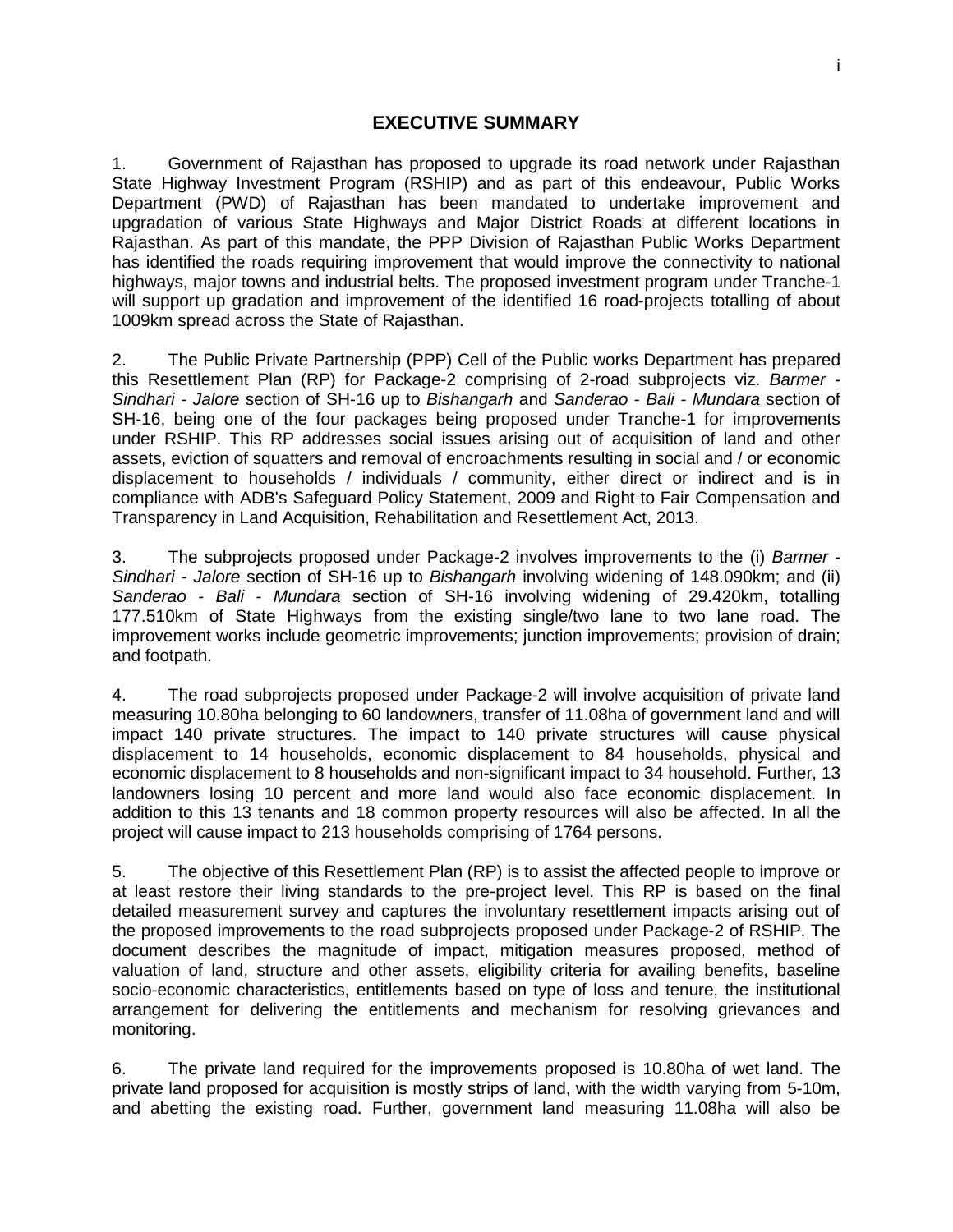required to be transferred for the proposed improvements. The land acquisition plans have been prepared and the precise number of land owners and extent of land lost will be updated once the land plan schedule is completed.

7. Sixty five percent of the private structures getting affected are permanent in nature, followed by 31 percent structures that are semi-permanent in nature and 4 percent of the structures are temporary in nature. Seventy six percent of the structures getting affected are being used for commercial purpose, comprising largely of small business establishments, followed by 13 percent of the structures getting affected are used for residential purpose and 10 percent structures are used for both residence and commercial purpose. The subproject will not involve any private trees along with the structures belonging to the DHs, however the land being acquired will involve private trees, the estimate of it will be known during detailed scrutiny of land acquisition plans. The project will affect 18 common property resources.

8. During the census and socio economic survey, FGDs were conducted in villages along the subproject roads proposed under Package-2, in settlements and sections where impacts were recorded. All relevant aspects of subproject design, details of land required and impact to private property were discussed with the affected communities. A total of 121 persons (22 females and 99 males) participated in the 5 consultation meetings.

9. Information will be disseminated to DPs at various stages. Information including magnitude of loss, detailed asset valuations, entitlements and special provisions, grievance procedures, timing of payments, displacement schedule, civil works schedule will be disclosed by the PIU with assistance from the NGO hired for assisting in RP implementation. This will be done through public consultation and made available to DPs as brochures, leaflets, or booklets, in Hindi. The RP will be disclosed by the PMU upon receiving approval from GoR and uploaded in the PWD website along with the gist of the RP translated in local language. The translated gist of the RP would provide details of the project, magnitude of impact to land and assets, eligibility and entitlement, institutional arrangement and grievance redressal process. Hardcopies of the gist of the RP in local language will be made available at the office of the PMU, PIUs and distributed to the DPs.

10. The policy framework and entitlements for the RSHIP are based on national laws: The Right to Fair Compensation and Transparency in Land Acquisition, Rehabilitation and Resettlement Act, 2013, State laws and regulations and ADB's Safeguard Policy Statement (SPS), 2009.

11. For title holders, the date of SIA notification [Sec 4(2)] of intended acquisition as per the provisions of RFCTLARR Act will be treated as the cut-off date, and for non-titleholders the start date of project census survey for the subproject will be the cut-off date.

12. An Entitlement Matrix has been developed, that summarizes the types of losses and the corresponding nature and scope of entitlements; and is in compliance with National/State Laws and ADB SPS. The matrix presents the entitlements corresponding to the tenure of the DPs and the same has been approved and endorsed by Government of Rajasthan. The total resettlement cost for the subproject is INR 148 million.

13. Grievance Redressal Committee (GRC) will be established at two-levels, one at the District level and another at PMU level, to receive, evaluate and facilitate the resolution of displaced persons concerns, complaints and grievances.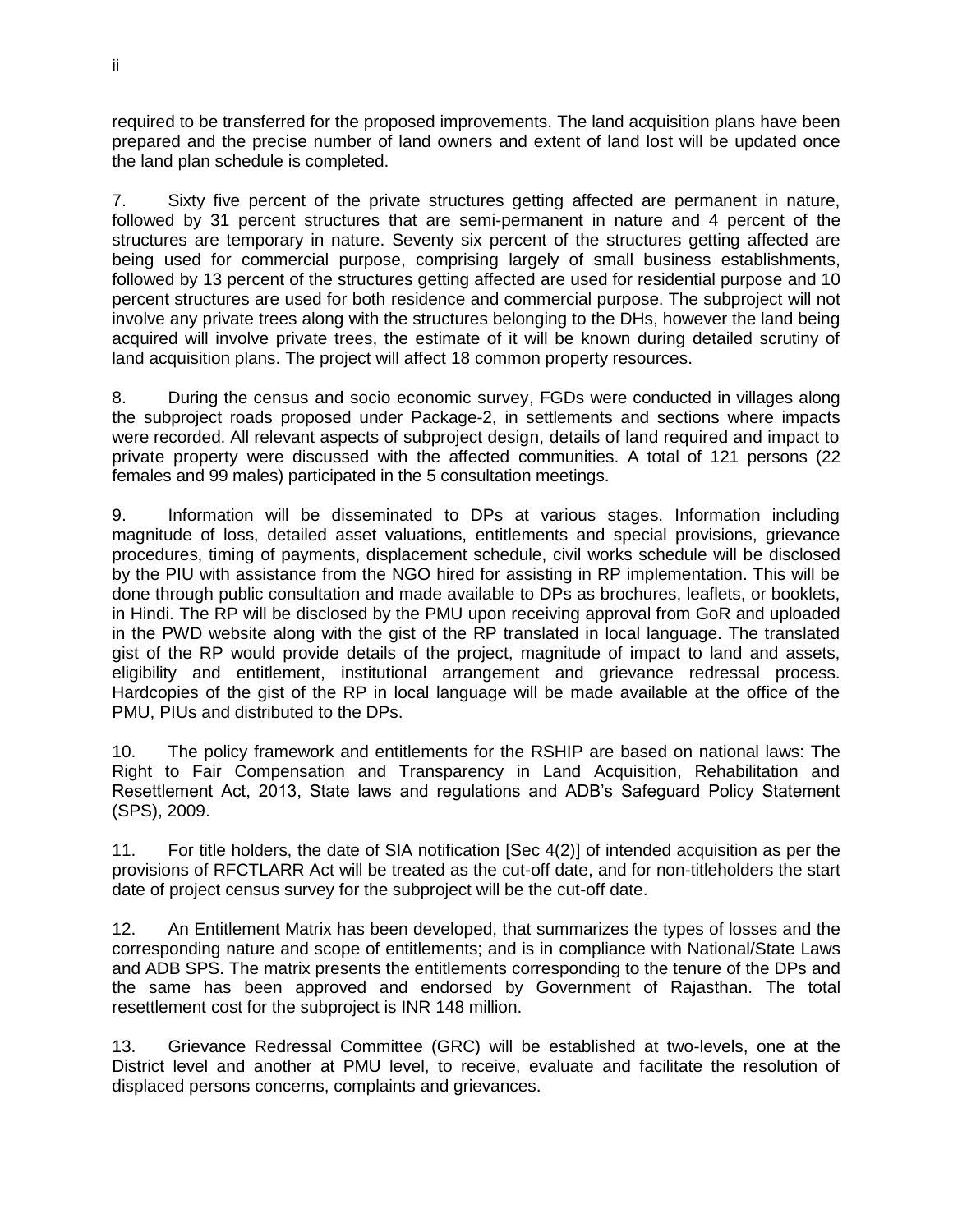14. The jurisdictional Additional Collector will be the administrator for Land Acquisition, Resettlement and Rehabilitation (LARR). The jurisdictional Additional Collector being the competent authority for land acquisition, he will also look into Resettlement and Rehabilitation and s/he will be supported by the Project Director, PIU in implementation of resettlement plan.

15. The PPP Division, PWD, Government of will be the Project Management Unit (PMU) and will be overall in charge of coordination between the eight Project Implementation Units (PIU) and in prioritising subprojects for subsequent tranches based on social safeguards compliance. The PIU will be responsible for screening subprojects, categorization based on IR impacts, conducting the social assessment, preparation and implementation of Resettlement Plans (RPs).

16. In view the significance of resettlement impacts under the facility, the monitoring mechanism for this project will have both monitoring by PIU and monitoring by an external agency / expert.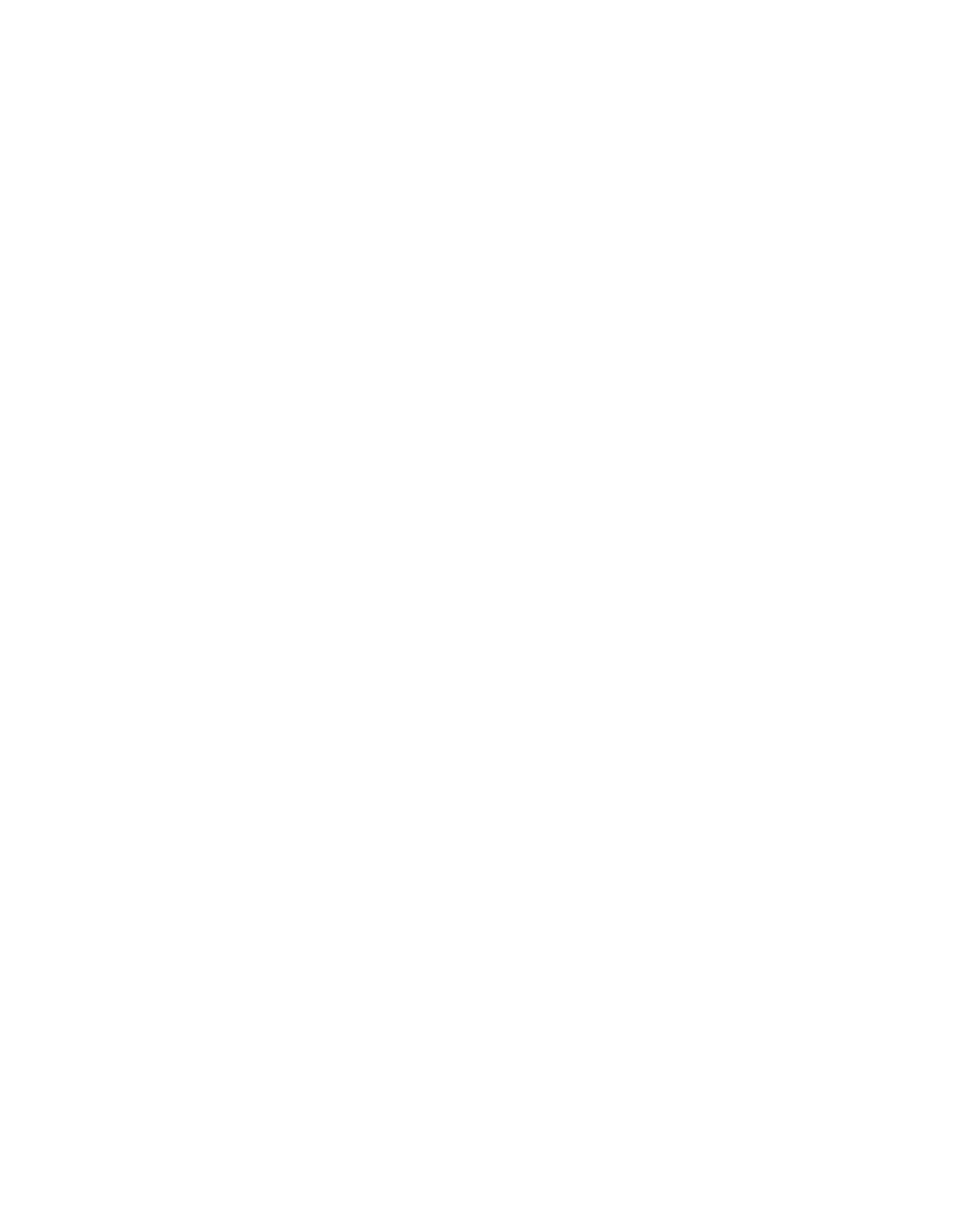#### **I. PROJECT DESCRIPTION**

#### <span id="page-10-1"></span><span id="page-10-0"></span>**A. Background**

1. Government of Rajasthan has proposed to upgrade its road network under Rajasthan State Highway Investment Program (RSHIP) and as part of this endeavour, Public Works Department (PWD) of Rajasthan has been mandated to undertake improvement and upgradation of various State Highways and Major District Roads at different locations in Rajasthan. As part of this mandate, the PPP Division of Rajasthan Public Works Department has identified the roads requiring improvement that would improve the connectivity to national highways, major towns and industrial belts. The proposed investment program will support up gradation and improvement of the identified roads and Tranche-1 will finance 16 road projects totalling of about 1009km spread across the State of Rajasthan. The road subprojects proposed under Tranche-1 and their packaging details is given below.

<span id="page-10-2"></span>

| Package                   | <b>State Highway / MDR</b><br><b>Number</b>               | Name of the Road Subproject            | <b>Project Length</b><br>(km) |
|---------------------------|-----------------------------------------------------------|----------------------------------------|-------------------------------|
|                           | <b>SH-74</b>                                              | Kanwas - Aklera                        | 80.020                        |
|                           | <b>SH-74 A</b>                                            | Deoli - Kanwas                         | 14.850                        |
| Packag<br>$\overline{d}$  | <b>SH-19 C</b>                                            | Alot (MP) - Gangdhar - Suwasara (MP)   | 24.550                        |
|                           | <b>SH-22</b>                                              | Kherli - Pahari                        | 61.160                        |
|                           |                                                           | <b>Subtotal Package-1</b>              | 180.580                       |
|                           | <b>SH-16</b>                                              | Barmer - Sindhari - Jalore             | 148.090                       |
| Package<br>Ņ              | <b>SH-16</b>                                              | Sanderao - Bali - Mundara              | 29.420                        |
|                           |                                                           | <b>Subtotal Package-2</b>              | 177.510                       |
|                           | <b>MDR-103</b>                                            | Peelibanga - Lakhuwali                 | 34.548                        |
|                           | SH-6A                                                     | Sardarsher - Lunkaransar               | 75.800                        |
| Package-3                 | <b>SH-69</b>                                              | Churu - Bhaleri                        | 34.800                        |
|                           | <b>SH-60</b>                                              | Sanju - Tarnau                         | 16.710                        |
|                           | <b>SH-100</b>                                             | Roopangarh - Naraina                   | 34.792                        |
|                           | SH-19, SH-60, SH-20,<br>SH-83, SH-8, SH-82<br>and SH-82-A | Nagaur - Tarnau - Deewana - Mukundgarh | 210.415                       |
|                           |                                                           | <b>Subtotal Package-3</b>              | 407.065                       |
|                           | <b>SH-13B</b>                                             | Singhana - Buhana - Haryana Border     | 34.190                        |
| 4                         | <b>SH-13</b>                                              | Ajeetgarh - Chala                      | 33.135                        |
| Package                   | SH-20 & 20 A                                              | Sikar-Ganeri-Jaswantgarh               | 83.260                        |
|                           | <b>SH-20</b><br>Bidasar-Nokha                             |                                        | 93,000                        |
| <b>Subtotal Package-4</b> |                                                           |                                        | 243.585                       |
|                           |                                                           | <b>Grand Total</b>                     | 1008.740                      |

#### **Table 1: List of Subprojects under Tranche-1**

2. The Public Private Partnership (PPP) Cell of the Public works Department has prepared this Resettlement Plan (RP) for Package-2 comprising of 2-road subprojects viz. *Barmer - Sindhari - Jalore* section of SH-16 up to *Bishangarh* and *Sanderao - Bali - Mundara* section of SH-16, being one of the four packages being proposed under Tranche-1 for improvements under RSHIP. This RP addresses social issues arising out of acquisition of land and other assets, eviction of squatters and removal of encroachments resulting in social and / or economic displacement to households / individuals / community, either direct or indirect and is in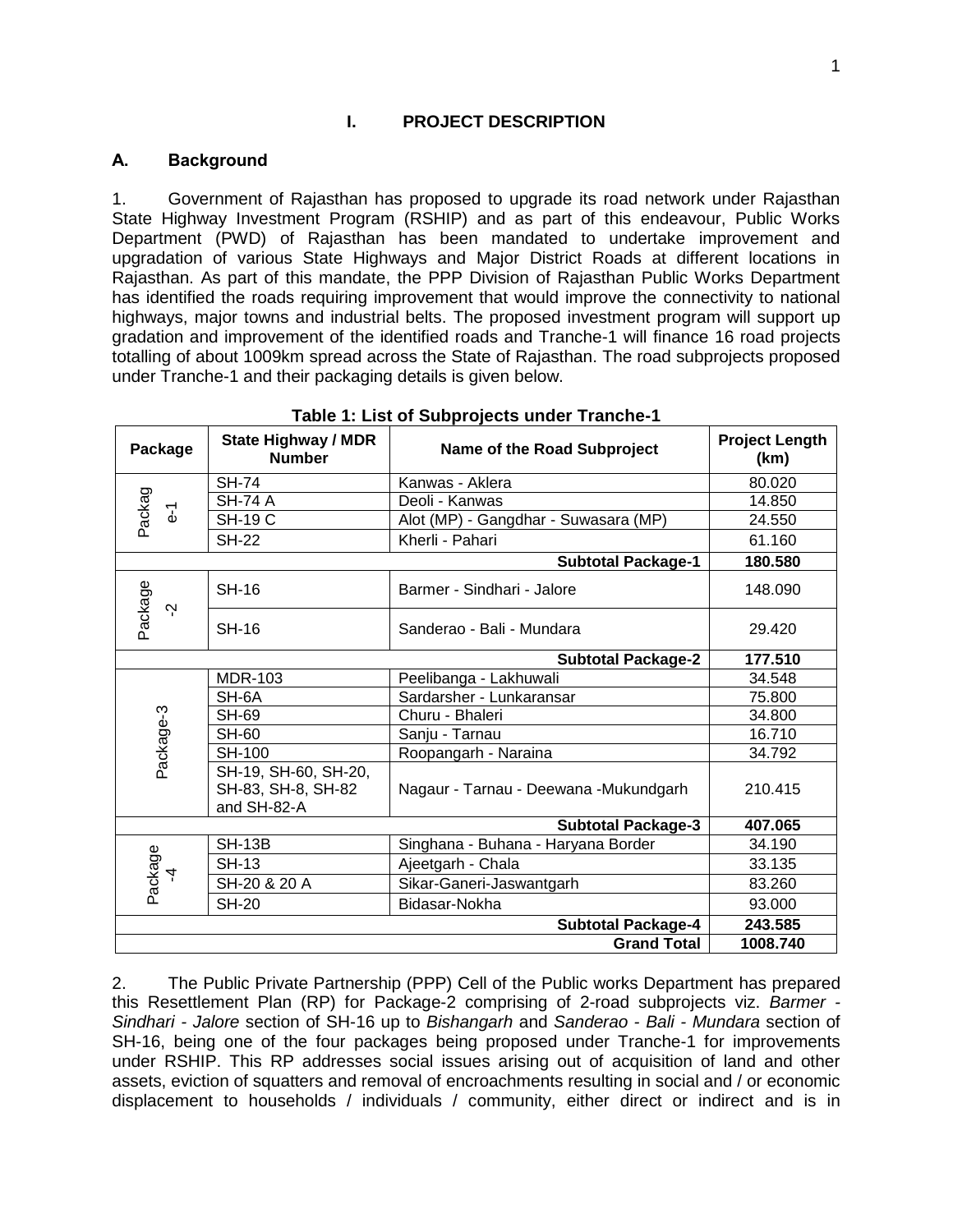compliance with ADB's Safeguard Policy Statement, 2009 and Right to Fair Compensation and Transparency in Land Acquisition, Rehabilitation and Resettlement Act, 2013.

# <span id="page-11-0"></span>**B. The Package**

3. The Package-2 comprises of 2-road subprojects totalling a length of 177.510km and the proposed improvements in each road subproject is detailed below. The key plan of the subproject road is presented below and the google earth image is given in Appendix-I.

4. The *Barmer - Sindhari - Jalore* section of SH-16 up to *Bishangarh* involves widening of 148.090km of the State Highway. The existing width of carriageway along the project road is mostly 2-lane of 7.00 meter formation and in some places it is single lane of 3.5 meter formation. The proposed improvement of the road envisages 12.0 metre formation width and the improvements include provision of shoulders, drainage facility road furniture and accessories. The subproject road starts from km 0.000 at Mahatma Gandhi Circle in *Barmer* City and terminates at km 90.000 of SH-16 (BRO) at Hospital Square in *Jalore* City. The section from km 149.600 to km 163.200 has been declared as National Highway and hence this section is excluded from the scope of the subproject. This road connects two major National Highways, NH-15 at *Barmer* with NH-325 at *Bishangarh*. Further, the road crosses *Pahlodo* to *Ramji ki GoI*, the mega highway at Sindhari. There are proposals for establishing oil refineries in view of the oil wells in this region and this road subproject will provide the required connectivity.

5. The *Sanderao - Bali - Mundara* section of SH-16 involves reconstruction/widening of 29.420km of the existing two-lane State Highway. The improvements include provision of shoulders, drainage facility road furniture and accessories. The subproject road starts from km 183.000 of SH-16 with T-Junction of SH-64 (km 82, connecting *Jodhpur* on the left side and *Jalore* on the right side) at Bhimrao Ambedkar Circle in *Ahore* Village and terminates at km 253.000 of SH-16 at *Mundara* Village. The section from km 183.000 to km 225.000 has been declared as National Highway and hence is excluded from the scope of the subproject. The subproject road connects NH-62 and NH-325 at *Sanderao* with NH-162. Further, the subproject passes through *Falna* and *Bali* town on the western corridor of the Dedicated Freight Corridor.



<span id="page-11-1"></span>**Figure 1: Typical Cross Section**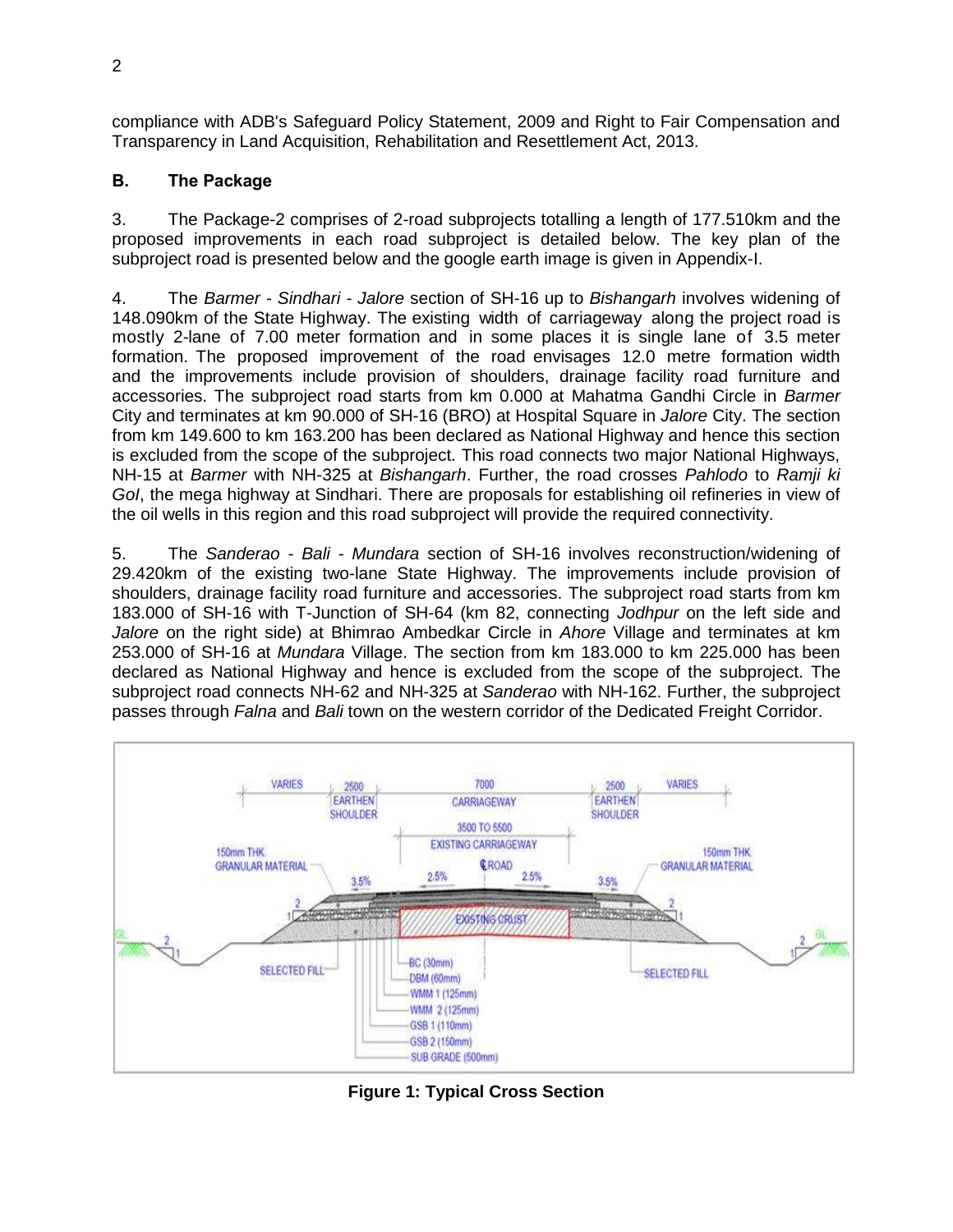#### <span id="page-12-0"></span>**C. Profile of the Subproject Area**

6. The subproject roads proposed under Package-2 is spread across 3 districts of Rajasthan State. The subproject *Barmer - Sindhari - Jalore* section of SH-16 up to *Bishangarh* falls entirely in the district of *Pali* and the subproject *Sanderao - Bali - Mundara* section of SH-16 falls passes through 2 districts viz. *Barmer* District and *Jalore* District.

7. *Pali* district is bounded by eight districts, *Nagaur* District to the north, *Ajmer* District to the northeast, *Rajsamand* District to the east, *Udaipur* District to the southeast, *Sirohi* District to the southwest, *Jalore* District and *Barmer* District to the west, and *Jodhpur* District to the northwest. The district is situated between 24°45' and 26°29' north latitudes and 72°47' and 74°18' east longitudes. *Pali* District has a population of 20,37,573 accounting for 2.97 percent of the State's population. Urban population accounts for 22.6 percent of the district's population and rural population is just 77.4 percent. The percentage of male population (50.3%) is slightly higher than the percentage of female population (49.7%) and the sex ratio is 987, higher than the State average of 928. The literacy rate in the district is 53.3 percent, lower than the State literacy rate (55.8%) and the male literacy rate (65.1%) is much higher than the female literacy rate (41.3%). There are 41.3 percent workers, of which main workers account for 71.9 percent and marginal workers 28.1 percent. Main workers comprise of 33.1 percent cultivators and 19.1 agricultural workers, totaling 52.2 percent dependent on agriculture. Other workers comprising service, industry, etc account for 44.6 percent of the main workers.

8. *Barmer* district is bounded by *Jaisalmer* to its North, *Jalore* on its South, *Pali* and Jodhpur to its East and Pakistan to its West. The district is situated between 24°58' to 26°32' north latitudes and 70°05' to 72°52' east longitudes. The district has a population of 26,03,751 accounting 3.8 percent of the State's population. The district is largely rural with urban population accounting for a meager 7.0 percent and rural population is 91.0 percent. The percentage of male population (52.6%) is slightly higher than the percentage of female population (47.4%) and the sex ratio is 902, lower than the State average of 928. The literacy rate in the district is 45.6 percent, lower than the State literacy rate (55.8%) and the male literacy rate (57.2%) is higher than the female literacy rate (32.8%). There are 46.2 percent workers, of which main workers account for 61.7 percent and marginal workers 38.3 percent. Main workers comprise of 62.0 percent cultivators and 6.8 agricultural workers, totaling 68.8 percent dependent on agriculture. Other workers comprising service, industry, etc account for 28.9 percent of the main workers.

9. *Jalore* District is bounded on the northwest by *Barmer* District, on the northeast by *Pali* District, on the southeast by *Sirohi* District, and by *Banaskantha* District of *Gujarat* state on the southwest. The district covers 10,640 sq.km and is situated between 25°22 north latitude and 72°58 east longitude. The district has a population of 18,28,730 accounting 2.7 percent of the State's population. The district is largely rural with urban population accounting for a meager 8.3 percent and rural population is 91.7 percent. The percentage of male population (51.2%) is slightly higher than the percentage of female population (48.8%) and the sex ratio is 952, higher than the State average of 928. The literacy rate in the district is 45.4 percent, lower than the State literacy rate (55.8%) and the male literacy rate (58.1%) is much higher than the female literacy rate (32.0%). There are 49.0 percent workers, of which main workers account for 73.7 percent and marginal workers 26.3 percent. Main workers comprise of 58.6 percent cultivators and 13.3 agricultural workers, totaling 71.9 percent dependent on agriculture. Other workers comprising service, industry, etc account for 25.8 percent of the main workers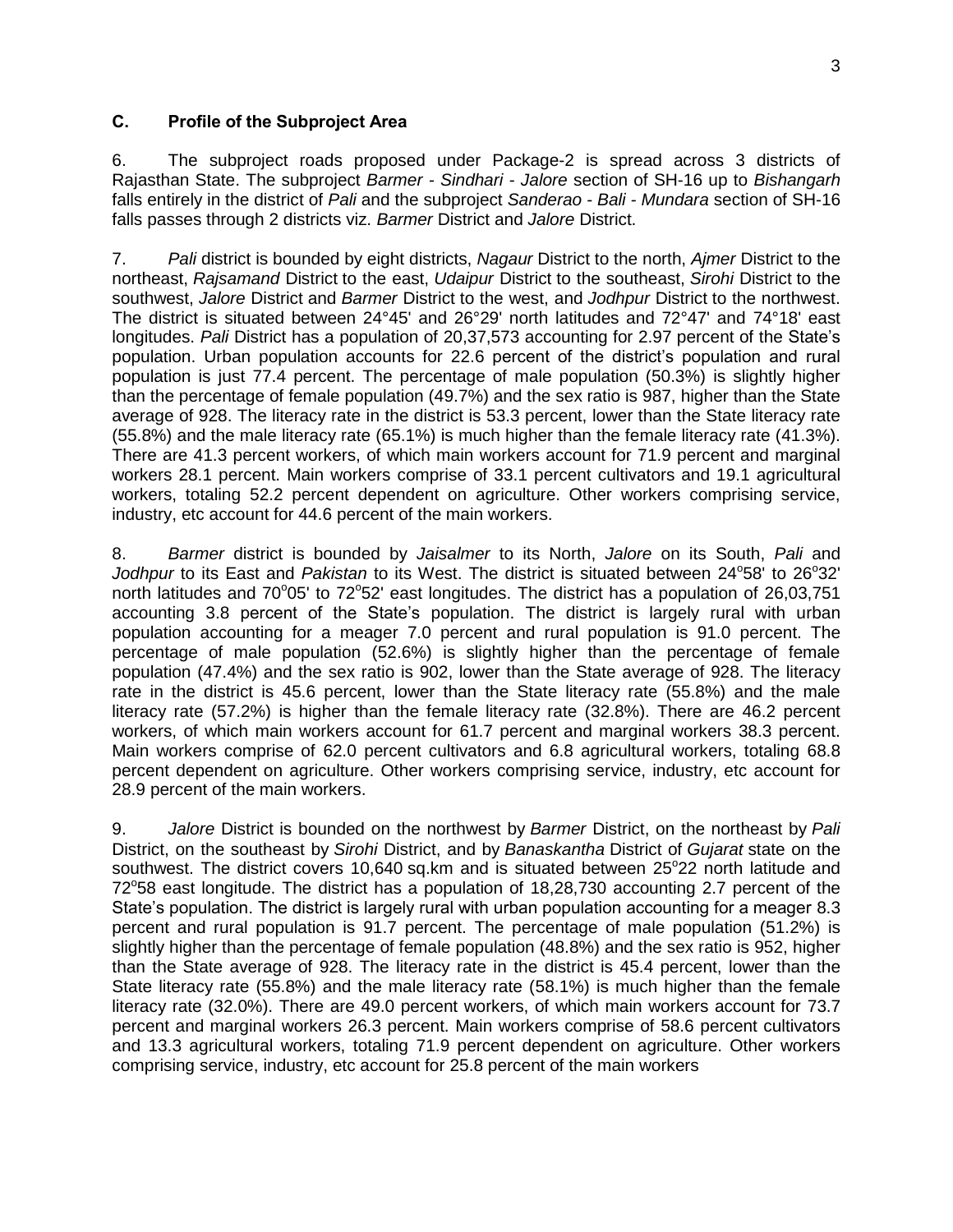

**Figure 2: Key Plan of the Subproject Roads (Package-2)**

# <span id="page-13-1"></span><span id="page-13-0"></span>**D. Sub project Impacts**

10. The towns and villages along the road subprojects would have improved connectivity with State Highways (SH), National Highways (NH), major trading, educational and administrative centres. Further, the improved road will reduce the travel time to the residents of this area to work place, schools, hospitals and markets. Agriculturist too will benefit by being able to quickly transport their produce without delay and can expect buyers coming to their doorstep to procure food grains. Better connectivity to the SH/NH will lead to industrial growth along the subproject road that will result in employment generation. However, the subproject will require private land and removal of encroachments and squatting for improving the road, resulting in negative impacts to some people living along the corridor.

11. The road subprojects proposed under Package-2 will involve acquisition of private land measuring 10.80ha belonging to 60 landowners, transfer of 11.08ha of government land and will impact 140 private structures. The impact to 140 private structures will cause physical displacement to 14 households, economic displacement to 84 households, physical and economic displacement to 8 households and non-significant impact to 34 household. There are 13 landowners losing 10 percent and more land who would also face economic displacement. In addition to this 13 tenants and 18 common property resources will also be affected. In all the project will cause impact to 213 households comprising of 1764 persons. The involuntary resettlement impacts is summarised in Table 2.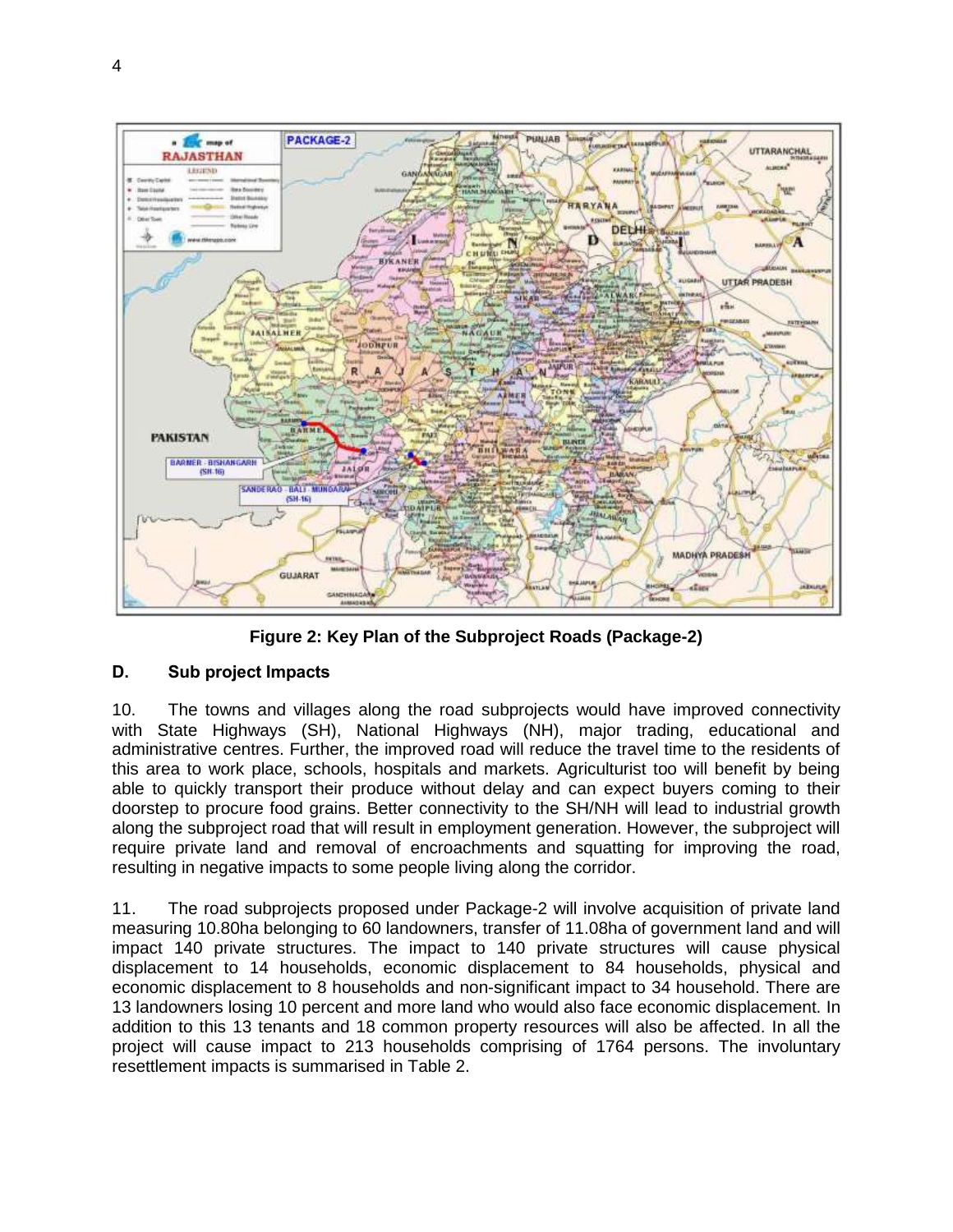<span id="page-14-0"></span>

| - - -- <i>-</i> - --- - - - 1                                                       | <b>Extent/Numbers</b> |                                |                    |  |                |  |
|-------------------------------------------------------------------------------------|-----------------------|--------------------------------|--------------------|--|----------------|--|
|                                                                                     |                       | <b>SH-16</b>                   | <b>SH-16</b>       |  |                |  |
| Impact                                                                              |                       | (Sanderao - Bali -             | (Barmer - Sindhari |  | Package-2      |  |
|                                                                                     |                       | Mundara Section)               | - Jalore section)  |  |                |  |
| Private Land Acquisition (ha) - Wet                                                 |                       | $0.26$ ha                      | 10.54 ha           |  | 10.80 ha       |  |
| Private Land Acquisition (ha) - Dry                                                 |                       | Nil                            | Nil                |  | <b>Nil</b>     |  |
| Government Land Required                                                            |                       | $0.53$ ha                      | 10.55 ha           |  | 11.08 ha       |  |
| Temporary Land Acquisition (ha)                                                     |                       | Nil                            | Nil                |  | Nil            |  |
| Displaced Households (DHs)                                                          |                       | 92                             | 121                |  | 213            |  |
| <b>Physically Displaced Households</b><br>(Loss of Residence)                       | 1                     |                                | 13                 |  | 14             |  |
| <b>Economically Displaced Households</b><br>(Loss of Shop)                          | 52                    |                                | 32                 |  | 84             |  |
| <b>Economically Displaced Titleholders</b><br>losing land                           | 1                     |                                | 12                 |  | 13             |  |
| Physically and Economically Displaced<br>Households<br>(Loss of Residence cum Shop) | 8                     |                                | 0                  |  | 8              |  |
| Non Significant Impact <sup>1</sup>                                                 | 28                    |                                | 6                  |  | 34             |  |
| Titleholders Losing strip of land                                                   | $\blacksquare$        |                                | 47                 |  | 47             |  |
| <b>Tenants</b>                                                                      | $\overline{2}$        |                                | 11                 |  | 13             |  |
| <b>Total Displaced Persons (DPs)</b>                                                |                       | 762                            | 1002               |  | 1764           |  |
| <b>Titled DPs</b>                                                                   | 8                     |                                | 488                |  | 496            |  |
| Non-titled DPs                                                                      |                       | 754                            | 514                |  | 1267           |  |
| Affected employees                                                                  |                       | 35                             | 13                 |  | 48             |  |
| <b>Affected Structures</b>                                                          | 89                    |                                | 51                 |  | 140            |  |
| <b>Affected Private Trees</b>                                                       |                       | ä,<br>$\overline{\phantom{0}}$ |                    |  | $\blacksquare$ |  |
| <b>Affected Common Property Resources</b>                                           |                       | 9                              | 9                  |  | 18             |  |

**Table 2: Summary of Involuntary Resettlement Impacts**

12. The road subprojects will cause impact to 1 women headed household, 1 scheduled tribe household and 8 scheduled caste households.

<span id="page-14-1"></span>

|                                                                | Table 3: Impact to Vulnerable Category (mutually exclusive) |                                         |           |  |
|----------------------------------------------------------------|-------------------------------------------------------------|-----------------------------------------|-----------|--|
|                                                                | <b>Extent/Numbers</b>                                       |                                         |           |  |
|                                                                | <b>SH-16</b>                                                | <b>SH-16</b>                            |           |  |
| <b>Vulnerable Category</b>                                     | Sanderao - Bali -<br>Mundara Section)                       | (Barmer - Sindhari<br>- Jalore section) | Package-2 |  |
| Women Headed Household (WHH) <sup>2</sup>                      |                                                             |                                         |           |  |
| (ST)<br>Scheduled<br>Tribe<br>headed<br>household <sup>2</sup> |                                                             |                                         |           |  |
| (SC)<br>Scheduled<br>headed<br>Caste<br>household <sup>2</sup> | 3                                                           | 6                                       |           |  |
| BPL household <sup>2</sup>                                     |                                                             |                                         |           |  |
| Disabled Headed Households (DHH) <sup>2</sup>                  |                                                             |                                         |           |  |
| Total                                                          |                                                             |                                         |           |  |

**Table 3: Impact to Vulnerable Category (mutually exclusive)**

*Source: Census and Social Survey, October 2015*

 $\frac{1}{1}$ Where the impact to structure is less than 10 percent of the total area, then such impacts are

categorised as non-significant impacts as the DP is neither physically nor economically displaced.<br><sup>2</sup> Vulnerability identified amongst the affected households is presented which are mutually exclusive in the order presented in the table.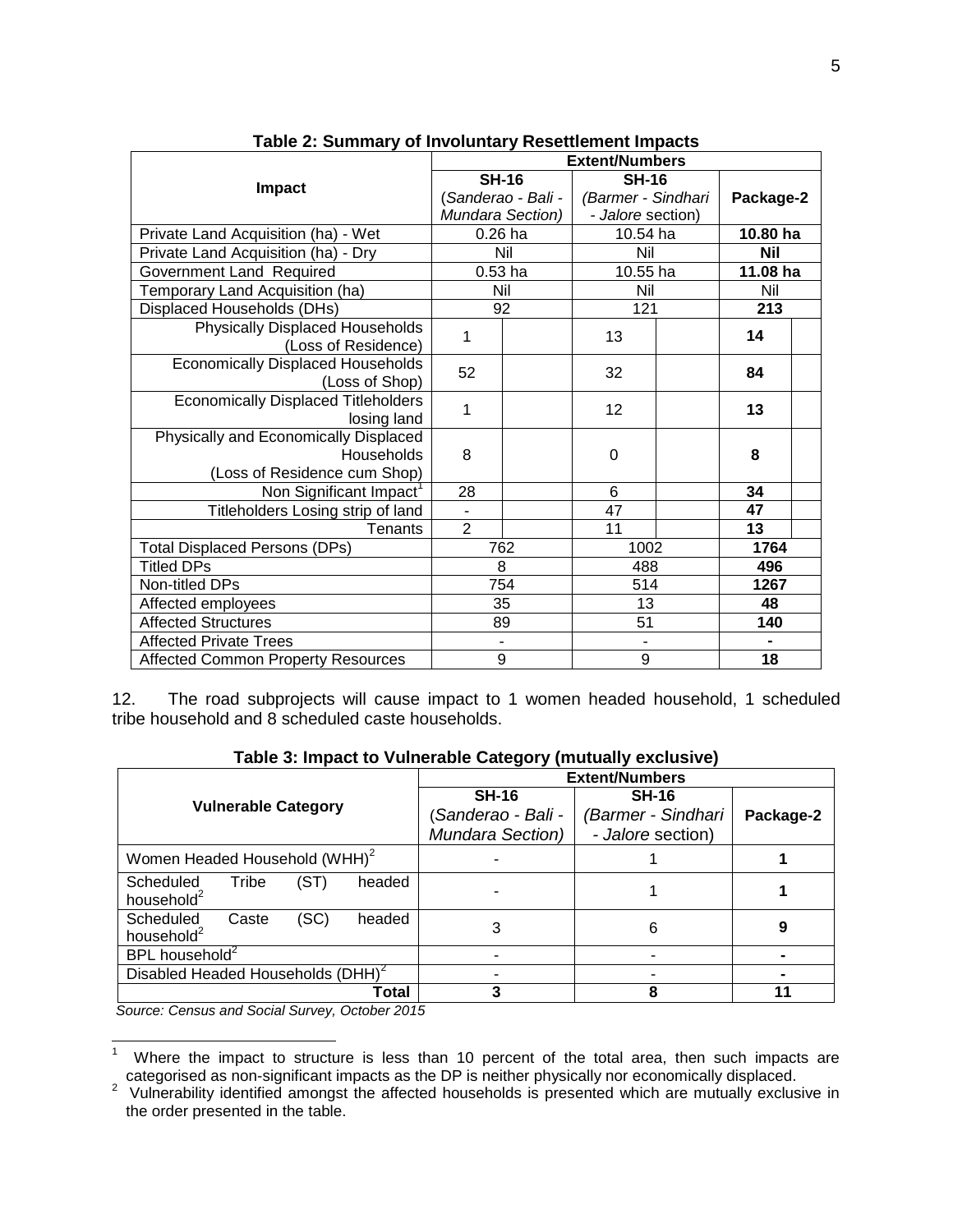# <span id="page-15-0"></span>**E. Minimizing Involuntary Resettlement**

13. Measures were taken to minimise adverse involuntary resettlement impacts by adopting concentric widening in built-up sections and reducing the proposed right-of-way to 9m in built-up sections. The available right-of-way (RoW) was utilised to the maximum, thereby reducing the additional land requirement for the proposed widening. In rural sections the improvements have been restricted to 16m.

# <span id="page-15-1"></span>**F. Impact to Indigenous Peoples**

14. The census and socio economic survey and consultations had along the project area confirm that there are no indigenous people in the settlements along the subproject roads and further the subprojects does not impact any indigenous people. Though there are scheduled tribe households who will be affected by this subproject, they are part of the mainstream population.

# <span id="page-15-2"></span>**G. Scope and Objective of Resettlement Plan**

15. The objective of this Resettlement Plan (RP) is to assist the affected people to improve or at least restore their living standards to the pre-project level. This RP captures the involuntary resettlement impacts arising out of the proposed improvements to the road subprojects proposed under Package-2 of RSHIP. The document describes the magnitude of impact, mitigation measures proposed, method of valuation of land, structure and other assets, eligibility criteria for availing benefits, baseline socio-economic characteristics, entitlements based on type of loss and tenure, the institutional arrangement for delivering the entitlements and mechanism for resolving grievances and monitoring.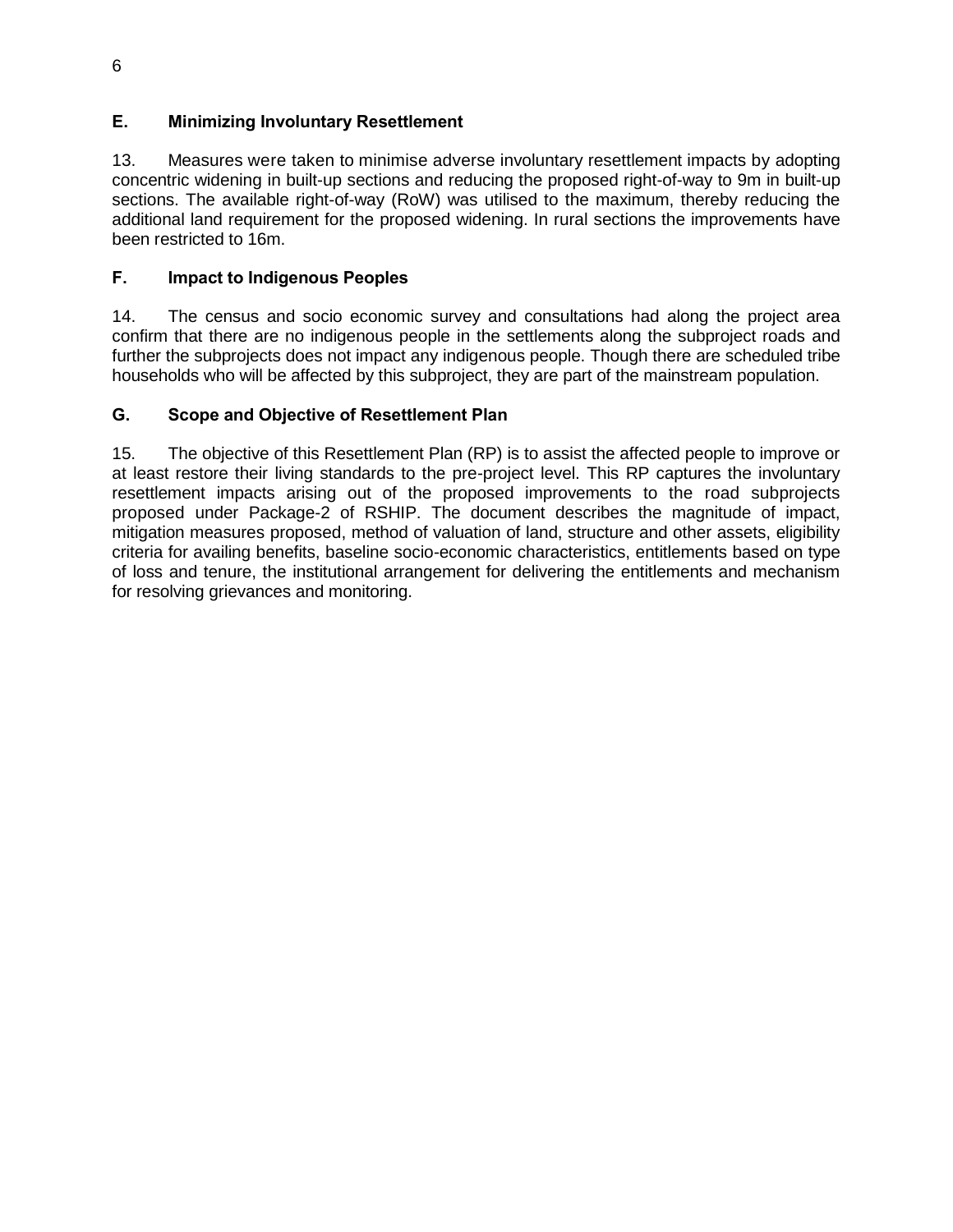# **II. SCOPE OF LAND ACQUISITION AND RESETTLEMENT**

# <span id="page-16-1"></span><span id="page-16-0"></span>**A. Introduction**

16. The subprojects proposed under Package-2 involves improvements to the (i) *Barmer - Sindhari - Jalore* section of SH-16 up to *Bishangarh* involving widening of 148.090km; and (ii) *Sanderao - Bali - Mundara* section of SH-16 involving widening of 29.420km, totalling 177.510km of State Highways from the existing single/two lane to two lane road. The improvement works include geometric improvements; junction improvements; provision of drain; and footpath.

# <span id="page-16-2"></span>**B. Scope of Land Acquisition**

17. The available right-of-way has been fully considered for the proposed improvement and the existing right-of-way (RoW) for the road section were determined using village maps and verified at site. Since the available RoW is not sufficient to meet the design cross section for the proposed 2-lanning, the road construction would entail acquisition of private land resulting in adverse impacts to households. The private land required for the improvements proposed is 10.80ha of wet land. The private land proposed for acquisition is mostly strips of land, with the width varying from 5-10m, and abetting the existing road. Further, government land measuring 11.08ha will also be required to be transferred for the proposed improvements. The land acquisition plans have been prepared and the precise number of land owners and extent of land lost will be updated once the land plan schedule is completed.

<span id="page-16-3"></span>

| <b>S.I. No.</b> | <b>Type of Ownership</b> | <b>Hectare</b> |  |  |
|-----------------|--------------------------|----------------|--|--|
|                 | <b>Private Wet</b>       | 10.80          |  |  |
|                 | <b>Private Dry</b>       |                |  |  |
|                 | Government               | 11.08          |  |  |
| Total           | Total                    | 21.88          |  |  |

**Table 4: Category of Land being Acquired**

*Source: LAP prepared by DPR Consultants, January 2016*

18. The land proposed for acquisition is of different category and the extent of land by type of land is presented in the following table. Ninety eight percent of land proposed for acquisition is barren land and hence the acquisition will not have any impact on the livelihood of the these landowners.

<span id="page-16-4"></span>

|       | I UNIV VI VIUVUIIVUNVII VI EVVV VI I IIIVUV EUIIU UIIU IIIINUVV |                                               |                |  |
|-------|-----------------------------------------------------------------|-----------------------------------------------|----------------|--|
| S. No | Use of Land                                                     | <b>Number of Affected</b><br><b>Household</b> | <b>Hectare</b> |  |
|       | Agricultural                                                    |                                               | 0.19           |  |
|       | Residential                                                     |                                               |                |  |
|       | Commercial                                                      |                                               |                |  |
|       | <b>Barren Land</b>                                              | 54                                            | 10.61          |  |
| 5     | Others (if any)                                                 |                                               |                |  |
| Total | Total                                                           | 60                                            | 10.80          |  |
|       |                                                                 |                                               |                |  |

**Table 5: Classification of Loss of Private Land and Impacts**

 *Source: LAP prepared by DPR Consultants, January 2016*

19. The land being acquired has been categorised based on the extent of land lost and the scale of impact is presented in the following table along with the number of affected households in each category.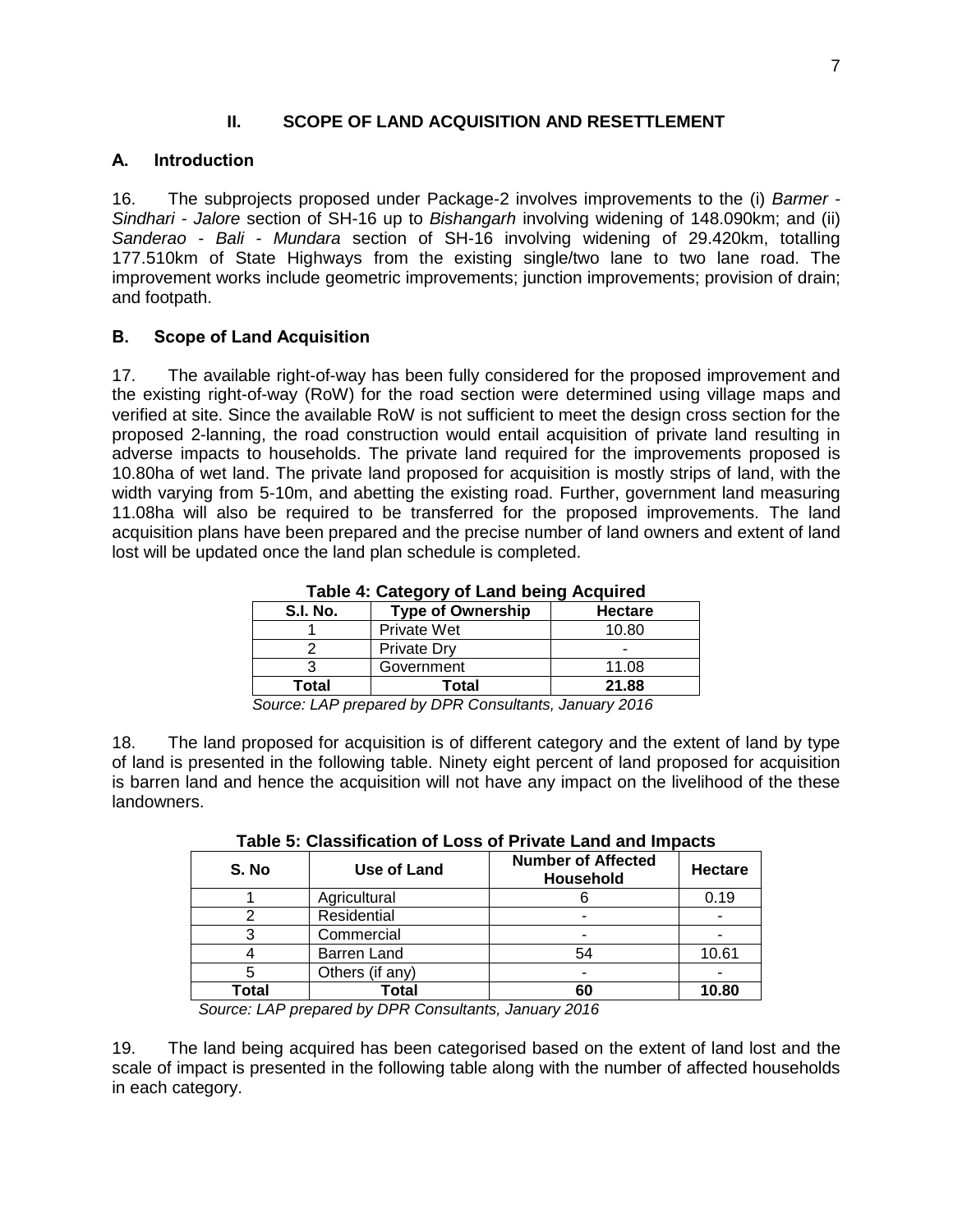<span id="page-17-2"></span>

| <b>SNo</b> | <b>Scale of Impact</b>  | <b>Number of Affected</b><br><b>Household</b> |
|------------|-------------------------|-----------------------------------------------|
|            | Up to $10\%$            |                                               |
|            | Above 10% and Below 25% |                                               |
| ว          | Above 25% and Below 50% |                                               |
|            | Above 50% and Below 75% |                                               |
| 5          | Above 75%               |                                               |
| Total      | Total                   | 60                                            |

#### **Table 6: Intensity of Land Impact**

 *Source: LAP prepared by DPR Consultants, January 2016*

#### <span id="page-17-0"></span>**C. Impact to Structures**

20. The improvements proposed will cause impact to 140 private structures and 18 common property resources. Further, there are 13 tenants who would be affected and there are 48 employees affected in the subproject. The private land acquisition involves acquisition of 10.80ha belonging to about 60 landowners. Seventy six percent of the affected structures are being used for commercial purpose, followed by 14 percent used as residence and 10 percent being used for both residence and commercial purpose.

#### <span id="page-17-1"></span>**D. Loss of Private Structures**

<span id="page-17-3"></span>21. All the structures getting affected are squatter occupied and the ownership details of the private structures getting affected is presented in the following table.

| $1$ able $1$ . Owner ship of Theate of actual $5$ |           |            |  |  |
|---------------------------------------------------|-----------|------------|--|--|
| <b>Tenure</b>                                     | Package-2 | Percentage |  |  |
| Owner                                             |           |            |  |  |
| Encroacher                                        |           |            |  |  |
| Squatter                                          | 140       | 100.0      |  |  |
| Total                                             | 140       | 100.0      |  |  |

**Table 7: Ownership of Private Structures**

 *Source: Census and Social Survey, October 2015*

<span id="page-17-4"></span>22. Sixty five percent of the private structures getting affected are permanent in nature, followed by 31 percent structures that are semi-permanent in nature and 4 percent of the structures are temporary in nature. The type of construction of the affected structures is presented in the following table.

| <b>Type of Structure</b> | Package-2 | Percentage |  |
|--------------------------|-----------|------------|--|
| Permanent                | 91        | 65.0       |  |
| Semi permanent           | 43        | ، 30       |  |
| Temporary                |           | 4.3        |  |
| Total                    | 140       | 100.0      |  |

#### **Table 8: Type of Construction of the Affected Structures**

*Source: Census and Social Survey, October 2015*

23. Seventy six percent of the structures getting affected are being used for commercial purpose, comprising largely of small business establishments, followed by 13 percent of the structures getting affected are used for residential purpose and 10 percent structures are used for both residence and commercial purpose. The use of the affected structure is presented in the following table.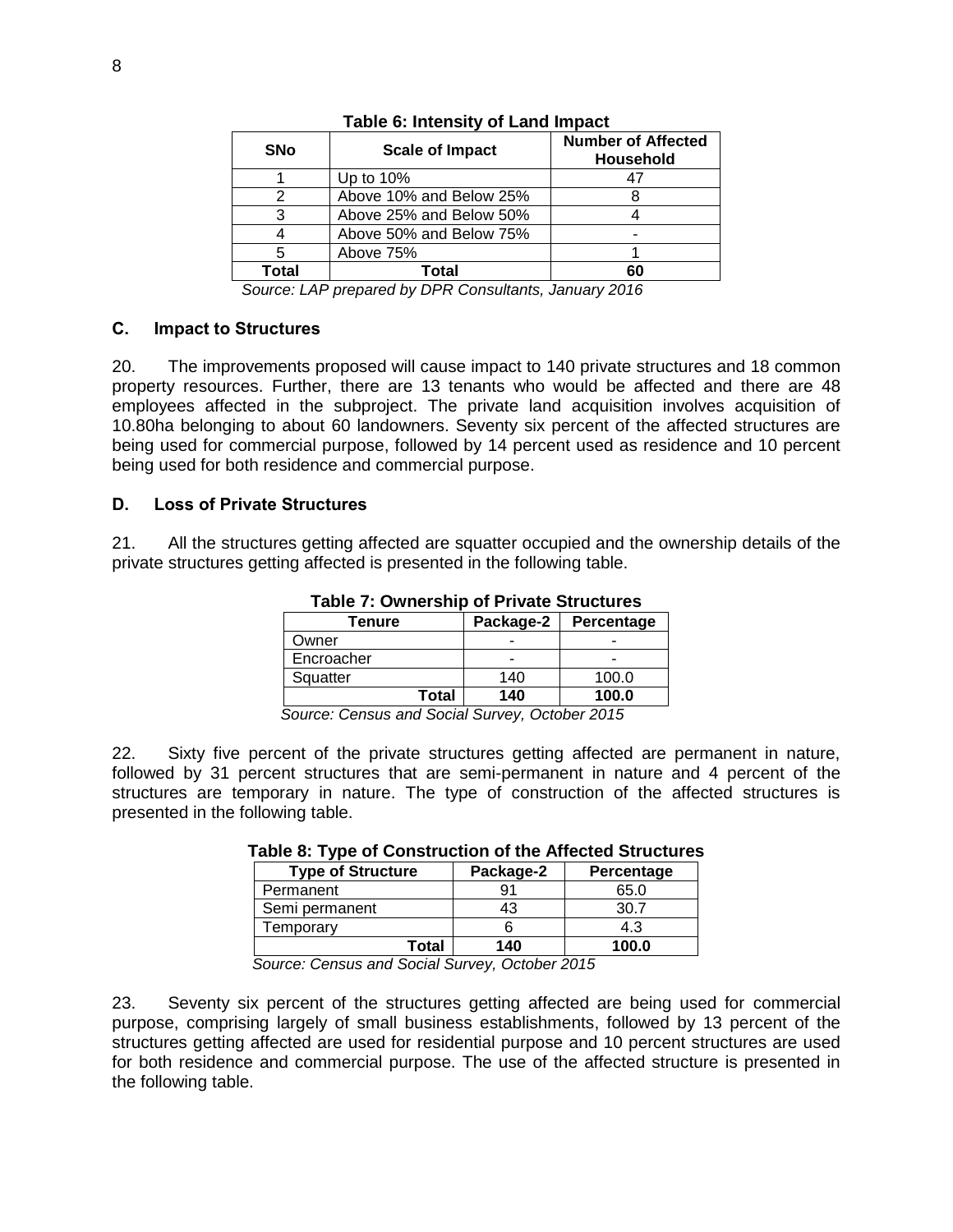<span id="page-18-2"></span>

| Use of Structure         | Package-2 | Percentage |
|--------------------------|-----------|------------|
| Residential              | 19        | 13.6       |
| Commercial               | 107       | 76.4       |
| Residence cum Commercial | 14        | 10.0       |
| Others & Kiosks          | -         | -          |
| Total                    | 140       | 100.0      |

**Table 9: Use of the Affected Structures**

 *Source: Census and Social Survey, October 2015*

#### <span id="page-18-0"></span>**E. Magnitude of Impact on Structures**

24. The subproject will cause impact to 140 structures and the structures have been assessed for the significance of impact, with loss of less than 10 percent being considered as non-significant and loss of 10 percent and above as significant. Out of these 140 structures, 106 (76%) structures will face significant impact requiring relocation and the remaining 34 (24%) structures will not face much impact and will be able to continue to reside and/or do their business in the same place. The significant impacted DHs comprise of 14 DHs who will face physical displacement, 84 DHs who will face economic displacement and 8 DHs will face both physical and economic displacement. The extent of loss to structure and its use is presented in the following table.

<span id="page-18-3"></span>

| Impact                      | <b>Residence</b> | <b>Commercial</b> | <b>Residence cum</b><br><b>Commercial</b> | <b>Others</b> | Total |
|-----------------------------|------------------|-------------------|-------------------------------------------|---------------|-------|
| Less than 10%               |                  | 23                |                                           |               | 34    |
| $≥ 10\%$ and < 20%          |                  | 31                |                                           |               | 38    |
| $≥$ 20% and < 50%           |                  | 38                |                                           |               | 46    |
| $\geq 50\%$ and $\leq 99\%$ |                  |                   |                                           |               | 20    |
| 100%                        |                  |                   |                                           |               |       |
| Total                       |                  |                   |                                           |               | 140   |

**Table 10: Use by Extent of loss to the Affected Structures**

*Source: Census and Social Survey, October 2015*

## <span id="page-18-1"></span>**F. Loss of Livelihood**

25. The subproject causes significant impact to 84 commercial establishments (60%) and 8 residence cum commercial establishments (6%) [see Table 10] resulting in loss of livelihood to about 66 percent of the displaced household. Further, there are 12 commercial tenants (92% of the tenants) and there are 48 employees who would also face economic displacement. The 13 titleholders losing 10 percent and more land would also face economic displacement. The category of impacts causing loss of livelihood is presented in the following table.

<span id="page-18-4"></span>

| TADIE TT. LUSS UT LIVEITIUUU |                                                 |                                              |  |  |
|------------------------------|-------------------------------------------------|----------------------------------------------|--|--|
| <b>Category of Loss</b>      | <b>Number of Displaced</b><br><b>Households</b> | <b>Number of Displaced</b><br><b>Persons</b> |  |  |
| <b>Owners of Business</b>    | 92                                              | 762                                          |  |  |
| <b>Commercial Tenants</b>    | 12                                              | 99                                           |  |  |
| <b>Employees</b>             | 48                                              |                                              |  |  |
| <b>Titleholders</b>          | 13                                              | 108                                          |  |  |
| Total                        | 165                                             | 969                                          |  |  |

**Table 11: Loss of Livelihood**

 *Source: Census and Social Survey, October 2015*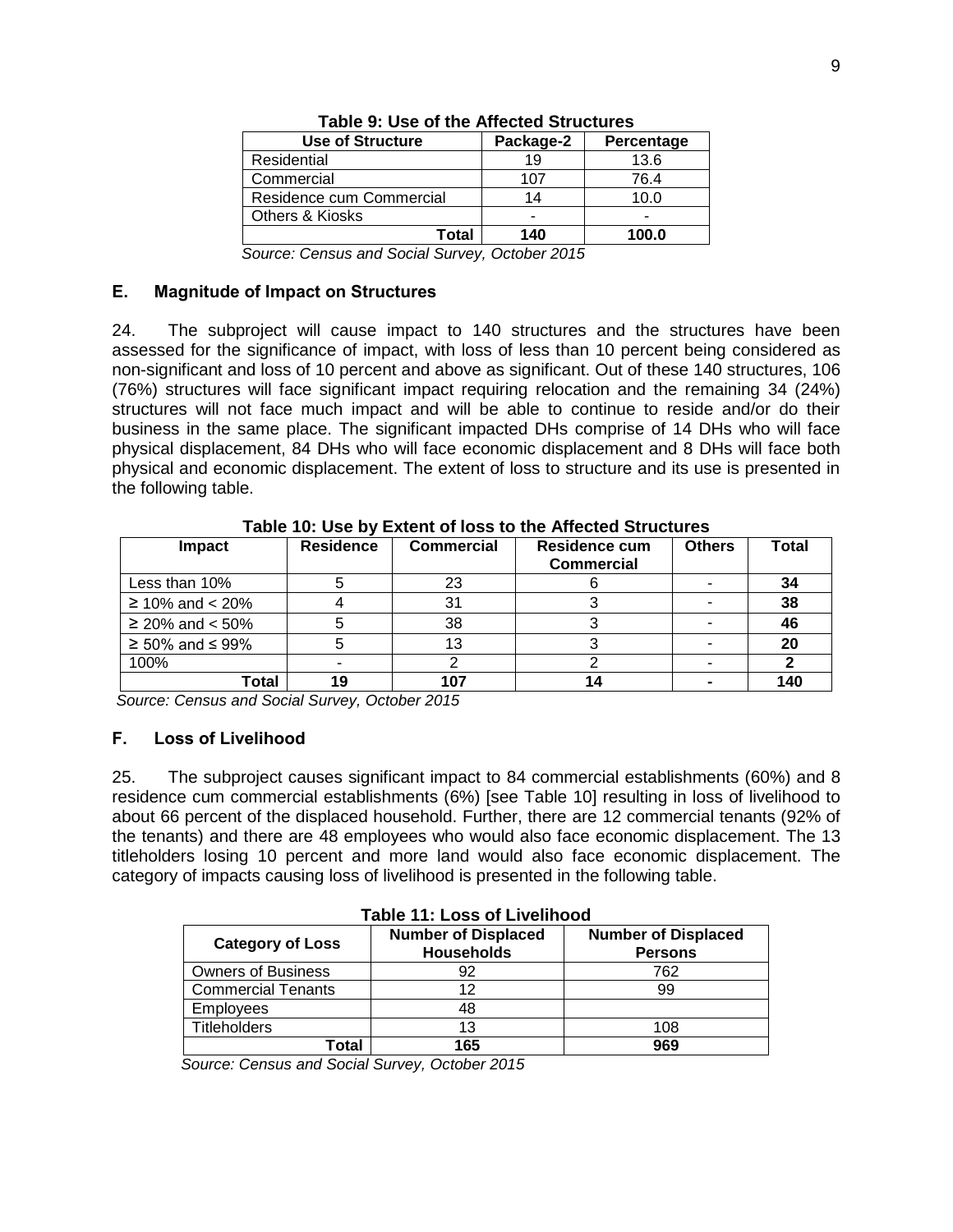# <span id="page-19-0"></span>**G. Loss of Trees**

26. The subproject will not require removal of any private trees belonging to the DHs. All trees getting affected in this project belong to the government and the re-establishment of government trees will be done in accordance with the Forest Act. Further, the LPS is under preparation and will be taken up for scrutiny by the revenue authorities and at that time if there are trees in the land being acquired, they will be compensated in accordance with the provisions contained in the EM.

# <span id="page-19-1"></span>**H. Loss of Common Property Resources**

27. The project will affect 18 common property resources and of this 14 (78%) are places of worship. The PIU with the support of RP implementation support NGO will consult the trustees of the places of worship and in consultation with the local panchayat will facilitate in the relocation of these places of worship. The common property resource that is getting affected in the subprojects is presented in the following table. Wherever required, the PIU will ensure that utilities are relocated, in accordance to ADB SPS, prior to commencement of civil works in that stretch of the road corridor in accordance with the civil works schedule, which will be executed in 2-milestone, sections having no physical displacement in the  $1<sup>st</sup>$  milestone and sections having physical displacement, land acquisition and bypasses in the  $2<sup>nd</sup>$  milestone.

<span id="page-19-2"></span>

| TURIV TET EVUU VI VVIIIIINIIILT ULIUVLUIVU |                             |            |  |  |  |
|--------------------------------------------|-----------------------------|------------|--|--|--|
| <b>Type of Community Asset</b>             | <b>Number of Structures</b> | Percentage |  |  |  |
| Place of worship                           |                             | 77.8       |  |  |  |
| Hand pump / Bore well                      |                             |            |  |  |  |
| CW, Government buildings, etc.             |                             | 22.2       |  |  |  |
| Total                                      | 18                          | 100.0      |  |  |  |
| .                                          |                             |            |  |  |  |

**Table 12: Loss of Community Structures**

 *Source: Census and Social Survey, October 2015*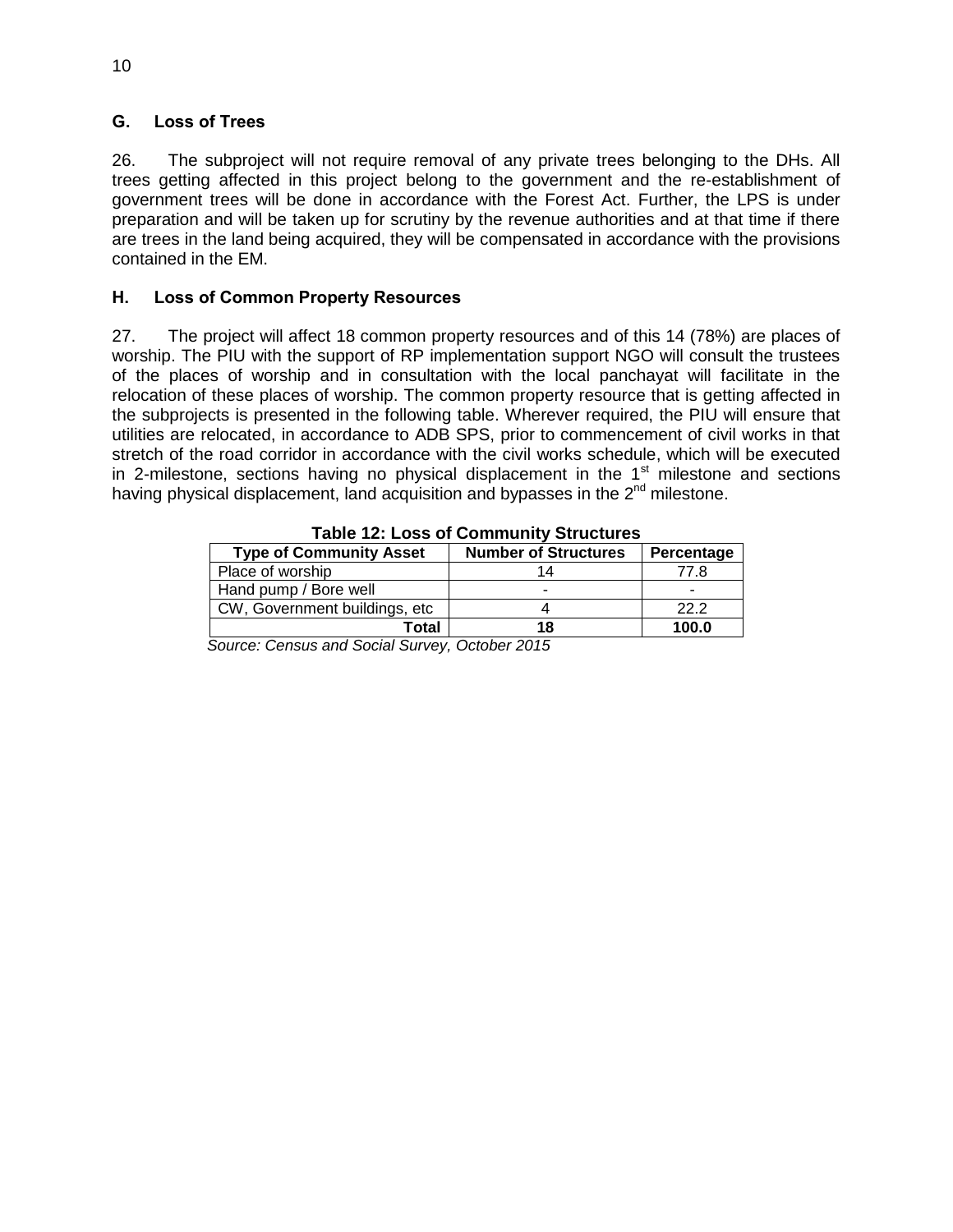# **III. SOCIOECONOMIC INFORMATION PROFILE**

# <span id="page-20-1"></span><span id="page-20-0"></span>**A. Involuntary Resettlement Impacts**

28. This RP is based on the census and socio economic survey carried out between July and August 2015 and updated in October 2015 based on final and detailed design of the road subprojects. The census survey identified 140 households losing their structure and the salient findings are presented in the following sections.

# <span id="page-20-2"></span>**B. Methodology Adopted**

29. The census survey enumerated all private assets/properties and common property resources within the proposed right-of-way (PRoW) of 16m in rural sections and 9m-12m in urban sections. For every displaced household, a pretested structured questionnaire was administered during the census survey. The survey recorded details of: (i) identity of the Displaced Household (DH); (ii) tenure; and (iii) type, use and extent of loss to the DH.

30. In addition to recording the above information, detailed socio economic characteristics, including demographic profile of members of the household, standard of living, inventory of physical assets, vulnerability characteristics, indebtedness level, health and sanitation, and ascertaining perceptions about project, resettlement options and compensation, was collected from all impacted household. All structures were photographed and numbered for reference and record. Details of common property resources within the PRoW were also recorded.

31. The displaced households were categorised based on the severity of impact as significant (loss of 10 percent and above of the productive asset or structure) and nonsignificant (loss of less than 10 percent of the productive asset or structure). The summary of Displaced Households and the summary of Affected Common Property Resources is presented in Appendix-II.

32. The census survey identified 140 households and 13 tenants who would be affected and 18 common property resource that would be affected and required to be relocated or compensated. Of the 140 households, excluding the tenant, 106 households face significant impact and for 34 households, the impact is not significant.

33. Further, as per the land-plan-schedule (LPS) under preparation, there are 60 land parcels which would involve at least that many number of landowners who would be losing a strip of their land due to widening or bypass or curve improvement. After finalization of the LPS, the list of land owners, based on the land acquisition notification and subsequent enquiry that would be carried out as part of land acquisition proceedings, along with the compensation and R&R assistance, in accordance with the provisions of the Resettlement Framework, would be disclosed as an addendum to this RP.

34. The socio-economic survey was carried out amongst 140 households and the details of the same are analyzed and presented in the following sections.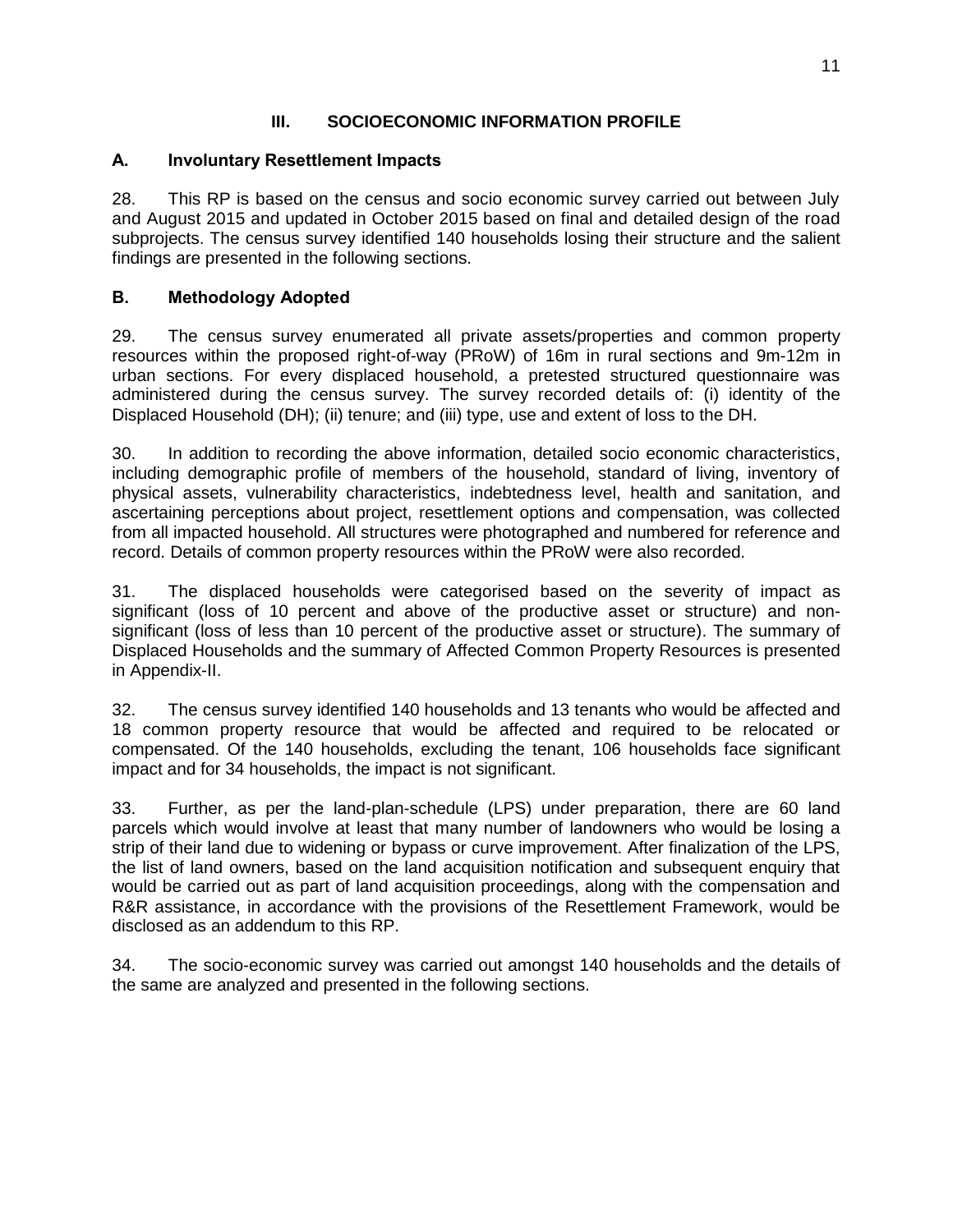# <span id="page-21-0"></span>**C. Demographic Profile of Project Displaced Households**

# **1. Household by Sex**

<span id="page-21-1"></span>35. One household (0.7%) of the displaced households is headed by women and the remaining households are headed by men. Males account for 56.0 percent and female account for 44.0 percent amongst Displaced Persons (DPs).

| Table 13: DHs by Sex |       |                          |                           |
|----------------------|-------|--------------------------|---------------------------|
|                      |       | <b>Number</b>            | Percentage                |
| Male                 |       | 139                      | 99.3                      |
| Female               |       |                          | ი 7                       |
|                      | Total | 140                      | 100.0                     |
|                      |       | $\sim$<br>$\cdot$ $\sim$ | .<br>$\sim$ $\sim$ $\sim$ |

# **Table 13: Dec**ree 13: Decree 13: Decree 13: Decree 13: Decree 13: Decree 13: Decree 13: Decree 13: Decree 13: Decree 13: Decree 13: Decree 13: Decree 13: Decree 13: Decree 13: Decree 13: Decree 13: Decree 13: Decree 13: D

 *Source: Census and Social Survey, October 2015*

# **2. Household by Religion**

<span id="page-21-2"></span>36. Hindus account for 96 percent of the household getting affected, followed by 4 percent Muslims and 1 household belongs to Christians.

| Table 14. Housenold by Religion |                 |            |  |  |
|---------------------------------|-----------------|------------|--|--|
| <b>Religion</b>                 | <b>Number</b>   | Percentage |  |  |
| Hindu                           | 134             | 95.7       |  |  |
| Muslim                          | 5               | 3.6        |  |  |
| Christian                       |                 | 0 7        |  |  |
| Total                           | 140             | 100.0      |  |  |
|                                 | . .<br>.<br>- - |            |  |  |

# **Table 14: Household by Religion**

*Source: Census and Social Survey, October 2015*

## **3. Household by Social Group**

<span id="page-21-3"></span>37. Fifty four percent of the displaced household belong to the other backward caste, followed by 38 percent general category, 7 percent scheduled caste and 1 household belongs to scheduled tribe.

| <b>Social Category</b>  | <b>Number</b> | Percentage |  |  |
|-------------------------|---------------|------------|--|--|
| General                 | 53            | 37.9       |  |  |
| Other Backward caste    | 76            | 54.3       |  |  |
| Scheduled caste         | 10            | 71         |  |  |
| <b>Scheduled Tribes</b> |               | 0.7        |  |  |
|                         | 140           | 100.0      |  |  |

#### **Table 15: Household by Social Category**

 *Source: Census and Social Survey, October 2015*

## **4. Household by Size of Family**

38. Amongst the 140 DHs, the family details were provided only by 39 DHs and the same is presented below. Family of size above 6 members account for 62 percent, followed by 18 percent each with a family of size 5 to 6 members and with a family of size 3 to 4 members and family of size up to 2 members account for 2 percent. The average size of the displaced household is 8.28 members or say 8 members.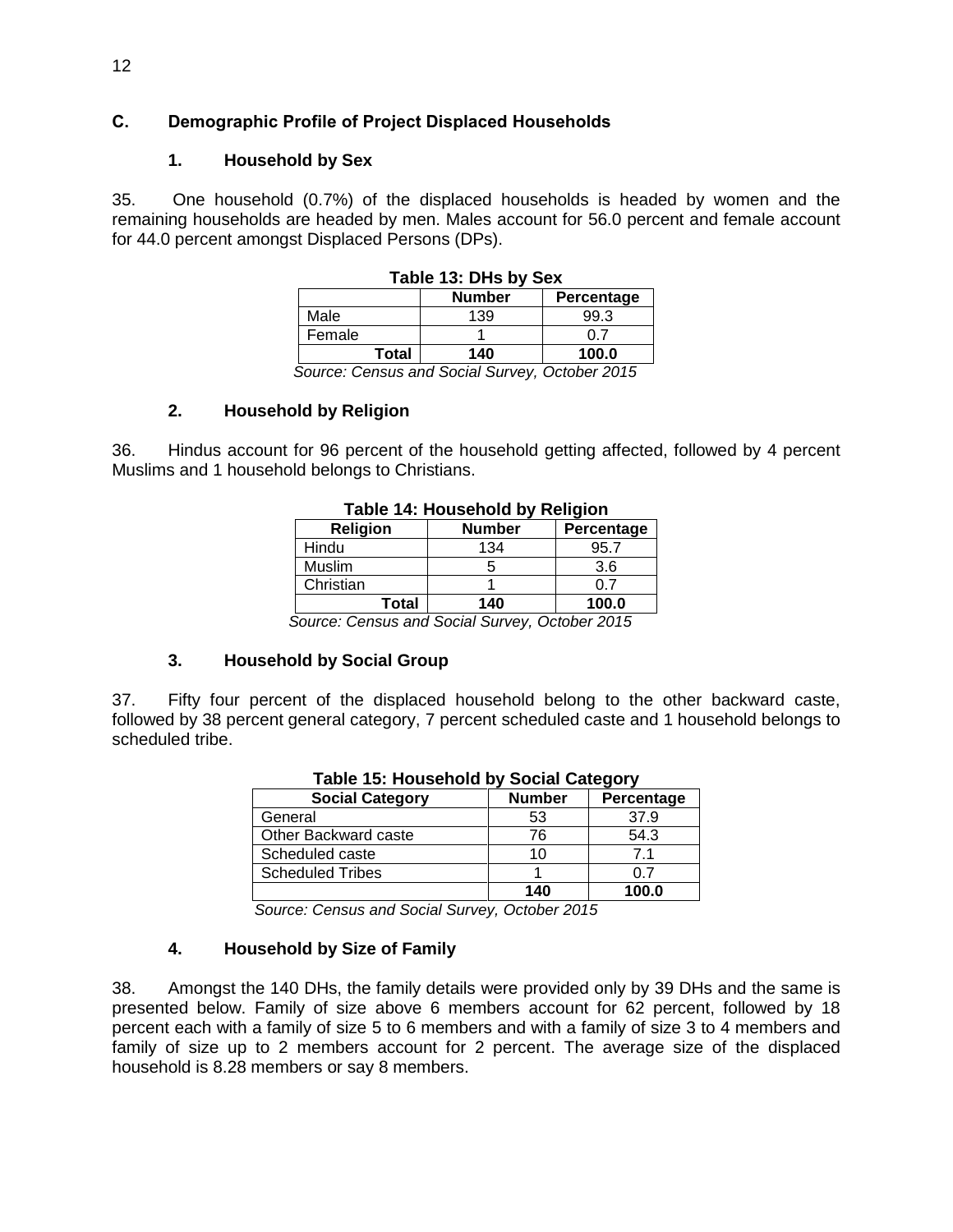<span id="page-22-1"></span>

| <b>Size of the Family</b>          | <b>Number</b> | Percentage |  |  |  |
|------------------------------------|---------------|------------|--|--|--|
| Up to $2$                          |               | 2.5        |  |  |  |
| 3 to 4                             |               | 18.0       |  |  |  |
| 5 to 6                             |               | 18.0       |  |  |  |
| Above 6                            | 24            | 61.5       |  |  |  |
| 100.0<br>Total<br>39               |               |            |  |  |  |
| Average size of the family is 8.28 |               |            |  |  |  |

|  |  | Table 16: Size of the household |
|--|--|---------------------------------|
|--|--|---------------------------------|

 *Source: Census and Social Survey, October 2015*

#### **5. Age group of DPs**

39. The percentage of women aged above 65 years is marginally higher compared to men in the same age group. However, in the 21 and below age group the men account for 36 percent and women account for 35 percent. In all, 35 percent of the displaced persons are in the age group of 21 and below, followed by 25 percent in the age group of 22 and 35, 21 percent in the age group of 36 and 50, 11 percent in the age group of 50 and 65 and 7 percent in the above 65 age group.

<span id="page-22-2"></span>

| <b>Age Group</b>     | Male          |            | <b>Female</b> |            | Total         |            |
|----------------------|---------------|------------|---------------|------------|---------------|------------|
|                      | <b>Number</b> | Percentage | <b>Number</b> | Percentage | <b>Number</b> | Percentage |
| Up to $21$           | 65            | 35.9       | 49            | 34.5       | 114           | 35.3       |
| $> 21$ and $\leq 35$ | 42            | 23.2       | 39            | 27.5       | 81            | 25.1       |
| $>$ 35 and $\leq$ 50 | 41            | 22.7       | 27            | 19.0       | 68            | 21.1       |
| $> 50$ and $\leq 65$ | 21            | 11.6       | 15            | 10.6       | 36            | 11.1       |
| Above 65             | 12            | 6.6        | 12            | 8.5        | 24            | 7.4        |
| Total                | 181           | 100.0      | 142           | 100.0      | 323           | 100.0      |

*Source: Census and Social Survey, October 2015*

## <span id="page-22-0"></span>**D. Socio-economic Profile**

## **1. Educational level of DPs**

40. Sixty six percent amongst females and 45 percent amongst males are uneducated. Below metric is the highest level of educational attainment for most of the females with the number of females from metric level declining compared to the males.

<span id="page-22-3"></span>

| TANIV TV. LUUVUUVITUI IVYVI VI DI J |               |                       |               |            |               |            |
|-------------------------------------|---------------|-----------------------|---------------|------------|---------------|------------|
| <b>Educational</b>                  |               | Male<br><b>Female</b> |               |            | <b>Total</b>  |            |
| level                               | <b>Number</b> | Percentage            | <b>Number</b> | Percentage | <b>Number</b> | Percentage |
| Up to Middle                        | 17            | 9.4                   |               | 12.0       | 34            | 10.5       |
| <b>Below Metric</b>                 | 36            | 19.9                  | 17            | 12.0       | 53            | 16.4       |
| Metric                              | 29            | 16.0                  | 10            | 7.0        | 39            | 12.1       |
| Graduate                            | 18            | 9.9                   |               | 2.8        | 22            | 6.8        |
| Post Graduate                       |               | 0.0                   |               | 0.0        |               | 0.0        |
| Uneducated                          | 81            | 44.8                  | 94            | 66.2       | 175           | 54.2       |
| Total                               | 181           | 100.0                 | 142           | 100.0      | 323           | 100.0      |

**Table 18: Educational level of DPs**

*Source: Census and Social Survey, October 2015*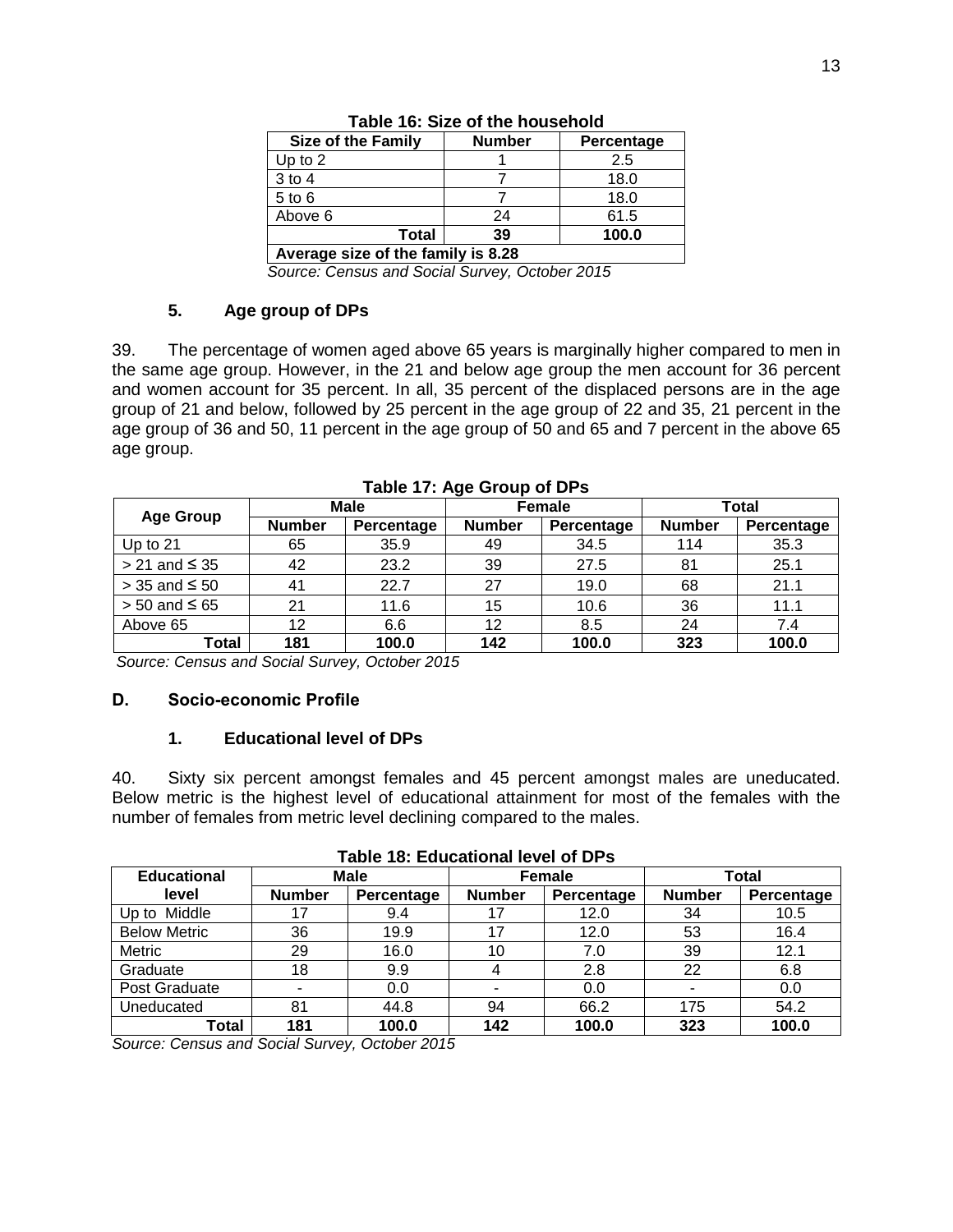# **2. Occupation of DPs**

41. Ninety seven percent amongst females and 41 percent amongst males are not in workforce, comprising largely of children, students, elderly, housewives and females who do not go for work. Thirty three percent of the male are involved in business/trade, followed by 16 percent who are labourers, 4 percent are into cultivation, 1 percent is unemployed and 5 percent are in service. Women are mostly into labour and some are also into cultivation and managing shops.

<span id="page-23-0"></span>

|                   | Male          |            | <b>Female</b> |            | Total         |            |
|-------------------|---------------|------------|---------------|------------|---------------|------------|
| <b>Occupation</b> | <b>Number</b> | Percentage | <b>Number</b> | Percentage | <b>Number</b> | Percentage |
| Service           | 9             | 5.0        |               |            |               | 2.8        |
| Business / Trade  | 59            | 32.6       |               | 0.7        | 60            | 18.6       |
| Agriculture       | 8             | 4.4        |               | 0.7        | 9             | 2.8        |
| Labourer          | 29            | 16.0       |               | 0.7        | 30            | 9.3        |
| Unemployed        | റ             | 1.1        |               | 1.4        |               | 1.2        |
| Not in workforce  | 74            | 40.9       | 137           | 96.5       | 211           | 65.3       |
| Total             | 181           | 100.0      | 142           | 100.0      | 323           | 100.0      |

| <b>Table 19: Occupation of DPs</b> |  |  |  |
|------------------------------------|--|--|--|
|                                    |  |  |  |

*Source: Census and Social Survey, October 2015*

#### **3. Income of Household**

<span id="page-23-1"></span>42. Ninety one percent of the households are earning above Rs.8000 per month, followed by 7 percent who earn between Rs.5001 and 8000, 1 percent each earn between Rs.4001 and Rs.5000 and between Rs.1001 and Rs.4000. The average monthly family income was reported as Rs.11,750.

| <b>Monthly Family Income Range</b>              | <b>Number</b> | Percentage |  |  |
|-------------------------------------------------|---------------|------------|--|--|
| Up to 1000                                      |               |            |  |  |
| 1001 to 4000                                    |               | 1.4        |  |  |
| 4001 to 5000                                    |               | 1.4        |  |  |
| 5001 to 8000                                    |               | 6.5        |  |  |
| >8000                                           | 127           | 90.7       |  |  |
| Not disclosed                                   |               |            |  |  |
| Total                                           | 140           | 100.0      |  |  |
| The average monthly family income is Rs. 11,750 |               |            |  |  |

**Table 20: Monthly Household Income of DHs**

 *Source: Census and Social Survey, October 2015*

## **4. Impact to Vulnerable HH**

43. The vulnerability amongst the significantly impacted DHs account for 9.4 percent (10 DHs out of 106 DHs). The vulnerable constitute 10 percent each of women headed households and scheduled tribe household, and 80 percent belong to scheduled caste. There were no household that qualified as  $BPL<sup>3</sup>$  households. The vulnerable status of DHs in the package,

 $\overline{a}$ 3 As per Planning Commission of India, the state specific poverty line for rural Rajasthan is Rs.1035.97 per capita per month for the year 2011-12 and the same updated for October 2015 based on CPIAL is Rs.1480. This is based on 'Dr. C . Rangarajan committees' proposed methodology. However, since many households had not disclosed their income and details of number of family members, it was not possible to determine BPL based on the above definition. Instead, the BPL families have been determined based on the ration card that they possess.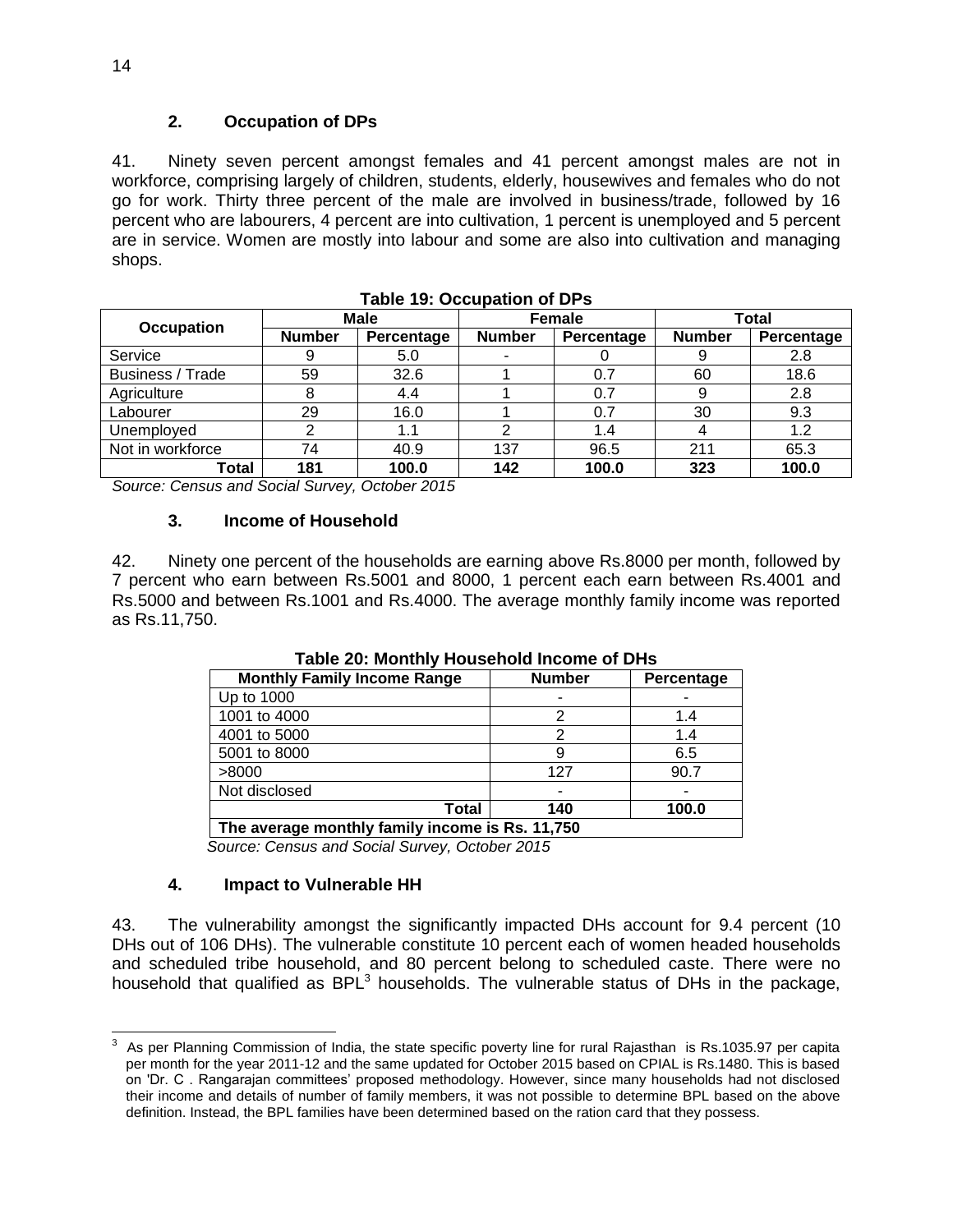<span id="page-24-2"></span>which is mutually exclusive in the order of priority as presented in the following table is given below.

| Table 21. Vullierable (Indicially exclusive) |                              |            |  |  |
|----------------------------------------------|------------------------------|------------|--|--|
| <b>Vulnerability Type</b>                    | <b>Number of HH impacted</b> | Percentage |  |  |
| Women Headed Household                       |                              | 10.0       |  |  |
| Scheduled tribes                             |                              | 10.0       |  |  |
| <b>Scheduled Caste</b>                       |                              | 80.0       |  |  |
| Below poverty line                           |                              |            |  |  |
| Disabled Headed Household                    |                              |            |  |  |
| <b>Total Vulnerable</b>                      | 10                           | 100.0      |  |  |
| .                                            |                              |            |  |  |

**Table 21: Vulnerable (mutually exclusive)**

 *Source: Census and Social Survey, October 2015*

#### <span id="page-24-0"></span>**E. Key Socio-economic Indicators**

44. The key socio-economic indicators established based on the census and socioeconomic survey carried out amongst the DHs between July and August 2015 and updated in October 2015 are presented below. These indicators would form the baseline indicators that would be compared with the evaluation carried out by the independent external evaluation agency.

<span id="page-24-3"></span>

| Table LET TOT OUGHO COONGINING INGICATORS |                                      |         |                     |  |
|-------------------------------------------|--------------------------------------|---------|---------------------|--|
| S. No                                     | <b>Indicator</b>                     | Unit    | <b>Value/Figure</b> |  |
| a)                                        | Income $(N = 140)$                   |         |                     |  |
|                                           | Monthly family income                | Average | Rs.11,750           |  |
| $\overline{2}$                            | Number of earners                    | Average | 3.02                |  |
|                                           | Impact $(N = 140)$                   |         |                     |  |
| 3                                         | <b>Business establishment</b>        | %       | 42.8                |  |
| b)                                        | Housing/Shop Characteristics (N=140) |         |                     |  |
|                                           | Permanent                            | %       | 65.0                |  |
| 5                                         | Semi-permanent                       | %       | 30.7                |  |
| 6                                         | Temporary houses                     | %       | 4.3                 |  |
| $\mathbf{C}$                              | Family Characteristics (N=140)       |         |                     |  |
|                                           | Family size                          | Average | 8.28                |  |
| 8                                         | Women headed household               | %       | 0.7                 |  |

**Table 22: Key Socio-economic Indicators**

 *Source: Census and Social Survey, October 2015*

#### <span id="page-24-1"></span>**F. Resettlement Preferences**

45. The DHs were asked to indicate their choice in resettlement and rehabilitation option of self-managed - cash assistance or project supported housing/livelihood assistance. All the DHs preferred self relocation.

<span id="page-24-4"></span>

| <b>Vulnerability Type</b>   | <b>Number of HH impacted</b> | Percentage |
|-----------------------------|------------------------------|------------|
| <b>Self Relocation</b>      | 140                          | 100.0      |
| Project assisted relocation | -                            | -          |
| ™otal                       | 140                          | 100.0      |

**Table 23: Resettlement and Relocation Preference**

 *Source: Census and Social Survey, October 2015*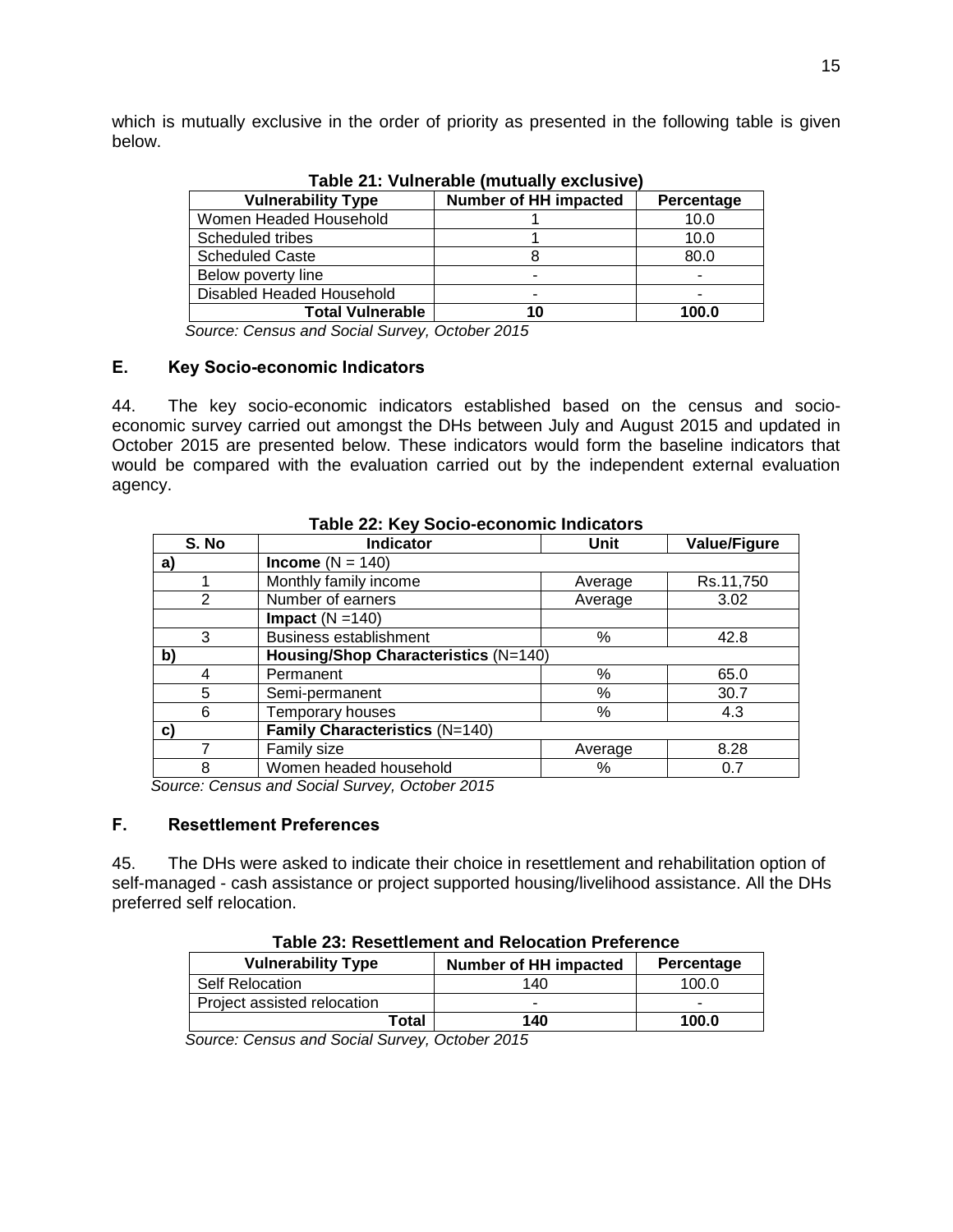# **IV. CONSULTATION, PARTICIPATION AND DISCLOSURE**

# <span id="page-25-1"></span><span id="page-25-0"></span>**A. Consultation in the Project**

46. In order to engage with the community and enhance public understanding about the subproject and address the concerns and issues pertaining to compensation, rehabilitation and resettlement, individual interviews, focus group discussions (FGD) and meetings were undertaken amongst the various sections of DPs and other stakeholders, during the census and socio economic survey that was carried out as part of the detailed project report (DPR) for the subproject. The opinions of the DPs, stakeholders and their perceptions were obtained during these consultations. The consultations with the DPs and other stakeholders will continue throughout the RP implementation period.

## <span id="page-25-2"></span>**B. Methods of Consultation**

47. Consultations and discussions were held during census and socio economic survey period with both primary and secondary stakeholders. The primary stakeholders include project displaced persons (DPs), project beneficiaries and implementing agency (PWD). The secondary stakeholder includes Revenue Officers and elected representatives of the local body.

48. During the census and socio economic survey consultations were held with displaced households, commercial establishment owners along the project corridor, officials of the district administration and elected members of the local panchayat. In order to hear and address the concerns of women, women were encouraged to participate and opportunity to express their concern was provided during the consultations. The consultation methods followed and proposed are detailed in the following table.

<span id="page-25-3"></span>

| <b>Stakeholders</b>                        | <b>Consultation Method</b>               |  |  |
|--------------------------------------------|------------------------------------------|--|--|
| <b>Displaced Persons</b>                   | Census and Socio-economic Survey         |  |  |
| <b>Displaced Persons</b>                   | <b>Focus Group Discussions</b>           |  |  |
| Local Communities                          | <b>Focus Group Discussions</b>           |  |  |
| Local Elected Members                      | Individual interview, discussion         |  |  |
| <b>Concerned Officials from Government</b> | Individual meeting/interview, discussion |  |  |
| DPs and General Public                     | <b>Consultation Meetings</b>             |  |  |

**Table 24: Consultation Methods**

49. In addition to the web disclosure of the RP seeking views and suggestions of the general public, detailed consultations regarding the extent of involuntary resettlement impact and the mitigation measures proposed in the RP will be disclosed to the DPs and general public through public meetings held along the subproject road. The RP disclosure meetings will be held to explain the contents and provisions of the RP and obtain the feedback, suggestions and objections, if any, on the RP and accordingly make suitable amendments/corrections before finalising the RP.

50. During the census and socio economic survey, FGDs were conducted in villages along the subproject road in settlements and sections where impacts were recorded. All relevant aspects of subproject design, details of land required and impact to private property were discussed with the affected communities. A total of 121 persons (22 females and 99 males) participated in the 5 consultation meetings held along the 2-road subprojects. The issues and concerns raised during the consultations are summarised and provided in the following table.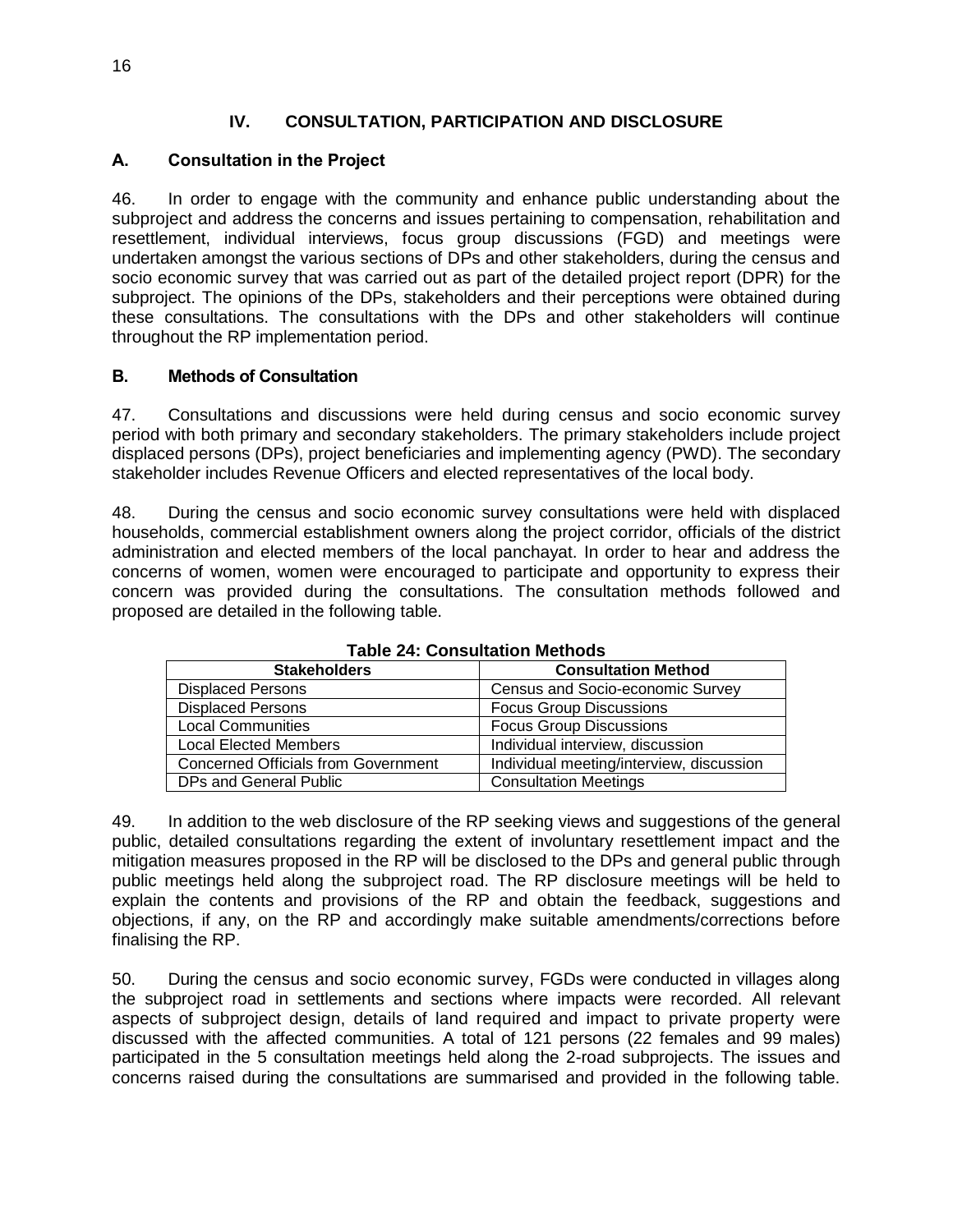The number of participants and the photographs are provided as Appendix-III to this report and the attendance sheets are available in the projects file with respective PIUs

#### <span id="page-26-0"></span>. **C. Outcome of the Consultations**

51. People were aware about the subproject and the 2-lanning of the road but were not aware about specific details of the PRoW, shift in centreline and the method of valuation for and building, payment of compensation and other rehabilitation and resettlement measures. During the census and socio economic surveys, the women were found not being actively engaged in the decision making process within family and also in the community. Women felt that the proposed improvements will provide (i) better access to higher levels of education, health services (especially in emergencies), and social interactions, (ii) better and more frequent public and private transport options, and (iii) increase in leisure time. The negative impacts could not be easily articulated by the communities apart from loss of assets. The salient points are summarised in the following table.

<span id="page-26-1"></span>

| Village / Town                    | <b>Concern</b>                                                                    | Design change / Mitigation measures<br>proposed / Explanation                                                                                                                                           |
|-----------------------------------|-----------------------------------------------------------------------------------|---------------------------------------------------------------------------------------------------------------------------------------------------------------------------------------------------------|
| Sanderao - Bali - Mundara         |                                                                                   |                                                                                                                                                                                                         |
| Sanderao                          | Requested for provision of bus<br>shelter, footpath, toilet and drinking<br>water | Bus shelters are being provided, footpath in<br>built up sections are provided, but no<br>amenities are proposed in this project                                                                        |
|                                   | Save as much trees as possible                                                    | Only trees that cannot be avoided will be cut<br>and compensatory afforestation will be done                                                                                                            |
| Falna                             | Provide an improved junction at<br>Falna                                          | Junction improvements have been proposed                                                                                                                                                                |
|                                   | Change alignment to minimise<br>impact and land requirement                       | Alignment has been designed within RoW in<br>most places and only where design standards<br>cannot be maintained, land is being acquired.<br>This is to ensure safety of road user and the<br>villagers |
|                                   | Avoid cutting trees between Falna<br>to Mundara section                           | Only trees that cannot be avoided will be cut<br>and compensatory afforestation will be done                                                                                                            |
|                                   | Footpath with railing is required in<br>Falna/ on both sides of the road          | Footpath has been proposed but railing is not<br>in the scope of the design                                                                                                                             |
|                                   | The women wanted pedestrian<br>crossing for school children                       | Pedestrian crossing has been provided in the<br>design                                                                                                                                                  |
| Mundara                           | Construct a roundabout near bus<br>stand and Chammunda Mata<br>Mandir             | Junction improvements have been proposed                                                                                                                                                                |
|                                   | Provide parking for taxis                                                         | These are to be taken up by the local<br>administration                                                                                                                                                 |
|                                   | Provide some area for tea vendors<br>in the bus stand                             | These are to be taken up by the local<br>administration                                                                                                                                                 |
|                                   | Require lights in the bus stand and<br>also a new water dispenser                 | These are to be taken up by the local<br>administration                                                                                                                                                 |
|                                   | Avoid tree cutting                                                                | Only trees that cannot be avoided will be cut<br>and compensatory afforestation will be done                                                                                                            |
|                                   | The women wanted pedestrian<br>crossing for school children                       | Pedestrian crossing has been provided in the<br>design                                                                                                                                                  |
| <b>Barmer - Sindhari - Jalore</b> |                                                                                   |                                                                                                                                                                                                         |
| <b>Barmer</b>                     | Requested for a roundabout at the                                                 | Proper improvements have been proposed at                                                                                                                                                               |

**Table 25: Summary of Consultation Outcome**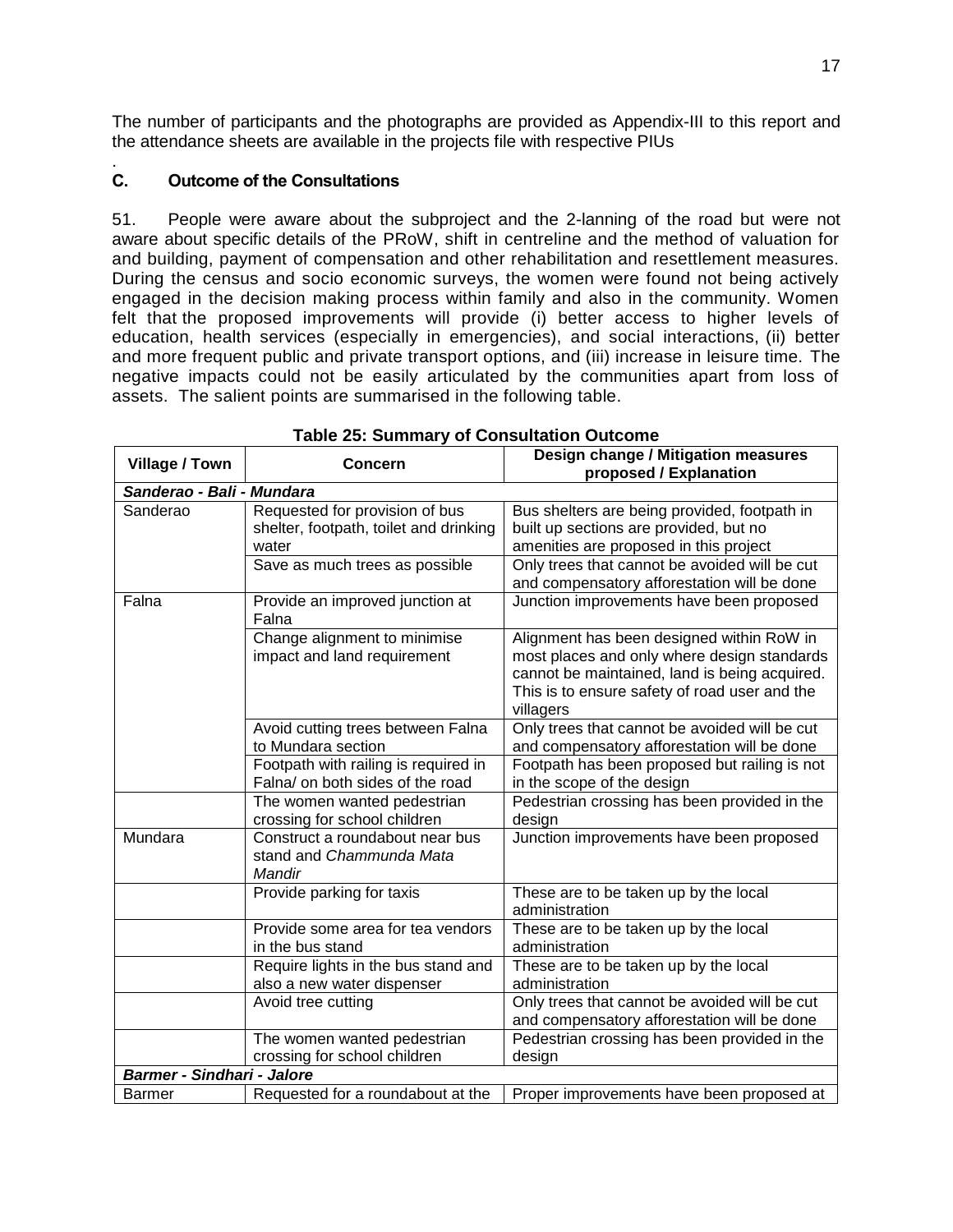| Village / Town | <b>Concern</b>                                                                                  | Design change / Mitigation measures<br>proposed / Explanation                 |
|----------------|-------------------------------------------------------------------------------------------------|-------------------------------------------------------------------------------|
|                | starting point                                                                                  | the starting point                                                            |
|                | Require footpath with side railing in<br>all urban locations                                    | Footpath will be there in built up sections, but<br>no railing is provided    |
|                | Wanted service roads in built up<br>areas                                                       | With limited RoW available, service road<br>cannot be provided                |
|                | The women wanted road side<br>drain and pedestrian crossing for<br>school children              | Built up sections will have drain and<br>pedestrian crossing will be provided |
|                | Require a bypass for Sayla                                                                      | Adequate RoW is available and hence no<br>bypass proposed                     |
|                | Road should have median                                                                         | Not provided in all places                                                    |
|                | Inside the Sayla town, the market<br>is abetting the road and hence<br>widening is not possible | The widening will be done with least impact<br>and within available RoW       |
| Sayla          | No revenue record is available for<br>the road from Ambaji temple to<br>Police station          | Will be resolved by the revenue officials                                     |
|                | The women wanted road side<br>drain and pedestrian crossing for<br>school children              | Built up sections will have drain and<br>pedestrian crossing will be provided |

# <span id="page-27-0"></span>**D. Plan for further Consultation in the Project**

52. The extent and level of involvement of stakeholders at various stages of the project from design stage and through RP implementation will open up the line of communication between the various stakeholders and the project implementing authorities, thereby aiding the process of resolving conflicts at early stages of the project rather than letting it escalate into conflicts resulting in implementation delays and cost overrun. Participation of the local community in decision-making will help in mitigating adverse impacts.

53. Further, successful implementation of the RP is directly related to the degree of involvement of those affected by the road-projects. Consultations with DPs has been proposed during RP implementation and the PIU (PD, PIU, PWD) and the implementing support NGO will be responsible for conducting these consultations. The proposed consultation plan will include the following.

- i) In case of any change in project design, the DPs and other stakeholders will be consulted regarding the factors that necessitated the change, efforts taken to minimize resettlement impacts and mitigation measures available in accordance with the principles of the RF of RSHIP.
- ii) The PIU, with the assistance of the NGO, will carry out information dissemination sessions in the project area.
- iii) During the implementation of RP, NGO will organize public meetings, and will appraise the communities about the schedule/progress in the implementation of civil works, including awareness regarding road construction and HIV AIDS prevention.
- iv) Consultation and focus group discussions will be conducted with the vulnerable groups like women headed households, ST and SC to ensure that the vulnerable groups understand the process and their needs are specifically taken into consideration in the implementation.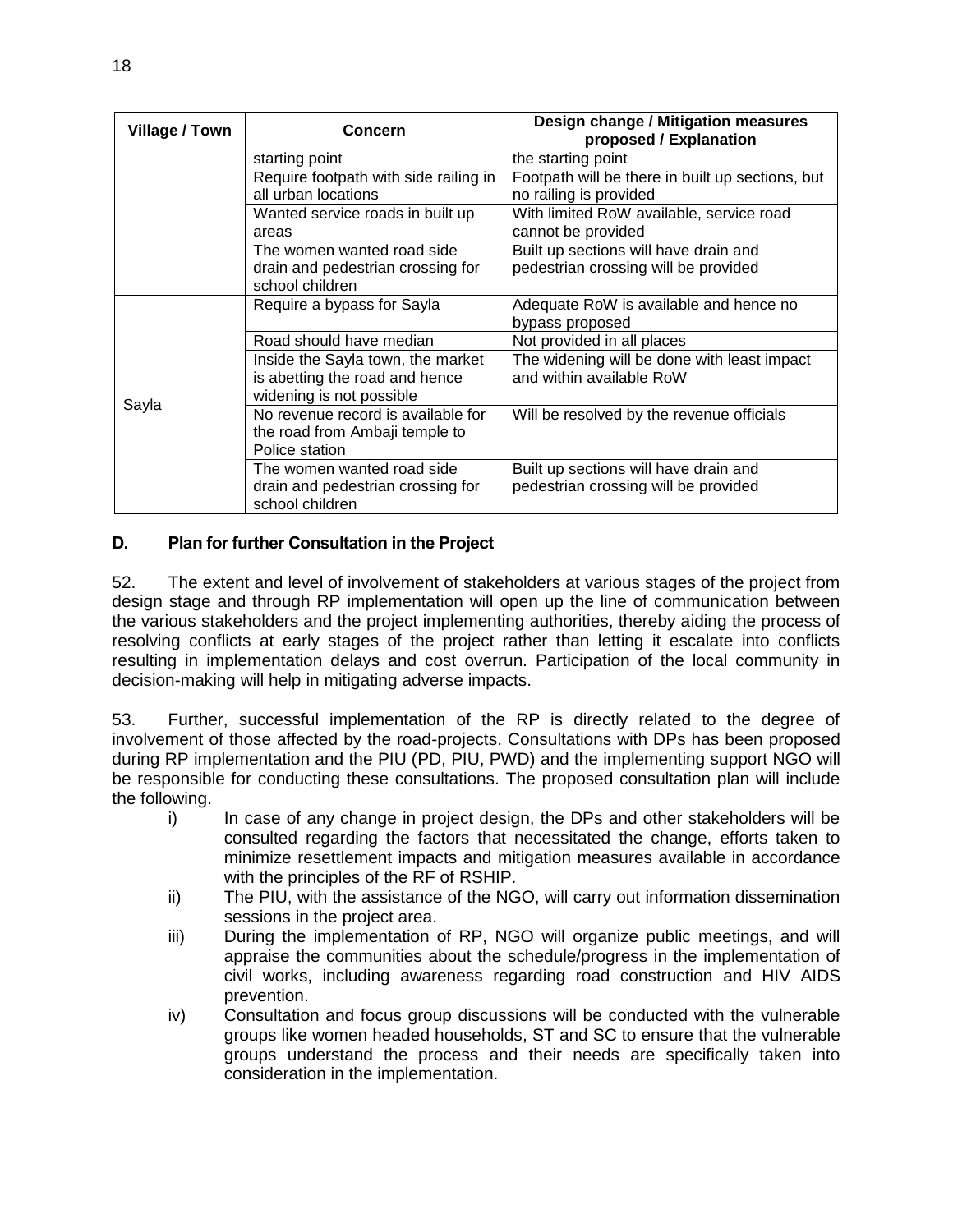54. A Public Consultation and Disclosure Plan will be finalised by PIU for the subproject as per the tentative schedule given in the following table.

<span id="page-28-1"></span>

| <b>Activity</b>                                              | <b>Task</b>                                                                                                                                                                           | <b>Period</b>                   | <b>Agencies</b>                 | <b>Remarks</b>                         |
|--------------------------------------------------------------|---------------------------------------------------------------------------------------------------------------------------------------------------------------------------------------|---------------------------------|---------------------------------|----------------------------------------|
| Screening of subproject<br>and stakeholder<br>identification | Identifying built-up sections<br>and assessment of likely<br>impact                                                                                                                   | October 2015                    | <b>DPR</b><br>Consultants       | Completed                              |
| Census and Socio-<br>economic survey                         | Identifying DPs and<br>collected socioeconomic<br>information on DP's.<br>Carrying out consultations<br>to capture issues and<br>concerns of people and<br>incorporate in the design. | October 2015                    | <b>DPR</b><br>Consultants       | Completed                              |
| <b>Public Notification for</b><br>SIA/LA                     | Publish list of affected<br>lands/sites in a local<br>newspaper                                                                                                                       | March 2016                      | PIU/<br>Additional<br>Collector | As per<br><b>RFCTLARR</b><br>Act, 2013 |
| Web disclosure of the<br>RF and RP                           | RF and RP posted on PWD<br>website                                                                                                                                                    | March 2016                      | PIU                             |                                        |
| RF and RP disclosure<br>meetings                             | Carryout consultations with<br>DPs on significance of<br>impact, entitlement,<br>implementation<br>arrangement and GRC                                                                | March 2016                      | PIU                             | After RF and<br>RP approval<br>by GoR  |
| Project information<br>dissemination                         | Project commencement<br>details and scheduling of<br>civil works                                                                                                                      | March 2016                      | PIU / NGO                       |                                        |
| <b>Consultation with DPs</b>                                 | Throughout during RP<br>implementation and formal<br>consultation meetings to be<br>held at least once in every<br>quarter                                                            | Throughout RP<br>implementation | PIU / NGO                       |                                        |
| Dissemination of<br>monitoring reports                       | Internal and external<br>monitoring reports will be<br>uploaded in the website of<br>PWD along with corrective<br>actions taken, if any.                                              | Throughout RP<br>implementation | PIU                             |                                        |
| Dissemination of GRC<br>actions                              | Summary of complaints<br>received and action taken<br>will be uploaded in the<br>website of PWD                                                                                       | Throughout RP<br>implementation | PIU                             |                                        |

**Table 26: Public Consultation and Disclosure Plan**

# <span id="page-28-0"></span>**E. Disclosure**

55. The RP will be disclosed by the PMU upon receiving approval from GoR and uploaded in the PWD website along with the gist of the RP translated in local language. The translated gist of the RP would provide details of the project, magnitude of impact to land and assets, eligibility and entitlement, institutional arrangement and grievance redressal process. Hardcopies of the gist of the RP in local language will be made available at the office of the PMU, PIUs and distributed to the DPs.

56. Information will be disseminated to DPs at various stages. Information including magnitude of loss, detailed asset valuations, entitlements and special provisions, grievance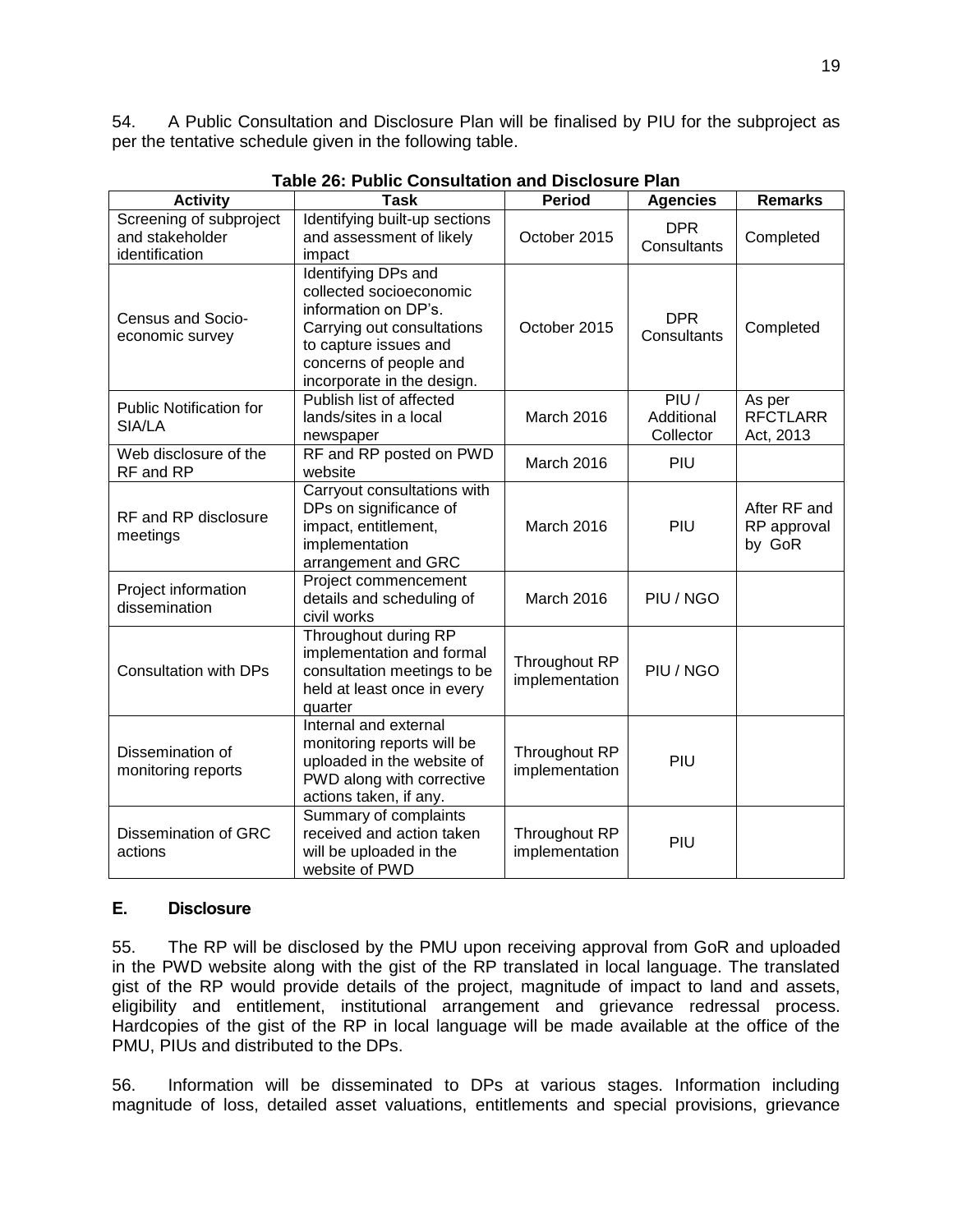procedures, timing of payments, displacement schedule, civil works schedule will be disclosed by the PIU with assistance from the NGO hired for assisting in RP implementation. This will be done through public consultation and made available to DPs as brochures, leaflets, or booklets, in Hindi. The Hindi version of executive summary of RP along with Entitlement Matrix and structure and process of GRC will also be disclosed.

57. Gist of each RP will be translated and made available to the DPs. Hard copies of the resettlement plan will also be made available at: (i) the offices of the PIU/PWD; (ii) office of the District Magistrates; (iii) Offices of the Panchayat / Municipality, as soon as the plans are available and certainly before initiating land acquisition process for the project.

58. Electronic version of the RP will be placed on the official website of the PWD. In addition, all safeguard documents including the quarterly progress reports and concurrent monitoring reports, impact evaluation reports, list of eligible DPs will be disclosed. RPs will be maintained in the website throughout the life of the project.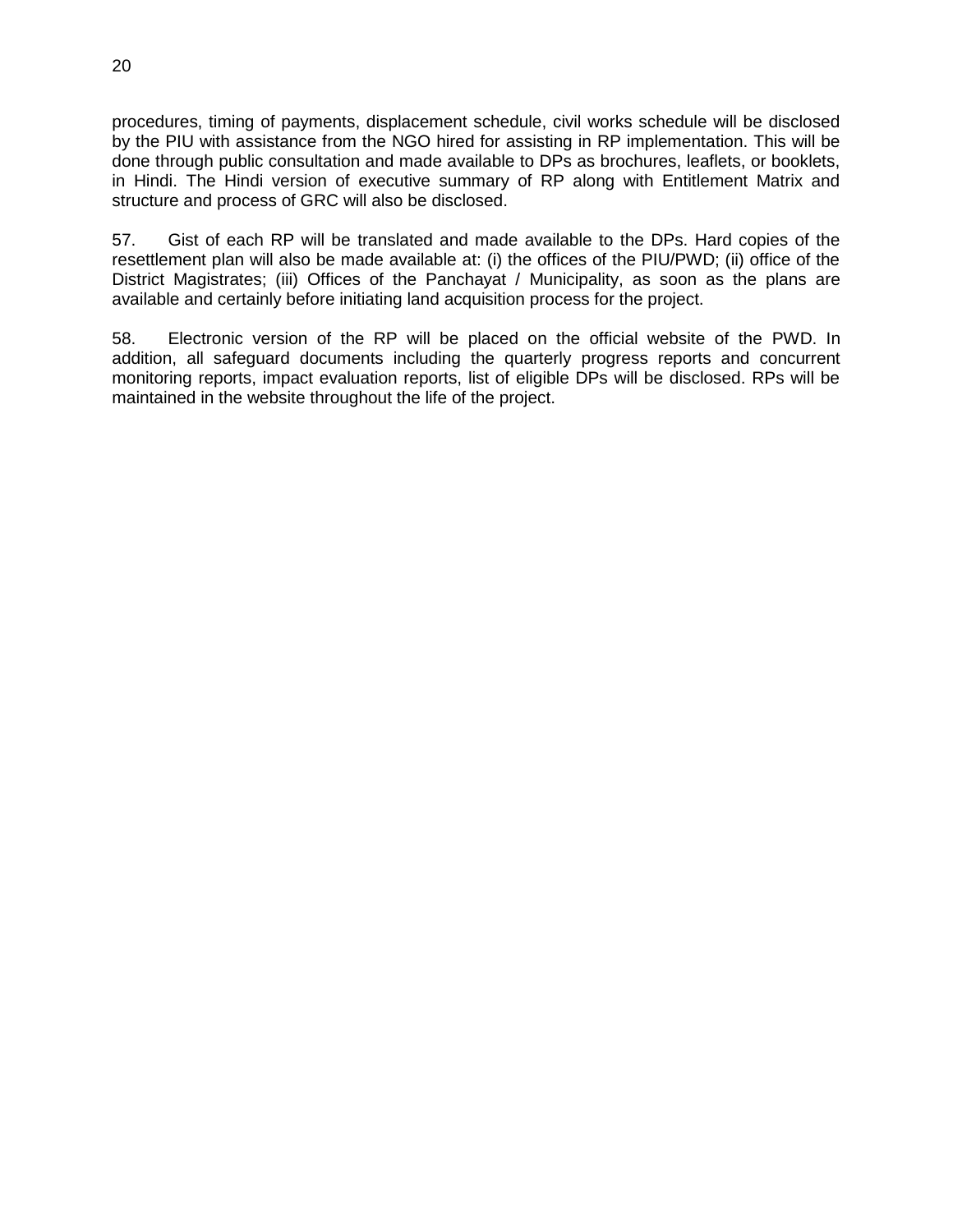# **V. POLICY AND LEGAL FRAMEWORK**

# <span id="page-30-1"></span><span id="page-30-0"></span>**A. Background**

59. Recognising the social issues that can arise in transport projects being proposed under Rajasthan State Highway Investment Program (RSHIP), the Public Private Partnership (PPP) Division of the Public Works Department (PWD) of Rajasthan has prepared a Resettlement Framework (RF) and indigenous peoples planning framework in line with National and State Laws and Policies, and ADB Safeguards Policy Statement. The resettlement framework describes the principles and approach in avoiding, minimizing and mitigating adverse social impacts that may arise in implementing subprojects proposed under RSHIP.

# <span id="page-30-2"></span>**B. National Legislations, Policies and ADB Policy**

60. The policy framework and entitlements for the RSHIP are based on national laws: The Right to Fair Compensation and Transparency in Land Acquisition, Rehabilitation and Resettlement Act, 2013, State laws and regulations and ADB's Safeguard Policy Statement (SPS), 2009.

# **1. Right to Fair Compensation and Transparency in Land Acquisition, Rehabilitation and Resettlement Act (RFCTLARR), 2013**

61. The Right to Fair Compensation and Transparency in Land Acquisition, Rehabilitation and Resettlement (RFCTLARR) Act, 2013, provides for a transparent process and just and fair compensation to the affected families whose land is acquired or proposed to be acquired or are affected by such acquisition and provides for rehabilitation and resettlement of the affected families. The basic principle of the RFCTLARR Act is to ensure that the cumulative outcome of compulsory land acquisition should be such that, the affected persons become partners in development, leading to an improvement in the standard of living after acquisition. This act came into effect on January 01, 2014 and the Land Acquisition Act, 1894 stands repealed. The salient provisions of RFCTLARR Act are discussed below.

62. The RFCTLARR Act applies to acquisition of land for a public purpose, as defined in the act. The act provides for consultation with and involvement of local self government in undertaking a Social Impact Assessment (SIA). The SIA is reviewed by an Expert Group to assess if the potential benefits of the project outweigh the social cost and adverse social impacts. The expert group can recommend either for or against proceeding with the project. The appropriate government is not bound by the decision of the expert group and can decide otherwise.

63. The act prohibits acquisition of multi crop land for any project, however on exceptional cases allows acquisition of multi crop land, wherein the State specific threshold of acquiring such land is not exceeded and equivalent waste land is developed for agricultural purpose.

64. The competent authority while determining the market value of the land has to consider the higher value of the land arrived at by 3-methods of valuation viz: (i) market value as per Indian Stamp Act, 1899 for the registration of sale deed or agreements to sell, in the area where land is situated; or (ii) average sale price for similar type of land, situated in the nearest village or nearest vicinity area, ascertained from the highest 50% of sale deeds of the preceding 3 years; or (iii) consented amount paid for PPPs or private companies. In case of rural areas, the market value of land so determined is multiplied by a factor, to be decided by the appropriate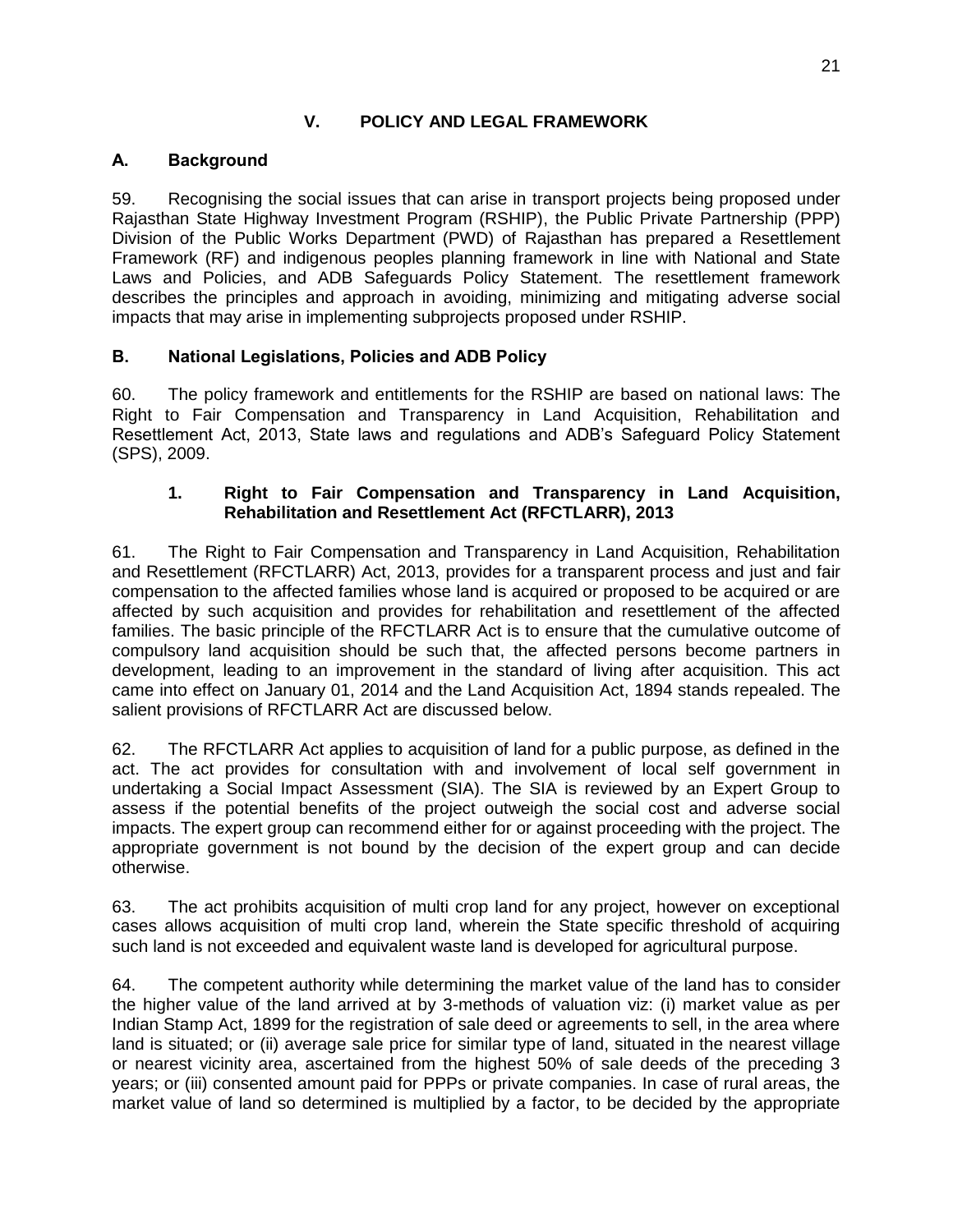government. A solatium of 100% is payable on the market value of land multiplied by the factor and all immovable properties or assets, trees and plants.

65. A Resettlement and Rehabilitation award detailing the entitlements to be provided as per the Second Schedule of Act is passed by the competent authority. Possession of land can be taken only after payment of compensation and rehabilitation and resettlement entitlements as detailed in Second Schedule and Third Schedule. The amenities to be provided in a resettlement site are detailed in the Third Schedule.

# **2. Right to Fair Compensation and Transparency in Land Acquisition, Rehabilitation and Resettlement (Removal of Difficulties) Order, 2015**

66. In order to expedite land acquisition for infrastructure projects, the government promulgated an ordinance in December 2014, amending certain provisions in the RFCTLARR Act, 2013. Since the ordinance was to lapse, the second ordinance was promulgated in May 2015, wherein infrastructure projects were exempted from (i) the provisions of SIA; and (ii) the bar on acquisition of multi crop land . Further, through the ordinance, the determination of compensation as per the First Schedule, rehabilitation and resettlement provisions contained in the Second Schedule and infrastructure amenities to be provided in resettlement sites as per the Third Schedule, became applicable to the exempted acts in the Fourth Schedule with effect from January 01, 2015. Since this second ordinance also was to lapse and the replacement bill relating to the RFCTLARR (Amendment) Ordinance has been referred to the Joint Committee of the Houses (Parliament) for examination, this order dated August 28, 2015 has been passed wherein the provisions of the RFCTLARR Act, relating to the determination of compensation in accordance with the First Schedule, rehabilitation and resettlement in accordance with the Second Schedule and infrastructure amenities in accordance with the Third Schedule shall apply to all cases of land acquisition under the enactments specified in the Fourth Schedule to the said Act with effect from September 01, 2015. Further, the exemption of SIA and acquisition of multi crop land for infrastructure projects has been done away with, thereby SIA provisions become applicable to the Investment Program.

# <span id="page-31-0"></span>**C. Legal and Policy Frameworks of Rajasthan State**

67. The legislations and policy concerning the land acquisition and resettlement for road project includes (i) Rajasthan Land Revenue Code, 1959, (ii) Rajasthan Highway Act, 2003, (iii) Rajasthan Resettlement Policy-2007. The gist of these act and policies are discussed in the following section.

# **1. Rajasthan Land Revenue Code, 1959**

68. An Act to consolidate and amend the laws relating to land revenue, the powers of Revenue Officers, rights and liabilities of holders of land from the State Government, agricultural tenures and other matters relating to land and the liabilities incidental thereto in Rajasthan. This Act basically deals with the land rights of landholders and power of revenue departments but does not reflect and specific on acquisition and payment of compensation.

# **2. Rajasthan Highway Act, 2003**

69. The Rajasthan Highway Act, 2003 is meant to provide for the restriction of ribbon development along highways for prevention and removal of encroachment thereon, for the construction, maintenance and development of highways, for the levy of betterment charges,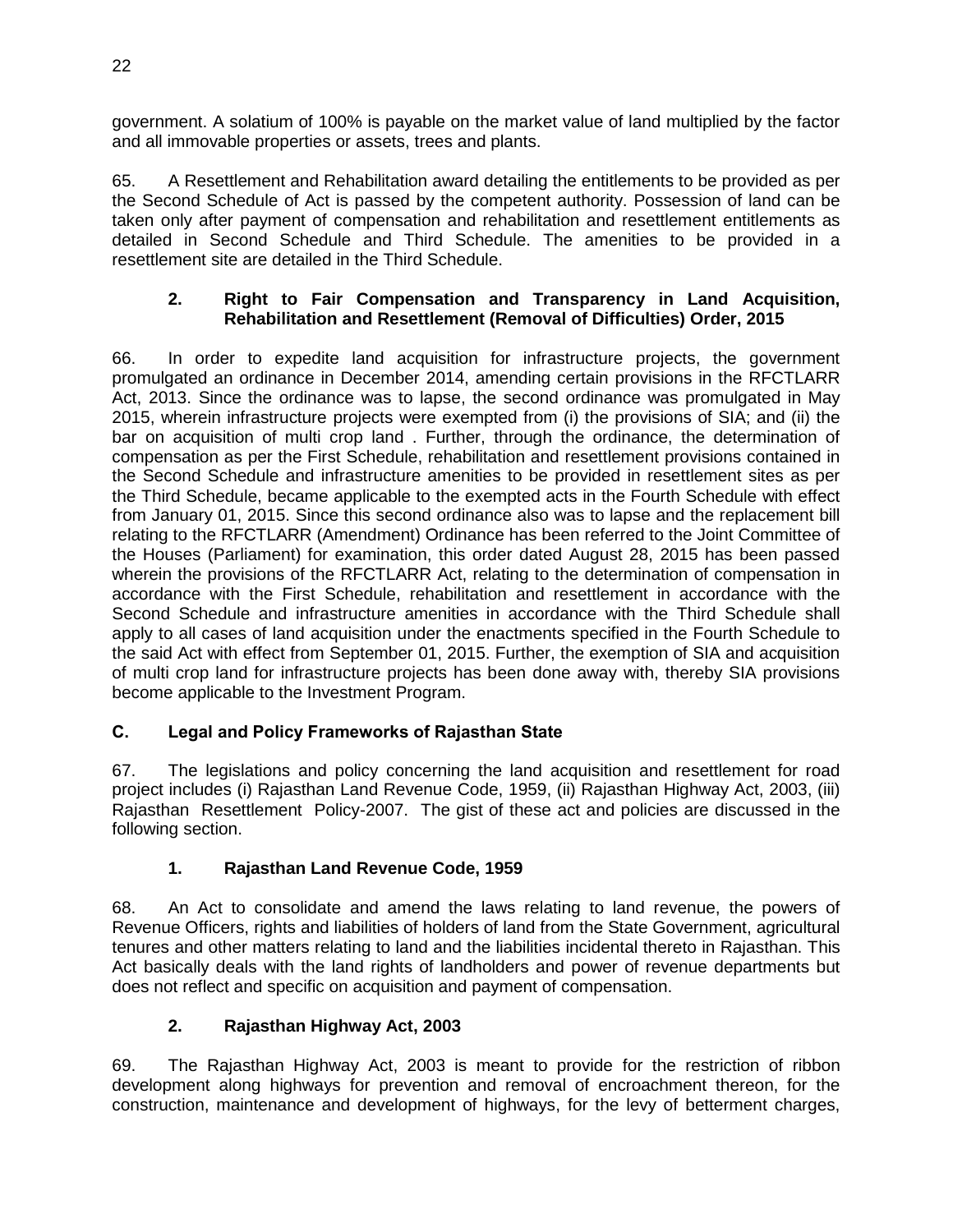and for certain other matters, and to provide for the public such conditions as will ensure safety and maximum efficiency of all road transport of highways in the Rajasthan State.

# **3. Rajasthan Resettlement Policy-2007**

70. Government of Rajasthan has formulated a resettlement policy known as "Ideal Resettlement Policy of the State-2007" in the year 2007 for resettlement and rehabilitation of project affected persons by various infrastructure development projects. Attempted to deal with complete land acquisition and resettlement issues, this policy includes some enhanced provisions than the above two legislations. However, the policy does not have provision for compensation at replacement cost and recognises the non-titleholders occupying land before three years of notification of the affected area.

# **4. The Rajasthan Right to Fair Compensation and Transparency in Land Acquisition, Rehabilitation and Resettlement Rules, 2016**

71. The Rules framed and notified by GoR for the RFCTLARRR Act, 2013 details the process of SIA, public hearing and SIA report and social impact management plan. The consent requirement in the format specified is to be obtained during the SIA. The rules also explain the process of preparing and publishing the rehabilitation and resettlement scheme.

# <span id="page-32-0"></span>**D. ADB's Safeguard Policy Statement (SPS), 2009**

72. ADBs Safeguard Policy Statement (SPS) 2009 describes the policy objective, its scope and triggers and principles of (i) environmental safeguards; (ii) involuntary resettlement safeguards; and (iii) indigenous people's safeguards. The objectives of involuntary resettlement safeguards are: (i) avoid involuntary resettlement where possible; (ii) if avoidance is not possible, minimize involuntary resettlement by exploring project and design alternatives; (iii) enhance, or at least restore, the livelihoods of all displaced persons in real terms relative to preproject levels; and (iv) improve the standards of living of the displaced poor and other vulnerable groups.

73. The involuntary resettlement safeguards policy covers physical displacement (relocation, loss of residential land, or loss of shelter) and economic displacement (loss of land, assets, access to assets, income sources, or means of livelihoods) as a result of; (i) involuntary acquisition of land, or (ii) involuntary restrictions on land use or on access to legally designated parks and protected areas. It covers them whether such losses and involuntary restrictions are full or partial, permanent or temporary.

74. The three important elements of involuntary resettlement safeguards are: (i) compensation at replacement cost for lost assets, livelihood, and income prior to displacement; (ii) assistance for relocation, including provision of relocation sites with appropriate facilities and services; and (iii) assistance for rehabilitation to enhance, or at least restore, the livelihoods of all displaced persons relative to pre-project levels and to improve the standard of living of displaced poor and other vulnerable groups.

# <span id="page-32-1"></span>**E. Comparison of Government and ADB Policies**

75. A comparison between Government Statutes and ADB's involuntary resettlement safeguards policy that provides gap-filling measures reflected in the entitlement matrix is presented as Appendix-IV. The Right to Fair Compensation and Transparency in Land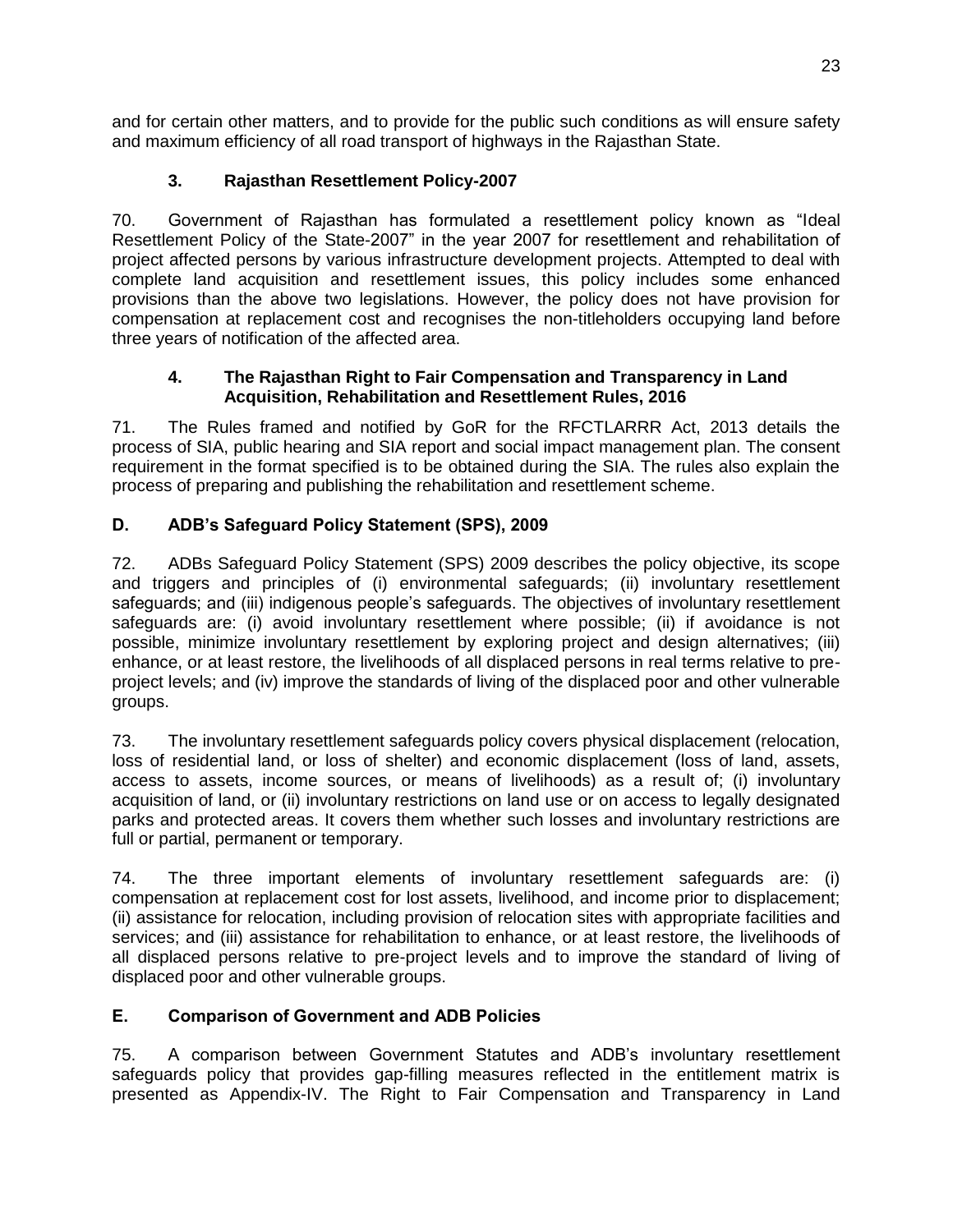Acquisition, Rehabilitation and Resettlement Act, 2013', which has integrated provisions of NRRP with that of LA Act 1894, recognises titleholders and non-titleholders affected by land acquisition. Wherein, the squatters, encroachers and those present in RoW and other government lands are excluded from the purview of the Act.

76. The key difference between the Government and ADB's involuntary resettlement safeguards policy is with regard to the cut-off date for determining the eligibility for compensation and R&R assistance to all those who are affected by the project irrespective of the ownership title to the land. As per the provisions of RFCTLARR Act, the cut-off-date for title holders is the date of SIA notification [Sec 4(2)] and for non-titleholders affected by the acquisition of such land, they should have been living/working three years or more prior to the acquisition of the land. To bring the RF in line with ADB's requirements, the RF mandates that in the case of land acquisition, the date of issue of notification will be treated as the cut-off date for title holders, and for non-titleholders such as squatters and encroachers, whom the act does not recognise, the cut-off date will be the start date of the subproject census survey. In case of all affected non-title holders, suitable compensation (ex-gratia payments) for loss of assets and R&R assistance is proposed in the entitlement matrix. The RCTLARR Act provides for compensation for land and structure at market rate, a 100 per cent solatium and 12 percent interest on market rate to all titleholders. Further, in addition to compensation the title holders are entitled for resettlement allowance, substance allowance and shifting allowance. This meets ADB SPS requirement. Furthermore, the titleholders who lose their house and who do not have any other house site will be entitled for a built house or cash in lieu of house provided they have been residing in the affected area for the preceding three years.

77. A significant development in Government statute is the notification of 'The Right to Fair Compensation and Transparency in Land Acquisition, Rehabilitation and Resettlement Act, 2013', which has repealed the Land Acquisition Act of 1894 (as amended in 1984). This Act would both complement the revision of the NRRP (2007) and decrease significantly the gaps between the LA Act 1894 and ADB's SPS. In particular, the Act would require social impact assessments for projects involving land acquisition. The Act also expands compensation coverage of the principal act by requiring that the value of structure, trees, plants, or standing crops damaged must also be included and the solatium being 100 percent of all amounts inclusive. The Act furthermore meets ADB requirement of all compensation to be paid prior to project taking possession of any land and provision of R&R support including subsistence grant and transportation cost.

# <span id="page-33-0"></span>**F. Involuntary Resettlement Safeguard Principles for the Project**

78. Based on the above analysis of government provisions and ADB policy, the following resettlement principles are adopted for this Project:

- (i) Screen the project early, to identify past, present, and future involuntary resettlement impacts and risks. Determine the scope of resettlement planning through a census and socio-economic survey of displaced persons, including a gender analysis, specifically related to resettlement impacts and risks.
- (ii) Adopt measures to avoid and minimize involuntary resettlement impacts by taking the following measures: (i) explore siting the subproject components in government land or locations which are less impacting; (ii) ensure use of appropriate technology to reduce land requirement; and (iii) modify the designs of subproject components to minimise land requirement and ensure involuntary resettlement is avoided or minimized.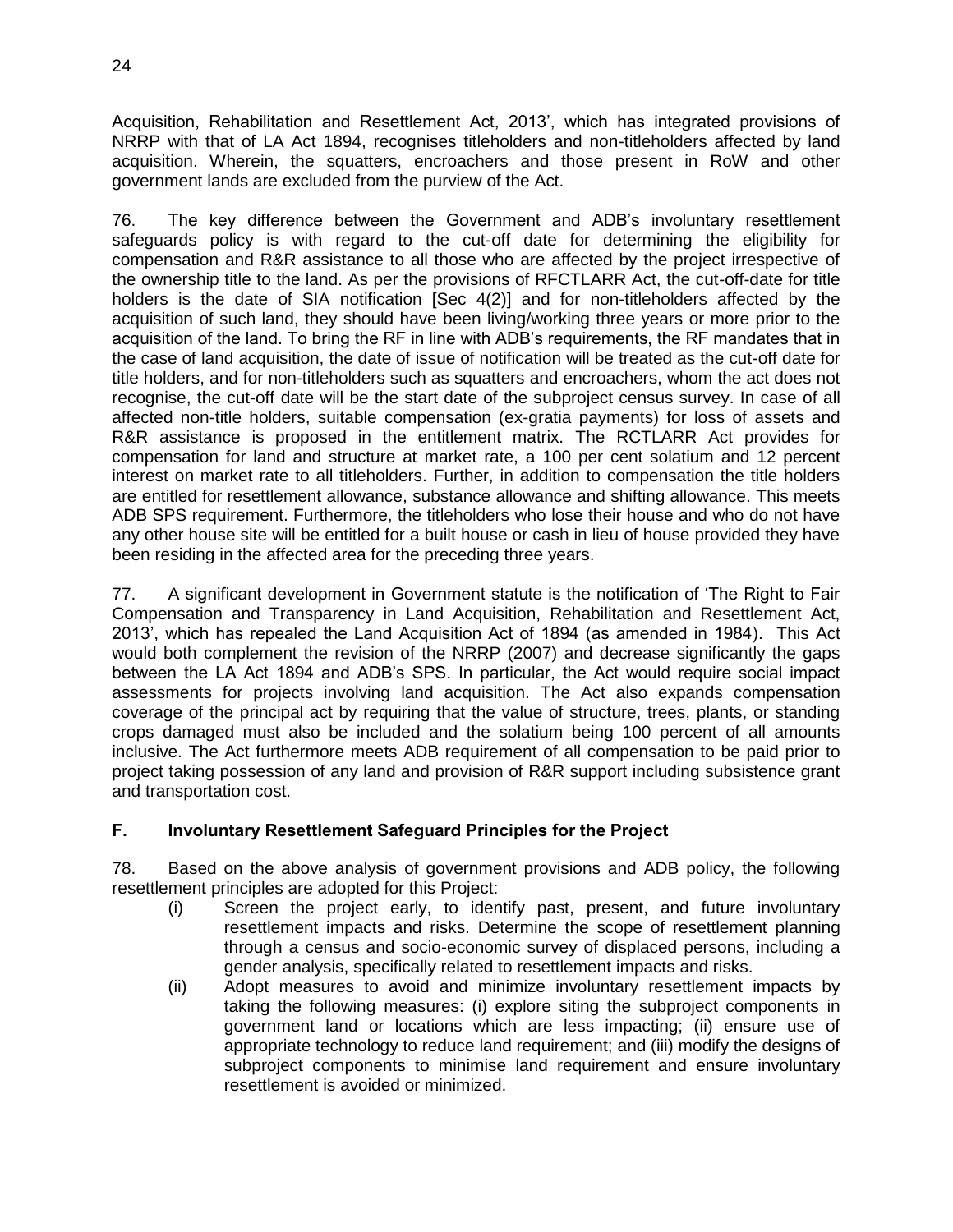- (iii) Where displacement is unavoidable, improve, or at least restore, the livelihoods of all displaced persons through: (i) land-based resettlement strategies, where possible, when affected livelihoods are land based, and when loss of land is significant, or cash compensation at replacement cost for land when the loss of land does not undermine livelihoods; (ii) prompt replacement of assets with access to assets of equal or higher value; and (iii) prompt compensation at full replacement cost for assets that cannot be restored.
- (iv) Provide physically and economically displaced persons with needed assistance, including the following: (i) if there is relocation, secured tenure to relocation land, better housing at resettlement sites with comparable access to employment and production opportunities, integration of resettled persons economically and socially into their host communities, and extension of project benefits to host communities; (ii) transitional support and development assistance, such as land development, credit facilities, training, or employment opportunities; and (iii) civic infrastructure and community services, as required.
- (v) Ensure that displaced persons without titles to land or any recognizable legal rights to land are eligible for resettlement assistance and compensation for loss of non-land assets at replacement value.
- (vi) Improve the standards of living of the displaced poor and other vulnerable groups, including women, to national minimum standards or standard before displacement whichever is higher.
- (vii) Carry out meaningful consultations with displaced persons, host communities, and concerned nongovernment organizations. Inform all displaced persons of their entitlements and resettlement options. Ensure their participation in planning, implementation, and monitoring and evaluation of resettlement programs. Pay particular attention to the needs of vulnerable groups, especially those below the poverty line, the landless, the elderly, women and children, and indigenous peoples, and those without legal title to land, and ensure their participation in consultations.
- (viii) Prepare a resettlement plan elaborating on the entitlements of displaced persons, the income and livelihood restoration strategy, institutional arrangements, monitoring and reporting framework, budget, and time-bound implementation schedule.
- (ix) Disclose a draft resettlement plan, including documentation of the consultation process in a timely manner, in an accessible place and a form and language(s) understandable to displaced persons and other stakeholders. Disclose the final resettlement plan and its updates to displaced persons and other stakeholders.
- (x) Pay compensation and provide all resettlement entitlements before physical or economic displacement and before physical and economic displacement.. Implement the resettlement plan under close supervision throughout project implementation.
- (xi) Establish a grievance redress mechanism to receive and facilitate resolution of the concerns of displaced persons.
- (xii) Develop procedures in a transparent, consistent, and equitable manner if land acquisition is through negotiated settlement<sup>4</sup> to ensure that those people who

 $\overline{a}$ 

<sup>4</sup> ADB SPS 2009 (Safeguards Requirements 2) does not apply to negotiated settlements. The policy is encourages acquisition of land and other assets through a negotiated settlement wherever possible, based on meaningful consultation with affected persons, including those without title to assets. A negotiated settlement will offer adequate and fair price for land and/or other assets. Also, an independent external party will be engaged to document the negotiation and settlement processes. In cases where the failure of negotiations would result in expropriation through eminent domain or the buyer could acquire the property regardless of its owner's decision to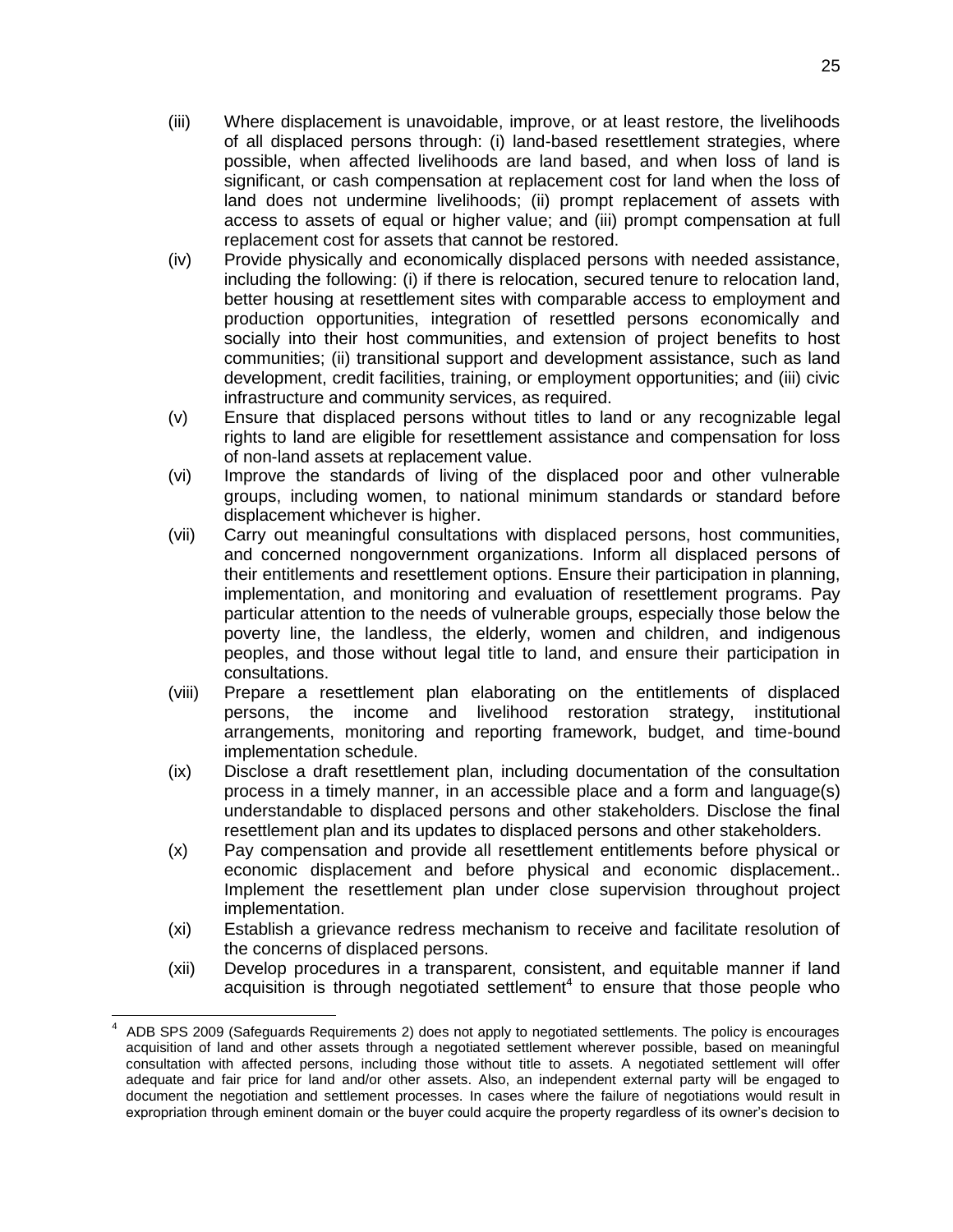enter into negotiated settlements will maintain the same or better income and livelihood status.

(xiii) Monitor and assess resettlement outcomes, their impacts on the standard of living of displaced persons, and whether the objectives of the resettlement plan have been achieved by taking into account the baseline conditions and the results of resettlement monitoring. Disclose monitoring reports.

# <span id="page-35-0"></span>**G. Valuation of land and assets**

# **1. Compensation for Land**

79. Land will be acquired in accordance with provisions of Right to Fair Compensation and Transparency in Land Acquisition, Rehabilitation and Resettlement Act, 2013 and while determining the compensation for land, the competent authority will be guided by the provisions of Sec 26, Sec 27, Sec 28, Sec 29 and Sec 30 of RFCTLARR Act, 2013. The compensation includes, the multiplying factor<sup>5</sup> of 1.25-1.75 times on the land value being higher of the guideline value or average of higher 50% of sale dead rates for last 3 years or any rates consented for PPP or private projects. In addition 100% solatium for involuntary acquisition of land will be added. If the residual land, remaining after acquisition, is unviable, the owner of such land/property will have the right to seek acquisition of his entire contiguous holding/property.

# **2. Compensation for Structures**

80. The replacement value of houses, buildings and other immovable properties will be determined on the basis of latest PWD Schedule of Rates (SoR) as on date without depreciation and 100% solatium will be added to the structure compensation. While considering the PWD SSR rate, PIU will ensure that it uses the latest SSR for the residential and commercial structures in the urban and rural areas of the region. Wherever the SSR for current financial year is not available, the PIU will update the SSR to current prices based on approved previous year escalations. Compensation for properties belonging to the community or common places of worship will be provided to enable construction of the same at new places through the local selfgoverning bodies like Village Panchayat/Village council in accordance with the modalities determined by such bodies to ensure correct use of the amount of compensation. The compensation for reconstruction/relocation of places of worship will also include the associated cost of carrying out rituals/ceremonies during reconstruction/relocation. Further, all compensation and assistance will be paid to DPs at least 1 month prior to displacement or dispossession of assets.

# **3. Compensation for Trees**

81. Compensation for trees will be based on their market value. Loss of timber bearing trees will be compensated at their replacement cost and compensation for the loss of crops, fruit bearing trees will be decided by the PIU in consultation with the Departments of Forest or Agriculture or Horticulture as the case may be. In line with the provision of RFCTLARR Act 2013, 100% solatium will be added to the assessed value of the trees. Prior to taking

 $\overline{a}$ sell it or not, will trigger ADB's involuntary resettlement policy. The Safeguard Requirements 2 will apply in such cases, including preparing a resettlement plan.

<sup>5</sup> As per Rajasthan Land Acquisition Bill, 2014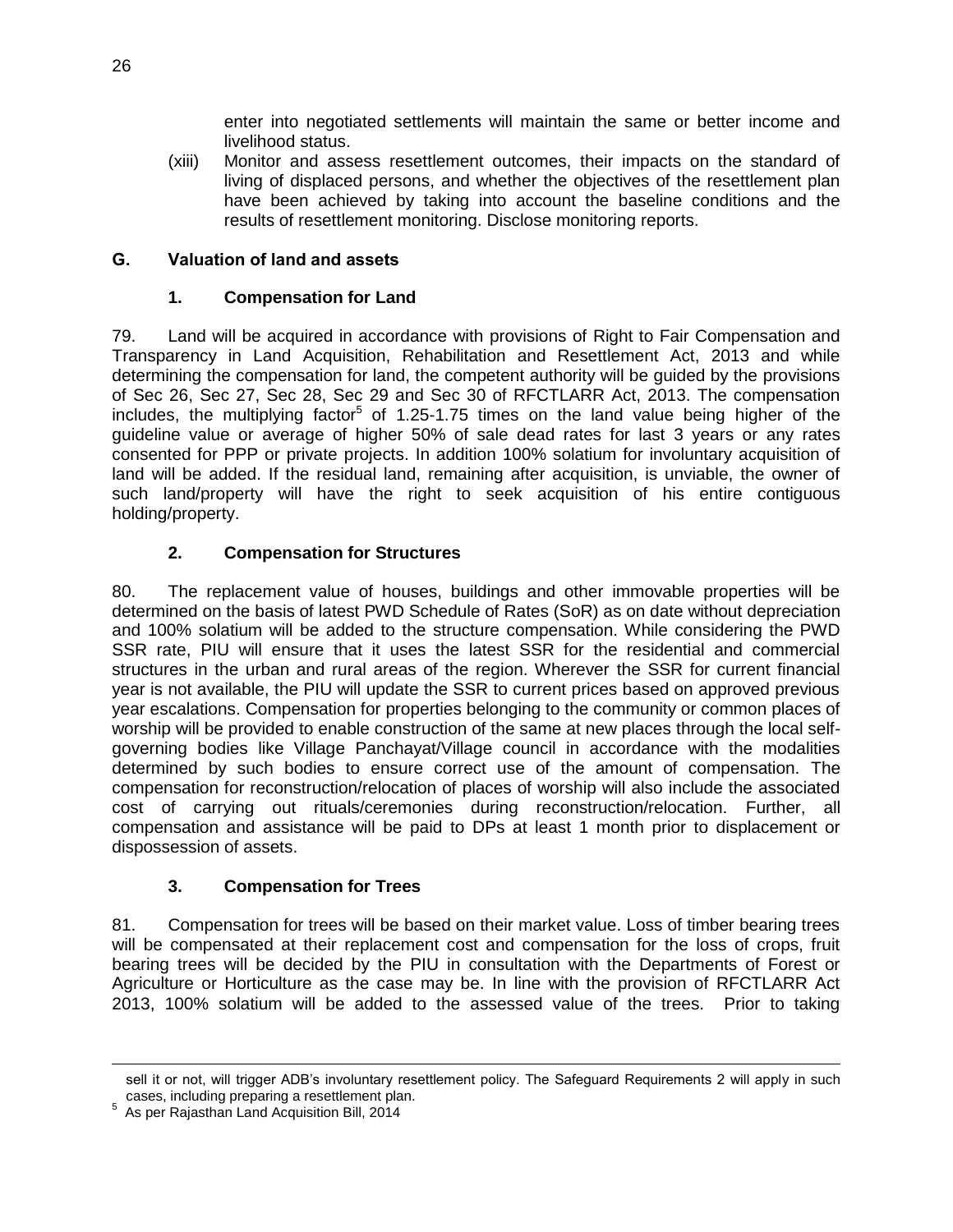possession of the land or properties, the compensation will be fully paid and DPs will have the opportunity to harvest crops/trees within 1-month from the date of payment of compensation.

82. Even after payment of compensation, DPs would be allowed to take away the materials salvaged from their dismantled houses and shops and no charges will be levied upon them for the same. A notice to that effect will be issued intimating that DPs can take away the materials so salvaged within 15 days of their demolition; otherwise, the same will be disposed by the project authority without giving any further notice. Trees standing on the land owned by the government will be disposed of through prevailing practice by the concerned Revenue Department/ Forest Department.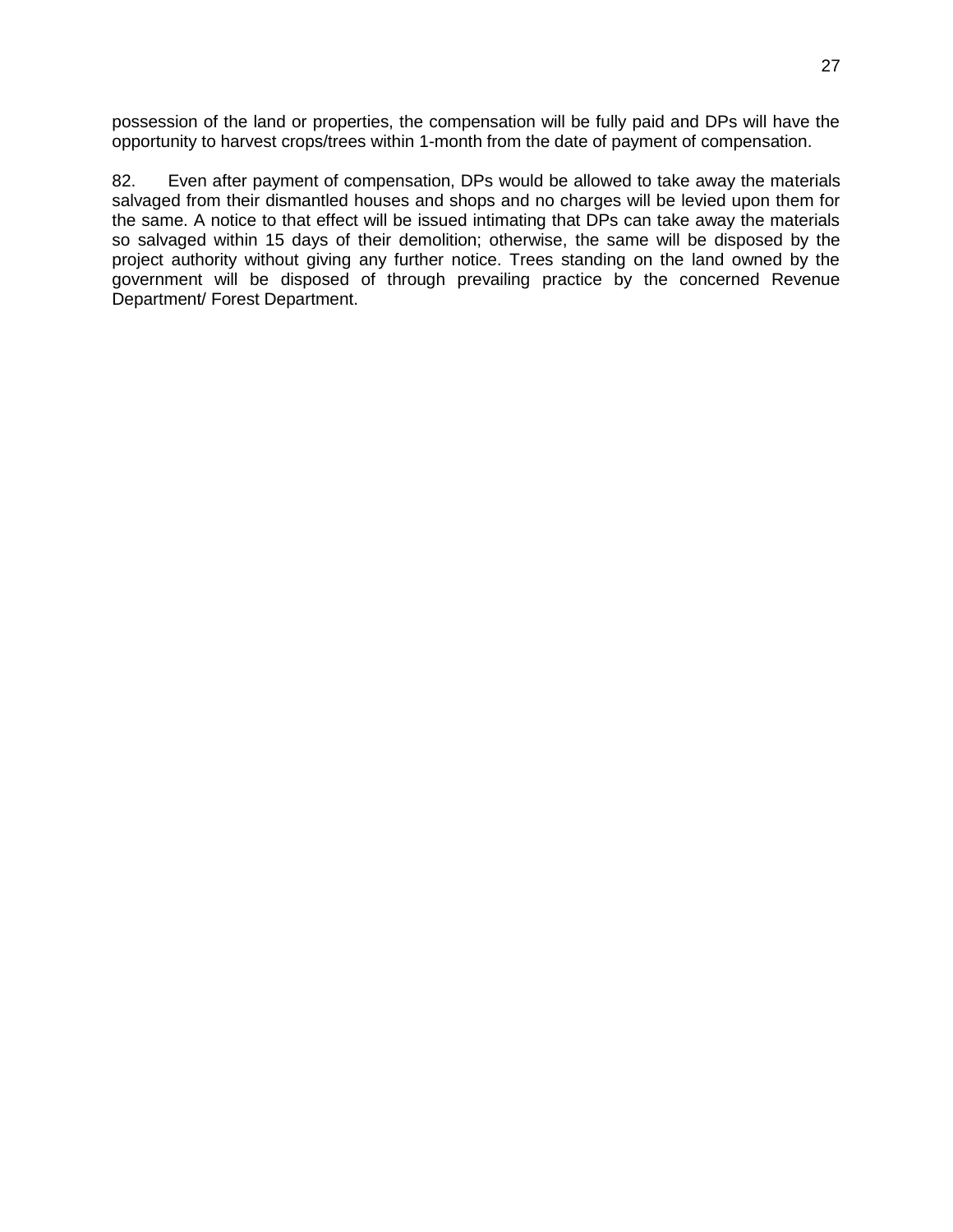## **VI. ENTITLEMENTS, ASSISTANCE AND BENEFITS**

#### **A. Introduction**

83. The subproject will have two types of displaced persons i.e.: (i) persons with formal legal rights to land lost in its entirety or in part; and (ii) persons who have neither formal legal rights nor recognized or recognizable claims to such land. The involuntary resettlement requirements apply to all these two types of displaced persons.

## **B. Eligibility Criteria**

84. In accordance with the principles of the RF, the displaced persons falling in any of the following three categories will be eligible for compensation and resettlement assistance:

- (i) those who have formal legal rights to land lost in its entirety or in part;
- (ii) those who lost the land they occupy in its entirety or in part and have no formal legal rights to such land, but who have claims to such lands that are recognized or recognizable under national/state laws; and
- (iii) those who lost the land they occupy in its entirety or in part and have neither formal legal rights nor recognized or recognizable claims to such land.

85. Cut-off Date: For title holders, the date of SIA notification [Sec 4(2)] of intended acquisition as per the provisions of RFCTLARR Act will be treated as the cut-off date, and for non-titleholders the start date of project census survey (July 2015) for the subproject will be the cut-off date. There will be adequate notification of cut-off date and measures will be taken to prevent encroachments/squatting after the cut-off date is established.

86. Non title holders who settle in the affected areas after the cut-off date will not be eligible for compensation. They, however will be given sufficient advance notice (60 days) to vacate the premises and dismantle affected structures prior to project implementation. The project will recognize both licensed and non-licensed vendors, and titled and non-titled households

## **C. Entitlement Matrix**

87. In accordance with the R&R measures suggested for the project, all displaced households and persons will be entitled to a combination of compensation packages and resettlement assistance depending on the nature of ownership rights on lost assets and scope of the impacts including socio-economic vulnerability of the displaced persons and measures to support livelihood restoration if livelihood impacts are envisaged. Unforeseen impacts will be mitigated in accordance with the principles of the RF for this loan. The displaced persons will be entitled to the following six types of compensation and assistance packages:

- (i) Compensation for the loss of land, crops/ trees at their replacement cost;
- (ii) Compensation for structures (residential/ commercial) and other immovable assets at their replacement cost;
- (iii) Assistance in lieu of the loss of business/ wage income and income restoration assistance;
- (iv) Alternate housing or cash in lieu of house to physically displaces households not having any house site;
- (v) Assistance for shifting and provision for the relocation site (if required), and
- (vi) Rebuilding and/ or restoration of community resources/facilities.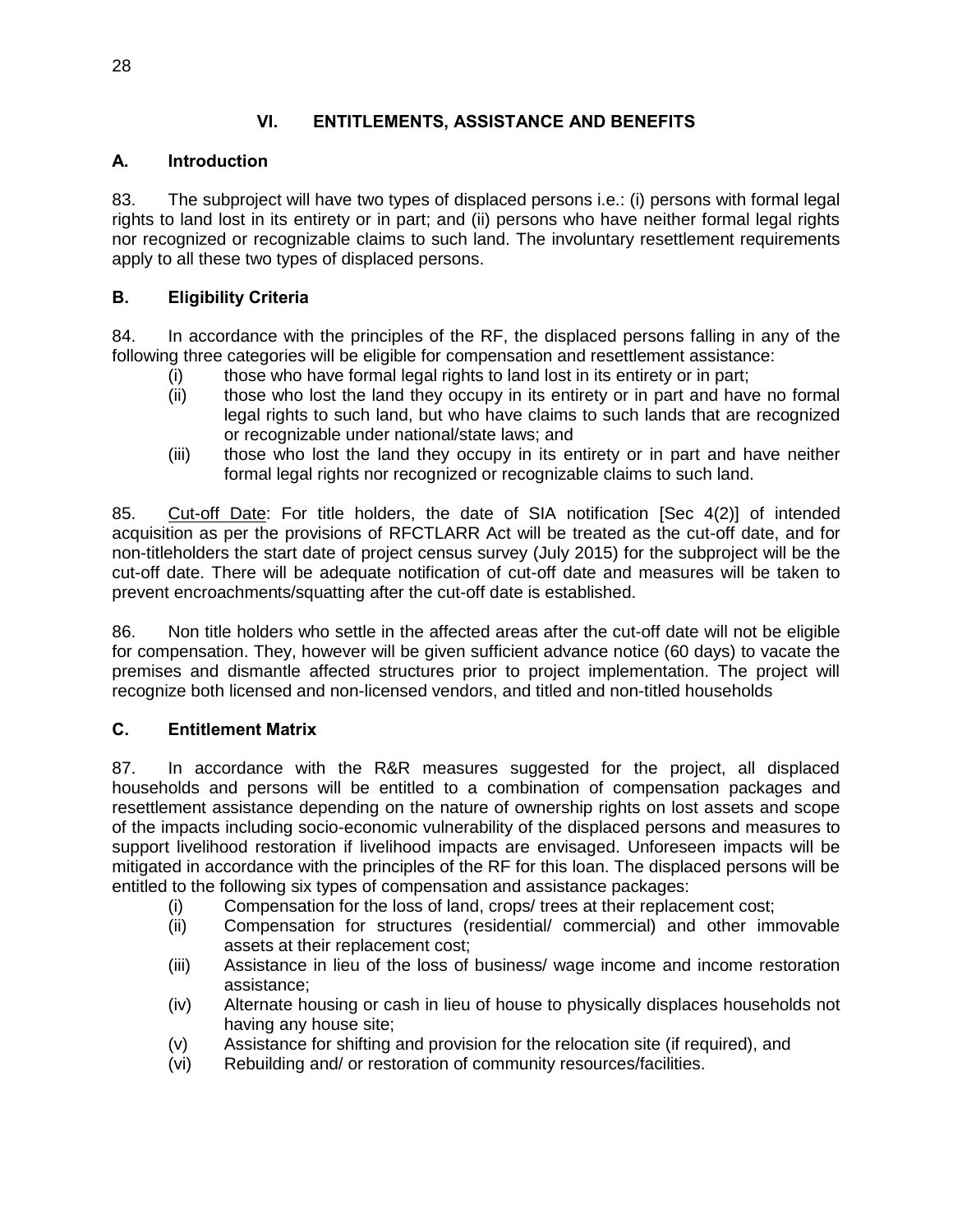88. An Entitlement Matrix has been developed, that summarizes the types of losses and the corresponding nature and scope of entitlements; and is in compliance with National/State Laws and ADB SPS. The following entitlement matrix presents the entitlements corresponding to the tenure of the DPs and the same has been approved $6$  and endorsed by Government of Rajasthan.

| <b>SNo</b> | Impact<br>Category                                                                  |     | <b>Entitlements</b>                                                               | <b>Implementation Guidelines</b>                                                                                                                                                                                                                                                                                                                                                                                                                                                                                                                                                                                                                                                                                                                                                                                                                                                                                      |  |  |  |  |
|------------|-------------------------------------------------------------------------------------|-----|-----------------------------------------------------------------------------------|-----------------------------------------------------------------------------------------------------------------------------------------------------------------------------------------------------------------------------------------------------------------------------------------------------------------------------------------------------------------------------------------------------------------------------------------------------------------------------------------------------------------------------------------------------------------------------------------------------------------------------------------------------------------------------------------------------------------------------------------------------------------------------------------------------------------------------------------------------------------------------------------------------------------------|--|--|--|--|
|            |                                                                                     |     | PART I. TITLE HOLDERS - Compensation for Loss of Private Property                 |                                                                                                                                                                                                                                                                                                                                                                                                                                                                                                                                                                                                                                                                                                                                                                                                                                                                                                                       |  |  |  |  |
| 1          | Loss of Land<br>(agricultural,<br>homestead,<br>commercial<br>or otherwise)         | 1.1 | Compensation for land at<br>Replacement Cost or Land for land,<br>where feasible. | Land will be acquired by the<br>competent authority in accordance<br>with the provisions of RFCTLARR<br>Act, 2013.                                                                                                                                                                                                                                                                                                                                                                                                                                                                                                                                                                                                                                                                                                                                                                                                    |  |  |  |  |
|            |                                                                                     |     |                                                                                   | Replacement cost for land will be,<br>higher of (i) market value as per<br>Indian Stamp Act, 1899 for the<br>registration of sale deed or<br>agreements to sell, in the area<br>where land is situated; or (ii)<br>average sale price for similar type<br>of land, situated in the nearest<br>village or nearest vicinity area,<br>ascertained from the highest 50%<br>of sale deeds of the preceding 3<br>years; or (iii) consented amount<br>paid for PPPs or private<br>companies.<br>Plus 100% solatium and 12%<br>interest from date of notification to<br>award.<br>The multiplier factor adopted by<br>GoR for land in rural area, based<br>on the distance from urban area to<br>the affected area, will be applied.<br>In case of severance of land,<br>house, manufactory or other<br>building, as per Section 94 (1), the<br>whole land and/or structure shall<br>be acquired, if the owner so<br>desires. |  |  |  |  |
| 2          | Loss of<br>Structure<br>(house,<br>shop,<br>building or<br>immovable<br>property or | 2.1 | Compensation at replacement cost                                                  | The market value of structures and<br>other immovable properties will be<br>determined by PWD on the basis<br>of relevant PWD Schedule of<br>Rates (SR) as on date without<br>depreciation.                                                                                                                                                                                                                                                                                                                                                                                                                                                                                                                                                                                                                                                                                                                           |  |  |  |  |
|            | assets                                                                              |     |                                                                                   | Plus 100% solatium                                                                                                                                                                                                                                                                                                                                                                                                                                                                                                                                                                                                                                                                                                                                                                                                                                                                                                    |  |  |  |  |

**Table 27: Entitlement Matrix**

  $^6$  GO No. F7 (143) SHA/PPP/2015/D-1262 of Public Works Department, Government of Rajasthan dated 17.11.2015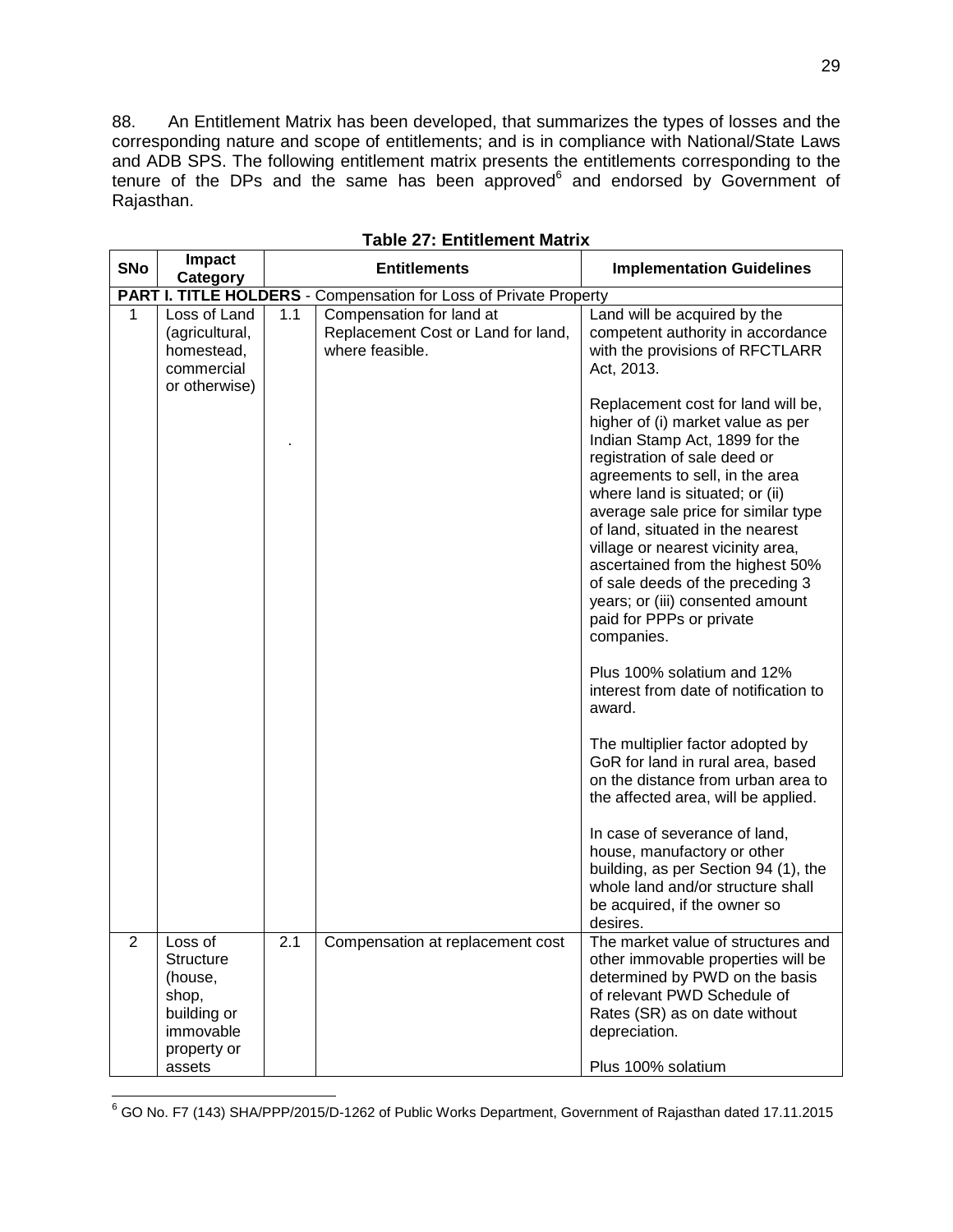| <b>SNo</b> | Impact<br>Category                              |     | <b>Entitlements</b>                                                                                                                                                                                                                                                                                                                                                                                                                                                                                                                                       | <b>Implementation Guidelines</b>                                                                                                                                 |
|------------|-------------------------------------------------|-----|-----------------------------------------------------------------------------------------------------------------------------------------------------------------------------------------------------------------------------------------------------------------------------------------------------------------------------------------------------------------------------------------------------------------------------------------------------------------------------------------------------------------------------------------------------------|------------------------------------------------------------------------------------------------------------------------------------------------------------------|
|            | attached to<br>the land,<br>including<br>trees) |     |                                                                                                                                                                                                                                                                                                                                                                                                                                                                                                                                                           | For partly affected structures, the<br>DP will have the option of claiming<br>compensation for the entire<br>structure, if the remaining portion is<br>unviable. |
|            |                                                 |     | <b>PART II. REHABILITATION AND RESETTLEMENT -</b><br>Acquired                                                                                                                                                                                                                                                                                                                                                                                                                                                                                             | Both Titleholders and Families Whose<br>Livelihood is Primarily dependent on Land                                                                                |
| 3          | Loss of Land                                    | 3.1 | Employment to at least one<br>member per affected family in the<br>project or arrange for a job in such<br>other project as may be required<br>after providing suitable training and<br>skill development in the required<br>field and at a rate not lower than the<br>minimum wages provided for in any<br>other law for the time being in force.<br>or<br>One time payment of Rs.5,00,000/-<br>for each affected household<br>or<br>Annuity policy that shall pay<br>Rs.2000/- per month for 20 years<br>with appropriate indexation to<br><b>CPIAL</b> |                                                                                                                                                                  |
|            |                                                 | 3.2 | Monthly subsistence allowance of<br>Rs.3,000/- per month for a period of<br>one-year to affected households<br>who require to relocate due to the<br>project                                                                                                                                                                                                                                                                                                                                                                                              |                                                                                                                                                                  |
|            |                                                 | 3.3 | Transportation assistance of<br>Rs.50,000/- for affected households<br>who require to relocate due to the<br>project                                                                                                                                                                                                                                                                                                                                                                                                                                      |                                                                                                                                                                  |
|            |                                                 | 3.4 | One time assistance of Rs.25,000<br>to all those who lose a cattle shed                                                                                                                                                                                                                                                                                                                                                                                                                                                                                   |                                                                                                                                                                  |
|            |                                                 | 3.5 | One time Resettlement Allowance<br>of Rs.50,000/- for affected<br>household who have to relocate                                                                                                                                                                                                                                                                                                                                                                                                                                                          |                                                                                                                                                                  |
|            |                                                 | 3.6 | Additional onetime assistance of<br>Rs.50,000/- to scheduled caste and<br>scheduled tribe families who are<br>displaced from scheduled areas<br>and who require to relocate due to<br>the project                                                                                                                                                                                                                                                                                                                                                         |                                                                                                                                                                  |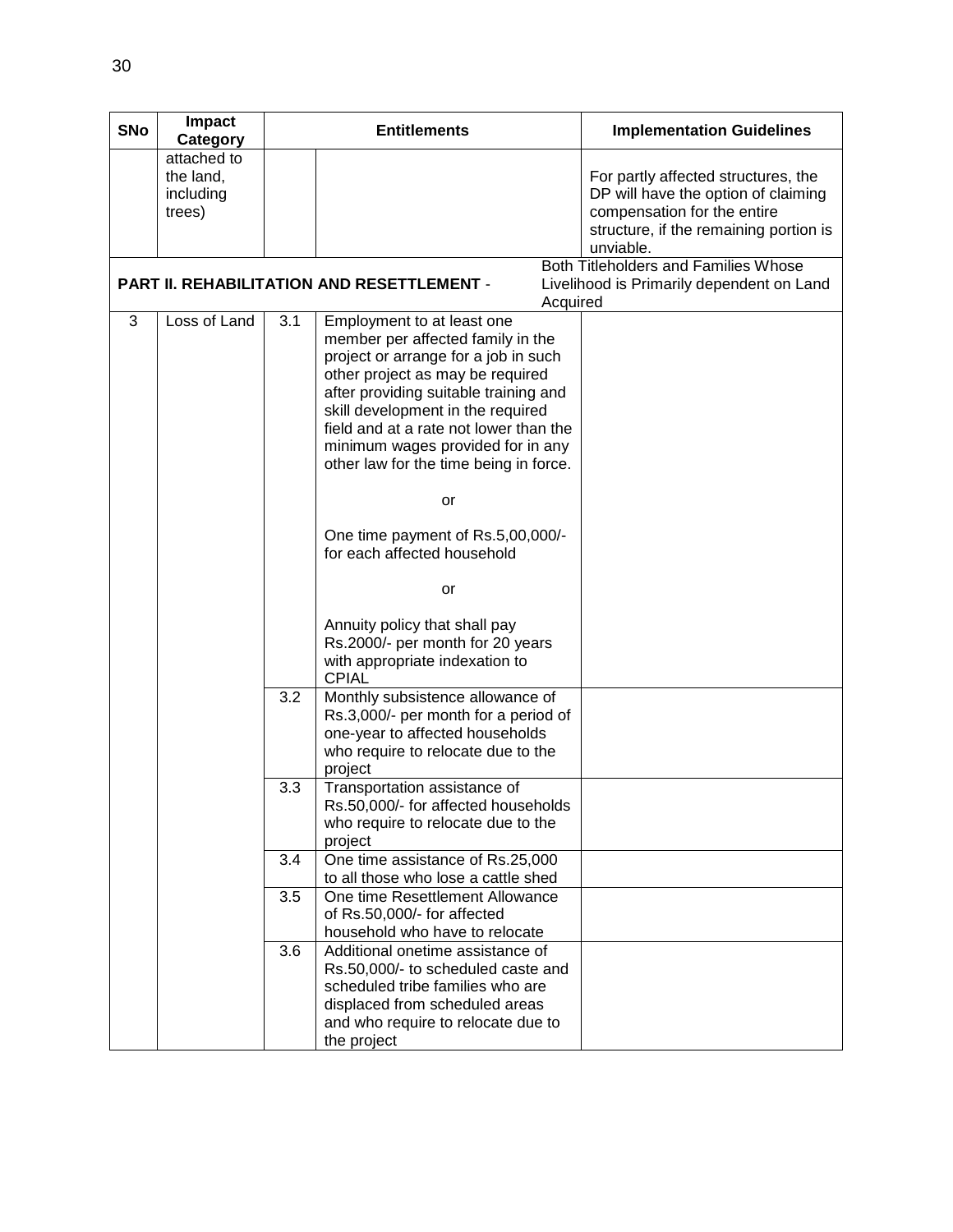| <b>SNo</b>     | Impact<br>Category   |     | <b>Entitlements</b>                                                                                                                                                                                                                                                                                                                                              | <b>Implementation Guidelines</b>                                                                          |
|----------------|----------------------|-----|------------------------------------------------------------------------------------------------------------------------------------------------------------------------------------------------------------------------------------------------------------------------------------------------------------------------------------------------------------------|-----------------------------------------------------------------------------------------------------------|
| $\overline{4}$ | Loss of<br>Residence | 4.1 | An alternative house for those who<br>have to relocate, as per IAY<br>specifications in rural areas and a<br>constructed house/flat of minimum<br>50 sq.m. in urban areas or cash in<br>lieu of house if opted (the cash in<br>lieu of house will be Rs.70,000/- in<br>line with Gol IAY standards in rural<br>areas and Rs.1,50,000 in case of<br>urban areas). | Stamp duty and registration<br>charges will be borne by the<br>project in case of new houses or<br>sites. |
|                |                      | 4.2 | Employment to at least one<br>member per affected family in the<br>project or arrange for a job in such<br>other project as may be required<br>after providing suitable training and<br>skill development in the required<br>field and at a rate not lower than the<br>minimum wages provided for in any<br>other law for the time being in force.<br>or         |                                                                                                           |
|                |                      |     | One time payment of Rs.5,00,000/-<br>for each affected household                                                                                                                                                                                                                                                                                                 |                                                                                                           |
|                |                      |     | or<br>Annuity policy that shall pay<br>Rs.2000/- per month for 20 years<br>with appropriate indexation to<br><b>CPIAL</b>                                                                                                                                                                                                                                        |                                                                                                           |
|                |                      | 4.3 | Monthly subsistence allowance of<br>Rs.3,000/- per month for a period of<br>one-year to affected households<br>who require to relocate due to the<br>project                                                                                                                                                                                                     |                                                                                                           |
|                |                      | 4.4 | Transportation assistance of<br>Rs.50,000/- for affected households<br>who require to relocate due to the<br>project                                                                                                                                                                                                                                             |                                                                                                           |
|                |                      | 4.5 | One time assistance of Rs.25,000<br>to all those who lose a cattle shed                                                                                                                                                                                                                                                                                          |                                                                                                           |
|                |                      | 4.6 | One time assistance of Rs.25,000<br>for each affected family of an<br>artisan or self-employed and who<br>has to relocate.                                                                                                                                                                                                                                       |                                                                                                           |
|                |                      | 4.7 | One time Resettlement Allowance<br>of Rs.50,000/- for affected<br>household who have to relocate                                                                                                                                                                                                                                                                 |                                                                                                           |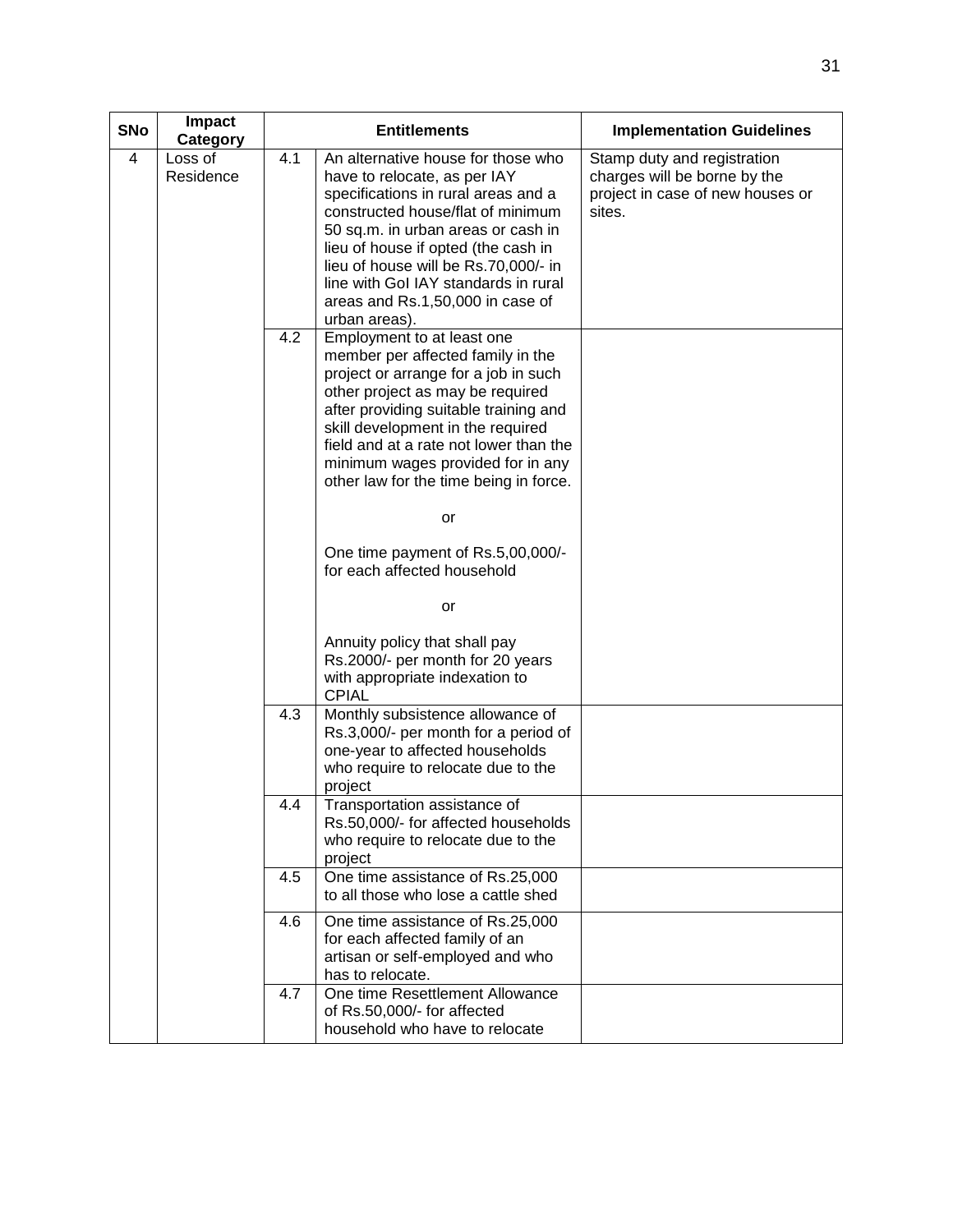| <b>SNo</b> | Impact<br>Category                                       |            | <b>Entitlements</b>                                                                                                                                                                                                                                                                                                                                | <b>Implementation Guidelines</b> |
|------------|----------------------------------------------------------|------------|----------------------------------------------------------------------------------------------------------------------------------------------------------------------------------------------------------------------------------------------------------------------------------------------------------------------------------------------------|----------------------------------|
|            |                                                          | 4.8        | Additional onetime assistance of<br>Rs.50,000/- to scheduled caste and<br>scheduled tribe families who are<br>displaced from scheduled areas<br>and who require to relocate due to<br>the project                                                                                                                                                  |                                  |
|            |                                                          | 4.9        | Right to salvage affected materials                                                                                                                                                                                                                                                                                                                |                                  |
| 5          | Loss of shop<br>$/$ trade $/$<br>commercial<br>structure | 5.1        | Employment to at least one<br>member per affected family in the<br>project or arrange for a job in such<br>other project as may be required<br>after providing suitable training and<br>skill development in the required<br>field and at a rate not lower than the<br>minimum wages provided for in any<br>other law for the time being in force. |                                  |
|            |                                                          |            | or                                                                                                                                                                                                                                                                                                                                                 |                                  |
|            |                                                          |            | One time payment of Rs.5,00,000/-<br>for each affected household                                                                                                                                                                                                                                                                                   |                                  |
|            |                                                          |            | or                                                                                                                                                                                                                                                                                                                                                 |                                  |
|            |                                                          |            | Annuity policy that shall pay<br>Rs.2000/- per month for 20 years<br>with appropriate indexation to<br><b>CPIAL</b>                                                                                                                                                                                                                                |                                  |
|            |                                                          | 5.2        | Monthly subsistence allowance of<br>Rs.3,000/- per month for a period of<br>one-year to affected households<br>who require to relocate due to the<br>project                                                                                                                                                                                       |                                  |
|            |                                                          | 5.3        | Transportation assistance of<br>Rs.50,000/- for affected households<br>who require to relocate due to the<br>project                                                                                                                                                                                                                               |                                  |
|            |                                                          | 5.4        | One time assistance of Rs.25,000<br>for each affected family of an<br>artisan or self-employed or small<br>trader and who has to relocate.                                                                                                                                                                                                         |                                  |
|            |                                                          | 5.5        | One time Resettlement Allowance<br>of Rs.50,000/- for affected<br>household who have to relocate                                                                                                                                                                                                                                                   |                                  |
|            |                                                          | 5.6<br>5.7 | Additional onetime assistance of<br>Rs.50,000/- to scheduled caste and<br>scheduled tribe families who are<br>displaced from scheduled areas<br>and who require to relocate due to<br>the project<br>Right to salvage affected materials                                                                                                           |                                  |
|            |                                                          |            |                                                                                                                                                                                                                                                                                                                                                    |                                  |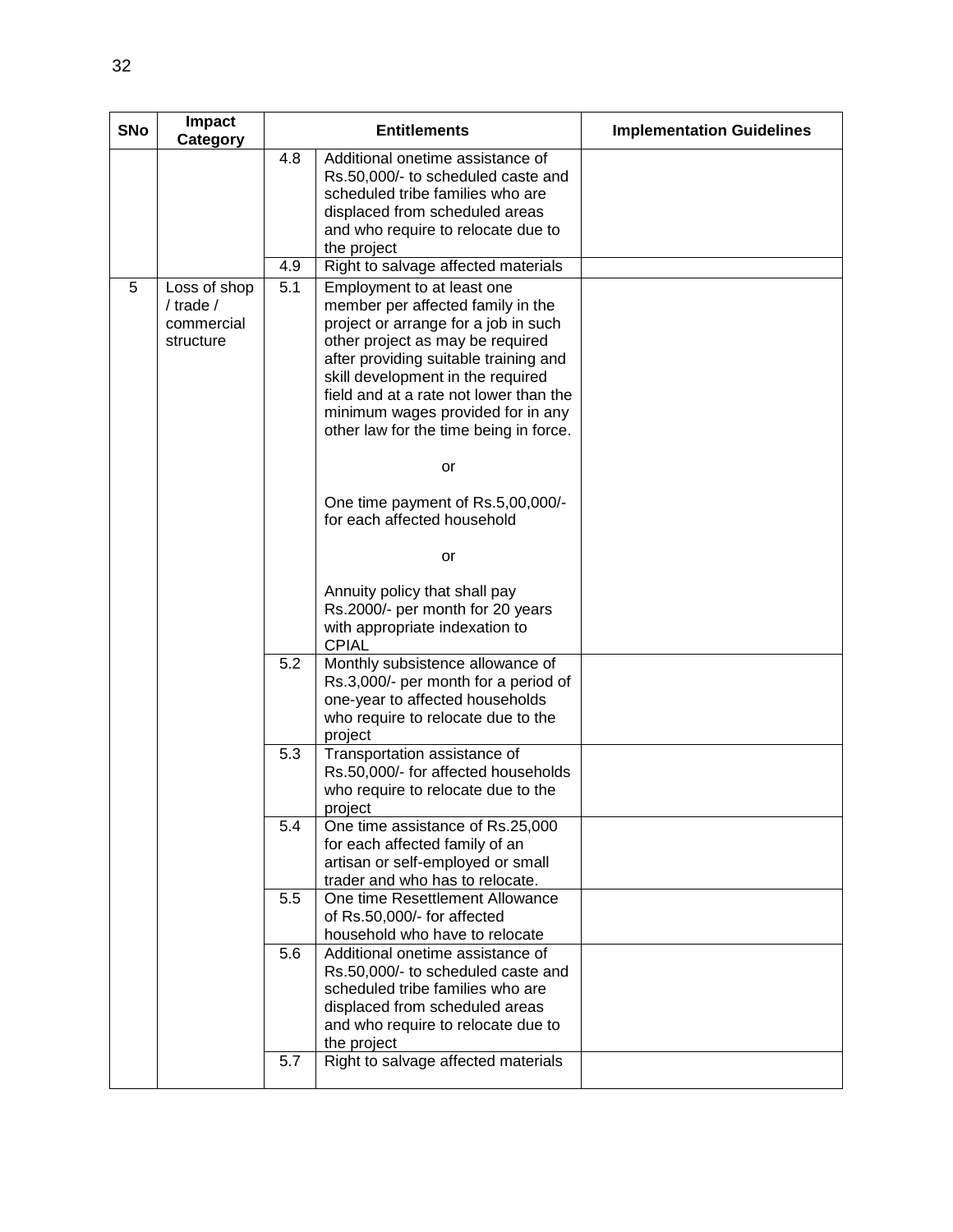| <b>SNo</b> | Impact<br>Category     |              | <b>Entitlements</b>                                                                                                                                                                                             | <b>Implementation Guidelines</b>                                                                                                                                 |  |  |  |  |
|------------|------------------------|--------------|-----------------------------------------------------------------------------------------------------------------------------------------------------------------------------------------------------------------|------------------------------------------------------------------------------------------------------------------------------------------------------------------|--|--|--|--|
|            |                        |              | PART III. IMPACT TO SQUATTERS / ENCROACHERS -                                                                                                                                                                   | Those in the existing right-of-way<br>where no land acquisition is done                                                                                          |  |  |  |  |
| 6          | Impact to<br>Squatters | 6.1<br>6.1.1 | <b>Loss of House</b><br>Compensation at scheduled rates,<br>equivalent to replacement cost,<br>without depreciation for structure<br>with 1-month notice to demolish the<br>affected structure                  | Only those directly affected<br>squatters who live there will be<br>eligible for all assistance.<br>Structure owners in<br>RoW/Government lands who do           |  |  |  |  |
|            |                        | 6.1.2        | Right to salvage the affected<br>materials                                                                                                                                                                      | not live there and have rented out<br>the structure will be provided                                                                                             |  |  |  |  |
|            |                        | 6.1.3        | House construction grant of<br>Rs.70,000 for all those who have to<br>relocate and who do not have a<br>house.                                                                                                  | compensation for structure and no<br>other assistance will be provided to<br>them. The occupier (squatter-<br>tenant) will be eligible for other<br>assistances. |  |  |  |  |
|            |                        |              | Additional house site grant of<br>Rs.50,000 to those who do not<br>have a house site.                                                                                                                           |                                                                                                                                                                  |  |  |  |  |
|            |                        | 6.1.4        | One time subsistence allowance of<br>Rs.18,000/-                                                                                                                                                                |                                                                                                                                                                  |  |  |  |  |
|            |                        | 6.1.5        | Shifting assistance of Rs.10,000/-                                                                                                                                                                              |                                                                                                                                                                  |  |  |  |  |
|            |                        | 6.2          | Loss of shop                                                                                                                                                                                                    |                                                                                                                                                                  |  |  |  |  |
|            |                        |              | Compensation at scheduled rates,<br>equivalent to replacement cost,<br>without depreciation for structure                                                                                                       | Only those directly affected<br>squatters who do business there<br>will be eligible for all assistance.                                                          |  |  |  |  |
|            |                        | 6.2.2        | with 1-month notice to demolish<br>affected structure                                                                                                                                                           | Structure owners in<br>RoW/Government lands who do                                                                                                               |  |  |  |  |
|            |                        |              | Right to salvage the affected<br>materials                                                                                                                                                                      | not do the business and have<br>rented out the structure will be                                                                                                 |  |  |  |  |
|            |                        | 6.2.3        | One time rehabilitation grant of<br>Rs.20,000 for reconstruction of<br>affected shop                                                                                                                            | provided compensation for<br>structure and no other assistance<br>will be provided to them. The                                                                  |  |  |  |  |
|            |                        | 6.2.4        | One time subsistence allowance of<br>Rs.18,000/-                                                                                                                                                                | occupier (squatter-tenant) will be<br>eligible for other assistances.                                                                                            |  |  |  |  |
|            |                        | 6.2.5        | Shifting assistance of Rs.10,000/-                                                                                                                                                                              |                                                                                                                                                                  |  |  |  |  |
|            |                        | 6.3<br>6.3.1 | <b>Kiosks / Street Vendors</b><br>1-month advance notice to relocate<br>to nearby place for continuance of<br>economic activity.                                                                                | The PIU and the implementation<br>support NGO/agency will consult<br>such DPs and assess the<br>requirement of subsistence                                       |  |  |  |  |
|            |                        | 6.3.2        | For temporary loss of livelihood<br>during construction period, a<br>monthly subsistence allowance of<br>Rs.3,000/- will be paid for the<br>duration of disruption to livelihood,<br>but not exceeding 3-months | allowance and rehabilitation grant                                                                                                                               |  |  |  |  |
|            |                        | 6.3.3        | If relocation to nearby place and<br>continuance of economic activity in<br>the same place is not possible, then<br>one time rehabilitation grant of<br>Rs.18,000/-                                             |                                                                                                                                                                  |  |  |  |  |
|            |                        | 6.4          | <b>Cultivation</b>                                                                                                                                                                                              |                                                                                                                                                                  |  |  |  |  |
|            |                        | 6.4.1        | 2-month notice to harvest standing<br>crops or market value of                                                                                                                                                  |                                                                                                                                                                  |  |  |  |  |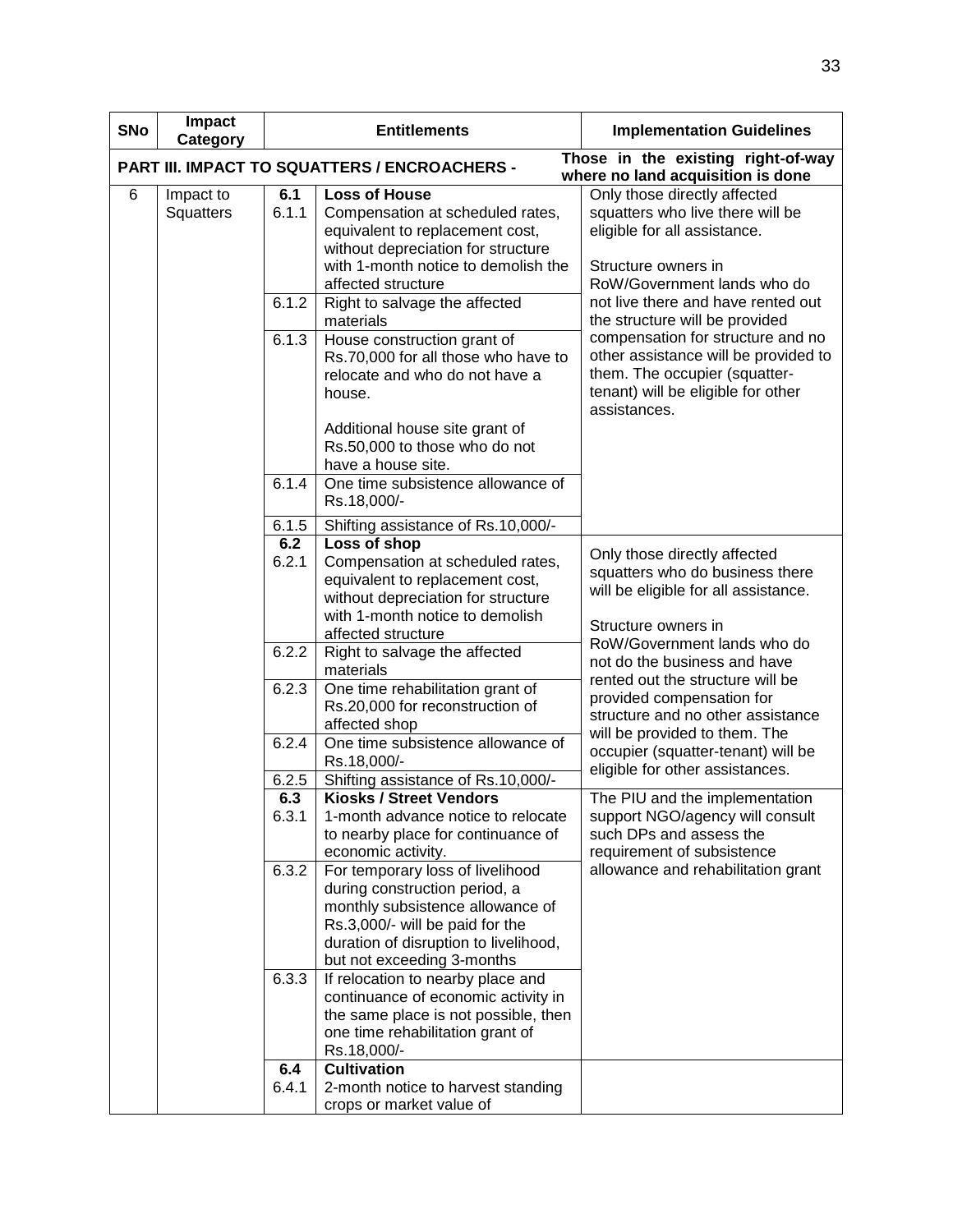| <b>SNo</b>     | Impact<br>Category                                   |                   | <b>Entitlements</b>                                                                                                                                                                                                                                                             | <b>Implementation Guidelines</b>                                                                                                                                                                                                                                                                                                                                                                                                                                                                                                                                                                                  |
|----------------|------------------------------------------------------|-------------------|---------------------------------------------------------------------------------------------------------------------------------------------------------------------------------------------------------------------------------------------------------------------------------|-------------------------------------------------------------------------------------------------------------------------------------------------------------------------------------------------------------------------------------------------------------------------------------------------------------------------------------------------------------------------------------------------------------------------------------------------------------------------------------------------------------------------------------------------------------------------------------------------------------------|
|                |                                                      |                   | compensation for standing crops                                                                                                                                                                                                                                                 |                                                                                                                                                                                                                                                                                                                                                                                                                                                                                                                                                                                                                   |
| $\overline{7}$ | Impact to<br>Encroachers                             | 7.1<br>7.1.1      | <b>Cultivation</b><br>2-month notice to harvest standing<br>crops or market value of<br>compensation for standing crops, if<br>notice is not given.                                                                                                                             | Market value for the<br>loss<br>of<br>standing crops will be decided by<br>the PIU, PWD in consultation with<br>Agriculture<br>Horticulture<br>the<br>or<br>Department.                                                                                                                                                                                                                                                                                                                                                                                                                                           |
|                |                                                      | 7.2<br>7.2.1      | <b>Structure</b><br>1-month notice to demolish the<br>encroached structure                                                                                                                                                                                                      |                                                                                                                                                                                                                                                                                                                                                                                                                                                                                                                                                                                                                   |
|                |                                                      | 7.2.2             | Compensation at scheduled rates,<br>equivalent to replacement cost,<br>without depreciation for the affected<br>portion of the structure                                                                                                                                        | The value of commercial structures<br>and other immovable properties<br>will be determined by PWD on the<br>basis of relevant Schedule of<br>Rates (SR) as on date without<br>depreciation.                                                                                                                                                                                                                                                                                                                                                                                                                       |
|                |                                                      |                   | PART IV. IMPACT TO VULNERABLE HOUSEHOLD                                                                                                                                                                                                                                         |                                                                                                                                                                                                                                                                                                                                                                                                                                                                                                                                                                                                                   |
| 8              | Vulnerable<br>Households                             | 8.1<br>8.2<br>8.3 | Training for skill development. This<br>assistance includes cost of training<br>and financial assistance for<br>travel/conveyance and food.<br>One time assistance of Rs.25,000<br>to DHs who have to relocate<br>provision of access to basic utilities<br>and public services | One adult member of the affected<br>household, whose livelihood is<br>affected, will be entitled for skill<br>development.<br>The PIU with support from the<br>NGO will identify the number of<br>eligible vulnerable displaced<br>persons during joint verification<br>and updating of the RP and will<br>conduct training need assessment<br>in consultations with the DPs so as<br>to develop appropriate training<br>programs suitable to the DPs skill<br>and the region.<br>Suitable trainers or local resources<br>will be identified by PIU and NGO<br>in consultation with local training<br>institutes. |
|                | PART V. IMPACT DURING CIVIL WORKS                    |                   |                                                                                                                                                                                                                                                                                 |                                                                                                                                                                                                                                                                                                                                                                                                                                                                                                                                                                                                                   |
| 9              | Impact to<br>structure /<br>assets / tree<br>/ crops | 9.1               | The contractor is liable to pay<br>damages to assets/trees/crops in<br>private/public land, caused due to<br>civil works                                                                                                                                                        | The land will be restored to its<br>original condition by the contractor.<br>The PIU will ensure compliance                                                                                                                                                                                                                                                                                                                                                                                                                                                                                                       |
| 10             | Use of<br>Private Land                               | 10.1              | The contractor should obtain prior<br>written consent from the landowner<br>and pay mutually agreed rental for<br>use of private land for storage of<br>material or movement of vehicles<br>and machinery or diversion of traffic<br>during civil works                         | The land will be restored to its<br>original condition by the contractor.<br>The PIU will ensure compliance                                                                                                                                                                                                                                                                                                                                                                                                                                                                                                       |
|                |                                                      |                   | PART VI. COMMION PROPERTY RESOURCES                                                                                                                                                                                                                                             |                                                                                                                                                                                                                                                                                                                                                                                                                                                                                                                                                                                                                   |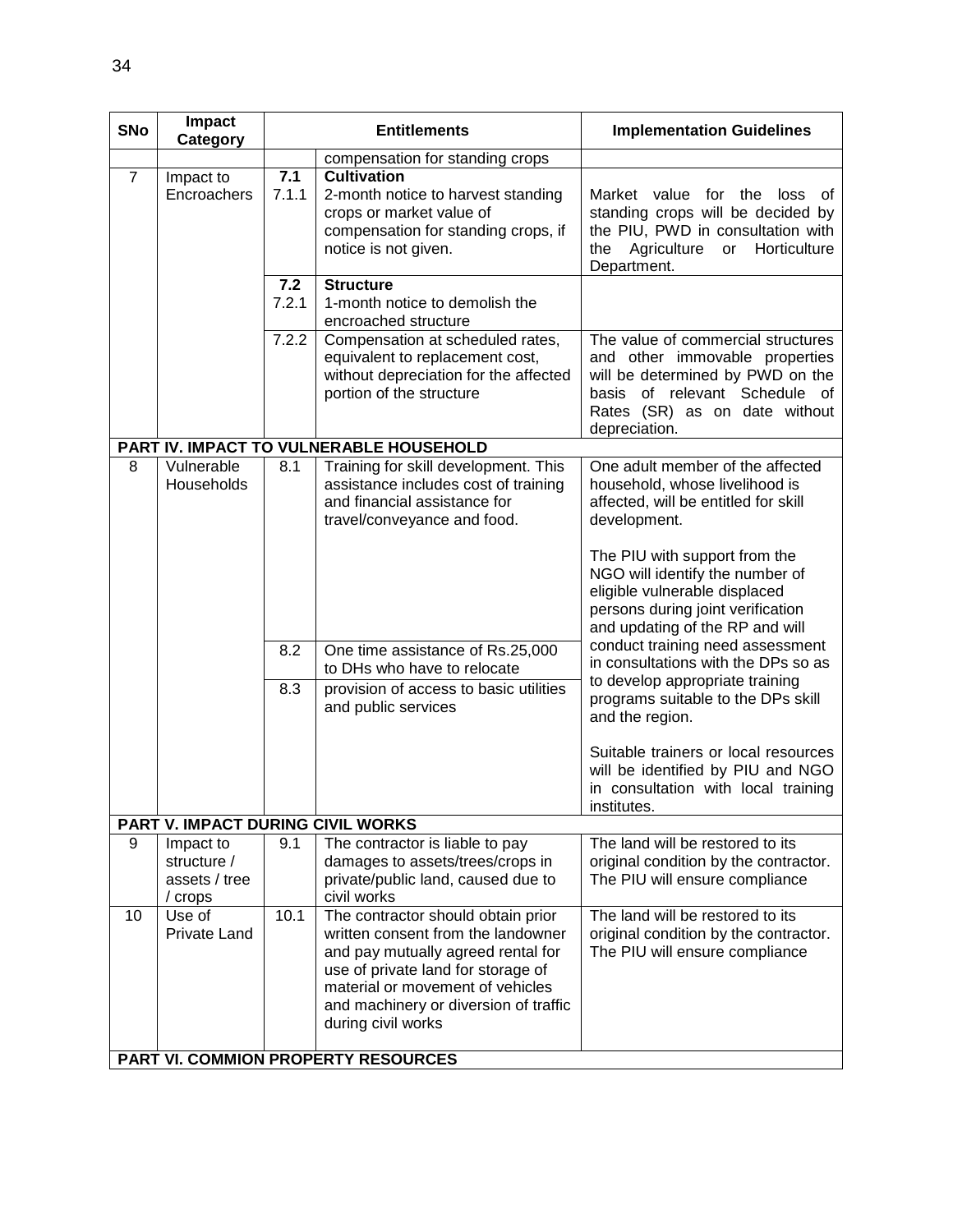| <b>SNo</b>      | <b>Impact</b><br>Category                                                                                   |      | <b>Entitlements</b>                                                                                                                                                                      | <b>Implementation Guidelines</b>                                                                                                                                                    |
|-----------------|-------------------------------------------------------------------------------------------------------------|------|------------------------------------------------------------------------------------------------------------------------------------------------------------------------------------------|-------------------------------------------------------------------------------------------------------------------------------------------------------------------------------------|
| 11              | Impact to<br>common<br>property<br>resources<br>such as<br>places of<br>worship,<br>community<br>buildings, | 11.1 | Relocation or restoration, if feasible,<br>or cash compensation at<br>replacement cost.                                                                                                  |                                                                                                                                                                                     |
| 12 <sup>2</sup> | schools, etc<br>Utilities such<br>as water<br>supply,<br>electricity,<br>etc.                               | 12.1 | Will be relocated and services<br>restored prior to commencement of<br>civil works.                                                                                                      | The PIU will ensure that utilities are<br>relocated prior to commencement<br>of civil works in that stretch of the<br>road corridor in accordance with<br>the civil works schedule. |
|                 | <b>PART VII. UNFORSEEN IMPACTS</b>                                                                          |      |                                                                                                                                                                                          |                                                                                                                                                                                     |
|                 |                                                                                                             |      | Unforeseen impacts encountered during implementation will be addressed in accordance with the<br>principles of RFCTLARR 2013 / Asian Development Bank's Safeguard Policy Statement, 2009 |                                                                                                                                                                                     |

89. Compensation for land and structure, in accordance with the eligibility and entitlement, will be paid prior to physical and economic displacement. One-time rehabilitation assistances and shifting assistances paid as cash will also be disbursed prior to physical and economic displacement. However, any long term rehabilitation measures like training for skill development and annuity for life, if any, will continue for a longer period and such rehabilitation measures will not be a bar to commence civil works.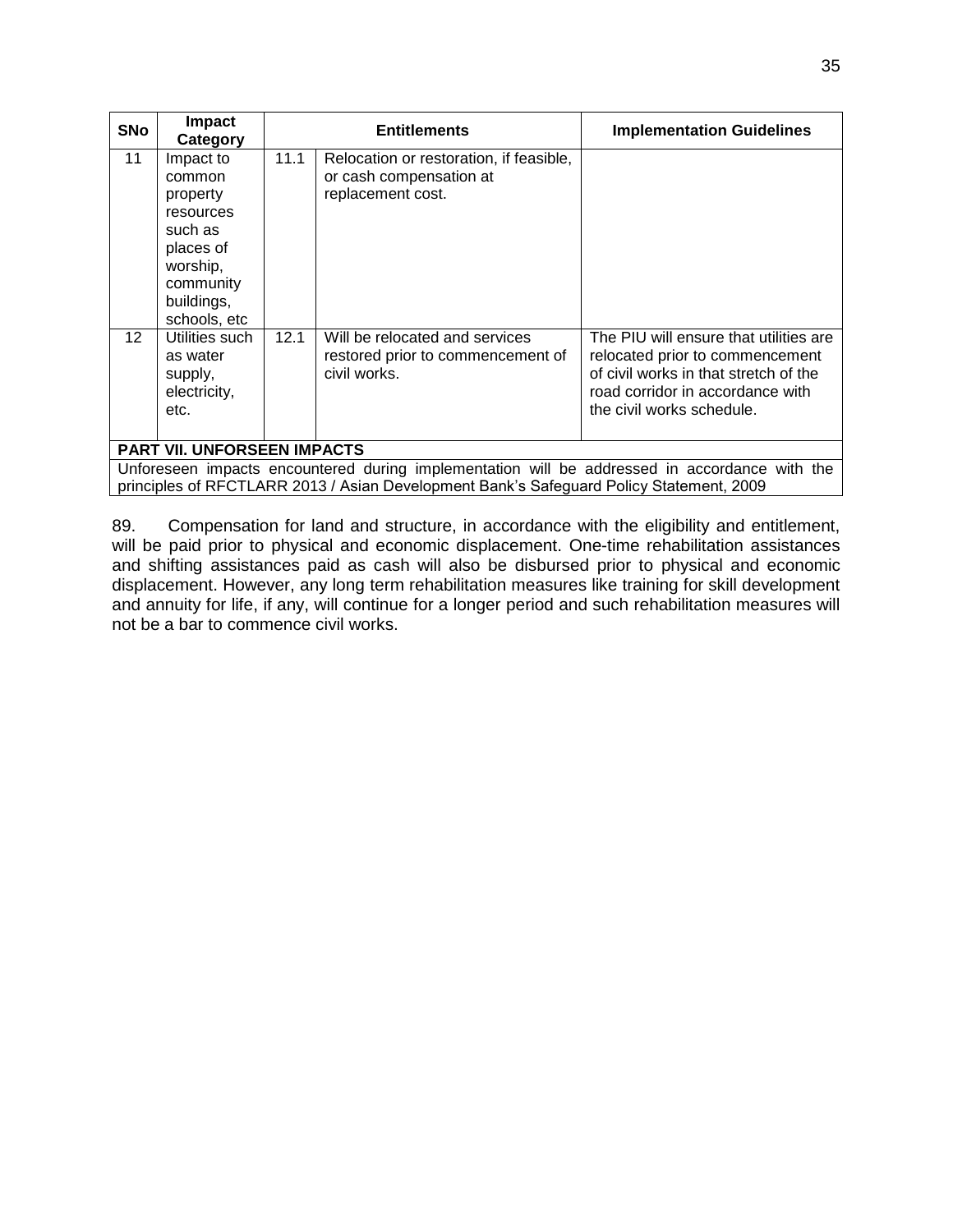#### **VII. RELOCATION OF HOUSING AND SETTLEMENTS**

#### **A. Provision for Relocation**

90. The PIU will provide compensation at replacement cost for affected land and structure in accordance with the RFCTLARR Act, 2013 to the title holders. Further, compensation for partially damaged structures, along with cost of restoration has been included and shifting assistance has also been provided for the displaced households in the entitlement matrix. Compensation to the non-title holders for the loss of assets other than land, such as dwellings and shops have been provided for in the entitlement matrix. The entitlements to the nontitleholders will be given only if they were in occupation of the land or structure in the project area prior to the cut-off date, the date of census survey i.e. October, 2015.

#### **B. Relocation Strategy**

91. The physical displacement of encroachers will be a challenge in developing a suitable resettlement site as not only choices and options will have to be obtained from the DPs, but also it requires to be ascertained on the extent of viability of the land in their possession. This will be a factor in deciding on developing suitable resettlement sites for small groups of physically displaced households as those who have adequate land remaining will prefer to build a house in the same location. As part of the implementation activity, the PIU with the help of the implementation support NGO should consult each and every DPs to obtain their choice based on the options available to them. Further, during the implementation their preference to move into the nearest resettlement site should also be ascertained.

92. The census survey impacts indicate that the subprojects proposed under Package-2 will require a resettlement site for about 22 DHs (see Table 2). Given the number of DHs facing physical displacement and the fact that they are spread in both road subprojects, the identification and development of resettlement site should look into the feasibility of resettlement site being developed and explore the possibility of providing individual houses in the same settlement where the DHs live.

#### **C. Development of Resettlement Sites**

93. While selecting the resettlement site the suitability for housing purpose, land ownership and use will be verified. Only those sites which are suitable for housing and amenable for issue of titles will be selected. If Government lands are not available, then private land acquisition will be initiated. The suitability of sites for housing will be confirmed from the District Administration and title will be issued to the DPs prior to the commencement of construction of houses. In case of resettlement sites, the minimum facilities described in Third Schedule of the RFCTLARR Act, 2013 will be provided. Consultations with the displaced families will be held to ascertain their acceptance. The resettlement sites will be developed if more than 20 displaced families are displaced in a continuous stretch of 10 Kms. If fewer number of DPs are there in a 10km stretch or if there are some isolated DPs who require to be provided with alternate housing, then in such cases individual sites will be offered. Displaced families will be given the option of getting a house or cash in lieu of house and based on options exercised by the affected people, resettlement sites or house sites will be developed.

94. The NGO involved in the RP implementation, during the verification stage, will consult all DPs eligible for alternate housing, and seek their preference on whether they would like to move into a resettlement site, developed in accordance with the provisions of the Third Schedule of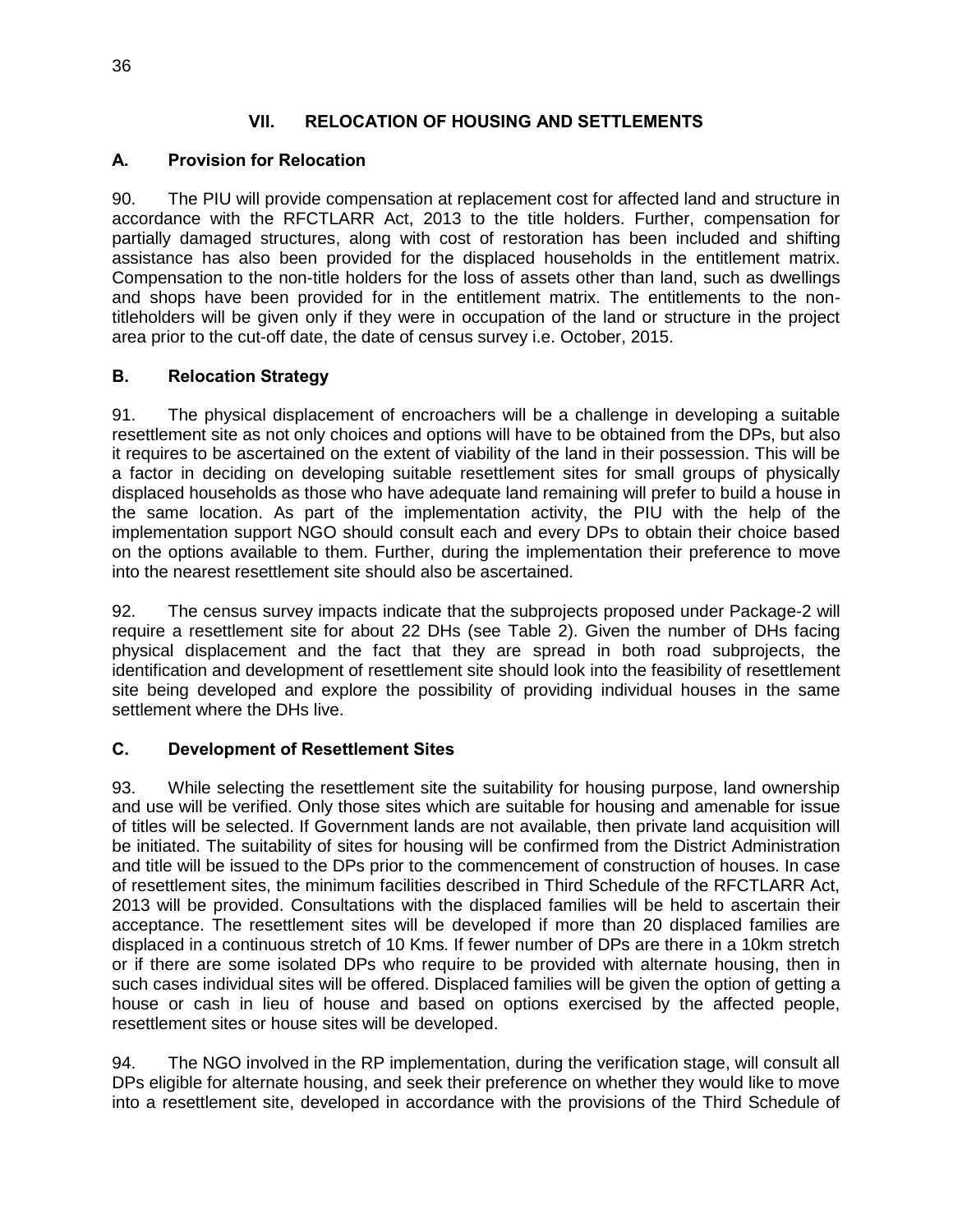the RFCTLARR Act, or would prefer to relocate themselves to their place of choice. Upon obtaining the choice from the eligible DPs and if adequate number of DPs have opted for moving into a resettlement site, the NGO in consultation with PIU will submit the requirement for resettlement site to the PD, PIU for onward transmission to the jurisdictional Additional Collector. The preference of the DPs is required to be obtained during joint verification as during the census and socio-economic survey the DPs had preferred self relocation when asked about if they would like to move into a project assisted resettlement site or would prefer cash assistance for self-managed relocation.

95. The jurisdictional Additional Collector will take efforts to identify suitable government land free from encumbrance for resettlement site and if no land is identified within 1-month, the PIU will request the jurisdictional Additional Collector to initiate steps to acquire suitable land for the same and make necessary funds available with the Additional Collector.

96. The land obtained/acquired for resettlement site will be provided with all amenities and facilities as stipulated in the Third Schedule of the RFCTLARR Act. Plots will be allotted to the DPs through public draw of lots and *patta* will be issued to the DPs.

97. The DPs will be provided with built house in accordance with the provisions of the RFCTLARR Act and the RF of EM of RSHIP. The stamp duty and registration charges for the house site and built house will be borne by PWD. In case of resettlement sites that are situated close to existing villages or urban areas, appropriate measures will be taken to integrate the host population and enhance the various common facilities for smooth integration of host population with resettlers.

98. The subprojects proposed under Package-2 will impact 22 DPs losing their place of residence and place of residence cum business. The resettlement sites will be developed depending upon those who opt to take the house instead of the cash in lieu of house. Wherever houses or house sites are provided to the DPs, the same will be registered in the name of the wife or women of the household and title will be issued in the joint name. In case of non-title holders, cash grants for purchase of house site and construction of house is provided in the entitlements. The NGOs will assist the displaced families to find alternative houses by way purchasing alternative lands collectively, purchasing ready to move in houses or taking houses on rent or other mechanism.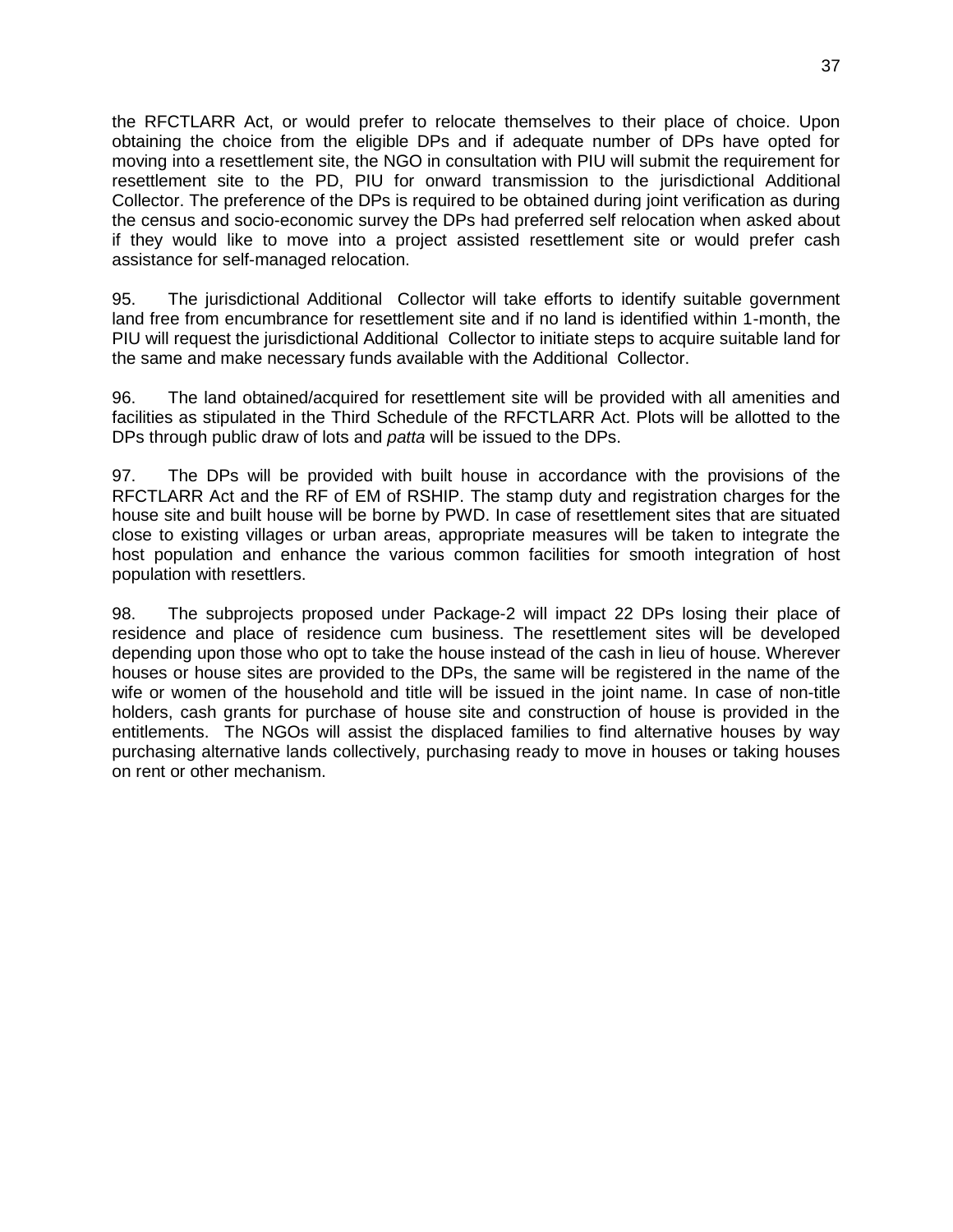#### **VIII. INCOME RESTORATION AND REHABILITATION**

#### **A. Loss of Livelihood in this Subproject**

99. The subprojects proposed under Package-2 will cause loss of livelihood to 84 DHs losing their place of business, 8 DHs losing their place of residence cum business, 12 commercial tenant and 48 employees, in all totalling 104 DHs and 48 employees losing livelihood (see Table 2 and 11). Further, 13 titleholders losing their agricultural land will also be facing loss of livelihood.

#### **B. Entitlements for Loss of Livelihood**

100. The displaced persons losing livelihood will be assisted to improve or at least restore their income levels to pre-project level. The subproject entitlements for loss of livelihood include the following entitlements in accordance with the EM of RSHIP.

- i) Loss of livelihood to title owner losing business:
	- a) cash compensation at replacement cost for affected land as per RFCTLARR Act provisions and structure at scheduled rates without depreciation along with 100 percent solatium on market value of land and structure;
	- b) one time payment of Rs.5,00,000/- for each affected household or annuity policy that shall pay Rs.2000/- per month for 20 years with appropriate indexation to CPIAL;
	- c) right to salvage affected materials,
	- d) one time assistance of Rs.25,000 for each affected family of an artisan or self employed or small trader and who has to relocate;
	- e) subsistence allowance of Rs.36,000/- for affected households who require to relocate due to the project;
	- f) shifting assistance of Rs.50,000/- to the business owner, who is required to relocate, and
	- g) one time Resettlement Allowance of Rs.50,000/- for affected household who have to relocate.
- ii) Commercial squatters:
	- a) compensation at scheduled rates without depreciation for structure with 1 month notice to demolish affected structure;
	- b) right to salvage the affected materials,
	- c) one time rehabilitation grant of Rs.20,000 for reconstruction of affected shop;
	- d) one time subsistence allowance of Rs.18,000/-; and
	- e) shifting assistance of Rs.10,000/-

101. Effort will be made by the PIU with the support of the NGO to assist the DP in their effort to restore their income. If the DP so desires, the subsistence allowance can be utilized to deliver suitable income restoration activities in order to leverage on the existing skills of the DP.

#### **C. Income Restoration Measures**

102. The entitlement proposed under this programme (RSHIP) has adequate provisions for restoration of livelihood of the affected persons. Wherever feasible and if the DP so desires,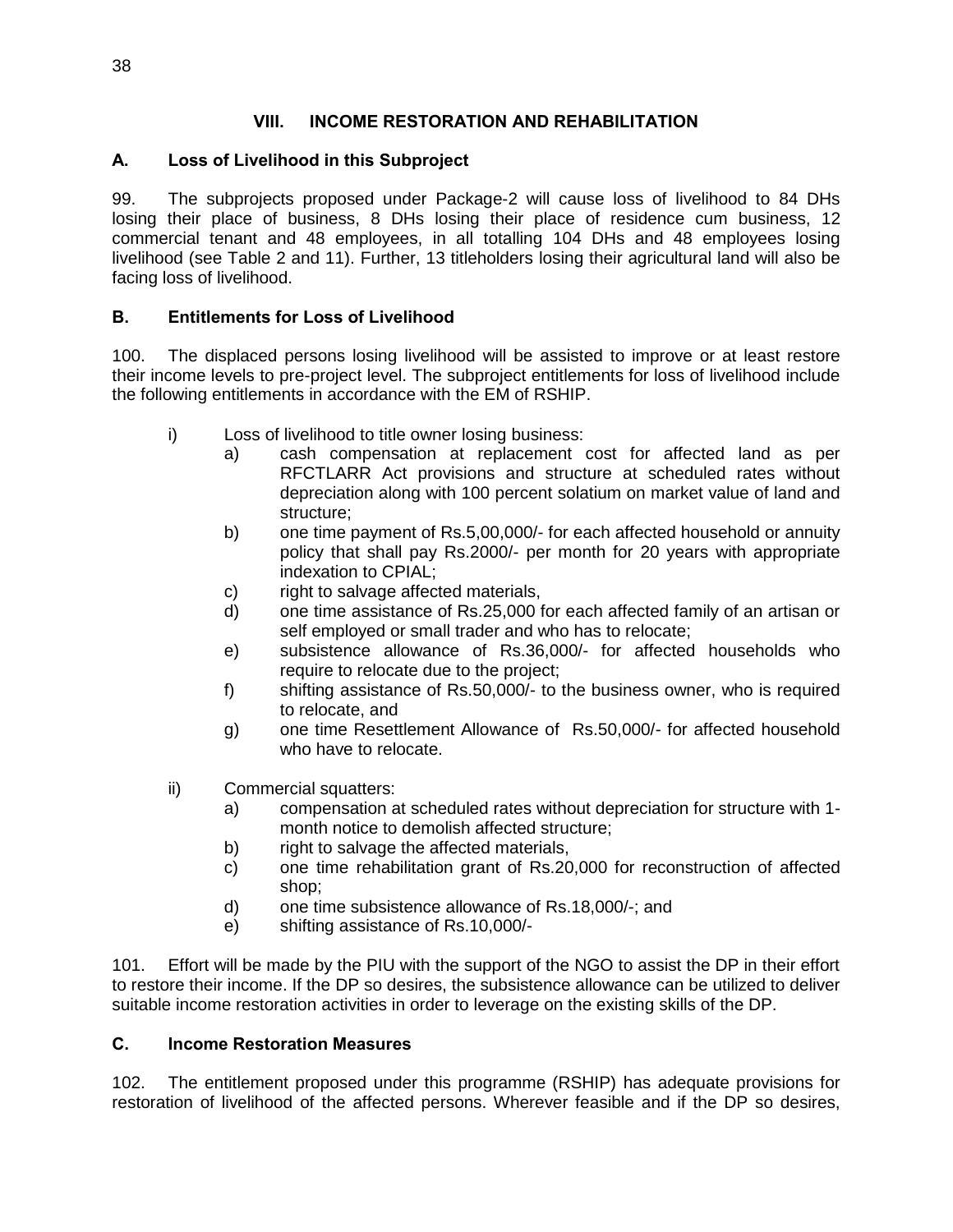income restoration schemes will be identified and implemented by the PIU with the assistance of the implementing NGO. Towards this the DP will be guided and assisted by the PIU with the support of the NGO, in effectively using the compensation and R&R assistances towards establishing an income generating activity and re-establishing the shop/kiosk/vending or utilising the finances for buying land or taking land on lease. The compensation for land and assets and the R&R assistances arrived at in accordance with the provisions of the RFCTLARR Act are adequate to restore the income levels. Further, the subsistence allowance and annuity policy are aimed at providing long term support to the affected households will ensure that the income levels are restored. Further, efforts will be made to provide employment to the DPs during the construction phase by facilitating their engagement by the civil works contractor. It may be noted that during the census and socio-economic survey all the DHs had indicated their preference to work in the construction. The PD, PIU should ensure that local people and in particular the willing DPs are engaged by the contractor in suitable civil work as stipulated in the contract. The PIU with the assistance of the implementing NGO will make the training need assessment and will impart training to the eligible DPs, in particular to the vulnerable DPs, for income restoration and skill up-gradation as necessary.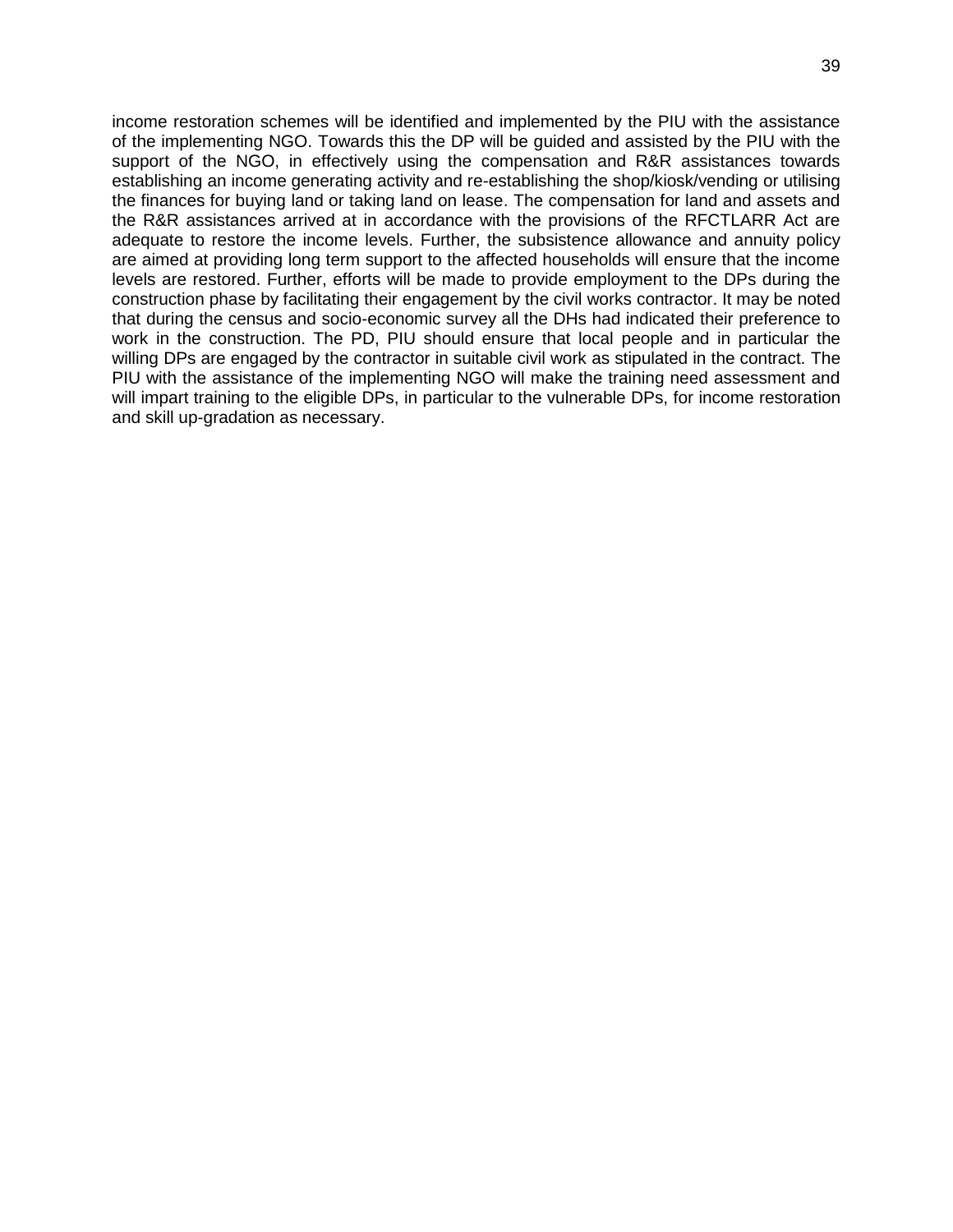#### **IX. RESETTLEMENT BUDGET AND FINANCING PLAN**

## **A. Introduction**

103. The resettlement cost estimate for the subprojects proposed under Package-2 include compensation for private land determined in accordance with RFCTLARR Act and by adopting the multiplying factor adopted in accordance with the Draft Rajasthan Land Acquisition Bill (RLAB), 2014. The compensation for structure at replacement cost without depreciation, resettlement and rehabilitation assistances to titleholders in accordance with the RFCTLARR Act and to non-titleholders in accordance with the provisions of the EM, RF of RSHIP and cost of RP implementation. The total resettlement cost for the subproject is INR 148 million. The major heads of budget items are listed below.

#### **B. Compensation**

104. Private Land: The compensation for private land has been calculated as an average of replacement cost of land in rural and semi-urban area adjoining the road corridor. The replacement cost was gathered during census survey in discussion with local community and the elected local body representatives. For budgetary purpose, the replacement cost for land has been taken as Rs.4,39,250 per biga or approximately Rs.173.67 per sq.m, being the highest rate for rural land from the DLC records. The multiplying factor as per Draft RLAB rules is 1.25-1.75 based on the distance from the nearest urban centre and for budgeting purpose, the highest of the multiplying factor of 1.75 has been taken and along with the 100% solatium. Thus the land cost has been taken as Rs.607.85 or say Rs.608 including the multiplying factor and the solatium.

105. Structure: The compensation for structures have been arrived at based on PWD Schedule of Rates (SoR), 2014 for building works, material and labour. For budgetary purpose, the replacement cost for structure without depreciation has been taken as Rs.8,411 per sq.m. for permanent structure, Rs.5,514 per sq.m. for semi-permanent structure and Rs. 2,052 per sq.m. of temporary structure. Replacement cost for compound wall of stone masonry has been taken as Rs.1,354 per running meter and a budgetary provision of Rs.30,000/- per well has been made for private wells of maximum 3' wide and 20' depth. However, at the time of joint verification, the competent authority will value each and every structure to arrive at the replacement cost as per the latest SoR. The solatium of 100% on structure rate is adopted for titleholders.

#### **C. Assistances**

106. All other unit rates as per the minimum provisions contained in RFCTLARR Act and as per the approved EM. For budgeting purpose, the onetime grant of Rs.5,00,000 has been provided for significantly impacted titleholders assuming that this grant will be preferred in lieu of the annuity policy.

## **D. Compensation for Community Assets and Government Structures**

107. The unit cost for the place of worship has been budgeted at a lumpsum Rs.3,00,000 to cover the cost of reconstruction which would be assessed and paid during implementation by PIU.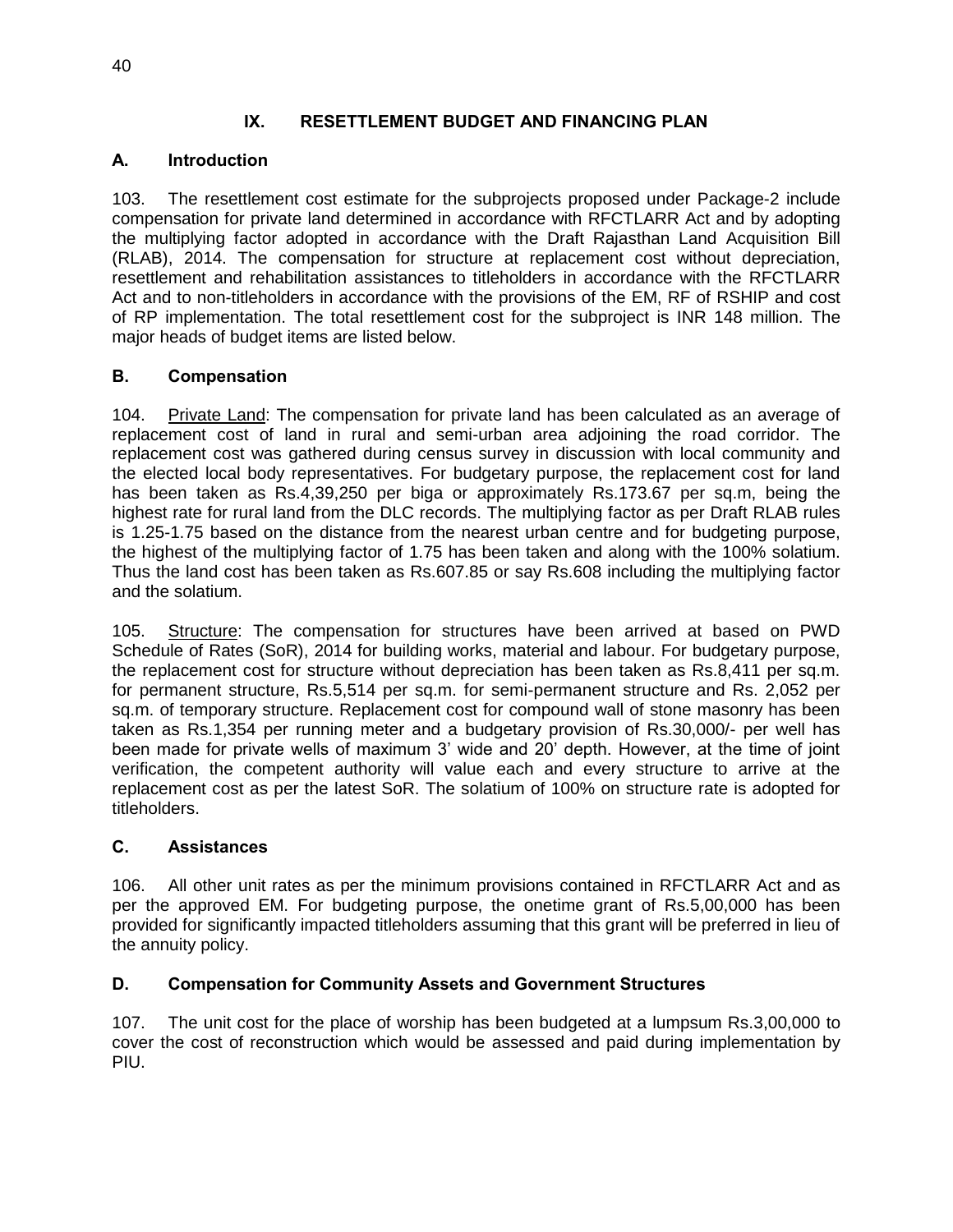### **E. RP Implementation Cost**

108. The cost of hiring NGO for assisting PIU in RP implementation has been provided with a budget of Rs.1,40,00,000, for intermittent inputs and the RP implementation is expected to be completed in 36 months including disbursement of compensation for land acquired under RFCTLARR Act. A budgetary cost for external monitoring and evaluation has also been envisaged, as this facility is a Category-A for IR and also the Package-2 subprojects together will come under Category-A, a budgetary provision of Rs.60,00,000 has been made available for hiring of a consultant for the same. The budgetary provision for meeting administrative expenses including the allocation towards grievance redressal mechanism related expenses is included as part of the project cost. Further, a lump sum provision of Rs.50,000 to meet disclosure expenses and a lump sum provision of Rs.2,00,000/- for staff training, in particular the PIU staff involved in RP implementation, has also been budgeted.

## **F. Source of Funding and Fund Flow**

109. Government will provide adequate budget for all land acquisition compensation, R&R assistances and RP implementation costs from the counterpart funding. The funds as estimated in the budget for a financial year and additional fund required based on revised estimates, shall be available at the disposal of the PD, PIU at the beginning of the financial year. The PD, PWD, being the EA for this subproject, will provide necessary funds for compensation for land and structure and the cost of resettlement assistances in a timely manner to the jurisdictional Additional Collector. The PIU will ensure timely availability of funds for smooth implementation of the RP. The NGO under the PIU will facilitate disbursements, but the responsibility of ensuring full and timely payment to displaced persons will be that of PIU.

#### **G. Resettlement Budget Estimates**

110. The budget for this sub-project is based on data and informed collected during census and socio-economic surveys conducted between July and August 2015 and updated in October 2015. The unit rate for structure has been worked out from the SoR. The total budget for Package-2 under RP is estimated at Rs.148 million. A detailed budget estimate for the package is given along with subproject wise cost break-up in the following table.

#### **H. Disbursement of Compensation and Assistances**

111. In order to ensure that: (i) the DP need not make frequent visits to his/her bank for depositing the physical paper instruments; (ii) s/he need not apprehend loss of instrument and fraudulent encashment; and (iii) the delay in realization of proceeds after receipt of paper instrument is obviated, all disbursement of compensation for land and structure and R&R assistances shall be done only through Electronic Clearing Service (ECS) mechanism and charges for ECS, if any, will be borne by PIU. If the DPs destination branch does not have the facility to receive ECS (Credit), then the disbursement shall be done through respective lead banks' IFSC (Indian Financial System Code). Payment through account payee cheques will be made wherever required and no cash payment will be made.

112. The NGO and PIU, while collecting bank particulars from the DPs, will also check with the respective bank branches if the branch has ECS (Credit) mechanism, and if not, details of lead bank offering the facility will be collected to facilitate ECS transfer. Wherever new accounts are to be opened, preference will be given to bank's having ECS (Credit) facility. The bank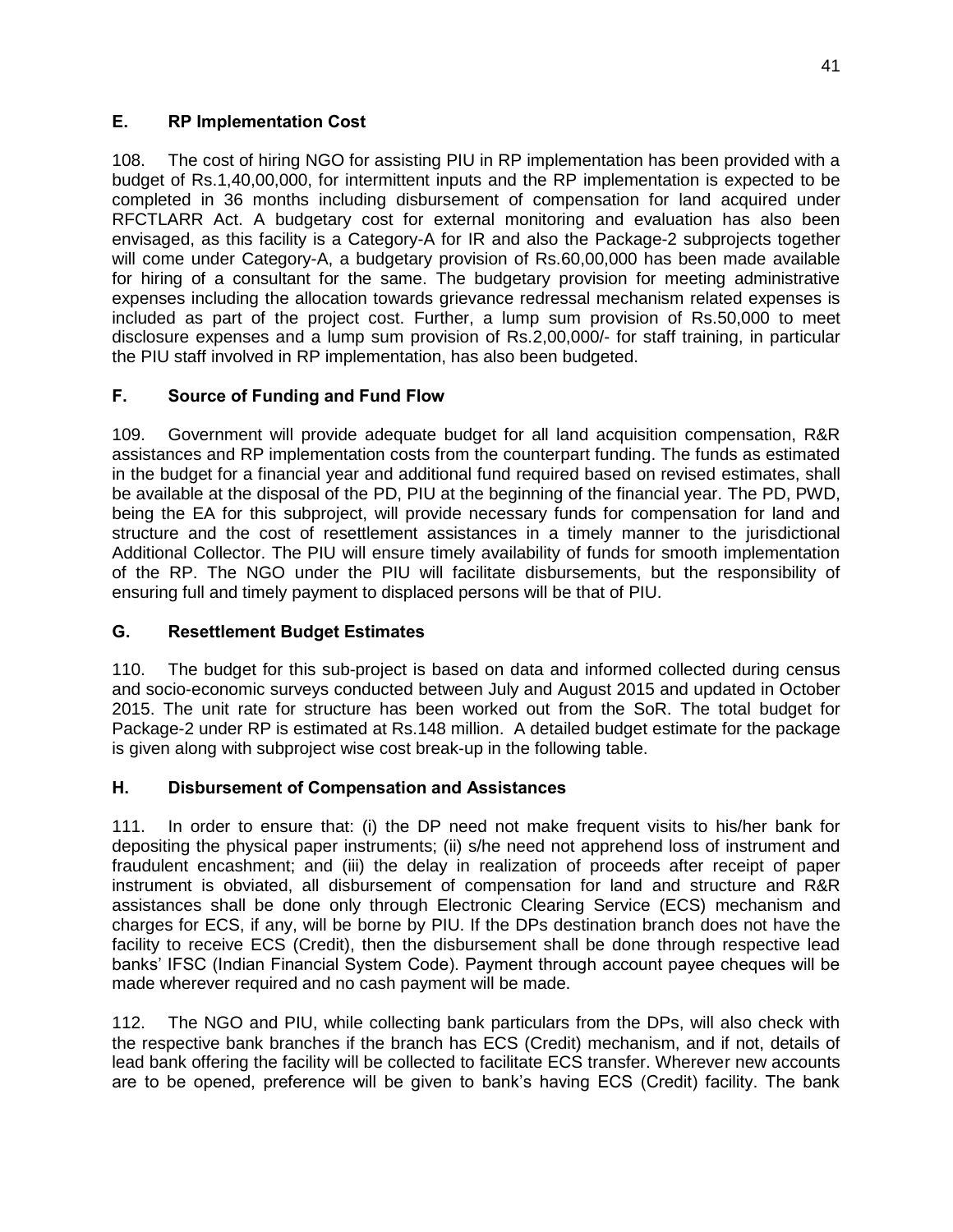account particulars of the DP as part of the micro plan will be submitted to the jurisdictional Additional Collector for disbursement.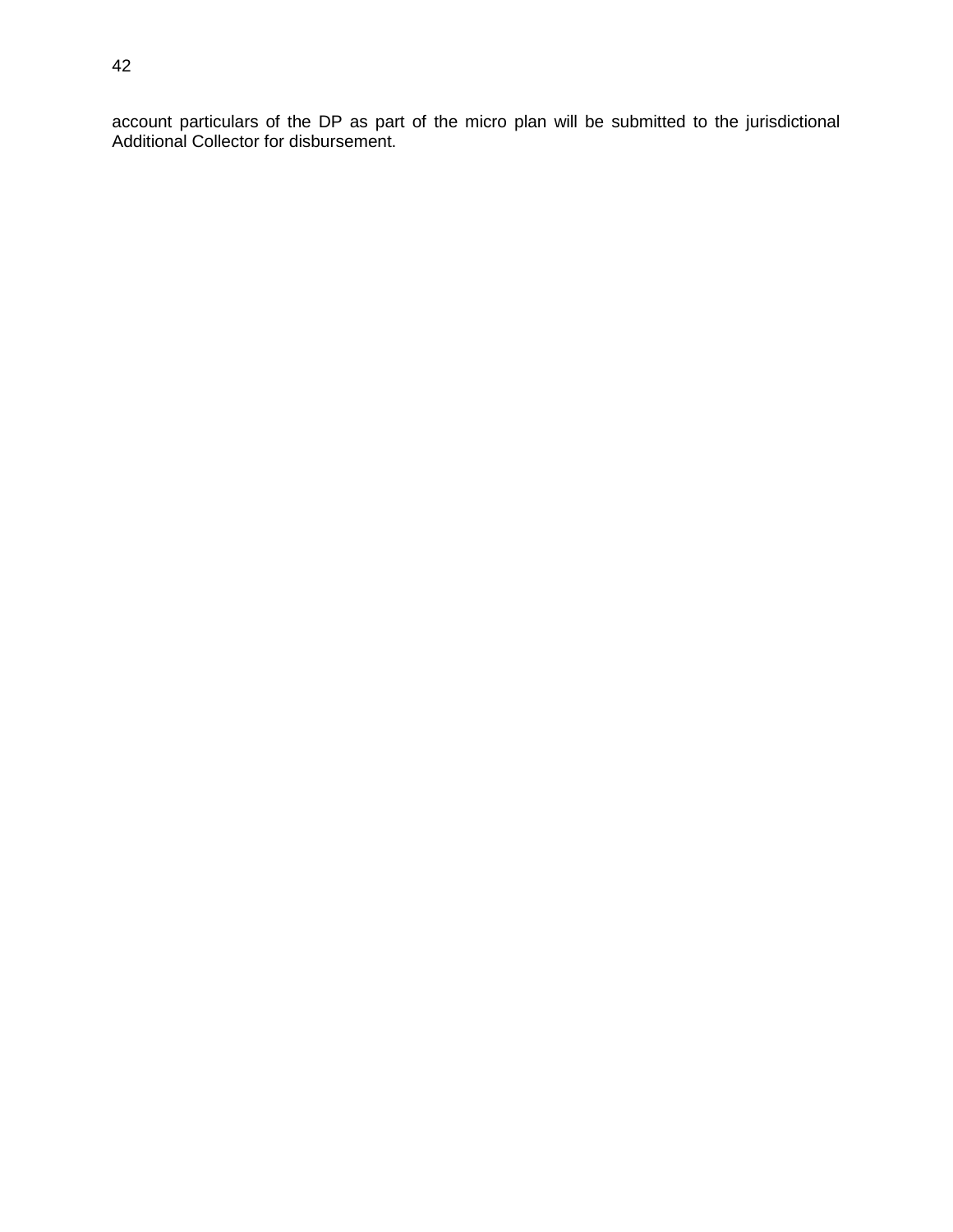# **Table 28: Budget Estimate**

|                                                                |                          |            | Quantity b1              | Amount b1      | Quantity              | Amount b <sub>2</sub> |                          |                          |
|----------------------------------------------------------------|--------------------------|------------|--------------------------|----------------|-----------------------|-----------------------|--------------------------|--------------------------|
|                                                                |                          |            | (SH 16 -                 | (SH 16 -       | b <sub>2</sub> (SH 16 | (SH 16 -              |                          |                          |
|                                                                |                          |            | Barmer -                 | Barmer -       | Sanderao ·            | Sanderao -            | Package-2                | Package-2                |
| <b>Item</b>                                                    | <b>Input Unit</b>        | Rate       | Bishnagarh)              | Bishnagarh)    | Mundara)              | Mundara)              | Qunatity                 | <b>Amount</b>            |
| Compensation                                                   |                          |            |                          |                |                       |                       |                          |                          |
| Land Cost (Multilying Factor 1.75 and Solatium 100%)           | Sq.m                     | 608        | 105,356                  | 64,056,448     | 2,620                 | 1,592,960             | 107,976                  | 65,649,408               |
| Temporary Structures with Solatium 100% (titleholders)         | Sq.m                     | 4,104      |                          |                |                       |                       |                          |                          |
| Semi-permanent Structures with Solatium 100% (titleholders)    | Sq.m                     | 11.028     | $\sim$                   | $\sim$         | $\sim$                | $\sim$                | $\sim$                   | $\sim$                   |
| Permanent Structures with Solatium 100% (titleholders)         | Sq.m                     | 16,200     | $\blacksquare$           | $\sim$         | $\blacksquare$        | $\blacksquare$        | $\overline{\phantom{a}}$ |                          |
| Temporary Structures (non titleholders)                        | Sq.m                     | 2,052      | 246.00                   | 504,792        | 32.75                 | 67,203                | 278.75                   | 571,995                  |
| Semi-permanent Structures (non titleholders)                   | Sq.m                     | 5,514      | 816.80                   | 4,503,835      | 257.80                | 1,421,509             | 1,074.60                 | 5,925,344                |
| Permanent Structures (non titleholders)                        | Sq.m                     | 8,100      | 950.40                   | 7,698,240      | 1,115.70              | 9,037,170             | 2,066.10                 | 16,735,410               |
| Compund Wall                                                   | Running meter            | 1,510      | 5.00                     | 7,550          | $\sim$                | $\omega$              | 5.00                     | 7,550                    |
| <b>R&amp;R Assistance</b>                                      |                          |            |                          |                |                       |                       |                          |                          |
| One time grant for land owners                                 | One Time                 | 500,000    | 59                       | 29,500,000     | $\mathbf{1}$          | 500,000               | 60                       | 30,000,000               |
|                                                                |                          |            |                          |                |                       |                       |                          |                          |
| One time resettlement allowance for Major Owner Res / Com      | One Time                 | 50,000     |                          |                | $\overline{a}$        |                       |                          |                          |
| Subsistence allowance for Major Res / Com Owners               | One Time                 | 36,000     | $\overline{a}$           |                | $\sim$                | $\sim$                |                          | $\overline{\phantom{0}}$ |
| Shifting allowance major owners                                | One time                 | 50,000     | $\overline{a}$           | $\overline{a}$ | $\omega$              | $\omega$              | $\sim$                   | $\blacksquare$           |
| Alternate house for Major Impacted Owner Residences (R)        | One Time                 | 70,000     | $\sim$                   | $\overline{a}$ | $\omega$              | $\omega$              | $\sim$                   | $\sim$                   |
| Alternate house for Major Impacted Owner Residences (U)        | One Time                 | 150,000    | $\overline{\phantom{a}}$ | $\sim$         | ÷.                    | $\sim$                | $\sim$                   | $\sim$                   |
| One time assistance for loss of trade / self employment (Major |                          |            |                          |                |                       |                       |                          |                          |
| owner/tenant)                                                  | One Time                 | 25,000     | $\overline{\phantom{a}}$ |                | $\blacksquare$        |                       |                          |                          |
| Housing and house site grant to major impacted Res non-        |                          |            |                          |                |                       |                       |                          |                          |
| titleholders                                                   | One Time                 | 120,000    | 13                       | 1,560,000      | 9                     | 1,080,000             | 22                       | 2,640,000                |
| Subsistence allowance for Major Res / Com non-titleholders     | One Time                 | 18,000     | 45                       | 810,000        | 61                    | 1,098,000             | 106                      | 1,908,000                |
| Shifting allowance major Res / Com non-titleholders            | One Time                 | 10,000     | 45                       | 450,000        | 61                    | 610,000               | 106                      | 1,060,000                |
| Rehabilitation grant for reconstruction of major impacted      |                          |            |                          |                |                       |                       |                          |                          |
| commercial non-titleholder                                     | One Time                 | 20,000     | 32                       | 640,000        | 60                    | 1,200,000             | 92                       | 1,840,000                |
| Rehabilitation granr for Kiosks                                | One Time                 | 18,000     |                          |                | ÷.                    |                       |                          |                          |
| Vulnerable Household assistance                                | One Time                 | 25,000     | 8                        | 200,000        | $\overline{2}$        | 50,000                | 10                       | 250,000                  |
| Training for Vulnerable household                              | One Time                 | 5,000      | 8                        | 40,000         | $\overline{2}$        | 10,000                | 10                       | 50,000                   |
| <b>Community Assets</b>                                        |                          |            |                          |                |                       |                       |                          |                          |
| Places of worship                                              | Unit                     | 300,000    | $\overline{7}$           | 2,100,000      | $\overline{7}$        | 2,100,000             | 14                       | 4,200,000                |
| Part of School                                                 | Unit                     | 250,000    | $\overline{\phantom{a}}$ |                | $\overline{a}$        |                       | $\sim$                   |                          |
| Water tank, tap, etc                                           | Unit                     | 125,000    | $\sim$                   | $\blacksquare$ | $\sim$                | $\omega$              | $\sim$                   | $\omega_{\rm c}$         |
| Compound wall, sitting place, etc                              | Unit                     | 30,000     | $\overline{\phantom{a}}$ | $\sim$         | $\blacksquare$        | $\sim$                | $\sim$                   |                          |
| Govt / Trust buildings                                         | Unit                     | 200,000    | $\overline{2}$           | 400,000        | $\overline{2}$        | 400,000               | $\overline{4}$           | 800,000                  |
| <b>Administrative Cost</b>                                     |                          |            |                          |                |                       |                       |                          |                          |
| <b>NGO Recruitment</b>                                         | LS.                      | 14,000,000 |                          |                |                       |                       |                          |                          |
| <b>External Monitor</b>                                        | LS                       | 6,000,000  |                          |                |                       |                       |                          |                          |
| Administraive Expenses (PIU)                                   | $\overline{\mathsf{LS}}$ |            |                          |                |                       |                       |                          |                          |
| <b>Disclosure Expenses</b>                                     | LS                       | 50.000     |                          |                |                       |                       |                          |                          |
| Training for PIU and PMU Staff                                 | <b>LS</b>                | 200,000    |                          |                |                       |                       |                          |                          |
| Total based on data                                            |                          |            |                          | 112,470,865    |                       | 19,166,842            |                          | 131,637,707              |
| Admin cost per road (total LS div 16)                          | 20,250,000               | 1,265,625  | $\overline{a}$           | 1,265,625      | $\sim$                | 1,265,625             | $\sim$                   | 2,531,250                |
| Subtotal                                                       |                          |            | $\sim$                   | 113,736,490    | $\sim$                | 20,432,467            | $\sim$                   | 134, 168, 957            |
| 10% Contingency                                                |                          |            |                          | 11,373,649     | $\overline{a}$        | 2,043,247             | $\sim$                   | 13,416,896               |
| <b>TOTAL Subtotal + 10% Contingency</b>                        |                          |            | $\sim$                   | 125, 110, 139  | $\omega$              | 22,475,714            | $\sim$                   | 147,585,853              |
| <b>Total INR in Crores</b>                                     |                          |            |                          | 12.51          |                       | 2.25                  |                          | 14.76                    |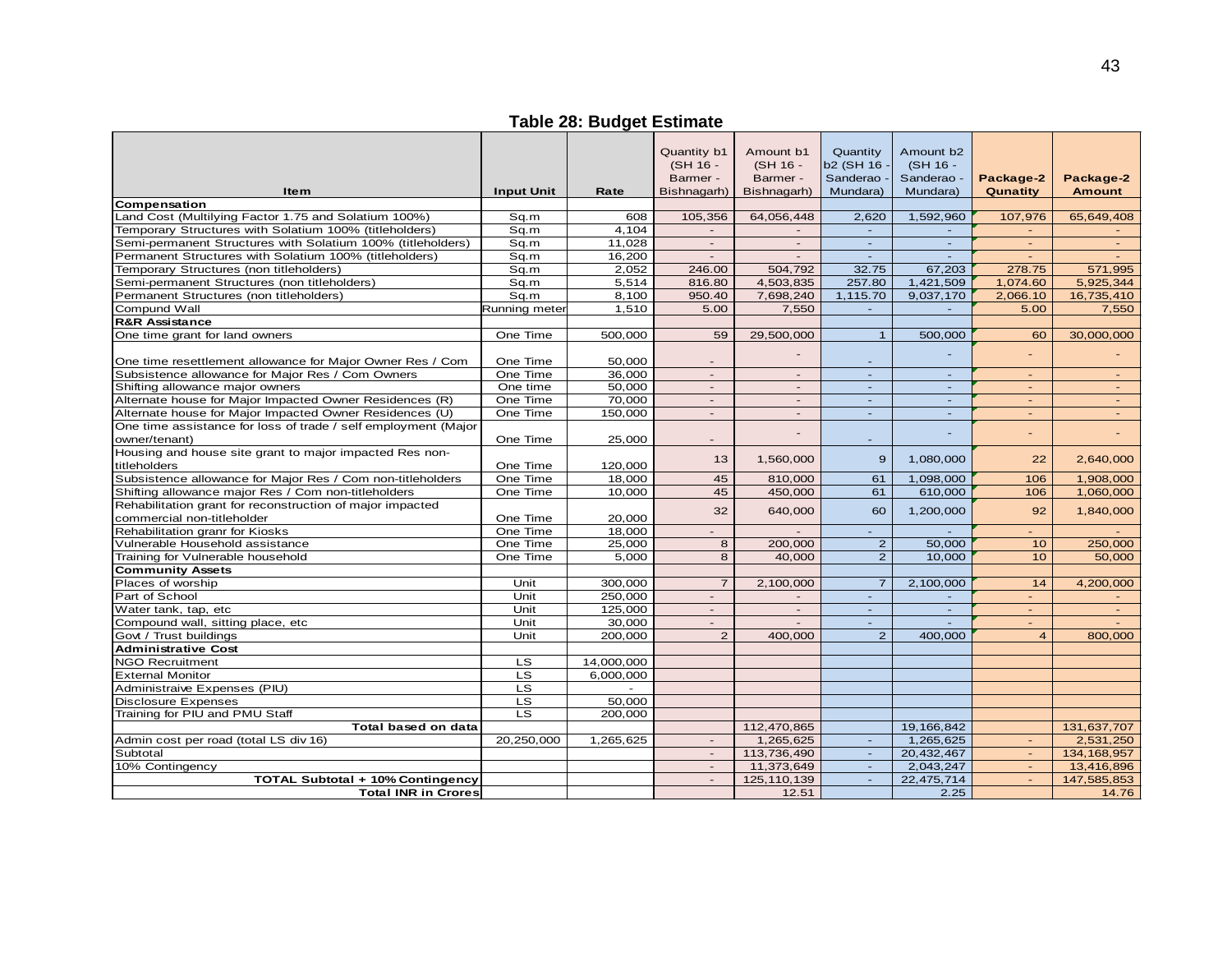#### **X. GRIEVANCE REDRESSAL MECHANISM**

#### **A. Grievance Redressal Committee**

113. Grievance Redressal Committee (GRC) will be established at two-levels, one at the District level and another at PMU level, to receive, evaluate and facilitate the resolution of displaced persons concerns, complaints and grievances. The GRC will provide an opportunity to the DPs to have their grievances redressed prior to approaching the State level LARR Authority, constituted by Government of Rajasthan in accordance with Section 51(1) of the RFCTLARR Act, 2013. The GRC is aimed to provide a trusted way to voice and resolve concerns linked to the project, and to be an effective way to address displaced person's concerns without allowing it to escalate resulting in delays in project implementation.

114. The GRC will aim to provide a time-bound and transparent mechanism to voice and resolve social and environmental concerns linked to the project. The GRC is not intended to bypass the government's inbuilt redressal process, nor the provisions of the statute, but rather it is intended to address displaced persons concerns and complaints promptly, making it readily accessible to all segments of the displaced persons and is scaled to the risks and impacts of the project.

115. This RP provides for entitlements for the various types of losses corresponding to the tenure and an institutional mechanism to disburse compensation and R&R assistances. A consultations and disclosure plan is also provided for meaningful consultations and timely disclosure. The GRC is expected to resolve the grievances of the affected persons arising in the implementation of this RP in a transparent and timely manner. The decision of the GRCs will be final unless vacated by the LARR Authority.

116. The GRC will continue to function, for the benefit of the DPs, during the entire life of the project including the defects liability period. The response time prescribed for the GRCs would be four weeks. Since the entire resettlement component of the project has to be completed before the construction starts, to resolve the pending grievances, the GRC, at PIU and PMU level, will meet at least once every month in the first year of RP implementation and once in two months thereafter. Other than disputes relating to ownership rights and apportionment issues on which the LARR Authority has jurisdiction, GRC will review grievances involving eligibility, valuation, all resettlement and rehabilitation benefits, relocation and payment of assistances. Grievances received by the PD, PIU will be resolved at his level, if possible, else it will be placed before the GRC.

117. First Level of GRC: The District level GRCs will function out of each District where the subprojects are being implemented. The GRC will be chaired by District Collector, as its Chairman, and the members will comprise of the PD, PIU, PWD as member secretary and a local person of repute and standing in the society. The District Collector will nominate the local person and the PIU, PWD will be the secretariat of the GRC.

118. Second Level GRC: The Project Director, PMU will be the appellate authority who will be supported by the Superintending Engineer, PMU, and PWD.

#### **B. Functions of First Level GRC**

119. The GRC should meet at least once in a month in the respective office of the jurisdictional District Collector. Petitions received from DPs of any concerns or complaints or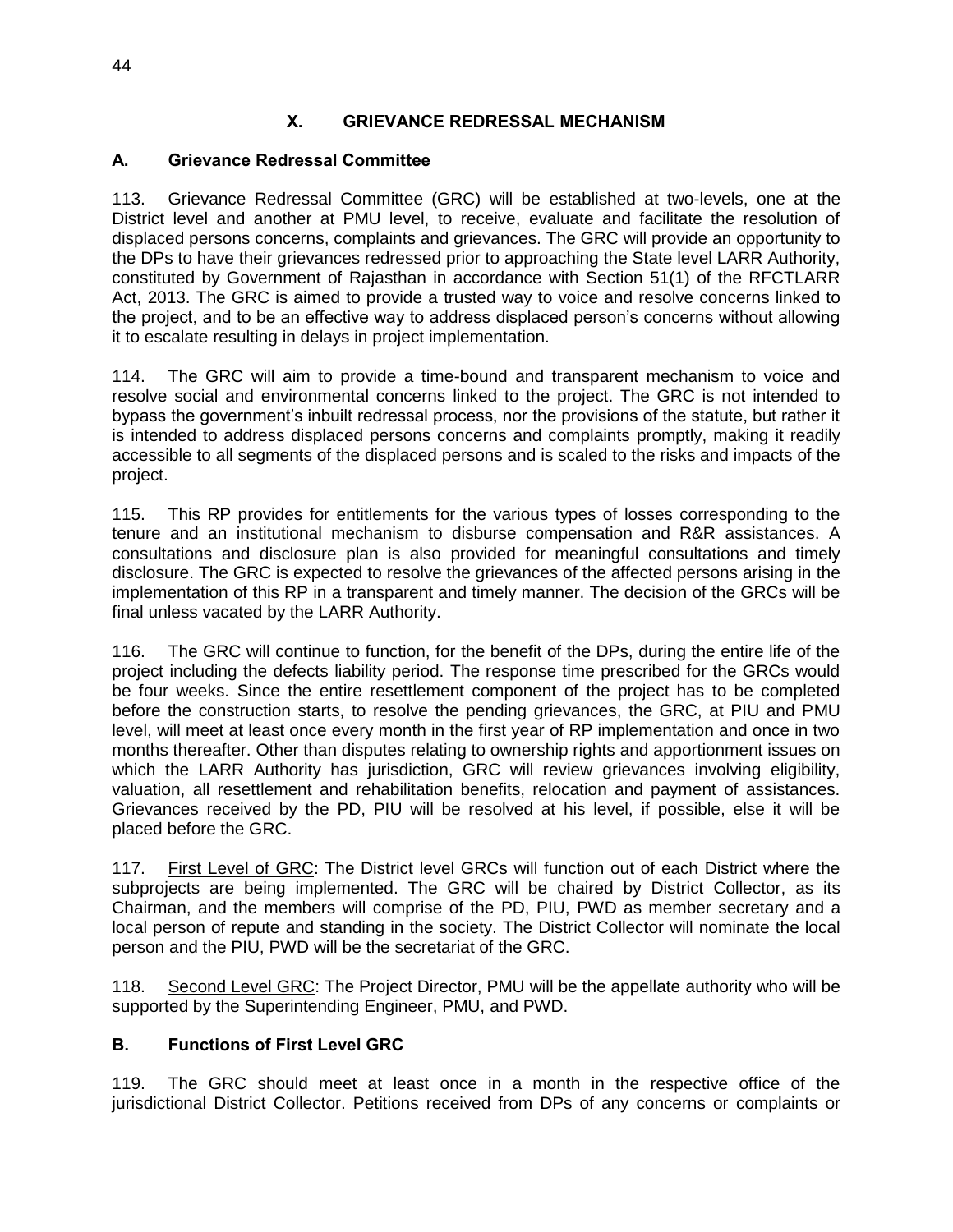grievances should be taken up in the GRC. The member secretary should maintain a register of all petitions received with details of date of receipt of the petition, date of hearing, if any, date when it was considered by the committee, along with nature of complaint/concern, action taken and date of communication sent to petitioner. Communication, in writing should be sent to the aggrieved person about the date, time and venue of the GRC sitting and make it known that s/he is entitled for personal hearing and that representation through proxy will be not be entertained. Communication will also be sent through implementation support NGO so as to ensure that the petitioner is informed about the date of GRC sitting.

120. Copies of petitions received 1-week prior to the committee's siting, should be sent to Chairman and the member along with an explanatory note from appropriate authority and/or RP implementation support NGO, as the case may be, to enable the Chairman and member to scrutinize the petitions in detail. Petitions received in the week of the committee's sitting, shall be taken up during the sitting and resolved.

121. Decision of the committee will be final unless an appeal is preferred with the Project Director, PMU. If the committee is unable to arrive at a decision through consensus, the matter will be referred to the appellate authority with a note on opinion of the committee members. The complaint/concern will be redressed in four week time and written communication should be sent to the complainant about the decision taken.

122. The RP implementation support NGO will assist displaced persons in registering their grievances and being heard. The complaint / grievance will be redressed in 4 week time and written communication will be sent to the complainant. A complaint register will be maintained at PIU/PMU level with details of complaint lodged, date of personal hearing, action taken and date of communication sent to complainant. If the complainant is still not satisfied s/he can approach the appellate authority and/or the jurisdictional LARR Authority. The complainant can access the appropriate LARR Authority at any time and not necessarily go through the GRC.



**Figure 3: Grievance Redressal Process**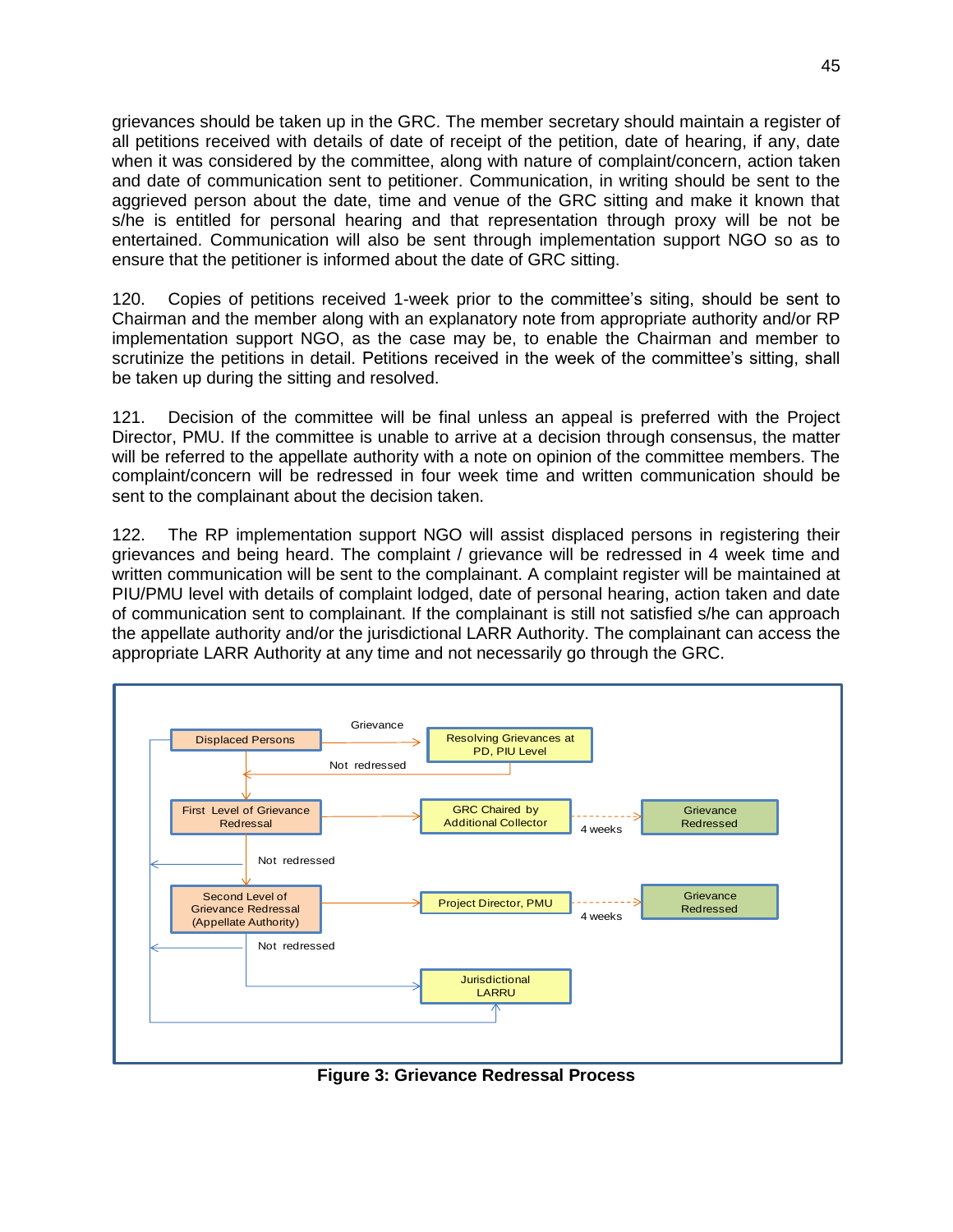7

123. People who are, or may in the future be, adversely affected by the project may submit complaints to ADB's Accountability Mechanism. The Accountability Mechanism provides an independent forum and process whereby people adversely affected by ADB-assisted projects can voice, and seek a resolution of their problems, as well as report alleged violations of ADB's operational policies and procedures. Before submitting a complaint to the Accountability Mechanism, affected people should make an effort in good faith to solve their problems through the GRC and also by working with the concerned ADB operations department. Only after doing that, and if they are still dissatisfied, should they approach the Accountability Mechanism<sup>7</sup>.

[http://www.adb.org/contact?target=Hmzj1lzfKqMSRDKA0C6/kg==&name=Complaint%20Receiving%20Officer&referr](http://www.adb.org/contact?target=Hmzj1lzfKqMSRDKA0C6/kg==&name=Complaint%20Receiving%20Officer&referrer=node/81970) [er=node/81970](http://www.adb.org/contact?target=Hmzj1lzfKqMSRDKA0C6/kg==&name=Complaint%20Receiving%20Officer&referrer=node/81970)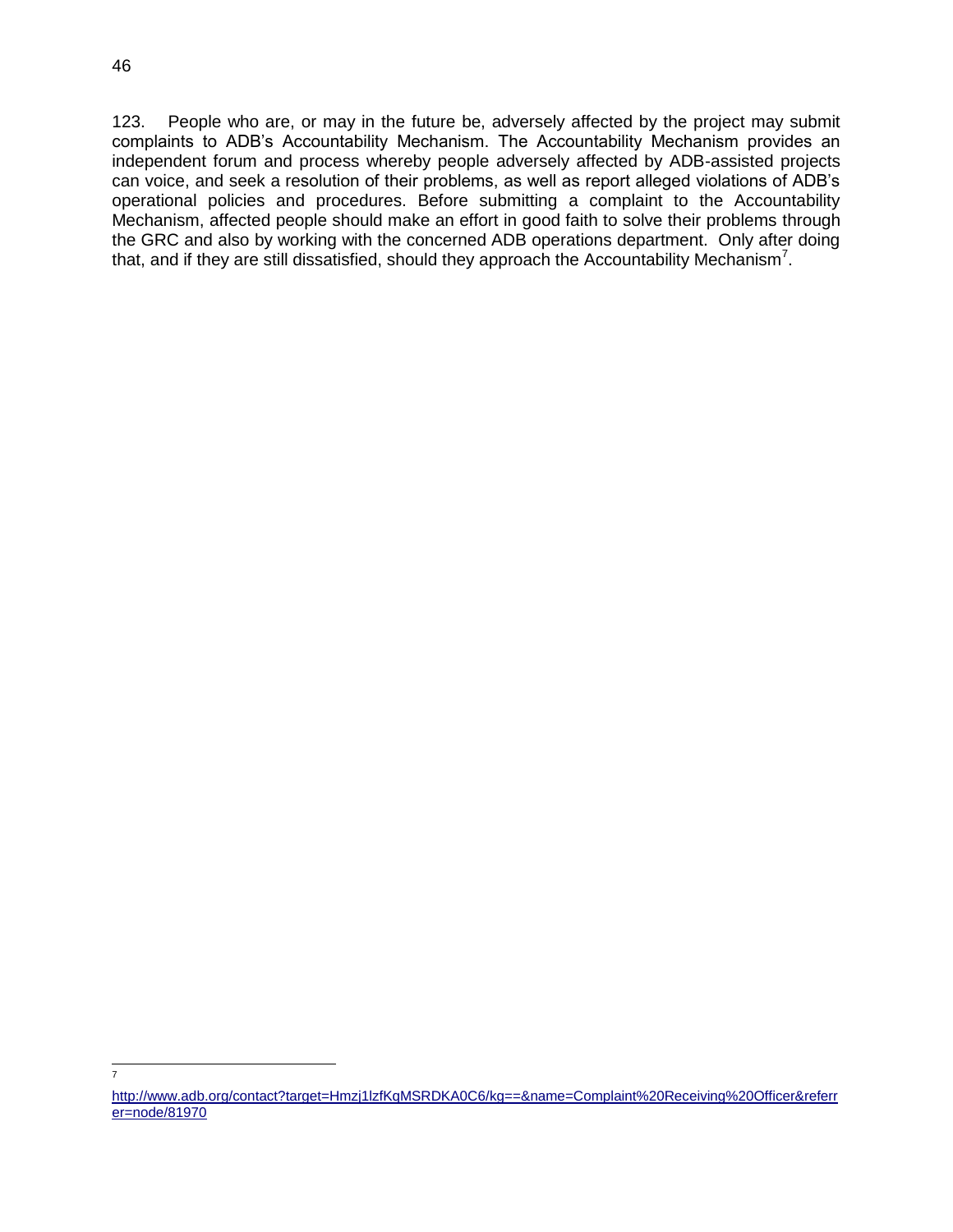#### **XI. INSTITUTIONAL ARRANGEMENT AND IMPLEMENTATION**

#### **A. Administrator of LARR**

124. The jurisdictional Additional Collector will be the administrator for Land Acquisition, Resettlement and Rehabilitation (LARR). The jurisdictional Additional Collector being the competent authority for land acquisition, he will also look into Resettlement and Rehabilitation and s/he will be supported by the Project Director, PIU in implementation of resettlement plan.

#### **B. Project Management Unit**

125. The PPP Division, PWD, Government of will be the Project Management Unit (PMU) and will be overall in charge of coordination between the eight Project Implementation Units (PIU) and in prioritising subprojects for subsequent tranches based on social safeguards compliance.

126. The PMU will have a Safeguards Officer (SO) in the rank of Executive Engineer or an social development and resettlement specialist hired on contract basis, who would coordinate with the PD, PIUs and ensure that road subprojects under RSHIP are in compliance with the Resettlement Framework (RF) and also be proactive in identifying likely safeguard issues that could be relevant in the context of its portfolio of projects.

127. The SO at the PMU will have the following responsibilities:

- (i) The SO will assess the capacity of the PIU in identifying and managing social safeguard issues and facilitate capacity building of PIU officers and RP implementation support NGO.
- (ii) Review and update Resettlement Framework (RF) as and when there are changes in the applicable law.
- (iii) Review whether the PIUs have taken efforts to avoid or minimize IR impacts during the subproject design stage and during implementation stage.
- (iv) Verify whether the resettlement plan has been prepared and is in commensurate to the significance of the impact and whether the documents have been submitted along with the detailed project report.
- (v) Facilitate coordination between various government departments in land acquisition and implementation of the RP.
- (vi) Carry out periodic review of the progress on RP implementation and ensure that the progress reports are submitted in a timely manner.
- (vii) Verify whether the PIUs are handing over the land free from encumbrance as stipulated in the contract document.
- (viii) Consolidate the progress reports received from the respective PIUs and submit the quarterly progress report to ADB and any other information as required by ADB in a timely manner.
- (ix) Initiate engagement of an external monitor/agency to undertake semi-annual monitoring of the subprojects either through PMU or PIU and submit the semiannual monitoring report to ADB along with PMU/PIU's response to the comments/observations made in the report.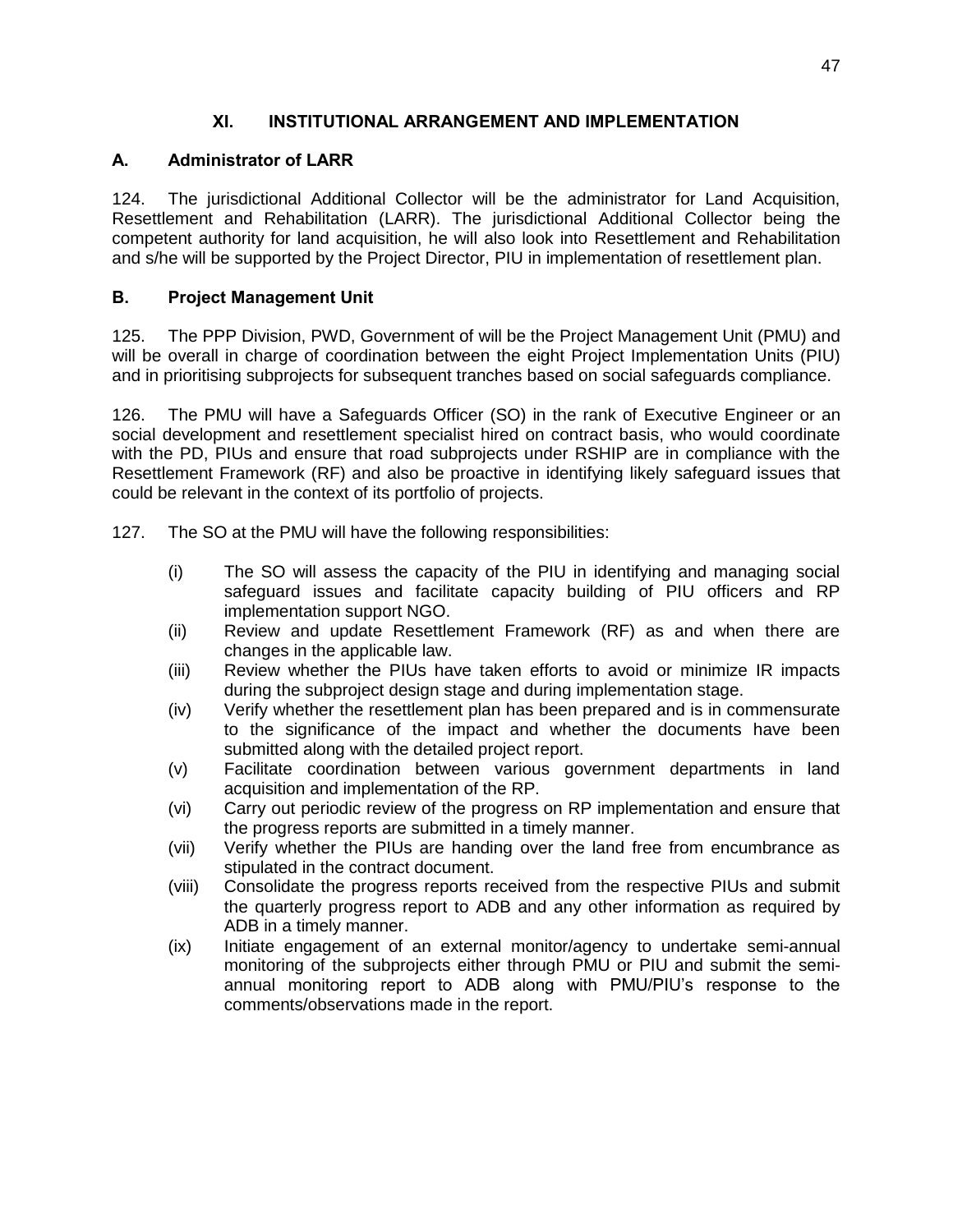#### **C. Project Implementation Unit**

128. The PIU will be responsible for screening subprojects, categorization based on IR impacts, conducting the social assessment, preparation and implementation of Resettlement Plans (RPs).

129. The road subprojects will be implemented by the jurisdictional PIU. The PD, PIU will be responsible for subproject compliance to social safeguards and concurrent internal monitoring of RP implementation. The following will be the responsibility of the PD, PIU:

- (i) Review IR impact categorization checklist, subproject appraisal note and undertake field visits wherever required and advise the field units about the social safeguards documentation required for subprojects.
- (ii) Review RP prepared by the DPR consultants and finalize the same.
- (iii) Ascertain the extent of private land to be acquired and extent of government to be transferred and liaison with the jurisdictional Additional Collector and concerned government departments in getting possession of the same.
- (iv) Initiate engagement of an RP implementation support NGO to assist the field units in RP implementation.
- (v) Review and approve micro plans, containing the list of DPs and their entitlements, prepared by field units.
- (vi) Obtain necessary approval for the micro plans and make necessary funds available for disbursement and for development of resettlement sites.
- (vii) Coordinate with Additional Collector and field units in identifying suitable land for resettlement sites and monitor the progress of development of site and relocation of DPs.
- (viii) Undertake internal monitoring of the progress made in RP implementation and take necessary corrective actions, if required.
- (ix) Review and consolidate the LA and RP implementation progress reports submitted by the jurisdictional Additional Collector, RP implementation support NGO, and submit monthly progress report to PMU.

#### **D. NGO/Agency for RP Implementation Support**

130. The implementation of the R&R provisions will be carried out by jurisdictional Additional Collector with the support of the PIU. The PIU will engage implementation support NGO, who have had experience in implementing RPs and experienced in working on similar infrastructure development projects. The NGO to be engaged will have proven experience in carrying out resettlement and rehabilitation activities and community development and consultations in projects of similar nature, preferably in Rajasthan or in any State.

131. The NGO will play a key role in the implementation of the RP. Their tasks will include the final verification of DPs, consultations, establishment of support mechanisms and facilitate the delivery of the rehabilitation assistances as per the RP provisions and to ensure that the DPs receive all the entitlements as per the R&R policy of the project.

132. Key activities of the NGO in relation to resettlement planning and implementation include: (i) assist PIU in verification and updating, if required, the detailed census and socioeconomic survey of displaced persons carried out during DPR preparation based on detailed design, and verify the identity of below poverty line, female-headed, and other vulnerable households affected by land acquisition and involuntary resettlement and issue ID cards; (ii) prepare micro plan and get vetted by PIU; (iii) facilitate the process of disbursement of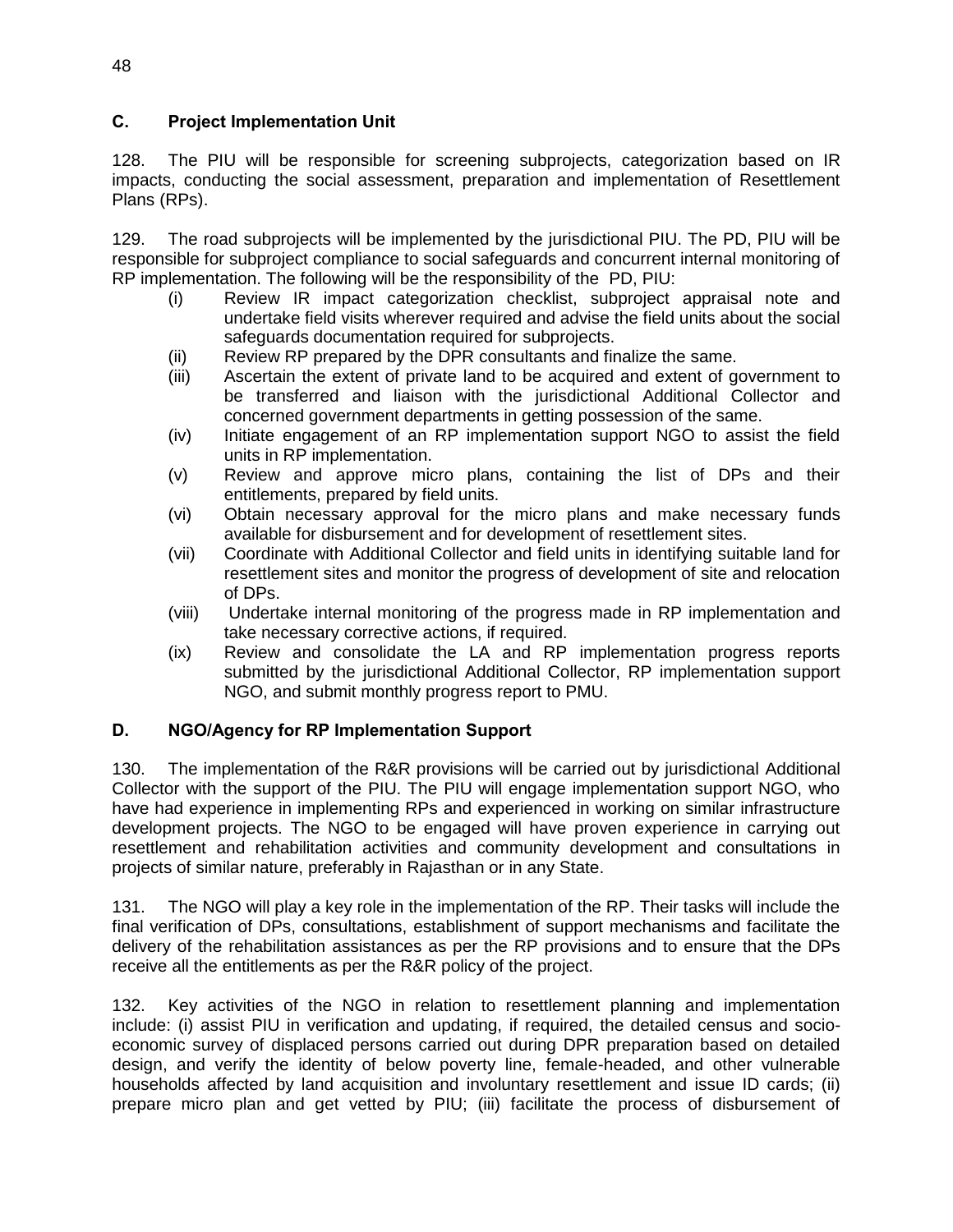compensation to the DPs – coordinating with the PIU and informing the displaced persons of the compensation disbursement process and timeline; (iv) assist DPs in opening bank accounts explaining the implications, the rules and the obligations in having a bank account, process of disbursement adopted by the Additional Collector and how s/he can access the resources s/he is entitled to; (v) assist the DPs in ensuring a smooth transition (during the part or full relocation of the affected persons), helping them to take salvaged materials and shift; (vi) in consultation with the DPs, inform the PIU about the shifting dates agreed with DPs in writing and the arrangements they desire with respect to their entitlements; (vii) organize training programs to the vulnerable for income restoration; (viii) conduct meaningful consultations throughout the RP implementation and ensure disclosure of the gist of resettlement plans in an accessible manner to the displaced persons; (ix) assist DPs in grievance redressal process; (x) assist PIU in keeping detailed records of progress and monitoring and reporting system of RP implementation; and (xi) act as the information resource center for community interaction with the project and maintain liaison between community, contractors, project implementing units and the administrator, during the execution of the works. Terms of reference for the recruitment of a NGO/agency for RP implementation support is given in Appendix-V.

## **E. Rehabilitation and Resettlement Award**

133. In accordance with the provisions of the RFCTLARR Act [Sec31(1)], the competent authority will pass a Rehabilitation and Resettlement (R&R) Award. All the affected land owners who are eligible for R&R assistance will be notified along with details of eligible assistance as per the provisions of RFCTLARR Act. Initially a draft list will be notified by giving minimum of 15 days time inviting objections, if any, regarding discrepancies on the nature and quantum of assistance. The final list will be notified after taking into account the objections, if any. Similarly, the list of those affected non- title holders will also be notified along with the details of R&R assistance and a separate R&R award enquiry will be conducted for the non-titleholders.

#### **1. Micro plan**

134. The implementation support NGO will prepare the draft micro plan, milestone wise for each of the subproject roads detailing the type of loss, tenure of the DP, vulnerability status and the entitlements as per the provisions of the Entitlement Matrix (EM) in the RF. The draft micro plan will be disclosed in the jurisdictional village panchayat where the DPs are living/having business, and 1-week after the disclosure, the R&R award enquiry will be held by the jurisdictional Additional Collector.

135. Based on the R&R award enquiry outcome, the NGO will submit the final micro plan to PD, PIU for verification and onward transmission to Project Director, PMU. The Project Director, PMU, after scrutiny of the micro plan will accord approval for the same and submit to the jurisdictional Additional Collector with necessary funds for disbursement.

## **2. R&R Award Process**

136. The Additional Collector will hold R&R award enquiry in the project area and will send prior intimation to all concerned DPs through the jurisdictional *Patwaris* and the NGO.

137. During the R&R award enquiry, each DP will be informed about the type of loss and tenure as recorded during census and socio economic survey and verified subsequently, and the entitlements due to the DP as per the provisions contained in the EM of the RF. All the DPs will be given an opportunity to be heard and concerns if any, will be addressed. The R&R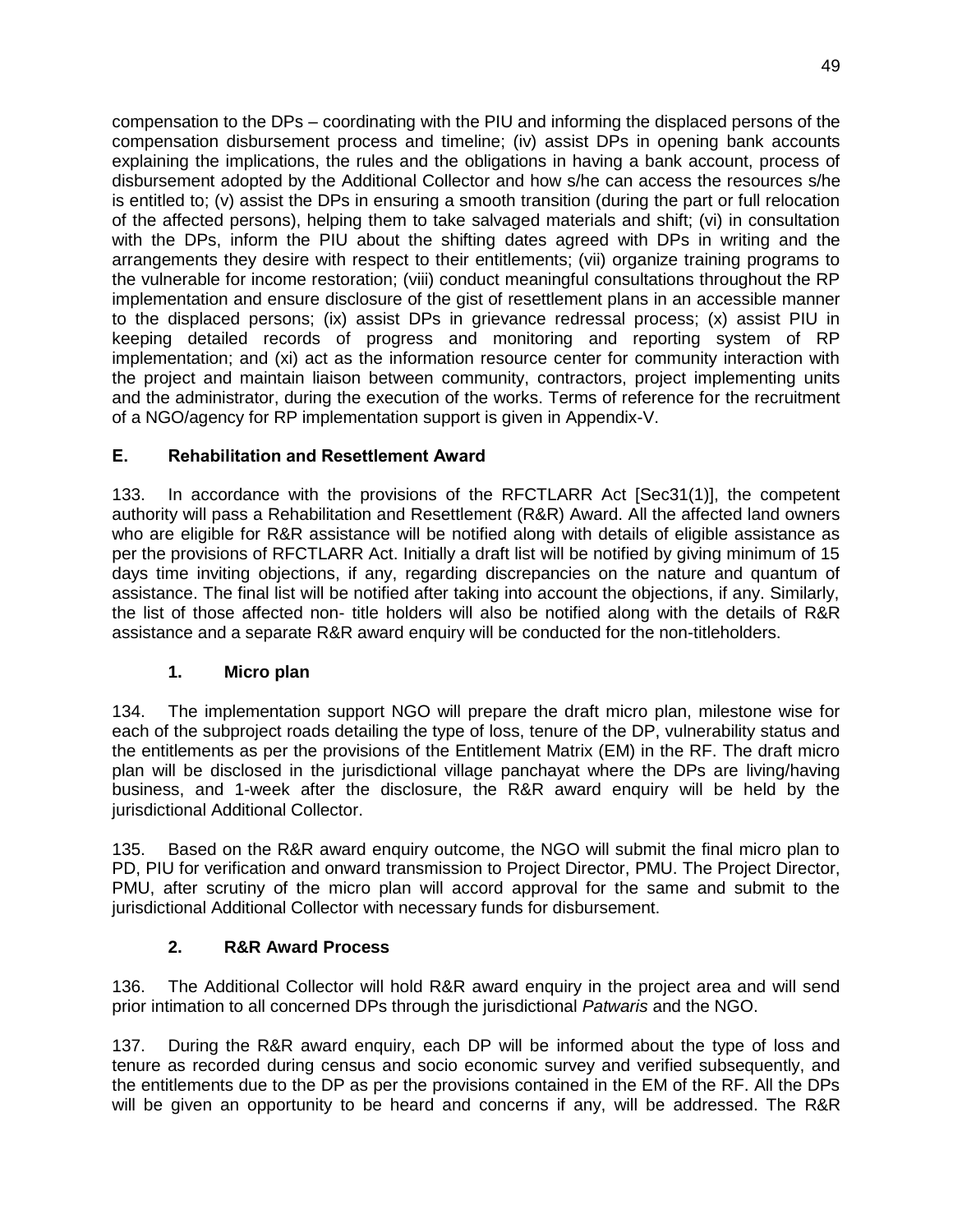proceedings will be recorded and copy of the R&R award will be issued to the DP then and there.

## **F. Management Information System (MIS)**

138. A well-designed MIS will be created and will be maintained at PIU and PIU level. The MIS will be supported with approved software and will be used for maintaining the DPs baseline socio-economic characteristics, developing pre-defined reports, algorithms and calculations based on the available data and updating tables/fields for finding compensation and assistances, tracking the land acquisition and resettlement progress. The individual entitlements, compensation calculations, structure valuation, etc. will be updated using MIS software. In addition, land acquisition notices, identity cards will also be generated thorough MIS. All quires will be generated and the baseline data will also be maintained and updated as needed. The data and information required for periodical progress reports will be generated using MIS database. The required computer terminals and software will be established at PIU level in order to feed the data to be maintained in the web with backup at PMU.

## **G. Capacity Building of PIU**

139. The staff of PIU, NGO and the staff of PMU, who are involved in LA and R&R will require to be familiar with land acquisition procedures and ADB Social Safeguards policy requirements. In order to build the capacity of the PIU and the PMU, an orientation and training in resettlement management at the beginning of the project will be undertaken. The training activities will focus on issues concerning (i) principles and procedures of land acquisition, (ii) public consultation and participation, (iii) entitlements and compensation disbursement mechanisms, (iv) Grievance redressal, and (v) monitoring of resettlement operation.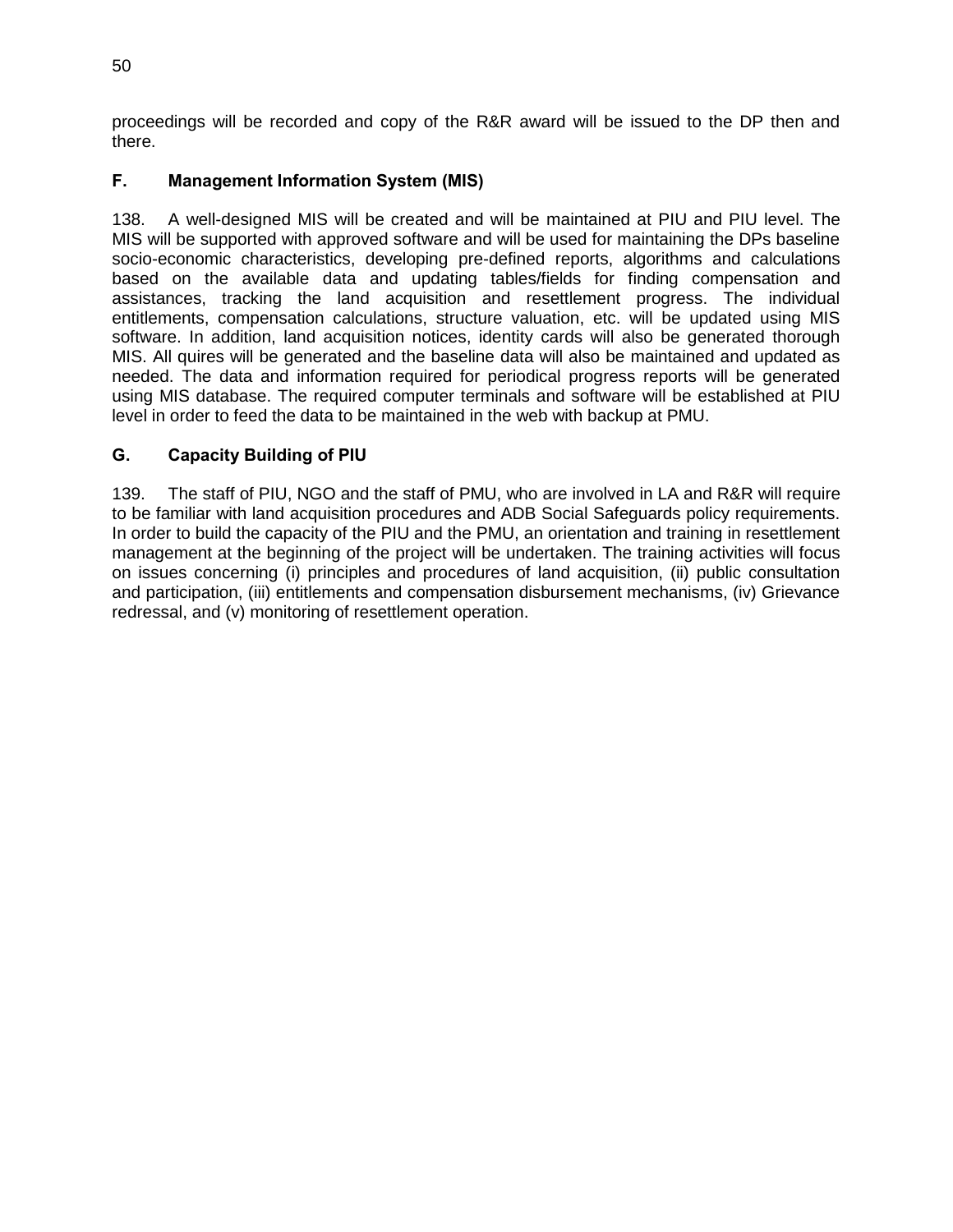#### **XII. IMPLEMENTATION SCHEDULE**

#### **A. Introduction**

140. Implementation of RP mainly consists of compensation to be paid for private land, compensation for structures, assistance for loss of homestead resulting in physical displacement, loss of livelihood resulting in economic displacement, obtaining options and choices from the DPs, development of resettlement sites, relocation to resettlement sites and additional assistance to vulnerable household. Public consultation, monitoring and grievance redressal will be an ongoing process throughout the RP implementation period but will happen intermittently.

#### **B. Schedule for Project Implementation**

141. The proposed RP implementation activities are divided into three broad phases viz. project preparation phase, RP implementation phase, and monitoring and reporting phase, and the activities envisaged in each phase is discussed below.

142. Project Preparation Phase: The activities to be performed in this phase include: (i) designating or appointing an officer/staff as safeguards officer (SO) in PMU to be in charge of safeguards; (ii) submission of RP to ADB for approval; (iii) appointment of NGO in PIU; and (iv) establishment of GRC. The information dissemination and stakeholder consultations will commence in this stage and continue till the end of the project.

143. RP Implementation Phase: In this phase, key activities will be carried out including: (i) joint verification; (ii) valuation of structures; (iii) preparation of micro plan; (iv) R&R award enquiry; (v) approval of final micro plan; (vi) identification and development of resettlement site; (vii) payment of compensation for land and structure; (viii) payment of other rehabilitation assistances; (ix) relocation of DPs to resettlement site; and (x) issuing site clearance certificate to enable commencement of civil works.

144. Monitoring and Reporting Phase: Internal monitoring will commence as soon as RP implementation begins and continue till end of RP implementation. External monitoring will also commence from the beginning of RP implementation.

#### **C. RP Implementation Schedule**

145. An implementation schedule for land acquisition, payment of compensation and resettlement and rehabilitation activities in the project including various sub tasks and time line matching with civil work schedule is provided in the work plan. The following are the key implementation activities that are presented in the work plan.

- a) Updating of RP based on design changes, if any
- b) Approval of RP and Disclosure
- c) Appointment of NGOs and External Monitoring consultants
- d) Constitution and notification of GRCs
- e) SIA Notification
- f) Verification of DPs and Notification of DP list
- g) Obtaining options for resettlement and choice of resettlement site location
- h) MIS in operational for tracking LA and R&R Implementation progress
- i) Structure Valuation
- j) Disclosure of Microplan (list of eligible PAPs and their entitlements)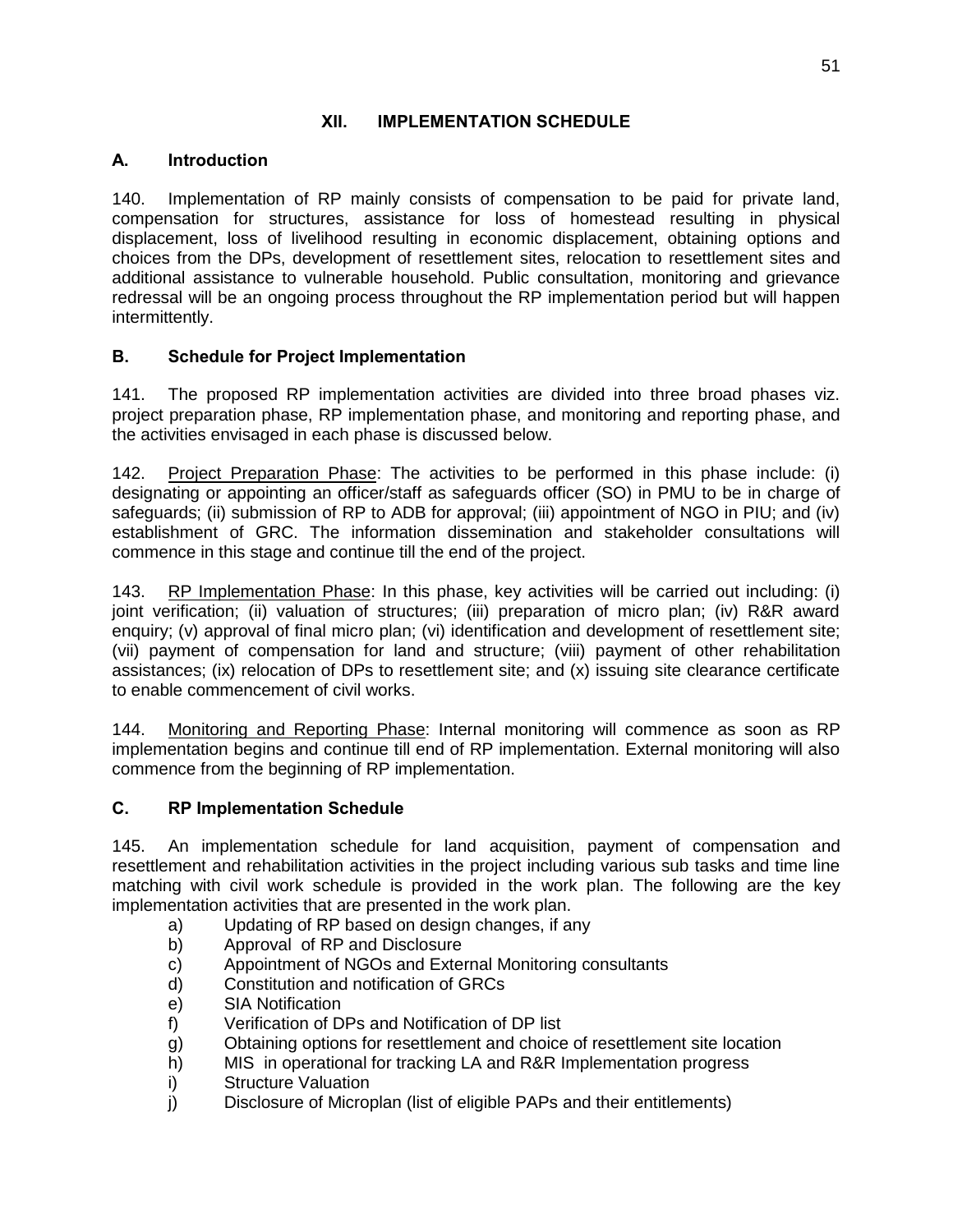- k) Issue of Identity cards
- l) R&R Award including assistance for non-title holders
- m) Relocation of CPRs
- n) Payment of R&R assistance
- o) Allotment of house sites or development of Resettlement sites
- p) Shifting of DPs of alternative resettlement sites
- q) LA Award
- r) Certification of payment of R&R assistance for first milestone
- s) Certification of payment of LA and R&R assistance for second milestone
- t) Impact Evaluation

146. Coordination with Civil Works: The land acquisition and resettlement implementation will be co-coordinated with the timing of procurement and commencement of civil works. The required co-ordination has contractual implications, and will be linked to procurement and bidding schedules, award of contracts, and release of encumbrance free land to the contractors. The project will provide adequate notification, counselling and assistance to DPs so that they are able to move or give up their assets without undue hardship before commencement of civil works and after receiving the compensation and R&R assistances. Wherever provision of housing is involved, sections involving DPs requiring housing in a particular road-stretch will be taken up in the second milestone of the civil works schedule.

147. The construction of resettlement sites should commence well in advance, as it would take about 12-months to complete the construction and relocation of the physically displaced. The land acquisition for the construction of the proposed carriageway and corresponding payment of compensation and R&R assistance with encumbrance free certification will be available prior to award of contract.

148. The relocation of common property resources will be linked to handing over of encumbrance free land to the contractors. The handing over of land to the contractor will be organised in two sections. Sections having no IR impact and non-significant impacts will be in the first-milestone and will be handing over after signing of the contract and by the financial closure date, and the rest within one year/one and half years of contract signing as spelled out in the respective civil work contracts.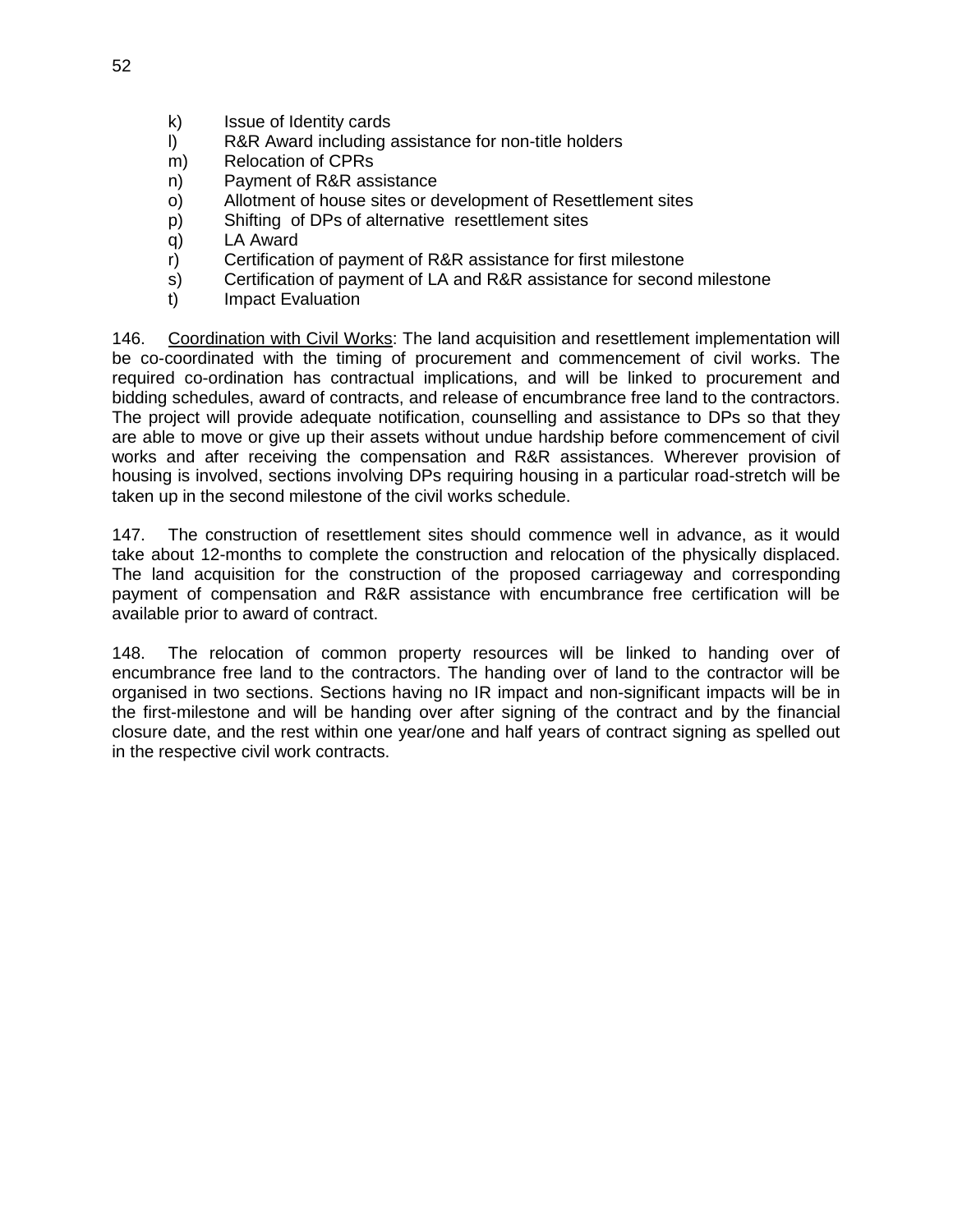# **RP Implementation Work Plan**

| <b>Tasks</b>                                                                                 |  |  |  |  |  |  |  |  | Mar '16 Apr '16 May '16 Jun '16 Jul '16 Aug '16 Sep '16 Oct '16 Nov '16 Dec '16 Jan '17 Feb '17 Mar '17 Apr '17 Dec '17 Jan '18 Feb '18 Mar '18 |  |
|----------------------------------------------------------------------------------------------|--|--|--|--|--|--|--|--|-------------------------------------------------------------------------------------------------------------------------------------------------|--|
| RP updation                                                                                  |  |  |  |  |  |  |  |  |                                                                                                                                                 |  |
| Approval of RP and Disclosure                                                                |  |  |  |  |  |  |  |  |                                                                                                                                                 |  |
| NGO and External Monitoring Consultant appointment                                           |  |  |  |  |  |  |  |  |                                                                                                                                                 |  |
| <b>GRC</b> formation                                                                         |  |  |  |  |  |  |  |  |                                                                                                                                                 |  |
| <b>SIA Notification</b>                                                                      |  |  |  |  |  |  |  |  |                                                                                                                                                 |  |
| Verification of DPs and Notification of DP list                                              |  |  |  |  |  |  |  |  |                                                                                                                                                 |  |
| Obtaining options for resettlement and choice of<br>resettlement site location               |  |  |  |  |  |  |  |  |                                                                                                                                                 |  |
| MIS operational for tracking LA and R&R                                                      |  |  |  |  |  |  |  |  |                                                                                                                                                 |  |
| <b>Structure Valuation</b>                                                                   |  |  |  |  |  |  |  |  |                                                                                                                                                 |  |
| Disclosure of Microplan (list of eligible DPs and their<br>entitlements) - Non title holders |  |  |  |  |  |  |  |  |                                                                                                                                                 |  |
| Issue of Identity Cards                                                                      |  |  |  |  |  |  |  |  |                                                                                                                                                 |  |
| R&R Award Enquiry (Non title holders) for 1st Milestone                                      |  |  |  |  |  |  |  |  |                                                                                                                                                 |  |
| Relocation of CPR in 1 <sup>st</sup> Milestone                                               |  |  |  |  |  |  |  |  |                                                                                                                                                 |  |
| Payment of R&R assistances for 1 <sup>st</sup> Milestone                                     |  |  |  |  |  |  |  |  |                                                                                                                                                 |  |
| Certification of full payment for 1st Milestone                                              |  |  |  |  |  |  |  |  |                                                                                                                                                 |  |
| Handing over of 1st milestone stretch to contractor                                          |  |  |  |  |  |  |  |  |                                                                                                                                                 |  |
| Development of resettlement sites                                                            |  |  |  |  |  |  |  |  |                                                                                                                                                 |  |
| Shifting of DPs to resettlement site                                                         |  |  |  |  |  |  |  |  |                                                                                                                                                 |  |
| LA & R&R Award for Titleholders                                                              |  |  |  |  |  |  |  |  |                                                                                                                                                 |  |
| Certification of full payment for 2nd Milestone                                              |  |  |  |  |  |  |  |  |                                                                                                                                                 |  |
| Handing over of 2nd milestone stretch to contractor                                          |  |  |  |  |  |  |  |  |                                                                                                                                                 |  |
| Impact Evaluation                                                                            |  |  |  |  |  |  |  |  |                                                                                                                                                 |  |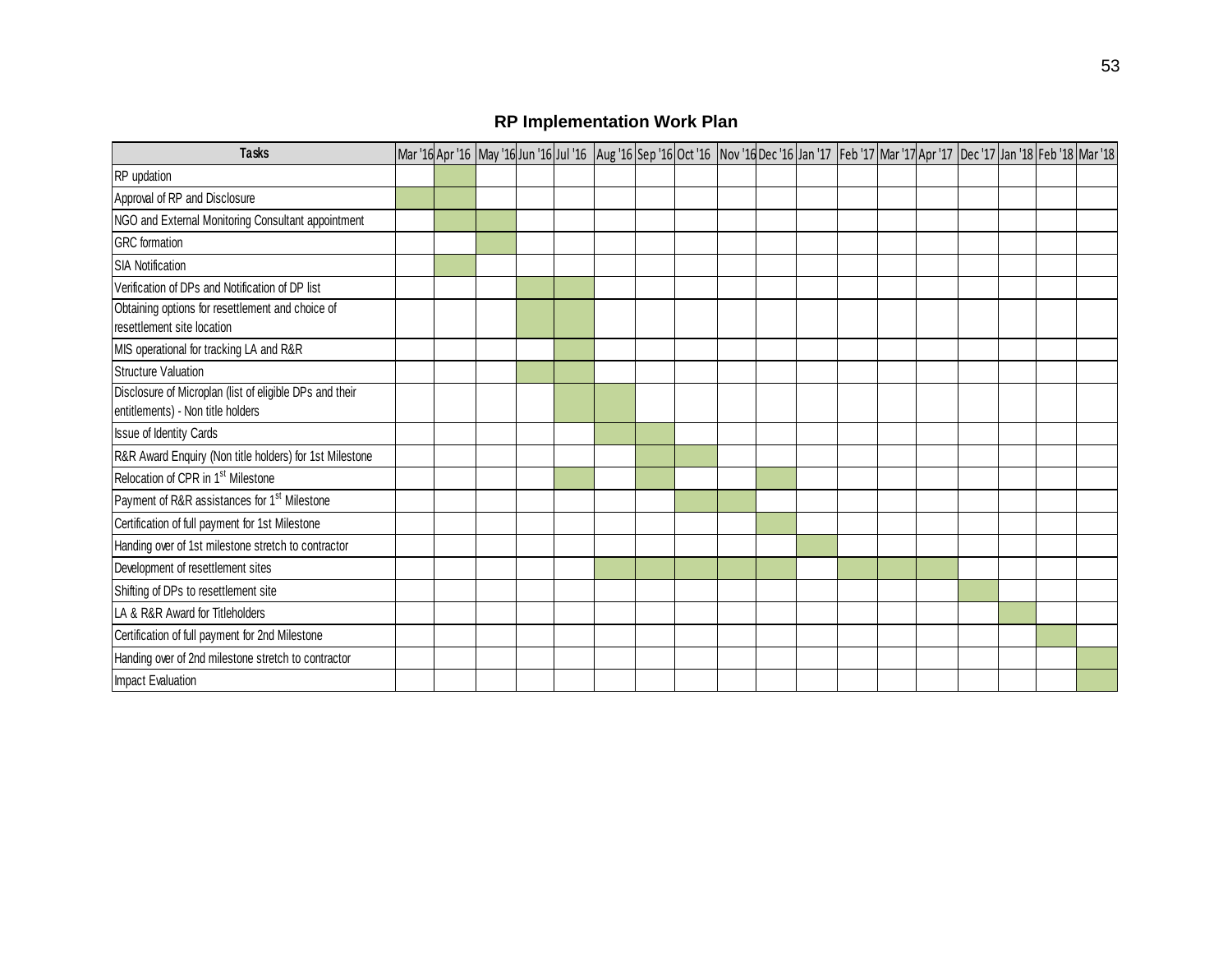#### **XIII. MONITORING AND REPORTING**

#### **A. Introduction**

149. The objective of monitoring is to provide the PIU with an effective tool for assessing rehabilitation progress, identifying potential difficulties and problems areas and provide an early warning system for areas that need correction. Continuous supervision and periodic monitoring are an integral part of successful implementation. Monitoring is a warning system for project managers and a channel for the DPs to express their needs and reactions to the programme.

## **B. Internal Monitoring**

150. The Project Implementation Unit (PIU) will carry out concurrent monitoring of RP implementation through the PD, PIU and prepare monthly and quarterly progress report in terms of physical and financial progress. In addition, the monitoring process will also look into: the communication and reactions of DPs; use of grievance procedures; information dissemination to DPs on benefits; and implementation time table. The monthly internal monitoring reports based on the outcome of consultations and feedback with displaced people who have received assistance and compensation and review of progress of other implementation activates including complains/concerns/issues raised by the DPs, will be submitted to PMU by the end of 1<sup>st</sup> week of the subsequent calendar month. The progress report will be reviewed by the SO, PMU and comments if any, will be communicated to PIU for immediate action.

151. A copy of the quarterly report will be made available to ADB. In view the significance of resettlement impacts, the monitoring mechanism for this project will have both monitoring by PIU and monitoring by an external agency / expert.

#### **C. External Monitoring**

152. The external monitoring will include but not limited to: (i) review and verify the monitoring reports prepared by PIU; (ii) monitor the work carried out by NGO and provide training and guidance on implementation; (iii) review the grievance redressal mechanism and report on its working; (iv) mid-term impact assessment through sample surveys amongst displaced persons for midterm corrective action; (v) consultation with DPs, officials, community leaders for preparing review report; (vi) assess the resettlement efficiency, effectiveness and efficiency of PIU, impact and sustainability, and drawing lessons for future resettlement policy formulation and planning. Some of the important task of external monitoring is the feedback of the DPs who receives compensation and assistance and also alerts on the risks, non-compliances and early warnings in the implementing.

153. The indicative monitoring indicators for physical monitoring will be: land acquired (ha) private; land transferred (ha) - government; issue of ID cards; number of DPs received full R&R assistance (titleholders); number of DPs received full R&R assistance (non titleholders); number of families provided alternative resettlement house; number of vulnerable people received additional support; number of women DPs who have receive compensation and R&R assistances; number of CPRs relocated; and number of grievance received and resolved. The indicative monitoring indicators for financial monitoring will be: amount paid as land compensation; amount paid as structure compensation; amount paid as R&R assistances; and amount spent on common property resources.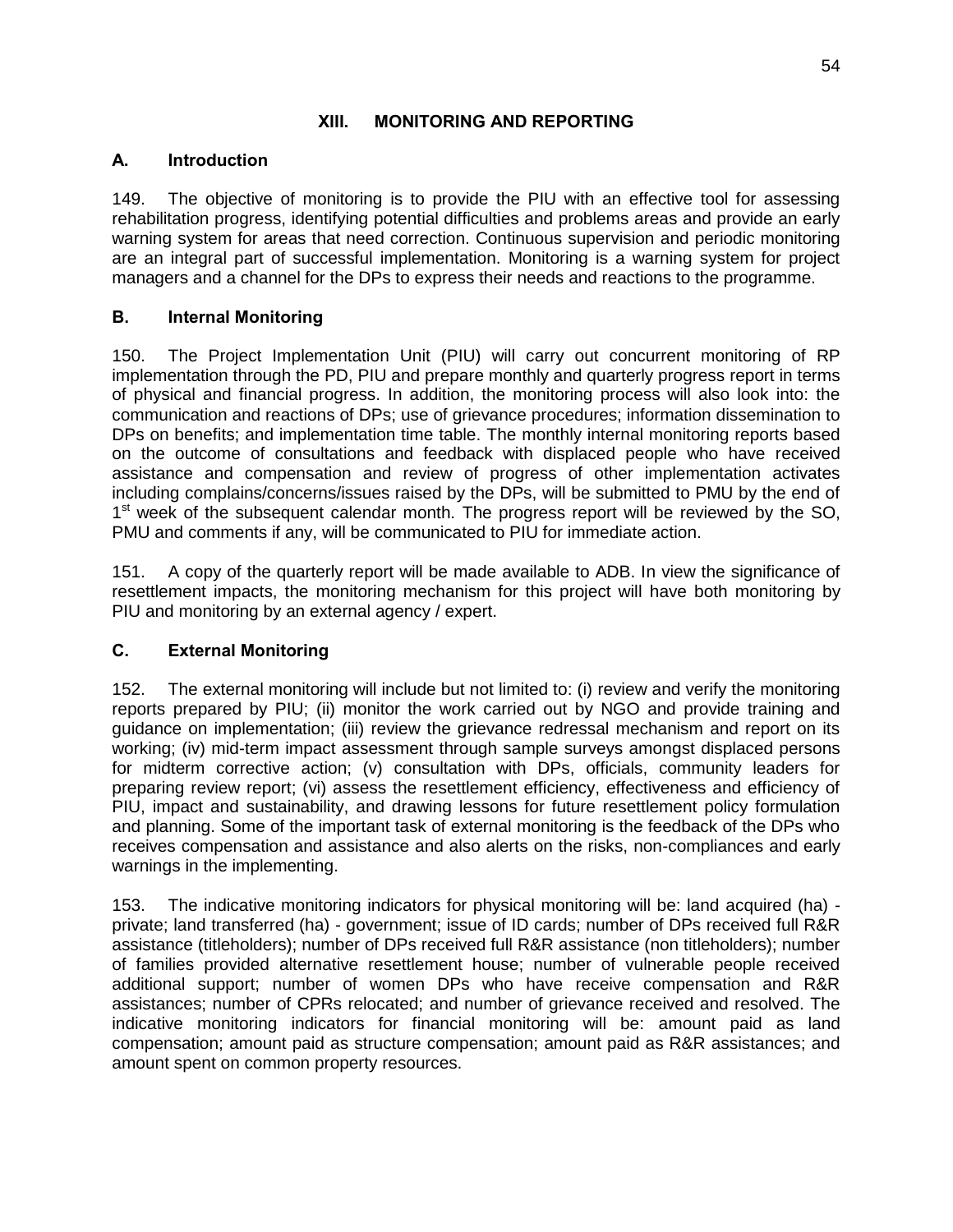154. The indicators should be revisited prior to RP implementation and revised in accordance with the final approved RF. Terms of reference for the recruitment of an External Monitoring Agency/Expert is given in Appendix-VI

155. In addition to the above, the following will also be tracked to judge social inclusion and gender mainstreaming in RP implementation. Proportion of women land owners who received compensation; number of women headed households who received R&R assistances; local female and scheduled caste labour force participation in unskilled jobs under contractors; number of vulnerable people who received R&R assistances; proportion of women as beneficiaries of house sites/houses offered in the resettlement site under R&R assistance; and proportion of women participation in consultation meetings during implementation.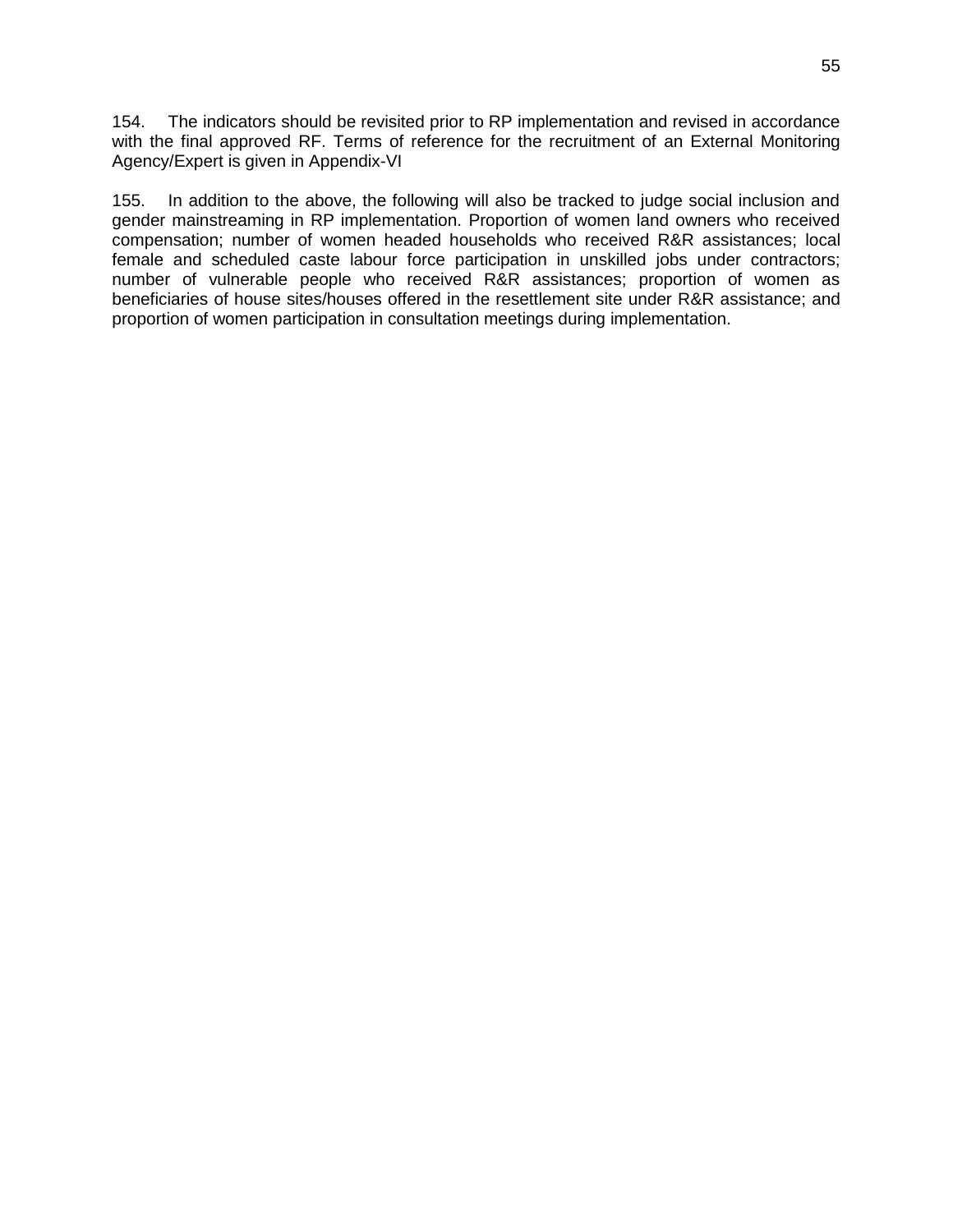

**Appendix 1: Google Earth Image of the Subproject Road**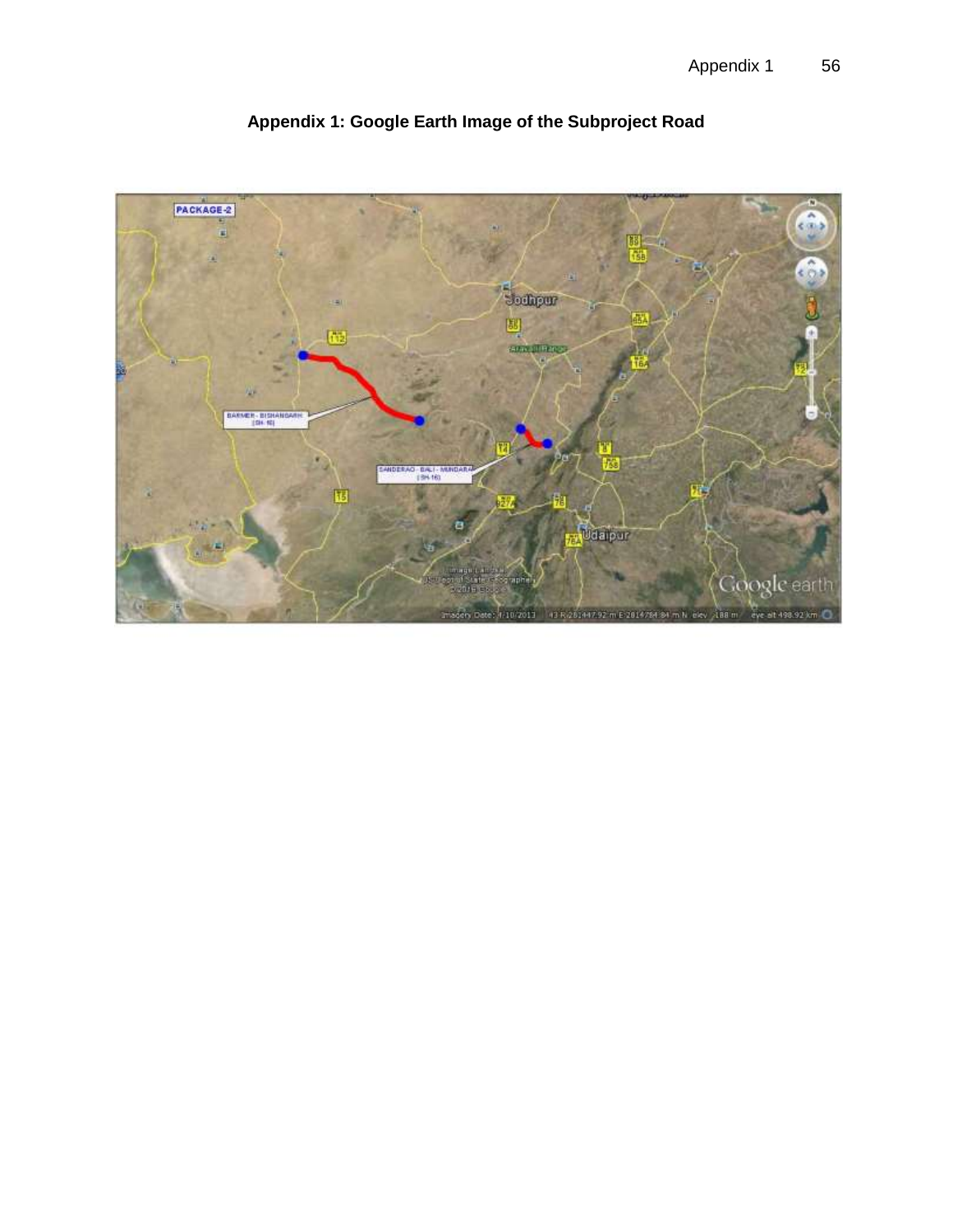# **Appendix 2: Summary of DPs and CPR**

| Q.No     | <b>Village Name</b> | Chainage | <b>Side</b> | Name of the Owner / | <b>Offset</b>    | <b>Type of structure</b> | <b>Use of Structure</b> | <b>Tenure</b> |
|----------|---------------------|----------|-------------|---------------------|------------------|--------------------------|-------------------------|---------------|
|          |                     |          |             | Occupier            |                  |                          |                         |               |
| R0254001 | Sanderao            | 233.78   | Left        | Raja ram            | 6.2              | Permanent                | Residential             | Squatter      |
| R0255001 | Sanderao            | 235.47   | Left        | Budhha ram ji       | 9.5              | Permanent                | Residential cum         | Squatter      |
|          |                     |          |             |                     |                  |                          | Commercial              |               |
| R0258001 | Sanderao            | 235.38   | Left        | Gopal chand dadiya  | 0                | Semi-Permanent           | Commercial              | Squatter      |
| R0259001 | Sanderao            | 236.3    | Left        | Subhash jain        | 10               | Semi-Permanent           | Commercial              | Squatter      |
| R0251001 | Sanderao            | 236.32   | Left        | Harjeet singh       | 10               | Semi-Permanent           | Commercial              | Squatter      |
| R0251101 | Falana              | 236.322  | Left        | 10<br>Gopal singh   |                  | Semi-Permanent           | Commercial              | Squatter      |
| R0251201 | Falana              | 236.323  | Left        | Pardeep kumar       | 10               | Permanent                | Residential cum         | Squatter      |
|          |                     |          |             |                     |                  |                          | Commercial              |               |
| R0251301 | Falana              | 236.356  | Left        | Mahender kumar      | 9<br>Permanent   |                          | Commercial              | Squatter      |
| R0251401 | Falana              | 236.4    | Left        | Mohan lal           | $\boldsymbol{9}$ | Semi-Permanent           | Commercial              | Squatter      |
| R0251501 | Falana              | 236.43   | Left        | Vinod kumar         | $\boldsymbol{9}$ | Permanent                | Commercial              | Squatter      |
| R0251601 | Falana              | 236.44   | Left        | Jeth mal            | 10               | Permanent                | Commercial              | Squatter      |
| R0251701 | Falana              | 236.45   | Left        | Khim raj            | 8                | Tempreory                | Commercial              | Squatter      |
| R0251801 | Falana              | 236.46   | Left        | Som lal             | $\overline{9}$   | Semi-Permanent           | Commercial              | Squatter      |
| R0251901 | Falana              | 236.465  | Left        | Madan lal           | 9                | Permanent                | Commercial              | Squatter      |
| R0252001 | Falana              | 236.47   | Left        | Gautam ponmiyan     | 9                | Semi-Permanent           | Commercial              | Squatter      |
| R0252101 | Falana              | 236.475  | Left        | Parkash Poonmiyan   | 9                | Semi-Permanent           | Commercial              | Squatter      |
| R0252201 | Falana              | 236.48   | Left        | Mahaveer chand      | 9                | Permanent                | Commercial              | Squatter      |
| R0252301 | Falana              | 236.482  | Left        | Kuldeep singh       | $\overline{8}$   | Semi-Permanent           | Commercial              | Squatter      |
| R0252401 | Falana              | 236.485  | Left        | Balbir singh        | 8                | Semi-Permanent           | Commercial              | Squatter      |
| R0252501 | Falana              | 236.5    | Left        | Charanjeet singh    | $\boldsymbol{9}$ | Permanent                | Commercial              | Squatter      |
| R0252601 | Falana              | 236.55   | Left        | Saka chand          | 9                | Semi-Permanent           | Commercial              | Squatter      |
| R0252701 | Falana              | 236.56   | Left        | Kanti lal           | 9                | Permanent                | Commercial              | Squatter      |
| R0252801 | Falana              | 236.57   | Left        | Mahender bhandari   | 9                | Permanent                | Commercial              | Squatter      |
| R0252901 | Falana              | 236.575  | Left        | Narender            | 8                | Permanent                | Commercial              | Squatter      |
| R0253001 | Falana              | 236.58   | Left        | Dinesh              | 8                | Permanent                | Commercial              | Squatter      |
| R0253101 | Falana              | 236.585  | Left        | Lakshan chand       | 8.5              | Permanent                | Commercial              | Squatter      |
| R0253201 | Falana              | 236.79   | Left        | Rattan lal          | 9                | Permanent                | Residential             | Squatter      |
| R0253301 | Falana              | 236.86   | Left        | Dinesh vashnav      | 7.5              | Permanent                | Commercial              | Squatter      |
| R0253401 | Falana              | 236.862  | Left        | Vishnu ji           | 8.5              | Permanent                | Commercial              | Squatter      |
| R0253601 | Falana              | 236.865  | Left        | Mangal das ji       | 8.5              | Permanent                | Commercial              | Squatter      |
| R0253701 | Falana              | 236.886  | Left        | Ram kumar           | 8.5              | Permanent                | Commercial              | Squatter      |
| R0253801 | Falana              | 236.89   | Left        | Kailash             | 8.5              | Permanent                | Commercial              | Squatter      |
| R0253901 | Falana              | 237.43   | Left        | Chama ram ji        | 8.5              | Permanent                | Residential             | Squatter      |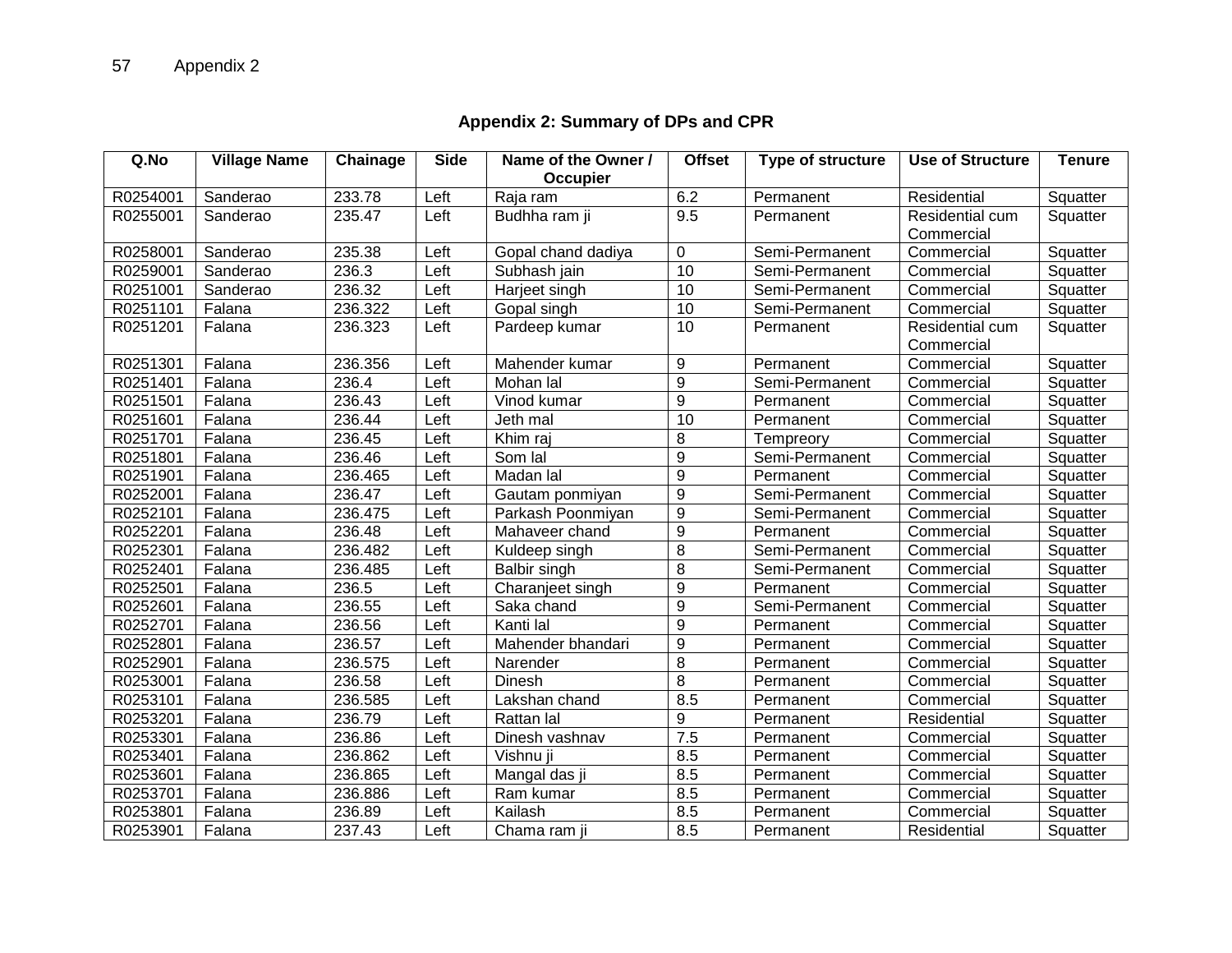| Q.No     | <b>Village Name</b> | Chainage | <b>Side</b> | Name of the Owner /<br>Occupier | <b>Offset</b>    | Type of structure | <b>Use of Structure</b> | <b>Tenure</b> |
|----------|---------------------|----------|-------------|---------------------------------|------------------|-------------------|-------------------------|---------------|
| R0254001 | Falana              | 237.445  | Left        | Keeka ram                       | 9                | Permanent         | Commercial              | Squatter      |
| R0254201 | Bali                | 243.4    | Left        | Sohan lal                       | $\mathsf g$      | Permanent         | Commercial              | Squatter      |
| R0254301 | Bali                | 243.9    | Left        | Kanti lal                       | 9                | Permanent         | Commercial              | Squatter      |
| R0254501 | Bali                | 245.008  | Left        | Mahaveer singh                  | 8.5              | Permanent         | Commercial              | Squatter      |
| R0254601 | Bali                | 246.2    | Left        | Narpat sain                     | $\overline{7}$   | Permanent         | Commercial              | Squatter      |
| R0254701 | Bali                | 246.6    | Left        | Rakesh                          | $\overline{7}$   | Permanent         | Residential cum         | Squatter      |
|          |                     |          |             |                                 |                  |                   | Commercial              |               |
| R0254801 | Bali                | 247.56   | Left        | Ram chander soni                | 9                | Permanent         | Commercial              | Squatter      |
| R0254901 | Bali                | 248.5    | Left        | Bhaira singh                    | $\overline{7}$   | Permanent         | Commercial              | Squatter      |
| R0255001 | Bali                | 249.2    | Left        | Arun chaudhary                  | 8.5<br>Permanent |                   | Commercial              | Squatter      |
| R0255101 | Bali                | 250.8    | Left        | Jethha<br>8.5<br>Permanent      |                  | Commercial        | Squatter                |               |
| R0255201 | Bali                | 252.8    | Left        | Jagga ram                       | 8                | Permanent         | Commercial              | Squatter      |
| R0255301 | Bali                | 252.9    | Left        | Irfan khan                      | $\overline{8}$   | Permanent         | Residential             | Squatter      |
| R0253001 | Sanderao Road       | 235.45   | Right       | Sukha Ram                       | $\overline{9}$   | Permanent         | Residential cum         | Squatter      |
|          |                     |          |             |                                 |                  |                   | Commercial              |               |
| R0255001 | Sanderao Road       | 235.51   | Right       | Jagat Singh                     | 10.5             | Permanent         | Residential cum         | Squatter      |
|          |                     |          |             |                                 |                  |                   | Commercial              |               |
| R0257001 | Falna               | 231.54   | Right       | Bheru Bharti maharaj            | 8.3              | Permanent         | Residential             | Squatter      |
| R0258001 | Falna               | 236.32   | Right       | Shankar Singh                   | 9.5              | Temporary         | Residential cum         | Squatter      |
|          |                     |          |             |                                 |                  |                   | Commercial              |               |
| R0259001 | Falna               | 236.321  | Right       | <b>Bika Ram</b>                 | 9.3              | Temporary         | Commercial              | Squatter      |
| R0251001 | Falna               | 236.324  | Right       | Narayan Lal                     | 8.9              | Permanent         | Residential cum         | Squatter      |
|          |                     |          |             |                                 |                  |                   | Commercial              |               |
| R0251101 | Falna               | 236.36   | Right       | <b>Bala Ram Kalal</b>           | 9.7              | Semi-Permanent    | Commercial              | Squatter      |
| R0251201 | Falna               | 236.38   | Right       | Narayan Singh                   | 9                | Semi-Permanent    | Residential cum         | Squatter      |
|          |                     |          |             |                                 |                  |                   | Commercial              |               |
| R0251301 | Falna               | 236.4    | Right       | Ram Narayan Sharma              | 9                | Semi-Permanent    | Residential cum         | Squatter      |
|          |                     |          |             |                                 |                  |                   | Commercial              |               |
| R0251401 | Falna               | 236.402  | Right       | Shanti Lal                      | 9                | Permanent         | Residential cum         | Squatter      |
|          |                     |          |             |                                 |                  |                   | Commercial              |               |
| R0251501 | Falna               | 236.404  | Right       | lakshman Singh                  | 9                | Semi-Permanent    | Commercial              | Squatter      |
| R0251601 | Falna               | 236.5    | Right       | Nishar Khan                     | 9                | Semi-Permanent    | Commercial              | Squatter      |
| R0251701 | Falna               | 236.57   | Right       | Mitha Lal Punniya               | $\boldsymbol{9}$ | Permanent         | Commercial              | Squatter      |
| R0251801 | Falna               | 236.58   | Right       | Jayesh                          | $\boldsymbol{9}$ | Permanent         | Commercial              | Squatter      |
| R0251901 | Falna               | 237.095  | Right       | <b>Bhik Suthar</b>              | 9.7              | Permanent         | Residential cum         | Squatter      |
|          |                     |          |             |                                 |                  |                   | Commercial              |               |
| R0252001 | Falna               | 237.345  | Right       | Vijay Singh                     | 9                | Permanent         | Commercial              | Squatter      |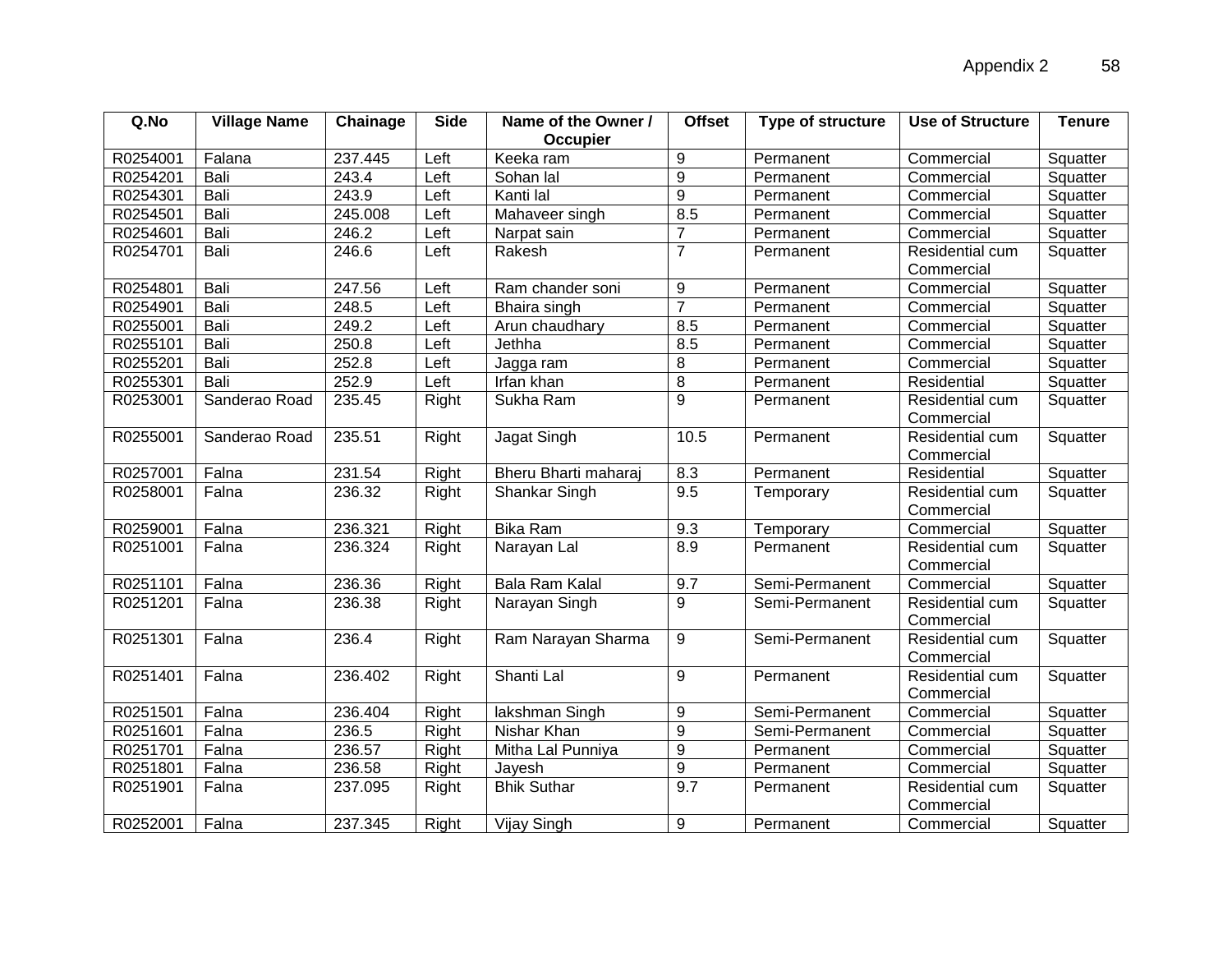| Q.No     | <b>Village Name</b> | Chainage | <b>Side</b> | Name of the Owner /                                  | <b>Offset</b>    | <b>Type of structure</b> | <b>Use of Structure</b> | <b>Tenure</b> |
|----------|---------------------|----------|-------------|------------------------------------------------------|------------------|--------------------------|-------------------------|---------------|
|          |                     |          |             | Occupier                                             |                  |                          |                         |               |
| R0252101 | Falna               | 237.48   | Right       | Kapur Chand                                          | 9                | Permanent                | Commercial              | Squatter      |
| R0252201 | Falna               | 237.5    | Right       | Arjun Kumar Byaas                                    | 9.8              | Permanent                | Residential cum         | Squatter      |
|          |                     |          |             |                                                      |                  |                          | Commercial              |               |
| R0252301 | Falna               | 237.53   | Right       | Manmohan                                             | 9                | Permanent                | Commercial              | Squatter      |
| R0252401 | Falna               | 237.55   | Right       | Dinesh Singh                                         | 9                | Permanent                | Commercial              | Squatter      |
| R0252501 | Falna               | 237.58   | Right       | <b>Bishu Lal</b>                                     | $\overline{9}$   | Permanent                | Commercial              | Squatter      |
| R0252601 | Falna               | 237.6    | Right       | Nand Singh                                           | 9                | Temporary                | Commercial              | Squatter      |
| R0252701 | Bali                | 242.3    | Right       | $\overline{9}$<br>Bheera Ram<br>Permanent            |                  | Residential cum          | Squatter                |               |
|          |                     |          |             | Chaudhary                                            |                  |                          | Commercial              |               |
| R0252801 | Bali                | 242.35   | Right       | Mohan Lal                                            | 9                | Permanent                | Commercial              | Squatter      |
| R0252901 | Bali                | 242.4    | Right       | Joharudeen khan                                      | $\overline{9}$   | Permanent                | Residential cum         | Squatter      |
|          |                     |          |             |                                                      |                  |                          | Commercial              |               |
| R0253001 | Bali                | 242.45   | Right       | 5<br>Semi-Permanent<br>Ramchander soni<br>Commercial |                  | Squatter                 |                         |               |
| R0253101 | Bali                | 242.5    | Right       | Foj Mal                                              | $\overline{7}$   | Permanent                | Commercial              | Squatter      |
| R0253201 | Bali                | 242.6    | Right       | Teja Ram                                             | $\overline{7}$   | Permanent                | Commercial              | Squatter      |
| R0253301 | Bali                | 242.7    | Right       | $\overline{7}$<br>Ramesh<br>Permanent<br>Commercial  |                  |                          | Squatter                |               |
| R0253401 | Bali                | 242.75   | Right       | 9.5<br>Ramesh<br>Permanent                           |                  | Commercial               | Squatter                |               |
| R0253501 | Bali                | 242.9    | Right       | 9.5<br><b>Bhera Ram</b><br>Permanent                 |                  | Commercial               | Squatter                |               |
| R0253601 | Bali                | 243.3    | Right       | Mahesh                                               | 9                | Permanent                | Commercial              | Squatter      |
| R0253701 | Bali                | 243.55   | Right       | Naina Ram                                            | 9.5              | Semi-Permanent           | Commercial              | Squatter      |
| R0253801 | Bali                | 243.56   | Right       | Madan Lal                                            | 9.5              | Permanent                | Commercial              | Squatter      |
| R0253901 | Bali                | 243.7    | Right       | Gheesa Ram                                           | 7.5              | Permanent                | Commercial              | Squatter      |
| R0254001 | Bali                | 243.75   | Right       | Uma Ram                                              | 9                | Permanent                | Commercial              | Squatter      |
| R0254101 | Bali                | 243.8    | Right       | Gheesa Ram                                           | 9                | Semi-Permanent           | Commercial              | Squatter      |
| R0254201 | Bali                | 244      | Right       | Mani Ram                                             | 9                | Permanent                | Commercial              | Squatter      |
| R0254301 | Bali                | 244.05   | Right       | Mana Ram                                             | 9                | Permanent                | Commercial              | Squatter      |
| R0254401 | Bali                | 244.1    | Right       | Kailash Kumar                                        | $\boldsymbol{9}$ | Permanent                | Commercial              | Squatter      |
| R0254501 | Bali                | 244.15   | Right       | Hatna Ram                                            | $\boldsymbol{9}$ | Permanent                | Commercial              | Squatter      |
| R0254601 | Bali                | 244.2    | Right       | <b>Abdul Majid</b>                                   | $\mathsf g$      | Permanent                | Commercial              | Squatter      |
| R0254701 | Bali                | 244.25   | Right       | <b>Bhavar Lal Solanki</b>                            | 9                | Permanent                | Commercial              | Squatter      |
| R0254801 | Bali                | 244.3    | Right       | Shokat Sha                                           | 8.5              | Permanent                | Commercial              | Squatter      |
| R0261001 | Sayla               | 121.05   | Right       | Kanak singh                                          | 7.2              | Permanent                | Commercial              | Squatter      |
| R0262001 | Sayla               | 121.1    | Right       | Prithraj                                             | $\overline{7}$   | Semi-permanent           | Commercial              | Squatter      |
| R0263001 | Sayla               | 121.1    | Right       | Dinesh kumar                                         | 6.5              | Semi-permanent           | Commercial              | Squatter      |
| R0264001 | Sayla               | 121.15   | Right       | Shanti lal                                           | 6.6              | Semi-permanent           | Commercial              | Squatter      |
| R0265001 | Sayla               | 121.17   | Right       | Sunghraj chhippa                                     | 7.6              | Permanent                | Commercial              | Squatter      |
| R0266001 | Sayla               | 121.2    | Right       | Sudha ji                                             | $\overline{7}$   | Semi-permanent           | Commercial              | Squatter      |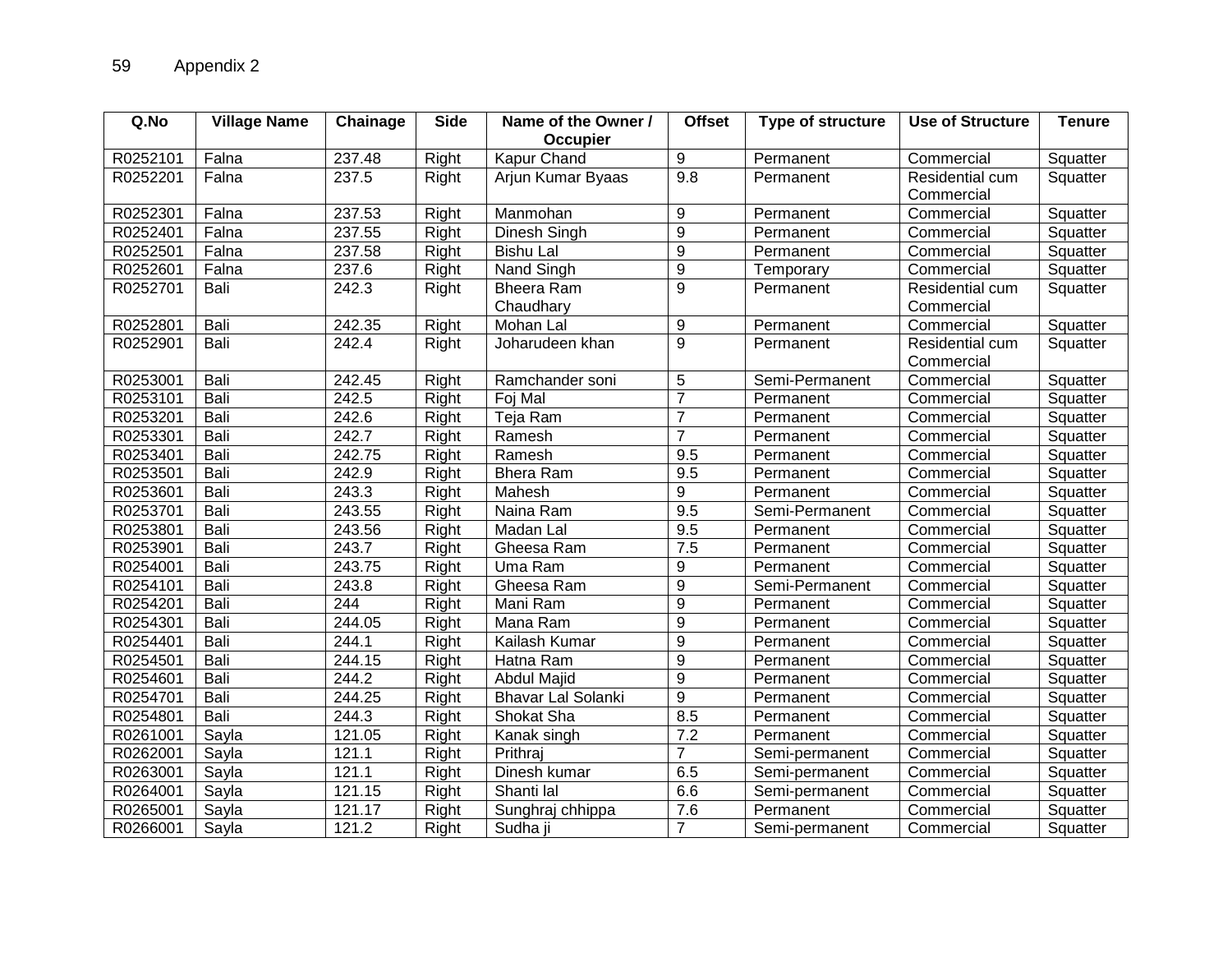| Q.No     | <b>Village Name</b> | Chainage | <b>Side</b> | Name of the Owner / | <b>Offset</b>  | <b>Type of structure</b> | <b>Use of Structure</b> | <b>Tenure</b> |
|----------|---------------------|----------|-------------|---------------------|----------------|--------------------------|-------------------------|---------------|
|          |                     |          |             | <b>Occupier</b>     |                |                          |                         |               |
| R0267001 | Sayla               | 121.25   | Right       | Ganpat lal          | 7              | Semi-permanent           | Commercial              | Squatter      |
| R0268001 | Sayla               | 121.3    | Right       | Jitender kumar      | $\overline{7}$ | Permanent                | Commercial              | Squatter      |
| R0269001 | Sayla               | 121.35   | Right       | Reva shankar        | 6.5            | Semi-permanent           | Residential             | Squatter      |
| R0261001 | Sayla               | 121.4    | Right       | Harish kumar        | 6              | Semi-permanent           | Commercial              | Squatter      |
| R0261101 | Sayla               | 121.45   | Right       | Harish trivedi      | 6              | Permanent                | Commercial              | Squatter      |
| R0261301 | Sayla               | 121.55   | Right       | Mahesh trivedi      | 6              | Semi-permanent           | Commercial              | Squatter      |
| R0261401 | Sayla               | 121.6    | Right       | Narender kumar      | $\overline{7}$ | Permanent                | Commercial              | Squatter      |
| R0261501 | Sayla               | 121.65   | Right       | Poonma Ram          | 6.5            | Semi-permanent           | Commercial              | Squatter      |
| R0261601 | Sayla               | 121.7    | Right       | Ramesh kumar jain   | $\overline{7}$ | Permanent                | Commercial              | Squatter      |
| R0261701 | Sayla               | 121.75   | Right       | Mangla ram          | 7.5            | Semi-permanent           | Commercial              | Squatter      |
| R0261801 | Sayla               | 121.8    | Right       | Jitender kumar      | 6.5            | Semi-permanent           | Commercial              | Squatter      |
| R0261901 | Sayla               | 121.85   | Right       | Chatra ram ji       | 7.5            | Semi-permanent           | Commercial              | Squatter      |
| R0262001 | Sayla               | 121.9    | Right       | Jalam singh         | 7              | Semi-permanent           | Commercial              | Squatter      |
| R0262101 | Sayla               | 121.95   | Right       | Shanti lal          | 6              | Permanent                | Commercial              | Squatter      |
| R0262201 | Sayla               | 122      | Right       | Ashwin trivedi      | $\overline{7}$ | Permanent                | Commercial              | Squatter      |
| R0262301 | Sayla               | 122.05   | Right       | Bagga ram           | 6.5            | Permanent                | Commercial              | Squatter      |
| R0262501 | Otwaal              | 127.15   | Right       | Joga                | 6.5            | Semi-permanent           | Residential             | Squatter      |
| R0262601 | Otwaal              | 127.2    | Right       | Bagga ram           | 7.5            | Semi-permanent           | Residential             | Squatter      |
| R0262701 | Otwaal              | 127.25   | Right       | Bhabuta ram         | $\overline{7}$ | Permanent                | Residential             | Squatter      |
| R0262801 | Otwaal              | 127.3    | Right       | Babu lal            | $\overline{7}$ | Permanent                | Residential             | Squatter      |
| R0262901 | Otwaal              | 127.35   | Right       | Babbra ji           | $\overline{7}$ | Permanent                | Residential             | Squatter      |
| R0263001 | Otwaal              | 127.4    | Right       | Satjari Malvi       | 76.8           | Permanent                | Commercial              | Squatter      |
| R0263101 | Otwaal              | 127.45   | Right       | Rupavaas            | 7.5            | Permanent                | Commercial              | Squatter      |
| R0263201 | Otwaal              | 127.5    | Right       | Soma G              | 6              | Permanent                | Residential             | Squatter      |
| R0263301 | Otwaal              | 127.55   | Right       | Bhava ram           | 6.7            | Permanent                | Commercial              | Squatter      |
| R0263401 | Otwaal              | 127.6    | Right       | Pakka ram           | $\overline{7}$ | Permanent                | Commercial              | Squatter      |
| R0263501 | Kharal              | 129.9    | Right       | Sukhdev soni        | 5.5            | Permanent                | Commercial              | Squatter      |
| R0263601 | Kharal              | 129.87   | Right       | Rouna ram           | $\overline{7}$ | Permanent                | Residential             | Squatter      |
| R0263701 | Kharal              | 129.91   | Right       | Bhola ji            | 6.4            | Temporary                | Residential             | Squatter      |
| R0263901 | Ummedabad           | 132.72   | Right       | Chunni lal          | 6.4            | Semi-permanent           | Commercial              | Squatter      |
| R0264001 | Ummedabad           | 132.78   | Right       | Narmada             | 7              | Semi-permanent           | Residential             | Squatter      |
| R0264101 | Ummedabad           | 132.8    | Right       | Dr.parveen Ladda    | 6              | Permanent                | Residential             | Squatter      |
| R0261001 | Sayla               | 121.15   | Left        | Rupa ram            | 6              | Semi-permanent           | Commercial              | Squatter      |
| R0262001 | Sayla               | 121.17   | Left        | Pukhraj singh       |                | Permanent                | Commercial              | Squatter      |
| R0263001 | Sayla               | 121.19   | Left        | Deepa ram           | $\overline{7}$ | Temporary                | Commercial              | Squatter      |
| R0264001 | Sayla               | 122.21   | Left        | Kuber mobile        | 5.5            | Permanent                | Commercial              | Squatter      |
| R0265001 | Sayla               | 122.23   | Left        | Suja ram            | $\overline{7}$ | Semi-permanent           | Residential             | Squatter      |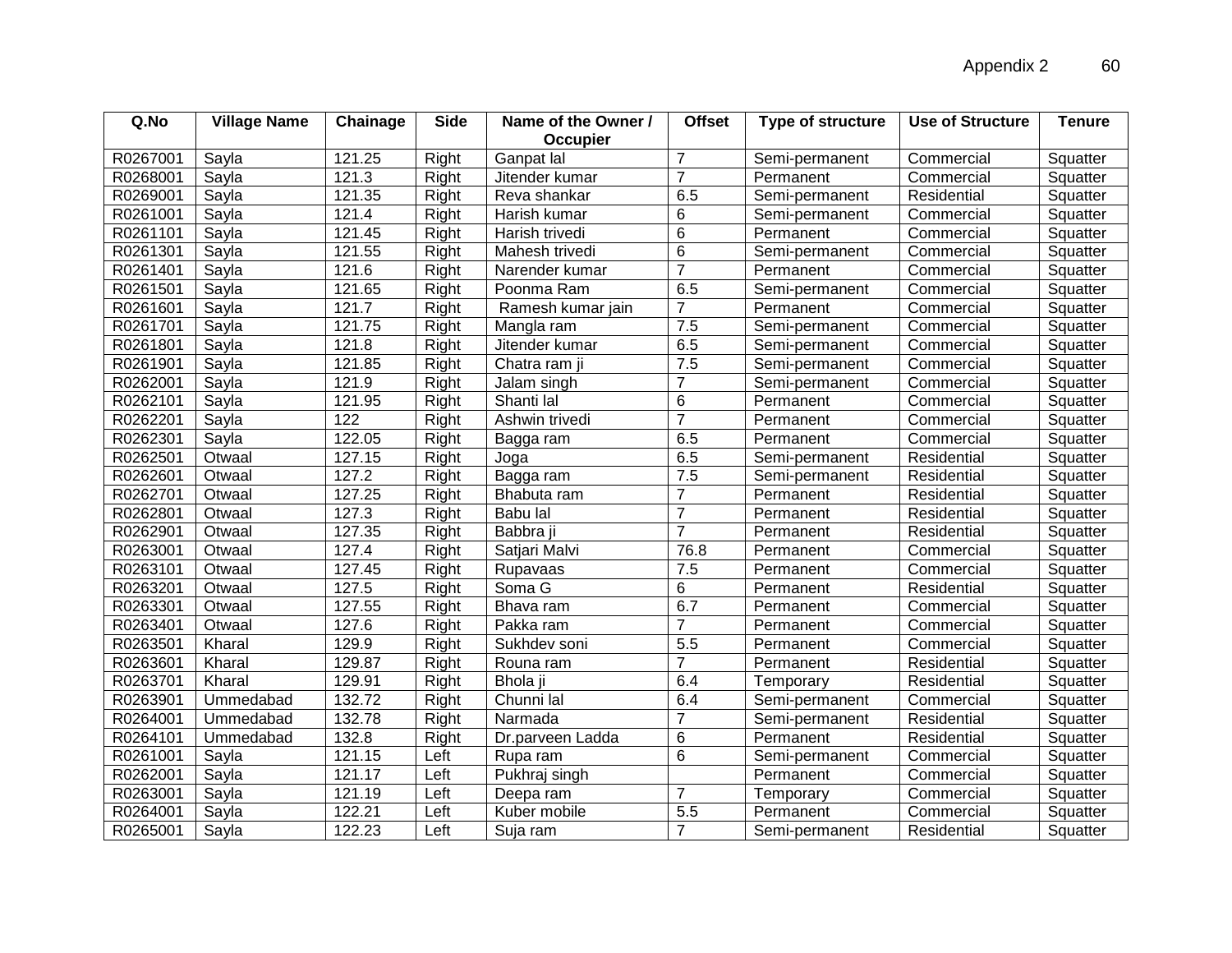| Q.No     | <b>Village Name</b> | Chainage | <b>Side</b> | Name of the Owner / | <b>Offset</b> | <b>Type of structure</b> | Use of Structure | <b>Tenure</b> |
|----------|---------------------|----------|-------------|---------------------|---------------|--------------------------|------------------|---------------|
|          |                     |          |             | Occupier            |               |                          |                  |               |
| R0266001 | Sayla               | 122.29   | Left        | Hastimal            |               | Semi-permanent           | Commercial       | Squatter      |
| R0267001 | Sayla               | 122.33   | Left        | Aam singh           | 6             | Semi-permanent           | Commercial       | Squatter      |
| R0268001 | Sayla               | 122.35   | Left        | Jabra ram           | 5.5           | Semi-permanent           | Commercial       | Squatter      |
| R0261001 | Autwal              | 127.7    | Left        | Dhan ii             | 7.6           | Semi-permanent           | Residential      | Squatter      |
| R0261101 | Autwal              | 127.75   | Left        | Mohan lal           | 6.2           | Semi-permanent           | Commercial       | Squatter      |
| R0261301 | Kharal              | 129.95   | Left        | Dadhmee             | 5.8           | Permanent                | Residential      | Squatter      |
| R0261401 | Ummedabad           | 133      | Left        | Rupa ram            |               | Permanent                | Commercial       | Squatter      |
| R0261901 | Elana               | 137.05   | ∟eft        | Ramu                |               | Permanent                | Commercial       | Squatter      |

# **Summary of Common Property Resources**

| Q.No     | <b>Village Name</b> | Chainage  | <b>Side</b> | Name of the Owner /<br><b>Occupier</b> | <b>Offset</b> | <b>Type of structure</b> | Tenure   |
|----------|---------------------|-----------|-------------|----------------------------------------|---------------|--------------------------|----------|
| R0251001 | Nimbeshwar          | 230.52    | Left        | <b>Temple</b>                          | 5.8           | Permanent                | Squatter |
| R0252001 | Sanderao            | 230.6     | Left        | <b>Femple</b>                          | 7             | Permanent                | Squatter |
| R0253001 | Sanderao            | 230.62    | Left        | Гemple                                 | 6.2           | Permanent                | Squatter |
| R0256001 | Sanderao            | 235.5     | Left        | Khalsa Palace                          | 10.4          | Temporary                | Squatter |
| R0257001 | Sanderao            | 235.6     | Left        | Trust (Bharo Bharti)                   | 9             | Permanent                | Squatter |
| R0253501 | Falana              | 236.775   | Left        | <b>Femple</b>                          | 8.5           | Permanent                | Squatter |
| R0254101 | Bali                | 243.25    | Left        | <b>Temple</b>                          | 8.5           | Permanent                | Squatter |
| R0254401 | Bali                | 244.2     | Left        | ⊺emple                                 | 8.5           | Permanent                | Squatter |
| R0256001 | Sanderao Road       | 235.58    | Right       | Khalsa Palace                          | 9.5           | Permanent                | Squatter |
| R0261201 | Sayla               | 121+550   | Right       | Jain Temple                            | 0             | Permanent                | Squatter |
| R0263801 | Ummedabad           | 132+500   | Right       | emple                                  | 6             | Semi-Permanent           | Squatter |
| R0264201 | Alaana              | 137+000   | Right       | ⊺emple                                 | 6.8           | Semi-Permanent           | Squatter |
| R0269001 | Sayla               | 122+400   | Left        | Jain Dharmshala                        | 6             | Permanent                | Squatter |
| R0261201 | Kharal              | 129+900   | Left        | ⊺emple                                 | 5.8           | Semi-Permanent           | Squatter |
| R0261501 | Ummedabad           | $133+150$ | Left        | Гemple                                 | 0             | Permanent                | Squatter |
| R0261601 | Ummedabad           | 133+170   | Left        | <b>Femple</b>                          | 7             | Permanent                | Squatter |
| R0261701 | Rutaja              | 136+200   | Left        | <b>Femple</b>                          | 6.5           | Permanent                | Squatter |
| R0261801 | Elana               | 137+000   | Left        | Гemple                                 | 4.3           | Permanent                | Squatter |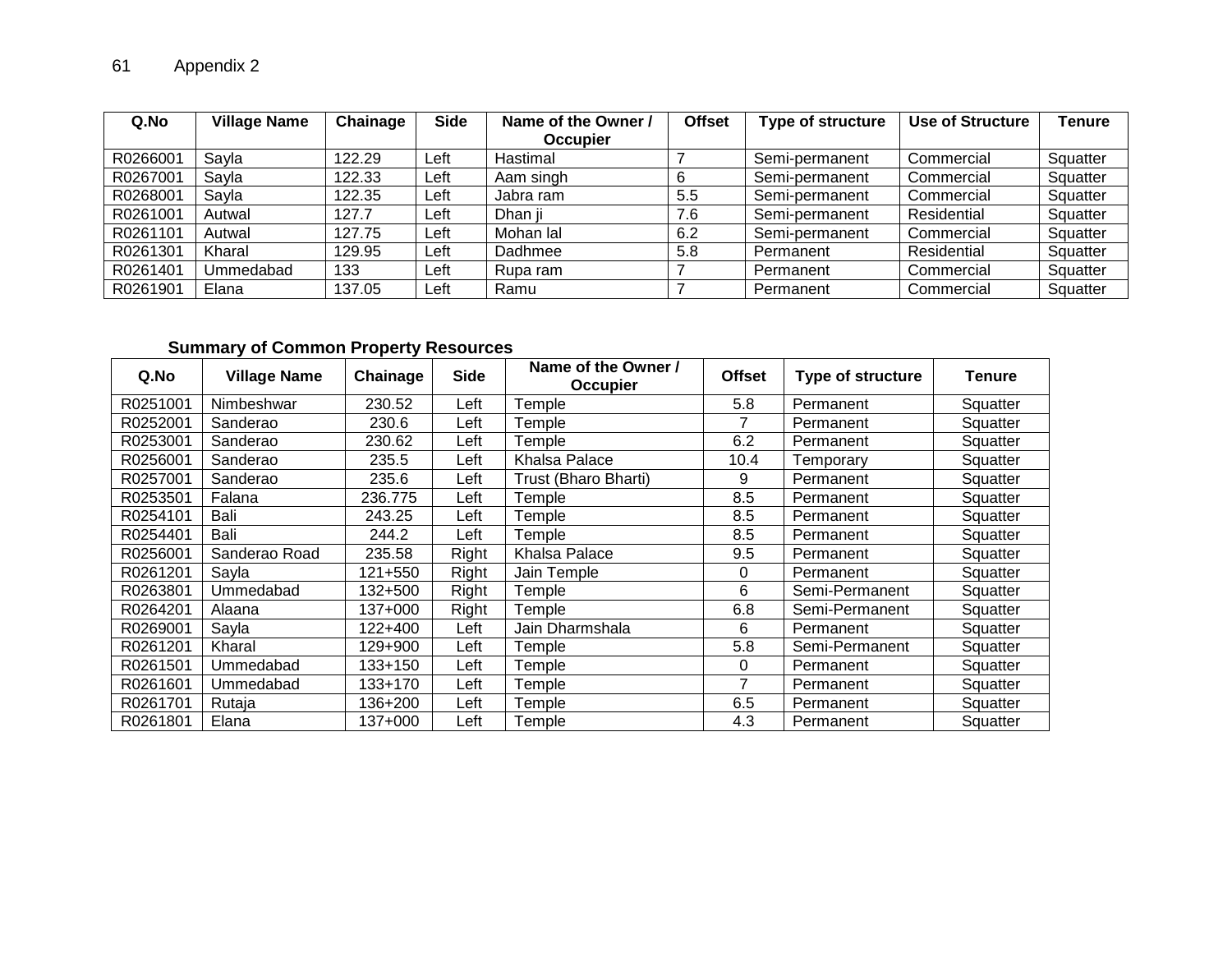| SNo                       | <b>Place</b>                      | <b>Date</b> | <b>Number of</b><br>participants | Photo |  |  |  |  |
|---------------------------|-----------------------------------|-------------|----------------------------------|-------|--|--|--|--|
| Sanderao - Bali - Mundara |                                   |             |                                  |       |  |  |  |  |
| $\mathbf 1$               | Sanderao                          | 01.10.2015  | 18<br>(including 3<br>women)     |       |  |  |  |  |
| $\overline{2}$            | Falna                             | 02.10.2015  | 18<br>(including 2<br>women)     |       |  |  |  |  |
| $\mathfrak{S}$            | Mundara                           | 02.10.2015  | 17<br>(including 3<br>women)     |       |  |  |  |  |
|                           | <b>Barmer - Sindhari - Jalore</b> |             |                                  |       |  |  |  |  |
| $\overline{\mathbf{4}}$   | <b>Barmer</b>                     | 03.10.2015  | 26<br>(including 9<br>women)     |       |  |  |  |  |
| $\overline{5}$            | Sayla                             | 06.10.2015  | 42<br>(including 5<br>wowmen)    |       |  |  |  |  |

# **Appendix 3: Participants in Consultation**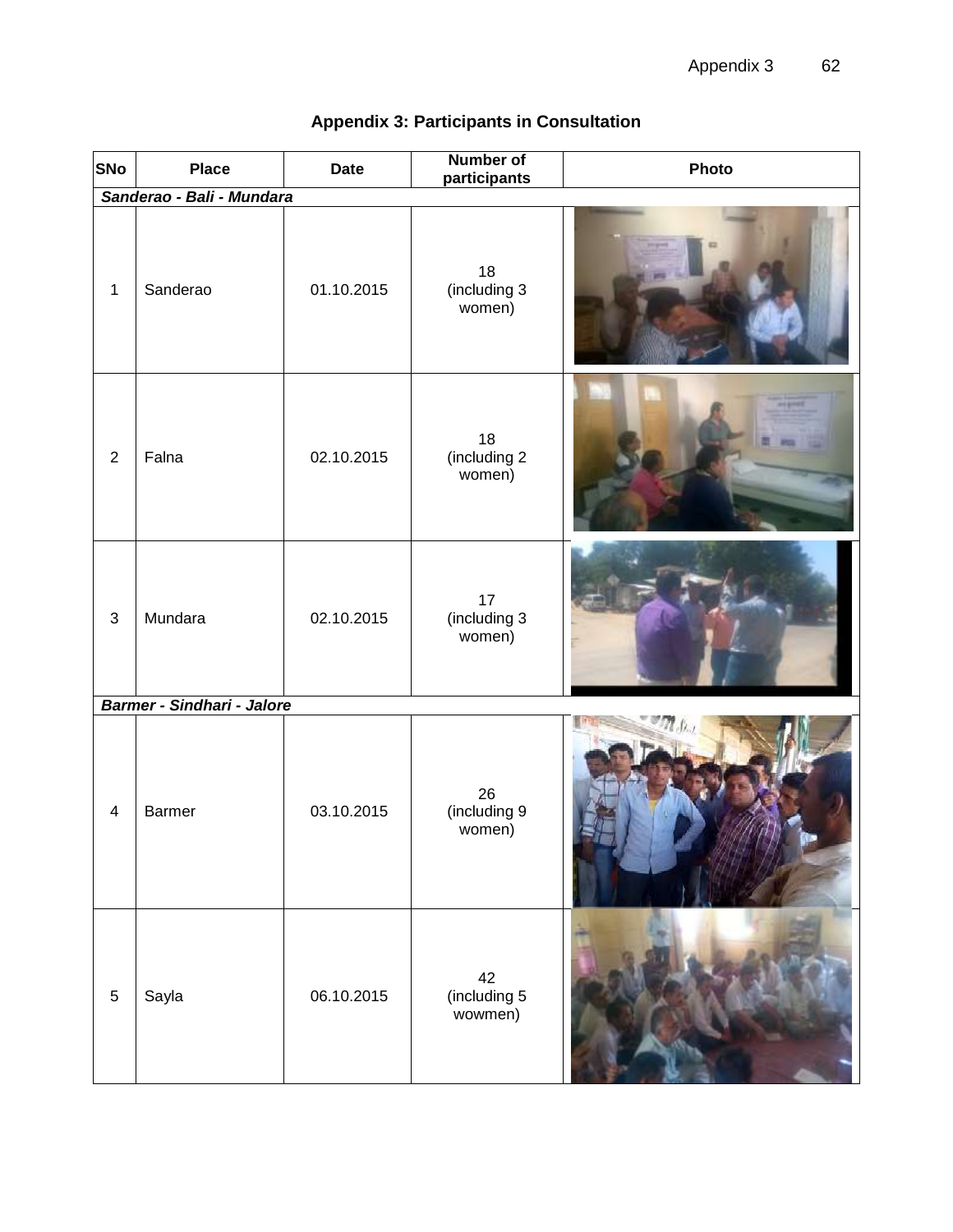|                | <b>Asian Development Bank's Involuntary</b>                                                                                                                  | <b>RFCTLARR</b> | <b>Remarks and provisions in RFCTLARR</b>                                                                                                                                                                                                                                                                                                                                                      | <b>Measures to bridge the</b>                       |
|----------------|--------------------------------------------------------------------------------------------------------------------------------------------------------------|-----------------|------------------------------------------------------------------------------------------------------------------------------------------------------------------------------------------------------------------------------------------------------------------------------------------------------------------------------------------------------------------------------------------------|-----------------------------------------------------|
| <b>SNo</b>     | <b>Resettlement Policy Requirement</b>                                                                                                                       | Act 2013        | Act 2013                                                                                                                                                                                                                                                                                                                                                                                       | Gap                                                 |
|                | <b>Policy Objectives</b>                                                                                                                                     |                 |                                                                                                                                                                                                                                                                                                                                                                                                |                                                     |
| 1              | Avoid involuntary resettlement (IR)<br>wherever feasible                                                                                                     | ✓               | Social Impact assessment (SIA) should<br>include: (i) whether the extent of land<br>proposed for acquisition is the absolute<br>bare minimum extent needed for the<br>project; (ii) whether land acquisition at an<br>alternate place has been considered and<br>found not feasible<br>[Ref: Section 4 sub-section 4(d) and 4(e)]                                                              |                                                     |
| $\overline{2}$ | If IR is unavoidable, minimise involuntary<br>resettlement by exploring viable alternate<br>project design                                                   | X               |                                                                                                                                                                                                                                                                                                                                                                                                | The principles of RF<br>addresses this requirement. |
| 3              | DPs should be assisted in their efforts to<br>enhance or at least restore the livelihoods<br>of all displaced persons in real terms to<br>pre-project levels | ✓               | The cumulative outcome of compulsory<br>acquisition should be that affected<br>persons become partners in development<br>leading to an improvement in their post<br>acquisition social and economic status<br>and for matters connected therewith or<br>incidental thereto<br>[Ref: Preamble of the RFCTLARR ACT]                                                                              | $\blacksquare$                                      |
|                | <b>Scope of Application</b>                                                                                                                                  |                 |                                                                                                                                                                                                                                                                                                                                                                                                |                                                     |
| 4              | Involuntary acquisition of land                                                                                                                              | $\checkmark$    | In the definition of affected family, it<br>includes 'a family whose land or other<br>immovable property has been acquired'<br>[Ref: Section 3 sub-section c (i)]                                                                                                                                                                                                                              |                                                     |
| 5              | Involuntary restriction of land use or on<br>access to legally designated parks and<br>protected areas.                                                      | ✓               | In the definition of affected family in<br>includes 'family whose primary source of<br>livelihood for three years prior to the<br>acquisition of the land is dependent on<br>forests or water bodies and includes<br>gatherers of forest produce, hunters,<br>fisher folk and boatmen and such<br>livelihood<br>is affected due to acquisition of land'<br>[Ref: Section 3 sub-section c (vi)] |                                                     |

# **Appendix 4: Comparison between ADB IR Policy Requirements and RFCTLARR Act 2013 with Gap filling measures**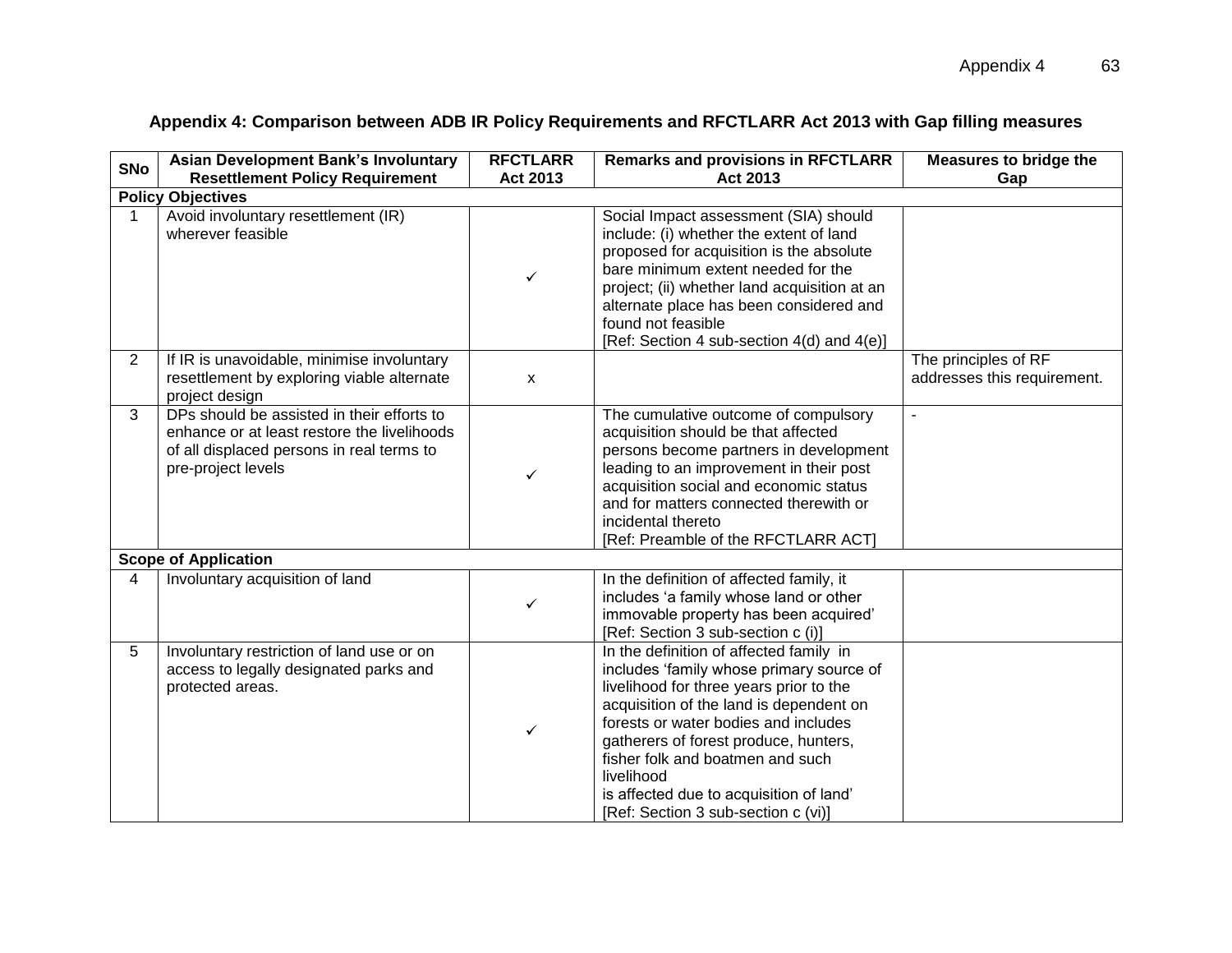| <b>SNo</b>               | <b>Asian Development Bank's Involuntary</b><br><b>Resettlement Policy Requirement</b>                                                                     | <b>RFCTLARR</b><br><b>Act 2013</b> | <b>Remarks and provisions in RFCTLARR</b><br>Act 2013                                                                                                                                                                                                                                                                                                                                                                                                                                                                                                                                   | <b>Measures to bridge the</b><br>Gap                      |
|--------------------------|-----------------------------------------------------------------------------------------------------------------------------------------------------------|------------------------------------|-----------------------------------------------------------------------------------------------------------------------------------------------------------------------------------------------------------------------------------------------------------------------------------------------------------------------------------------------------------------------------------------------------------------------------------------------------------------------------------------------------------------------------------------------------------------------------------------|-----------------------------------------------------------|
|                          | <b>Eligibility Criteria</b>                                                                                                                               |                                    |                                                                                                                                                                                                                                                                                                                                                                                                                                                                                                                                                                                         |                                                           |
| 6                        | Those who have formal legal rights to land<br>lost in its entirety or in part                                                                             | $\checkmark$                       | In the definition of affected family, it<br>includes 'a family whose land or other<br>immovable property has been acquired'<br>[Ref: Section 3 sub-section c (i)]                                                                                                                                                                                                                                                                                                                                                                                                                       |                                                           |
| $\overline{7}$           | Those who do not have formal legal rights<br>to land lost but who have a claim to such<br>land that are recognized or recognizable<br>under national laws | $\checkmark$                       | In the definition of affected family, it<br>includes 'the Scheduled Tribes and other<br>traditional forest dwellers who have lost<br>any of their forest rights recognised under<br>the Scheduled Tribes and Other<br><b>Traditional Forest Dwellers (Recognition</b><br>of Forest Rights) Act, 2006 due to<br>acquisition of land'; and also includes 'a<br>member of the family who has been<br>assigned land by the State Government or<br>the Central Government under any of its<br>schemes and such land is under<br>acquisition'.<br>[Ref: Section 3 sub-section c(iii) and (v)] |                                                           |
| 8                        | Those who have neither formal legal rights<br>nor recognised or recognizable claim to<br>land lost                                                        | X                                  |                                                                                                                                                                                                                                                                                                                                                                                                                                                                                                                                                                                         | The RF, under eligibility<br>criteria, this is addressed. |
| 9                        | Persons who encroach on the area after<br>the cut-off date are not entitled to<br>compensation or any other form of<br>resettlement assistance.           | X                                  |                                                                                                                                                                                                                                                                                                                                                                                                                                                                                                                                                                                         | The RF, the cut-off date has<br>been defined.             |
| <b>Policy Principles</b> |                                                                                                                                                           |                                    |                                                                                                                                                                                                                                                                                                                                                                                                                                                                                                                                                                                         |                                                           |
| 10                       | Carry out meaningful consultations with<br>affected persons, host communities and<br>concerned non-government originations                                | $\checkmark$                       | Whenever a SIA is required, the<br>appropriate Government shall ensure that<br>a public hearing is held at the affected<br>area, after giving adequate publicity about<br>the date, time and venue for the public<br>hearing, to ascertain the views of the<br>affected families to be recorded and<br>included in the SIA Report.<br>[Ref: Section 5]                                                                                                                                                                                                                                  |                                                           |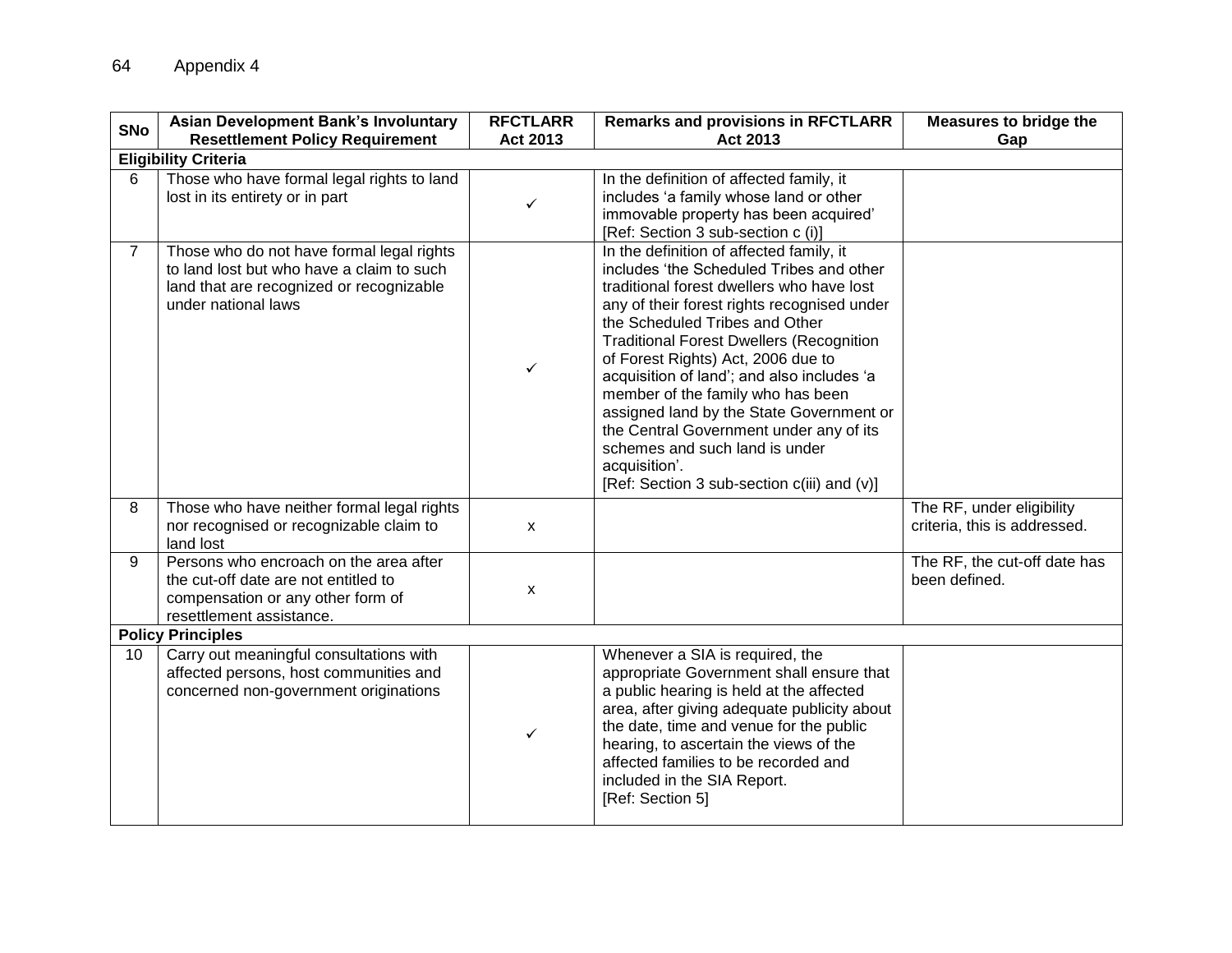| <b>SNo</b> | <b>Asian Development Bank's Involuntary</b><br><b>Resettlement Policy Requirement</b>                                                                                                                                                                                                                                                                                                                                                                                                                                                                                                                                                                                                   | <b>RFCTLARR</b><br>Act 2013 | <b>Remarks and provisions in RFCTLARR</b><br>Act 2013                                                                                                                                                                                                                                                                                                                                                                            | <b>Measures to bridge the</b><br>Gap                                                                                                                                                                                                                  |
|------------|-----------------------------------------------------------------------------------------------------------------------------------------------------------------------------------------------------------------------------------------------------------------------------------------------------------------------------------------------------------------------------------------------------------------------------------------------------------------------------------------------------------------------------------------------------------------------------------------------------------------------------------------------------------------------------------------|-----------------------------|----------------------------------------------------------------------------------------------------------------------------------------------------------------------------------------------------------------------------------------------------------------------------------------------------------------------------------------------------------------------------------------------------------------------------------|-------------------------------------------------------------------------------------------------------------------------------------------------------------------------------------------------------------------------------------------------------|
| 11         | Establish a grievance redress mechanism<br>to receive and facilitate resolution of the<br>affected persons' concerns.                                                                                                                                                                                                                                                                                                                                                                                                                                                                                                                                                                   | $\checkmark$                | For the purpose of providing speedy<br>disposal of disputes relating to land<br>acquisition, compensation, rehabilitation<br>and resettlement, establish, by<br>notification. one or more Authorities to be<br>known as "the Land Acquisition,<br>Rehabilitation and Resettlement Authority"<br>[Ref: Section 51 sub-section 1]                                                                                                  | The RF provides for a<br>District level GRC to resolve<br>grievances in the First Level<br>and the appellate authority at<br>the Second Level of<br>grievance resolution<br>mechanism, prior to<br>referring/approaching the<br><b>LARR</b> authority |
| 12         | Preference to land-based resettlement<br>strategies for displaced persons whose<br>livelihoods are land-based.                                                                                                                                                                                                                                                                                                                                                                                                                                                                                                                                                                          | ✓                           | Land for land is recommended in irrigation<br>projects and in projects where SC/ST is<br>involved equivalent land.<br>[Ref: Second Schedule S.No.2]                                                                                                                                                                                                                                                                              | Land for land option, if<br>feasible, is provided in the<br>EM. If not feasible, then<br>cash compensation at<br>replacement cost has been<br>provided                                                                                                |
| 13         | Provide physically and economically<br>displaced persons with needed<br>assistance, including the following: (i) if<br>there is relocation, secured tenure to<br>relocation land, better housing at<br>resettlement sites with comparable access<br>to employment and production<br>opportunities, integration of resettled<br>persons economically and socially into<br>their host communities, and extension of<br>project benefits to host communities; (ii)<br>transitional support and development<br>assistance, such as land development,<br>credit facilities, training, or employment<br>opportunities; and (iii) civic infrastructure<br>and community services, as required. | ✓                           | The Rehabilitation and Resettlement<br>Award shall include all of the following:.<br>(c) particulars of house site and house to<br>be allotted, in case of displaced families;<br>(d) particulars of land allotted to the<br>displaced families; (e) particulars of one<br>time subsistence allowance and<br>transportation allowance in case of<br>displaced families;<br>[Ref: Section 31 sub-section 2(c), (d) and<br>$(e)$ ] |                                                                                                                                                                                                                                                       |
| 14         | Improve the standards of living of the<br>displaced poor and other vulnerable<br>groups, including women, to at least<br>national minimum standards                                                                                                                                                                                                                                                                                                                                                                                                                                                                                                                                     | $\checkmark$ (partly)       | The act provides for special provisions<br>and assistance for scheduled caste and<br>scheduled tribe in scheduled area.<br>[Ref: Section 41]<br>Further the act recognizes widows,<br>divorcees and women deserted by                                                                                                                                                                                                            | Special provision for<br>vulnerable have been<br>provided in Entitlement<br>matrix.                                                                                                                                                                   |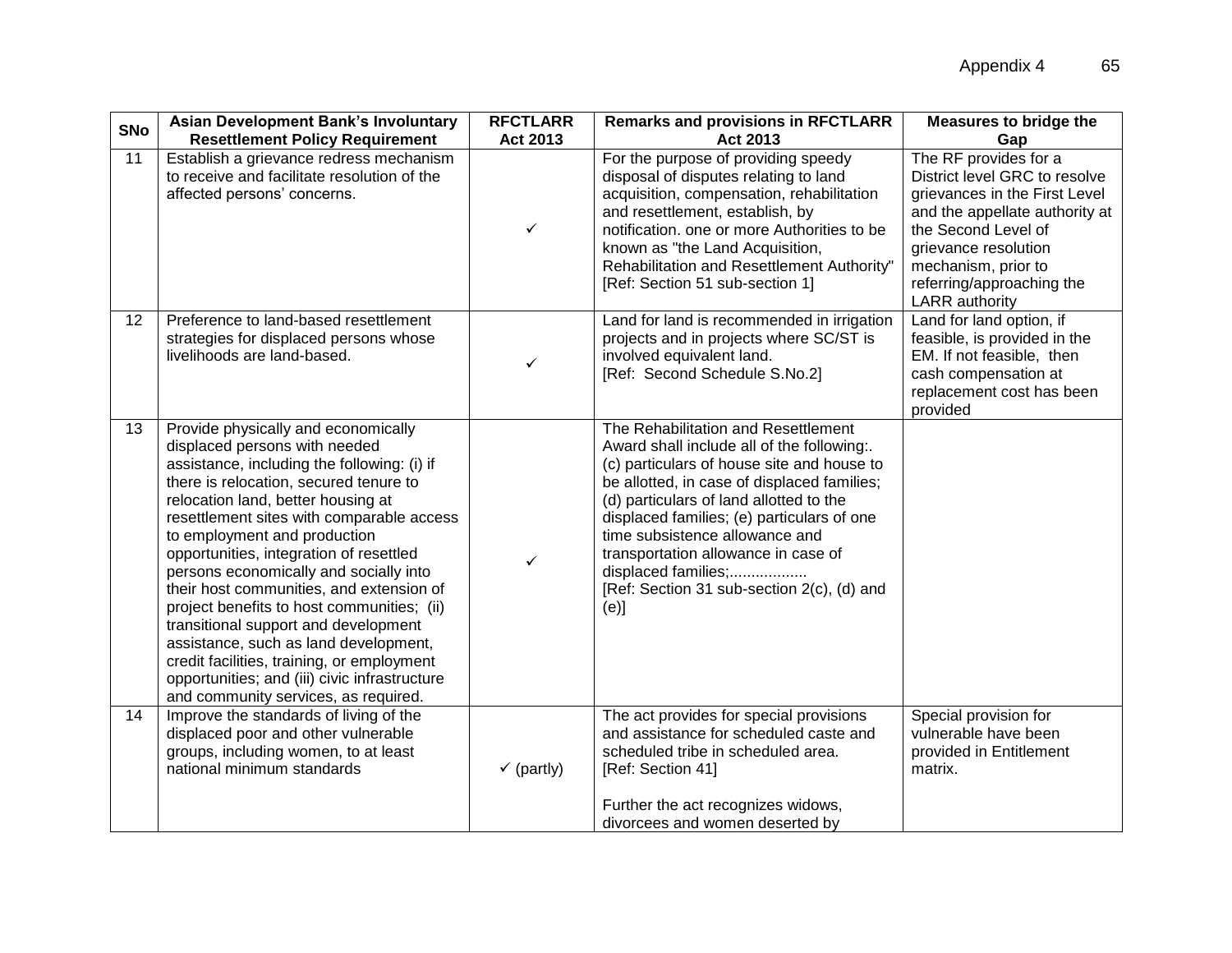| <b>SNo</b> | <b>Asian Development Bank's Involuntary</b><br><b>Resettlement Policy Requirement</b>                                                                                                                                                                                                                                                                                      | <b>RFCTLARR</b><br>Act 2013 | <b>Remarks and provisions in RFCTLARR</b><br>Act 2013                                                                                                                                                                                                                                                                                                                                                                                                                                                                                                                                                                                                                                                                                                                                                                                                                                                                                 | <b>Measures to bridge the</b><br>Gap |
|------------|----------------------------------------------------------------------------------------------------------------------------------------------------------------------------------------------------------------------------------------------------------------------------------------------------------------------------------------------------------------------------|-----------------------------|---------------------------------------------------------------------------------------------------------------------------------------------------------------------------------------------------------------------------------------------------------------------------------------------------------------------------------------------------------------------------------------------------------------------------------------------------------------------------------------------------------------------------------------------------------------------------------------------------------------------------------------------------------------------------------------------------------------------------------------------------------------------------------------------------------------------------------------------------------------------------------------------------------------------------------------|--------------------------------------|
|            |                                                                                                                                                                                                                                                                                                                                                                            |                             | families as separate families<br>[Ref: Section sub-section (m)]<br>The act does not recognize other<br>vulnerable category and also SC/ST from<br>non-scheduled areas.                                                                                                                                                                                                                                                                                                                                                                                                                                                                                                                                                                                                                                                                                                                                                                |                                      |
| 15         | Develop procedures in a transparent,<br>consistent, and equitable manner if<br>actuation is through negotiated settlement.                                                                                                                                                                                                                                                 | x                           | Not explicitly stated                                                                                                                                                                                                                                                                                                                                                                                                                                                                                                                                                                                                                                                                                                                                                                                                                                                                                                                 | Provided for in the RF               |
| 16         | Prepare a resettlement plan elaborating<br>on displaced persons entitlements, the<br>income and livelihood restoration strategy,<br>institutional arrangements, monitoring and<br>reporting framework, budget and time-<br>bound implementation schedule                                                                                                                   | ✓                           | The Act provides for the preparation of<br><b>Rehabilitation and Resettlement Scheme</b><br>including time line for implementation<br>[Ref: Section 16 - sub-section 2]                                                                                                                                                                                                                                                                                                                                                                                                                                                                                                                                                                                                                                                                                                                                                               |                                      |
| 17         | Disclose a draft resettlement plan,<br>including documentation of the<br>consultation process in a timely manner,<br>before project appraisal, in an accessible<br>place and a form and language(s)<br>understandable to affected persons and<br>other stakeholders. Disclose the final<br>resettlement plan and its updates to<br>affected persons and other stakeholders | $\checkmark$                | The appropriate Government shall ensure<br>that the Social Impact Assessment study<br>report and the Social Impact Management<br>Plan, are prepared and made available in<br>the local language to the Panchayat,<br>Municipality or Municipal Corporation, as<br>the case may be, and the offices of the<br>District Collector, the Sub-Divisional<br>Magistrate and the Tehsil, and shall be<br>published in the affected areas, in such<br>manner as may be prescribed, and<br>uploaded on the website of the<br>appropriate Government.<br>[Ref: Section 6 sub-section 1]<br>Further the commissioner shall cause the<br>approved Rehabilitation and Resettlement<br>Scheme to be made available in the local<br>language to the Panchayat, Municipality<br>or Municipal Corporation. As the case<br>may be, and the offices of the district<br>collector, the Sub-Divisional Magistrate<br>and Teshil, and shall be published in |                                      |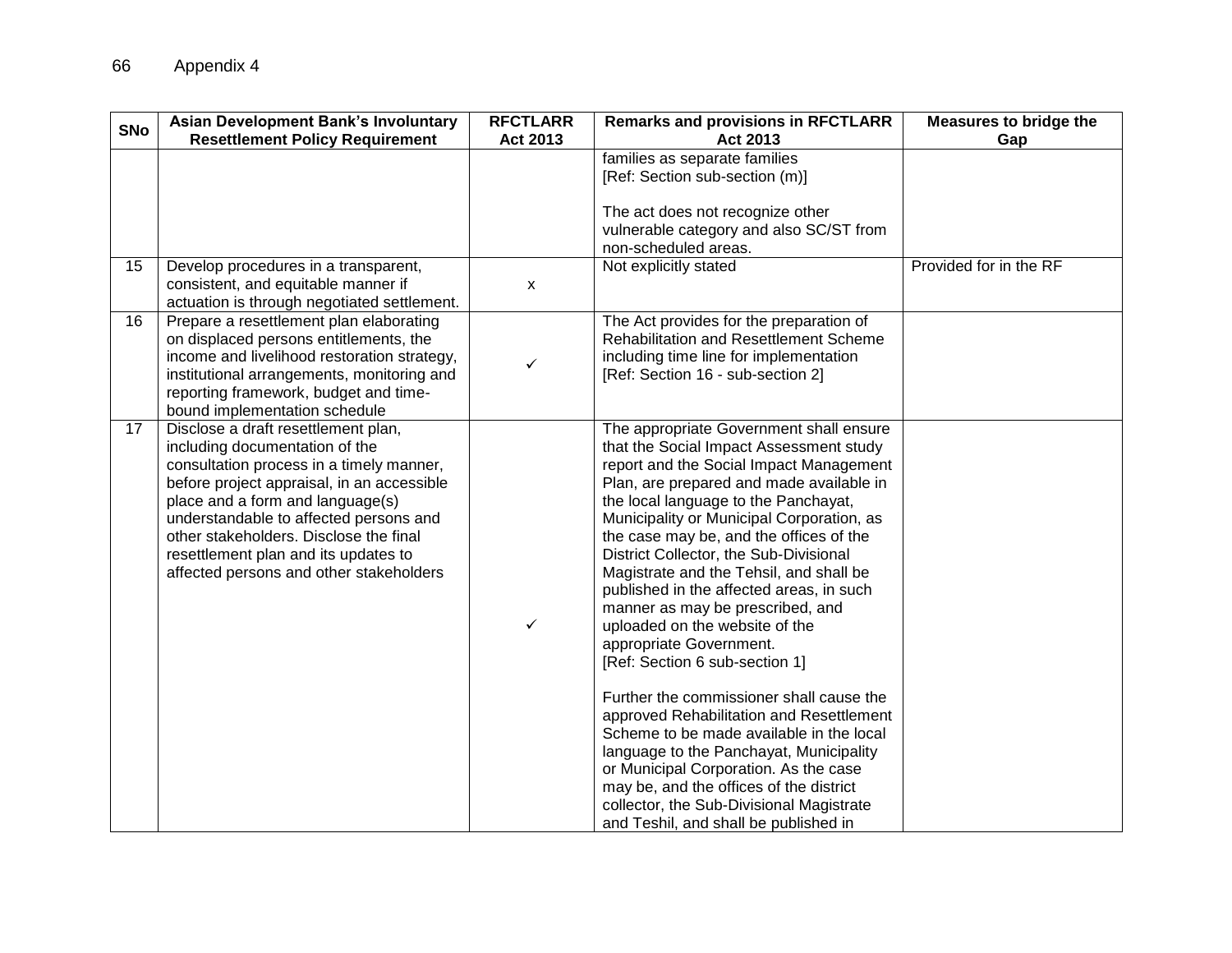| <b>SNo</b> | <b>Asian Development Bank's Involuntary</b><br><b>Resettlement Policy Requirement</b>                                                                                                                                                                                                                                          | <b>RFCTLARR</b><br>Act 2013 | <b>Remarks and provisions in RFCTLARR</b><br>Act 2013                                                                                                                                                                                                                                                                                                                                                                                                                                                             | <b>Measures to bridge the</b><br>Gap                                                                                                                        |
|------------|--------------------------------------------------------------------------------------------------------------------------------------------------------------------------------------------------------------------------------------------------------------------------------------------------------------------------------|-----------------------------|-------------------------------------------------------------------------------------------------------------------------------------------------------------------------------------------------------------------------------------------------------------------------------------------------------------------------------------------------------------------------------------------------------------------------------------------------------------------------------------------------------------------|-------------------------------------------------------------------------------------------------------------------------------------------------------------|
|            |                                                                                                                                                                                                                                                                                                                                |                             | affected areas, in such manner as may be<br>prescribed and uploaded on the website<br>of the appropriate Government<br>[Ref: Section 18]                                                                                                                                                                                                                                                                                                                                                                          |                                                                                                                                                             |
| 18         | Pay compensation and provide other<br>resettlement entitle before physical or<br>economic displacement. Implant the<br>resettlement plan under close supervision<br>throughout project implementation                                                                                                                          |                             | The Collector shall take possession of<br>land after ensuring that full payment of<br>compensation as well as rehabilitation<br>and resettlement entitlements are paid or<br>tendered to the entitled persons within a<br>period of three months for the<br>compensation and a period of six months<br>for monetary part of rehabilitation and<br>resettlement entitlements listed in the<br>Second Schedule commencing from the<br>date of the award made under section 30.<br>[Ref: Section 38 - sub-section 1] | The RF stipulated that all<br>compensation and<br>assistance will be paid to<br>DPs at least 1 month prior to<br>displacement or<br>dispossession of assets |
| 19         | Monitoring and assess resettlement<br>outcomes, their impacts on the standard of<br>living of displaced persons, and whether<br>the objectives of the resettlement plan<br>have been achieved by taking into account<br>the baseline conditions and the results of<br>resettlement monitoring. Disclose<br>monitoring reports. |                             | The Central Government may, whenever<br>necessary for national or inter-state<br>projects, constitute a National Monitoring<br>Committee for reviewing and monitoring<br>the implementation of rehabilitation and<br>resettlement schemes or plans under this<br>Act.<br>[Ref: Section 48 - sub-section 1]                                                                                                                                                                                                        | The RF provides for internal<br>and external monitoring of<br>LA, R&R                                                                                       |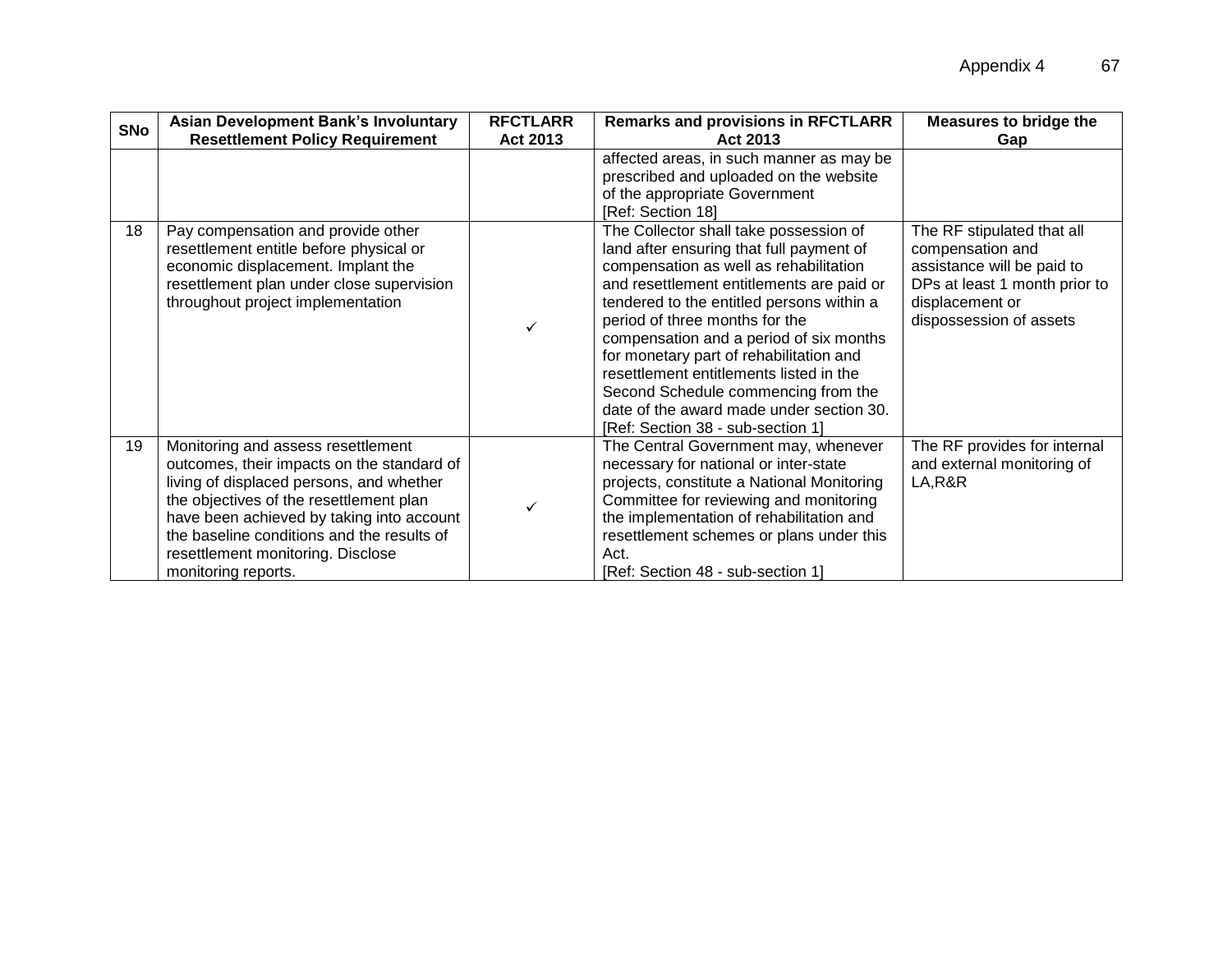#### **Appendix 5: Terms of Reference (TOR) for the NGO/agency to assist PIUs in Resettlement Plan Implementation**

### **A. Project Background**

1. Government of Rajasthan has proposed to upgrade its road network under Rajasthan State Highway Investment Program (RSHIP) and as part of this endeavour, Public Works Department (PWD) of Rajasthan has been mandated to undertake improvement and upgradation of various State Highways and Major District Roads at different locations in Rajasthan. As part of this mandate, the PPP Division of Rajasthan Public Works Department has identified the roads requiring improvement that would improve the connectivity to national highways, major towns and industrial belts. The proposed investment program will support up gradation and improvement of the identified 17 road-projects totalling of about 1050km spread across the State of Rajasthan.

2. The Public Private Partnership (PPP) Cell of the Public works Department has prepared this Resettlement Plan (RP) for Package-2 comprising of 2-road subprojects viz. *Barmer - Sindhari - Jalore* section of SH-16 up to *Bishangarh* and *Sanderao - Bali - Mundara* section of SH-16, being one of the four packages being proposed under Tranche-1 for improvements under RSHIP. This RP addresses social issues arising out of acquisition of land and other assets, eviction of squatters and removal of encroachments resulting in social and / or economic displacement to households / individuals / community, either direct or indirect and is in compliance with ADB's Safeguard Policy Statement, 2009 and Right to Fair Compensation and Transparency in Land Acquisition, Rehabilitation and Resettlement Act, 2013.

3. A Resettlement Plan (RP) has been prepared to assist the affected people to improve or at least restore their living standards to the pre-project level. This RP captures the involuntary resettlement impacts arising out of the proposed improvements to the 2-road subprojects under this Package-2 of RSHIP. The document describes the magnitude of impact, mitigation measures proposed, method of valuation of land, structure and other assets, eligibility criteria for availing benefits, baseline socio-economic characteristics, entitlements based on type of loss and tenure, the institutional arrangement for delivering the entitlements and mechanism for resolving grievances and monitoring. The length of the 2-road subprojects and the summary of subproject impacts is given in Appendix-I. Similarly, for each package a RP has been prepared that captures the involuntary resettlement impacts arising out of the proposed improvements in that package.

4. The PMU has decided to call in for the services of RP implementation support agency/NGO experienced in carrying out such rehabilitation and resettlement activities at the grass root level to assist the PIUs in RP implementation.

### **B. Objectives of the Assignment**

5. The NGO shall assist the PPP Division, PWD(R), Rajasthan in the implementation of the Resettlement Plan for Tranche-1 road subprojects grouped as four packages and comprising of 15-road subprojects and shall undertake the following tasks:

- Educating the DPs on their rights to entitlements and obligations.
- To ensure that the DPs are given the full entitlements due to them, according to the entitlements in the RP.
- To provide support and information to DPs for income restoration.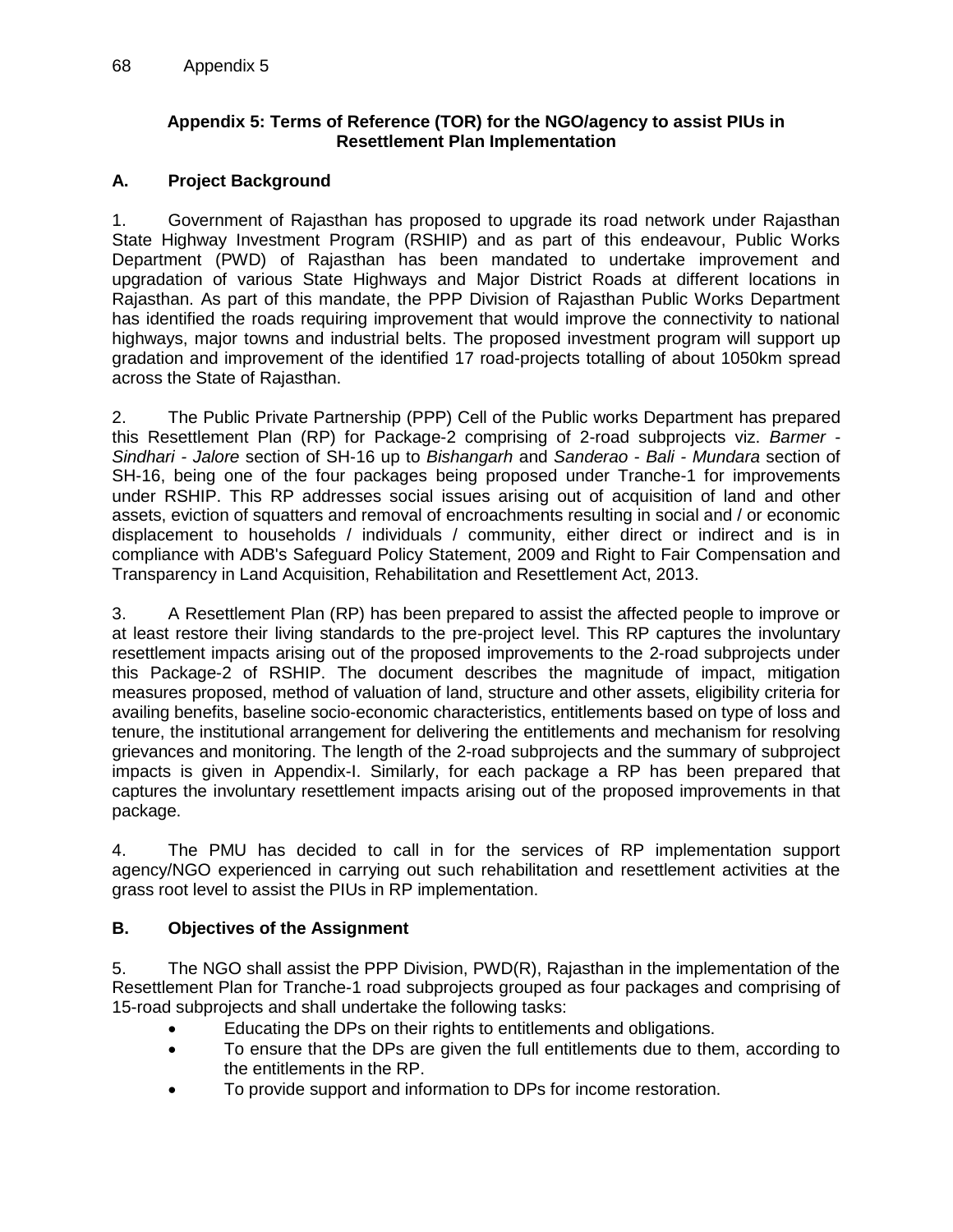- Assist the DPs in relocation to resettlement site and rehabilitation, including counseling, and coordination with local authorities/line departments.
- Assist the DPs in redressing their grievances (through the grievance redress committee set up for the subproject)
- To assist the Project Implementation Unit (PIU) with social responsibilities of the subproject, such as compliance with labour laws, prohibition of child labour, and gender issues.
- To conduct awareness program on HIV/AIDs, Health and Hygiene, and Human Trafficking in affected villages.
- To collect data and submit progress reports on a monthly and quarterly basis for PIU to monitor the progress of RP implementation.

# **C. Scope of Work**

- a) Administrative Responsibilities of the NGO
	- Working in co-ordination with the PD, PIU; and assist the PD in carrying out the implementation of the RP;
	- To assist the DPs in redressing their grievances through the GRCs;
	- Assist the PIU in disclosure, conducting public meetings, information campaigns during the RP implementation and give full information to the affected community;
	- Translate the summary of RP in local language for disclosure and disseminate to DPs;
	- To assist the PIU in ensuring that the Contractors comply with the applicable labour laws (including prohibition of child labour, bonded labour and gender requirements) as contained in the contract document;
	- To assist the PIU in ensuring compliance with safety, health and hygiene norms, and the conduct HIV/AIDS and Human Trafficking awareness/prevention campaigns;
	- Submit monthly and quarterly progress report to the PIU including both physical and financial progress. The report should also cover implementation issues, summary of grievances and summary of consultations.
	- Provide data and information that PIU will require in the management of the data base of the DPs.
	- Assist PIU in providing training to DPs, wherever required in the implementation of RP.
- b) Responsibilities for Implementation of the RP
	- Agency/NGO shall verify the information already contained in the RP and the individual losses of the DPs. They should validate the data provided in the RP and report to PIU on changes required, if any, along with documentary evidence.
	- Wherever required, update the census and socio-economic survey data and administer the census and socio-economic survey questionnaire, if there are DPs who have been not covered during baseline survey and in particular the land owners from whom land is being acquired.
	- The Agency/NGO shall establish rapport with DPs, consult and provide information to them about the respective entitlements as proposed under the RP, and distribute entitlement cum Identity Cards to the eligible DPs. The identity card should include a photograph of the DP, the extent of loss suffered, the entitlement and contact details of the PIU, NGO and GRC.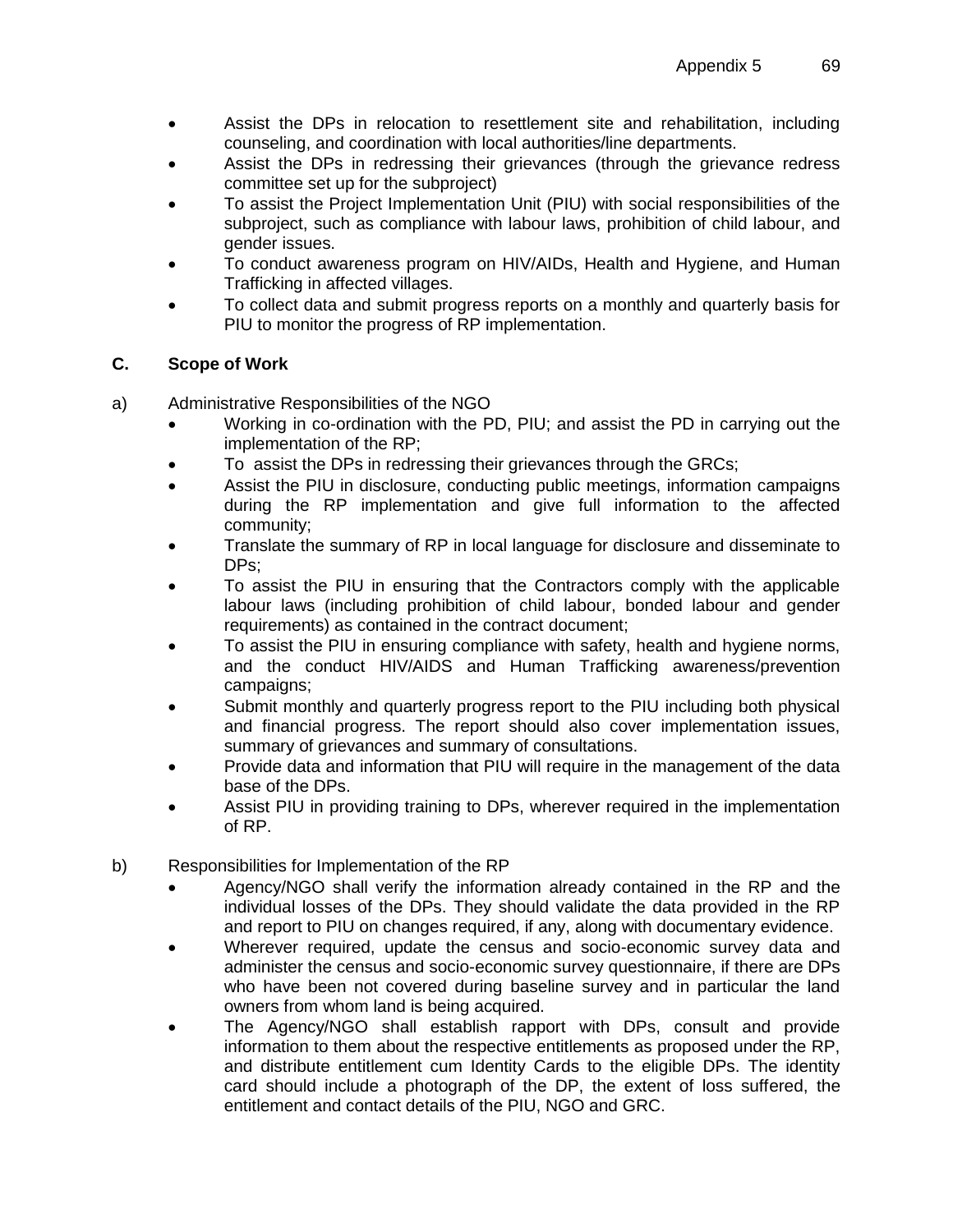- The Agency/NGO shall develop rapport between the DPs and the Project Director, PIU. This will be achieved through regular interactions with both the PIU and the DPs. Meetings with the PD, PIU will be held at least fortnightly, and meetings with the DPs will be held monthly, during the entire duration of the assignment. All meetings and decisions taken shall be documented by the NGO/Agency.
- Prepare monthly action plans with targets in consultation with the PIU.
- The Agency/NGO shall prepare micro plan detailing the type of impact and entitlements for each DP and display the list in prominent public places like villages, Panchayat offices, etc prior to R&R award enquiry.
- During the verification of the eligible DPs, the Agency/NGO shall ensure that each of the DPs are contacted and consulted either in groups or individually. The Agency/NGO shall specially ensure consultation with women from the DPs families especially women headed households.
- Participatory methods should be adopted in assessing the needs of the DPs, especially with regard to the vulnerable groups of DPs. The methods of contact may include village level meetings, gender participation through group's interactions, and individual meetings and interactions.
- The Agency/NGO shall explain to the DPs the provisions of the policy and the entitlements under the RP. This shall include communication to the roadside squatters and encroaches about the need for the timely shifting/relocation to resettlement site, the timeframe for disbursement of their entitlement.
- The Agency/NGO shall disseminate information to the DPs on the possible consequences of the project on the communities' livelihood systems and the options available, so that they do not remain ignorant.
- Agency/NGO will monitor the civil construction work in each package to ensure there is no bonded/child labour.
- In all of these, the Agency/NGO shall consider women as a special focus group, and deal with them with care and sympathy.
- The Agency/NGO shall assist the project authorities in ensuring a smooth transition (during the part or full relocation of the DPs), helping the DPs to take salvaged materials and shift. In close consultation with the DPs, the Agency/NGO shall inform the PIU about the shifting dates agreed with the DPs in writing and the arrangements desired by the DPs with respect to their entitlements.
- The Agency/NGO shall assist the DPs in opening bank accounts explaining the implications, the rules and the obligations of a joint account and how s/he can access the resources s/he is entitled to.

c) Accompanying and Representing the DPs at the Grievance Redressal Committee (GRC) Meetings

- The Agency/NGO shall nominate a suitable person (from the staff of the NGO) to assist the DPs in the GRC.
- The Agency/NGO shall make the DPs aware of the existence of grievance redressal committees (GRCs)
- The Agency/NGO shall help the DPs in filling the grievance application and also in clearing their doubts about the procedure as well as the context of the GRC award.
- The Agency/NGO shall record the grievance and bring it to the notice of the GRCs within seven days of receipt of the grievance from the DPs. It shall submit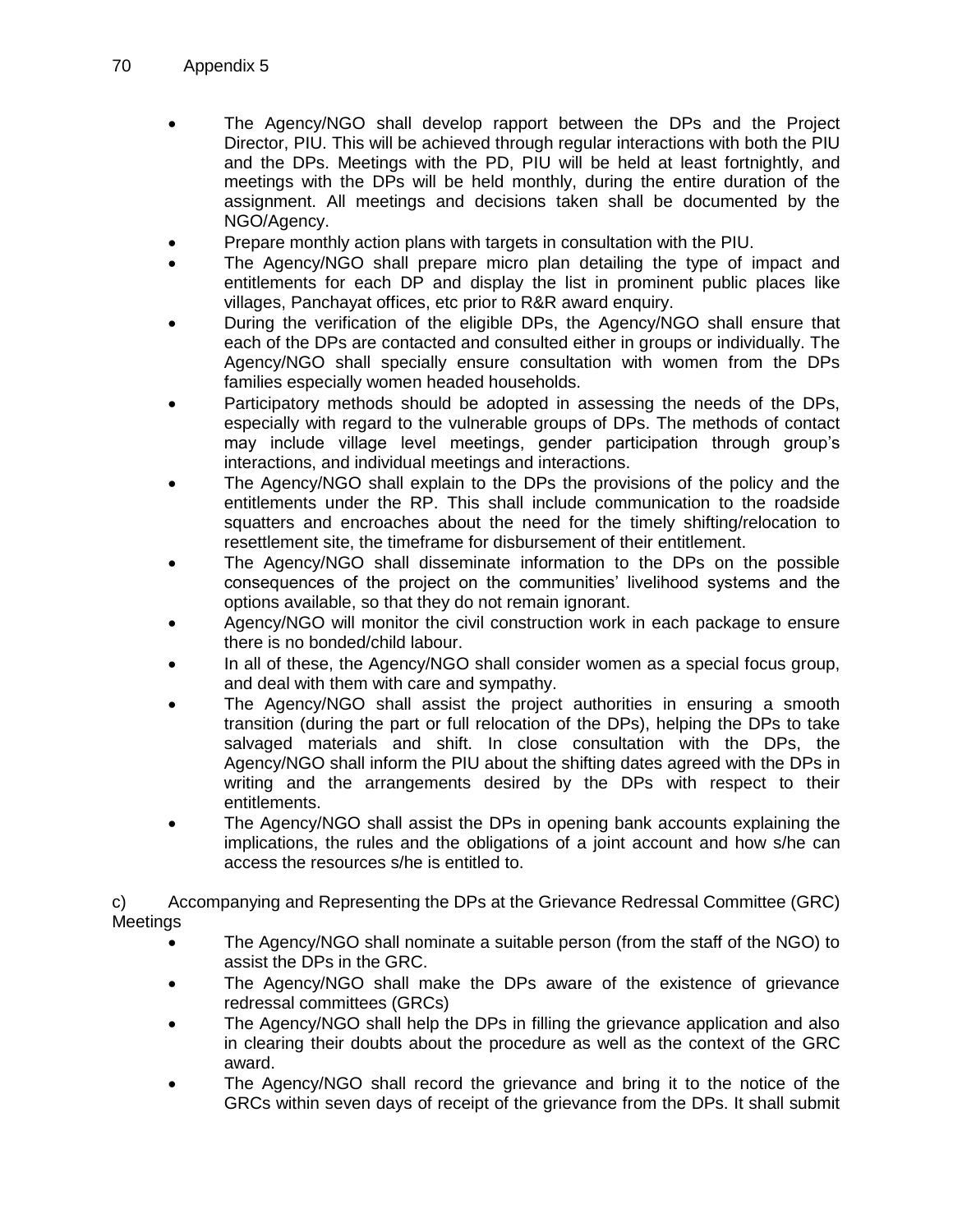a draft note with respect to the particular grievance of the DP, suggesting multiple solutions, if possible, and deliberate on the same in the GRC meeting with the permission of the Chair of the GRC.

- To accompany the DPs to the GRC meeting on the decided date, help the DP to express his/her grievance in a formal manner if requested by the GRC and again inform the DPs of the decisions taken by the GRC within 3 days of receiving a decision from the GRC.
- d) Carry out Public Consultation
	- In addition to counseling and providing information to DPs, the Agency/NGO will carry out periodic consultation with DPs and other stakeholders
	- Should organise meetings and appraise the communities about the schedule / progress of civil works
	- All the consultations should be documented and if possible, photographs and attendance sheets should be compiled. The list of participants and a summary of the consultations and outcome should be submitted to PIU.
- e) Assisting the PIU with the Project's Social Responsibilities
	- The Agency/NGO shall assist the PIU to ensure that the Contractors are abiding by the various provisions of the applicable laws pertaining to labour standards.
	- The Agency/NGO shall assist the PIU to implement HIV/AIDS awareness measures, including collaboration with the line agencies.
	- The Agency/NGO will assist the PIU in conducting the R&R award enquiry
	- Assist the PIU to incorporate changes in the micro plan, if any based on R&R award and resubmit the same to PIU for verification, endorsement and onward transmission to Additional Collector for disbursement.
- f) Monitoring and Reporting
	- The RP includes provision for monitoring by PIU and quarterly, mid-term, and post-project monitoring and evaluation by external agency. The Agency/NGO involved in the implementation of the RP will be required to supply all information, documents to the external monitoring consultants.

### **D. Documentation and Reporting by NGO**

- 6. The NGO selected for the assignments shall be responsible to:
	- Submit an inception report within three weeks; on signing up of the contract including a work plan for the whole contract period, staffing and personnel deployment plan.
	- Prepare monthly progress reports to be submitted to the PIU, with weekly progress and work charts as against the scheduled timeframe of RP implementation.
	- Prepare and submit quarterly reports on a regular basis, to be submitted to the PIU.
	- Submit a completion report at the end of the contract period summarizing the actions taken during the project, the methods and personnel used to carry out the assignment, summary of support/assistance given to the DPs, lessons learnt, best practices and suggestions, if any, for effective implementation..
	- All other reports/documentation as described in these terms of reference.
	- Record minutes of all meetings.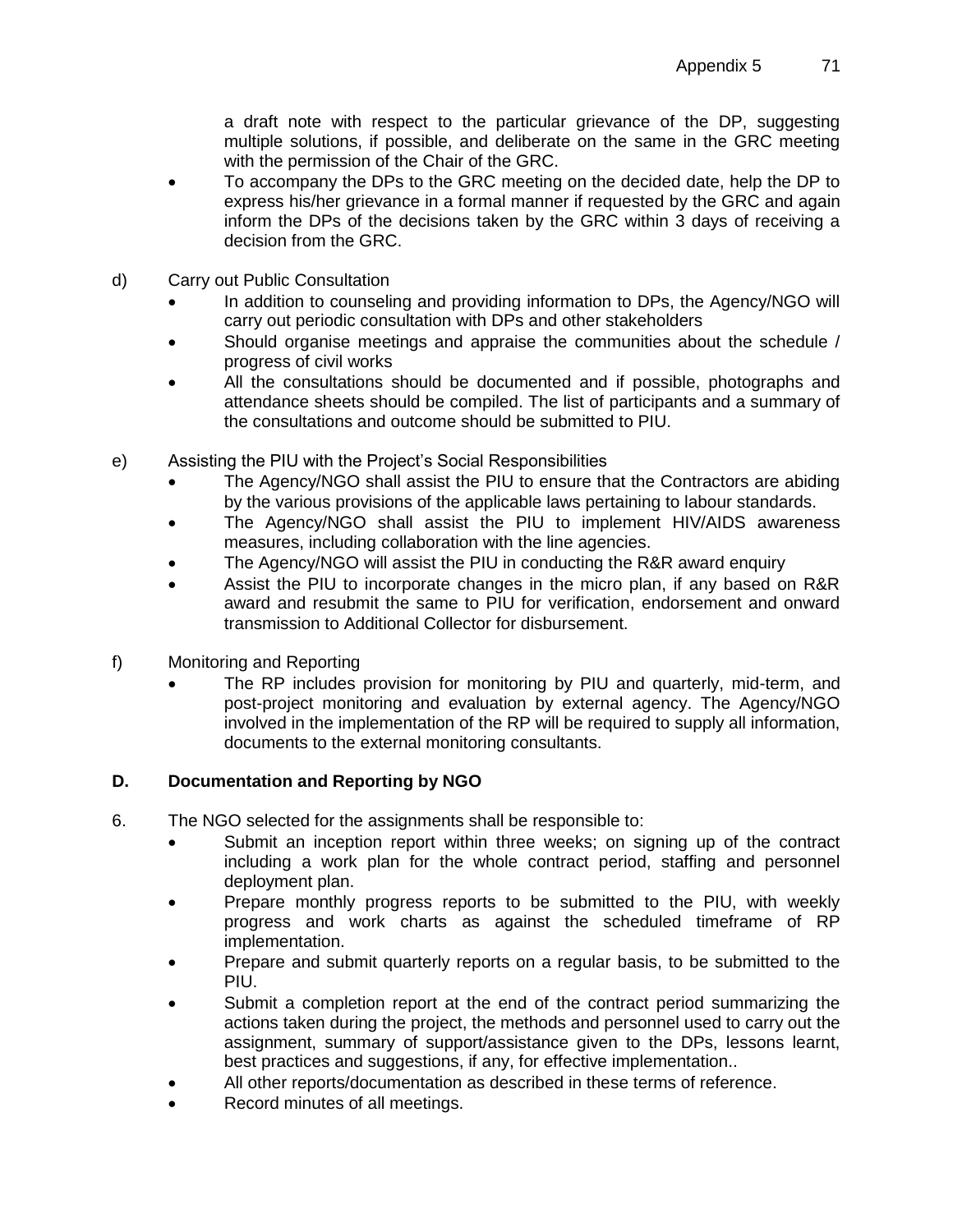#### 72 Appendix 5

 Four copies of each report shall be submitted to PIU together with one soft copy of each report in the CD

#### **F. Data, Services and Facilities to be provided by the Client**

7. The PIU will provide to the NGO the copies of the RP, DPs' Census records and structure photographs, the strip plan of final design and any other relevant reports/data prepared by the DPR consultants. All facilities required in the performance of the assignment, including office space, office stationery, transportation and accommodation for staff of the Agency/NGO, etc., shall be arranged by the NGO.

#### **E. Timeframe for Services**

8. It is estimated that the NGO services will be required for about 36 months with intermittent inputs of key-personnel, to undertake the assignment of facilitating the implementation of the RP. The inputs of key personnel should be in accordance with the tasks and the corresponding time required for their completion. The time schedule for completion of key tasks is given below

| <b>SNo</b>     | <b>Task Description</b>                                                                        | Time for completion                          |
|----------------|------------------------------------------------------------------------------------------------|----------------------------------------------|
| 1              | <b>Inception Report</b>                                                                        | At the end of the $3rd$ week after           |
|                |                                                                                                | commencement of services                     |
| $\overline{2}$ | Joint verification, issue of identity card and<br>а.                                           | At the end of the $2^{nd}$ month after       |
|                | submission of corrected data, if any, including                                                | commencement of services                     |
|                | proposal for replacement and upgradation of                                                    |                                              |
|                | community assets                                                                               |                                              |
|                | b. Additional and /or missing census survey                                                    | At the end of the $3rd$ month after          |
|                | records of DPs (to be collected only after due                                                 | commencement of services                     |
|                | approval of such cases by RO in writing)                                                       |                                              |
|                | including profiles of DP in such survey                                                        |                                              |
| 3              | Monthly Progress Report / Quarterly Progress<br>Report covering the activities in the scope of | In 7 days from the end of each               |
|                | works and corresponding deliverables                                                           | month /quarter                               |
| 4              | Facilitating disbursement of the entitlements for                                              | At the end of the $5th$ month after          |
|                | 50% of total DPs in the $1st$ milestone coinciding                                             | commencement of services                     |
|                | with the milestone sections fixed by PIU                                                       |                                              |
| 5              | Disbursement of the entitlements for the remaining                                             | At the end of the $6th$ month after          |
|                | DPs in the 1 <sup>st</sup> milestone                                                           | commencement of services                     |
| $\overline{7}$ | a. Disbursement of the entitlements for remaining                                              | At the end of the 15 <sup>th</sup> month     |
|                | DPs in the $2^{nd}$ milestone                                                                  | after commencement of services               |
|                | b. Facilitating resettlement of DPs to the                                                     |                                              |
|                | resettlement site(s)                                                                           |                                              |
| 8              | Draft Final Report summarising the action taken                                                | One month before the service /               |
|                | and other resettlement works to be fulfilled by the                                            | $35^{\text{th}}$<br>month after              |
|                | <b>NGO</b>                                                                                     | commencement of services                     |
| 9              | Final report summarising the action taken and                                                  | At the end of the service / 36 <sup>th</sup> |
|                | other resettlement works to be fulfilled by the NGO                                            | month after commencement of                  |
|                |                                                                                                | services incorporating                       |
|                |                                                                                                | suggestions of PIU on the draft              |
|                |                                                                                                | report.                                      |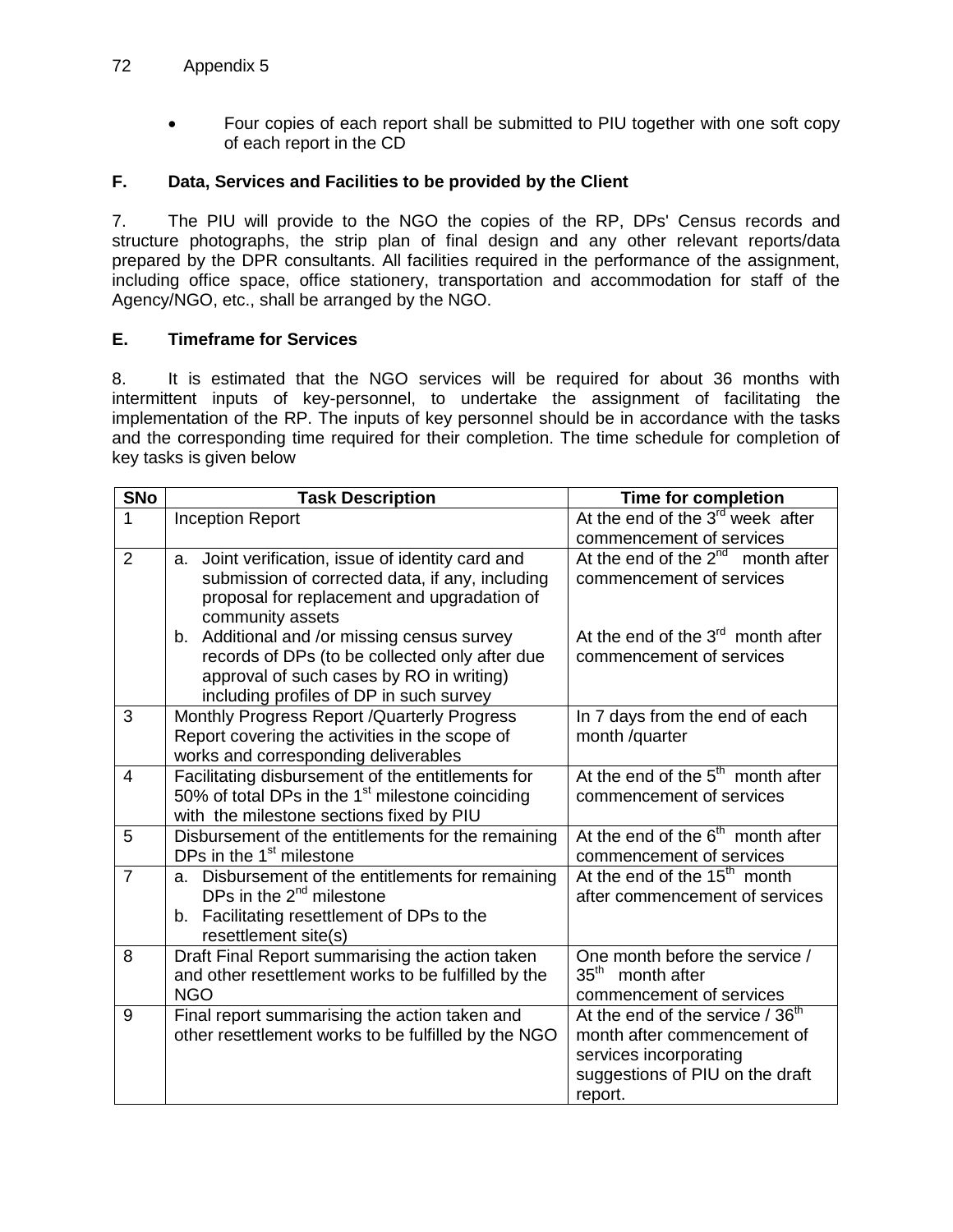### **G. Team for the Assignment**

9. The Agency/NGO shall assign a team of professionals for assisting PIU in RP implementation. The Agency/NGO team should consist of the following 5-core professionals and a minimum of 4 support staff including a skilled data entry operator. The core team should have a combined professional experience in the areas of social mobilization, community development, land acquisition and resettlement, census and socio economic surveys and participatory planning and consultations.

| <b>SNo</b> | <b>Key Professional</b>                                                | No. of<br><b>Persons</b> | <b>Experience</b>                                                                                                                                                                                                                                                                                                                                                                                                                                                                                    |
|------------|------------------------------------------------------------------------|--------------------------|------------------------------------------------------------------------------------------------------------------------------------------------------------------------------------------------------------------------------------------------------------------------------------------------------------------------------------------------------------------------------------------------------------------------------------------------------------------------------------------------------|
|            | Team Leader cum R&R<br>expert<br>(intermittent input)                  |                          | Postgraduate in Social Science with a minimum<br>of 10 years experience in R&R, with land<br>acquisition and R&R implementation experience<br>in 5 projects of which at least 3 should be linear<br>projects (Highway) funded by external agencies.<br>Should be proficient in Hindi and English                                                                                                                                                                                                     |
| 3          | <b>R&amp;R Expert and Field</b><br>Coordinator<br>(intermittent input) | 4                        | Graduate in Social Science with knowledge and<br>experience in census and socio-economic<br>surveys, RP implementation PRA Technique and<br>fluent in Hindi and English.<br>Should have a minimum of 5 years experience in<br>R&R, with land acquisition and R&R<br>implementation experience in 3 projects of which<br>at least 2 should be linear projects (Highway)<br>funded by external agencies.<br>One field coordinator should be posted for each<br>of the road subproject in this packager |

### **H. Payment Terms**

10. The payment will be made corresponding to the tasks described under 'Timeframe for Services' above. For awareness campaigns on HIV-AIDS, health and hygiene, the PIU will provide funds separately at actuals, based on specific campaign proposals submitted by the NGO. Cost of printing disclosure material will paid by PIU directly or PIU will make available printed disclosure material.

11. The financial quote should include remuneration of key personnel and support staff, and all costs related to carrying out the services, excluding cost of awareness campaigns for HIV-AIDS, health and hygiene, printing of disclosure handouts and printing and laminating identity cards for DPs. Service tax, if applicable, will be paid by PIU and proof of remittance should be submitted to PIU after each payment is made. The NGO should cover their staff with adequate insurance and the cost shall be included in the financial quote under overheads.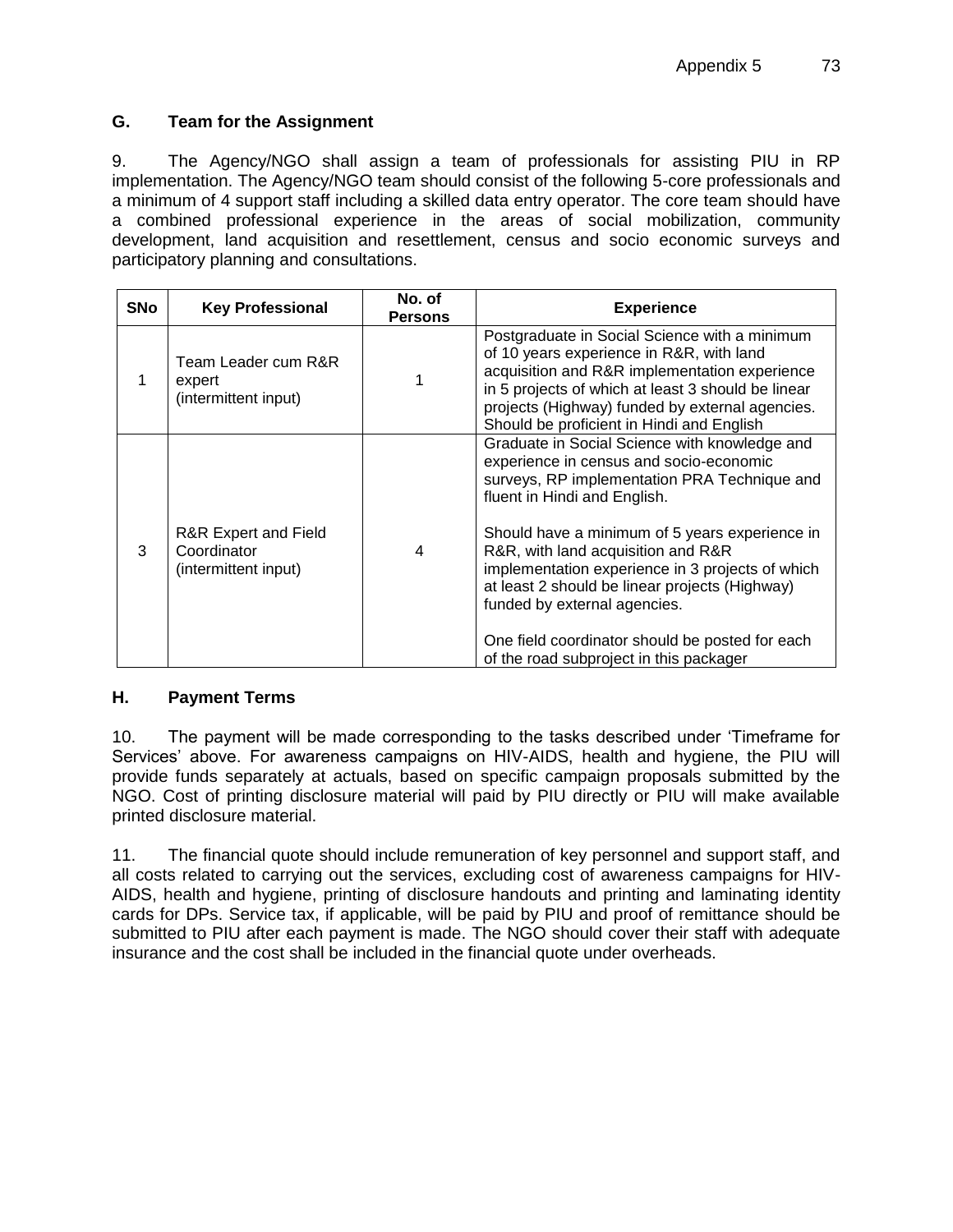### **Appendix 6: Terms of Reference for engaging an External Monitoring Agency/Expert**

### **A. Project Description**

1. Government of Rajasthan has proposed to upgrade its road network under Rajasthan State Highway Investment Program (RSHIP) and as part of this endeavour, Public Works Department (PWD) of Rajasthan has been mandated to undertake improvement and upgradation of various State Highways and Major District Roads at different locations in Rajasthan. As part of this mandate, the PPP Division of Rajasthan Public Works Department has identified the roads requiring improvement that would improve the connectivity to national highways, major towns and industrial belts. The proposed investment program will support up gradation and improvement of the identified 17 road-projects totalling of about 1050km spread across the State of Rajasthan.

2. The Public Private Partnership (PPP) Cell of the Public works Department has prepared this Resettlement Plan (RP) for Package-2 comprising of 2-road subprojects viz. *Barmer - Sindhari - Jalore* section of SH-16 up to *Bishangarh* and *Sanderao - Bali - Mundara* section of SH-16, being one of the four packages being proposed under Tranche-1 for improvements under RSHIP. This RP addresses social issues arising out of acquisition of land and other assets, eviction of squatters and removal of encroachments resulting in social and / or economic displacement to households / individuals / community, either direct or indirect and is in compliance with ADB's Safeguard Policy Statement, 2009 and Right to Fair Compensation and Transparency in Land Acquisition, Rehabilitation and Resettlement Act, 2013.

3. A Resettlement Plan (RP) has been prepared to assist the affected people to improve or at least restore their living standards to the pre-project level. This RP captures the involuntary resettlement impacts arising out of the proposed improvements to the road subprojects under this Package-2 of RSHIP. The document describes the magnitude of impact, mitigation measures proposed, method of valuation of land, structure and other assets, eligibility criteria for availing benefits, baseline socio-economic characteristics, entitlements based on type of loss and tenure, the institutional arrangement for delivering the entitlements and mechanism for resolving grievances and monitoring. The summary of RP with subproject impacts is given in the annexure XX

4. The PIUs have appointed agencies/NGO's to support the respective PIU in RP implementation. The subproject includes a provision for monitoring and evaluation of the implementation of the subproject resettlement plans by an external monitor/agency. Therefore, the PMU requires the services of a reputed individual/consultancy firm for monitoring and evaluation of RP implementation.

### **B. Scope of work – Generic**

- 5. The scope of work include:
	- To review and verify the progress in resettlement implementation as outlined in the RP;
	- To monitor the effectiveness and efficiency of PIU, and NGO in RP implementation;
	- **To assess whether resettlement objectives, particularly livelihoods and living** standards of the Displaced Persons (DPs) have been restored or enhanced;